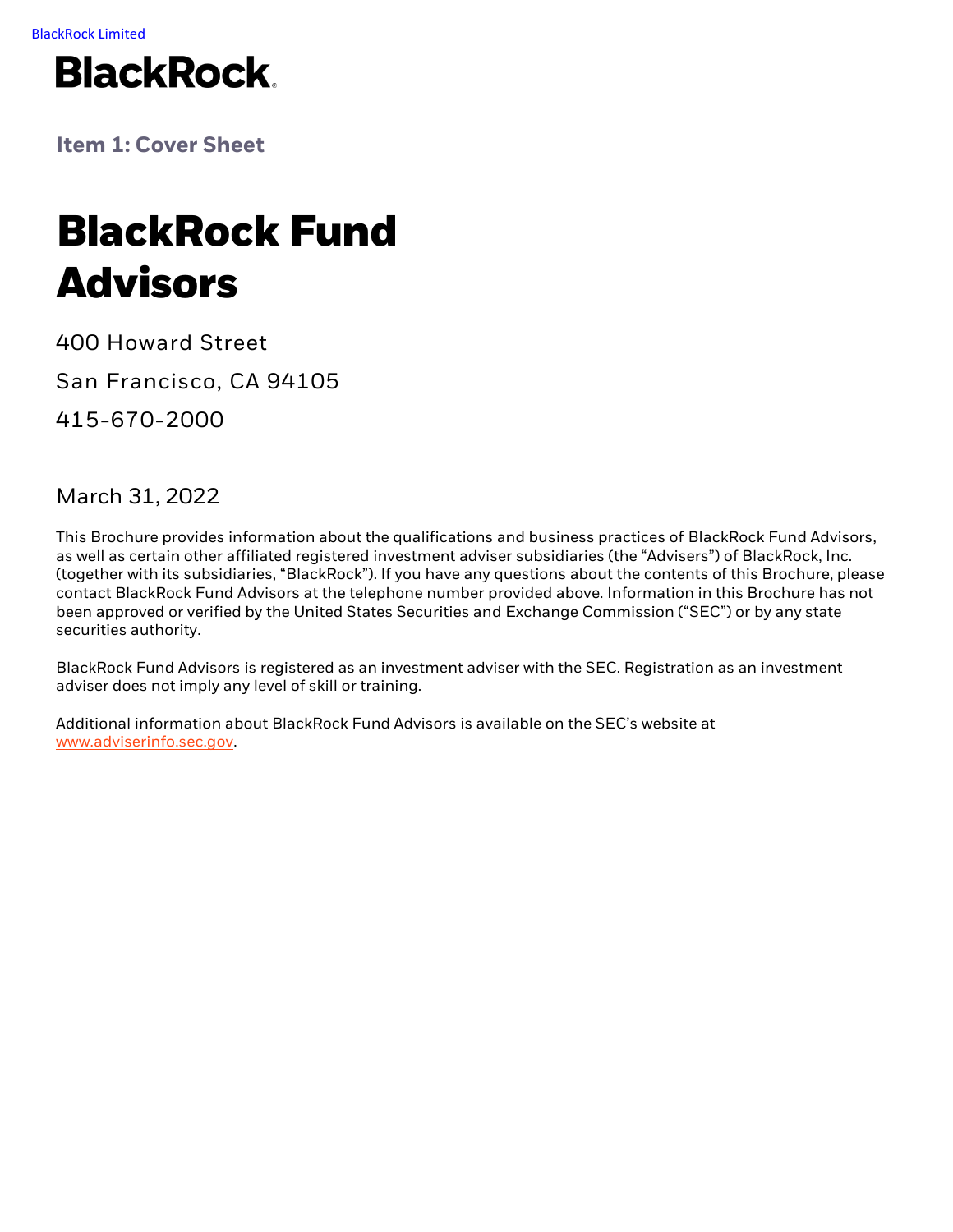### <span id="page-1-0"></span>**Item 2. Material Changes**

Since the last annual update to the Form ADV Part 2A (the "Brochure") on March 31, 2021, material changes to this Brochure include amendments to the following items:

#### **Item 4 – Advisory Business – Delivery of Model Portfolios**

• Disclosure relating to the delivery of non-discretionary model portfolios through agreements with financial intermediaries and through BlackRock's Research and Digital Tools has been added.

#### **Item 4 – Advisory Business – Tax Transition and Overlay Services**

• BlackRock can enter into agreements with certain registered investment advisers to provide tax transition and overlay services to certain non-qualified clients of such registered investment advisers. Disclosure relating to such services has been added.

#### **Item 5 - Fees and Compensation**

• On March 31, 2022, the Tax Managed Equity Investment Strategies available on BlackRock's Dual Contract SMA Program will no longer be offered on this platform and the fee schedule has been removed.

#### **Item 11 - Code of Ethics, Participation or Interest in Client Transactions and Personal Trading**

• Additional disclosure regarding certain conflicts associated with the use of affiliated funds has been added.

#### **Item 14- Client Referrals and Other Compensation- Solicitation, Introduction or Placement Arrangements**

• Disclosure regarding BlackRock's role as a solicitor has been added.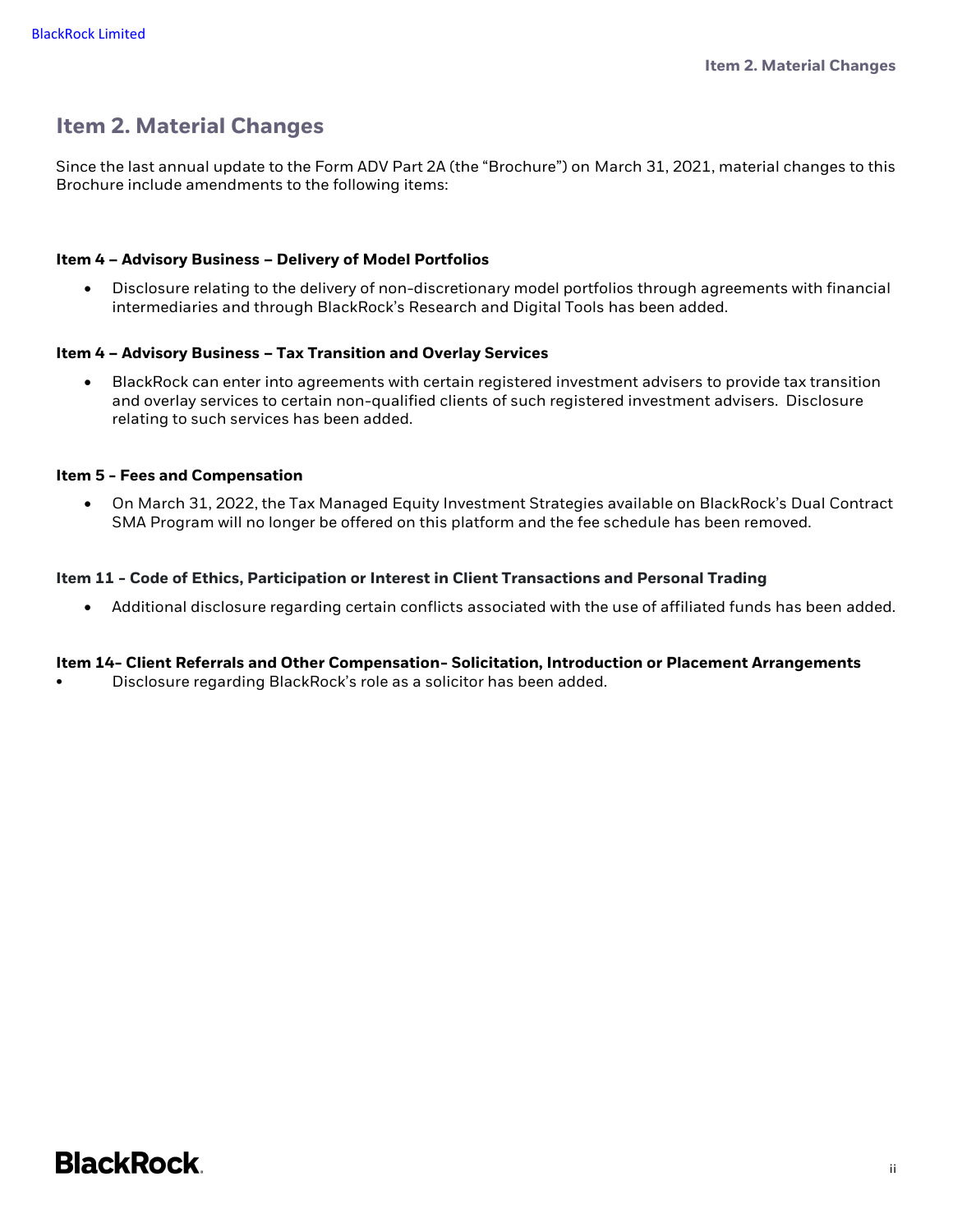### <span id="page-2-0"></span>**Item 3. Table of Contents**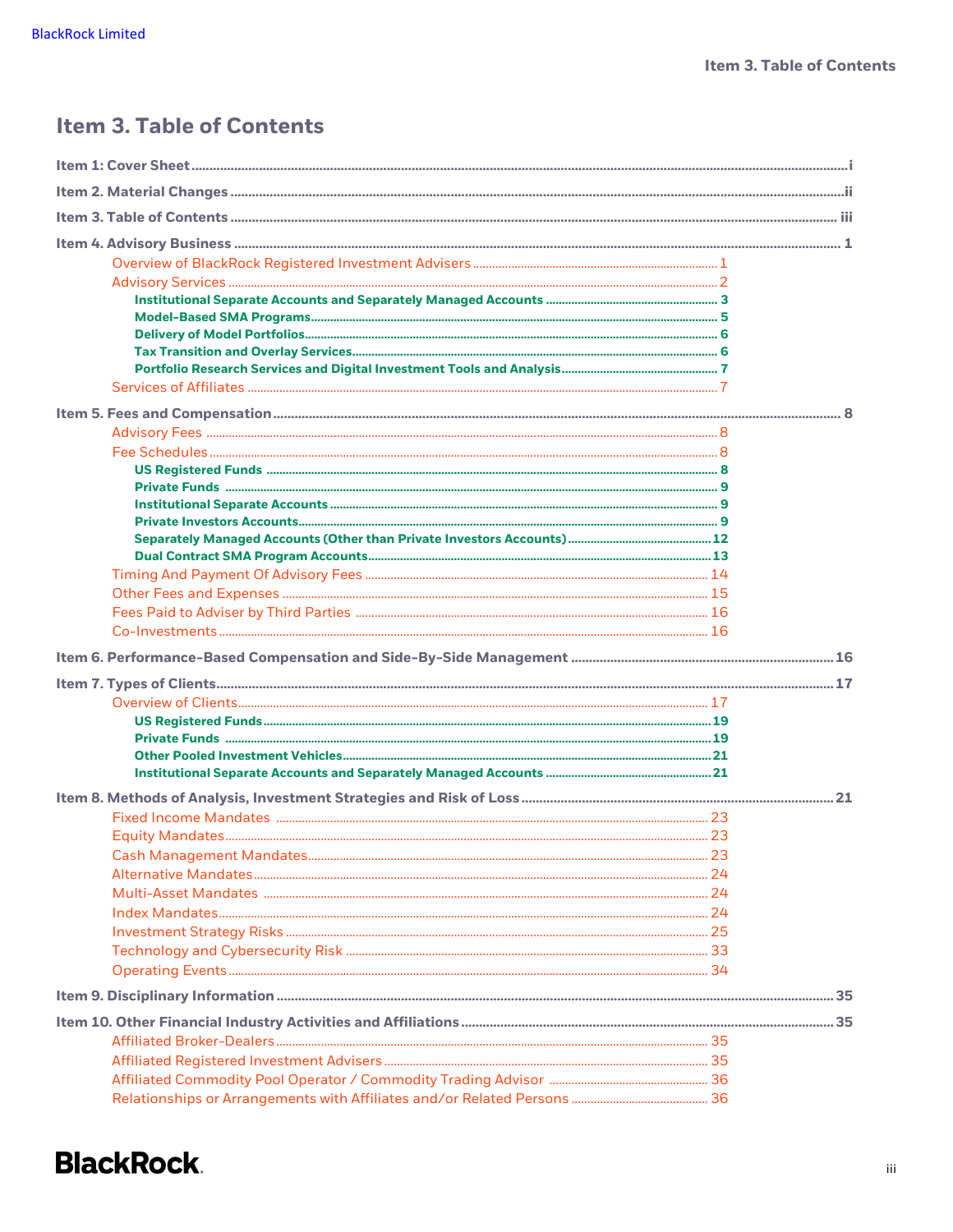| BlackRock's Global Personal Trading Policy and Other Ethical Restrictions  44          |  |
|----------------------------------------------------------------------------------------|--|
|                                                                                        |  |
|                                                                                        |  |
|                                                                                        |  |
|                                                                                        |  |
|                                                                                        |  |
|                                                                                        |  |
|                                                                                        |  |
|                                                                                        |  |
|                                                                                        |  |
|                                                                                        |  |
| Certain Principal Transactions in Connection With the Organization of a Private Fund   |  |
|                                                                                        |  |
|                                                                                        |  |
| Potential Restrictions and Conflicts Relating to Information Possessed or Provided by  |  |
|                                                                                        |  |
|                                                                                        |  |
|                                                                                        |  |
| Potential Conflicts That Arise With Respect to Services Provided by or Through Various |  |
| Services Provided to a BlackRock Client by other BlackRock Investment Advisers or      |  |
|                                                                                        |  |
| BlackRock's Registered Investment Companies, Private Funds and Other Investment        |  |
| Rule 12b-1 Plans of BlackRock US Registered Funds and Additional Payments  55          |  |
|                                                                                        |  |
|                                                                                        |  |
|                                                                                        |  |
|                                                                                        |  |
|                                                                                        |  |
| Potential Conflicts Relating to BlackRock Clients' Use of Investment Consultants and   |  |
|                                                                                        |  |
|                                                                                        |  |
|                                                                                        |  |
|                                                                                        |  |
|                                                                                        |  |
|                                                                                        |  |
|                                                                                        |  |
| Access Fees Paid to, and Discounts Provided by, ECNs, Derivatives Clearing Firms and   |  |
|                                                                                        |  |
|                                                                                        |  |
|                                                                                        |  |
|                                                                                        |  |
|                                                                                        |  |
|                                                                                        |  |
|                                                                                        |  |
|                                                                                        |  |
|                                                                                        |  |
|                                                                                        |  |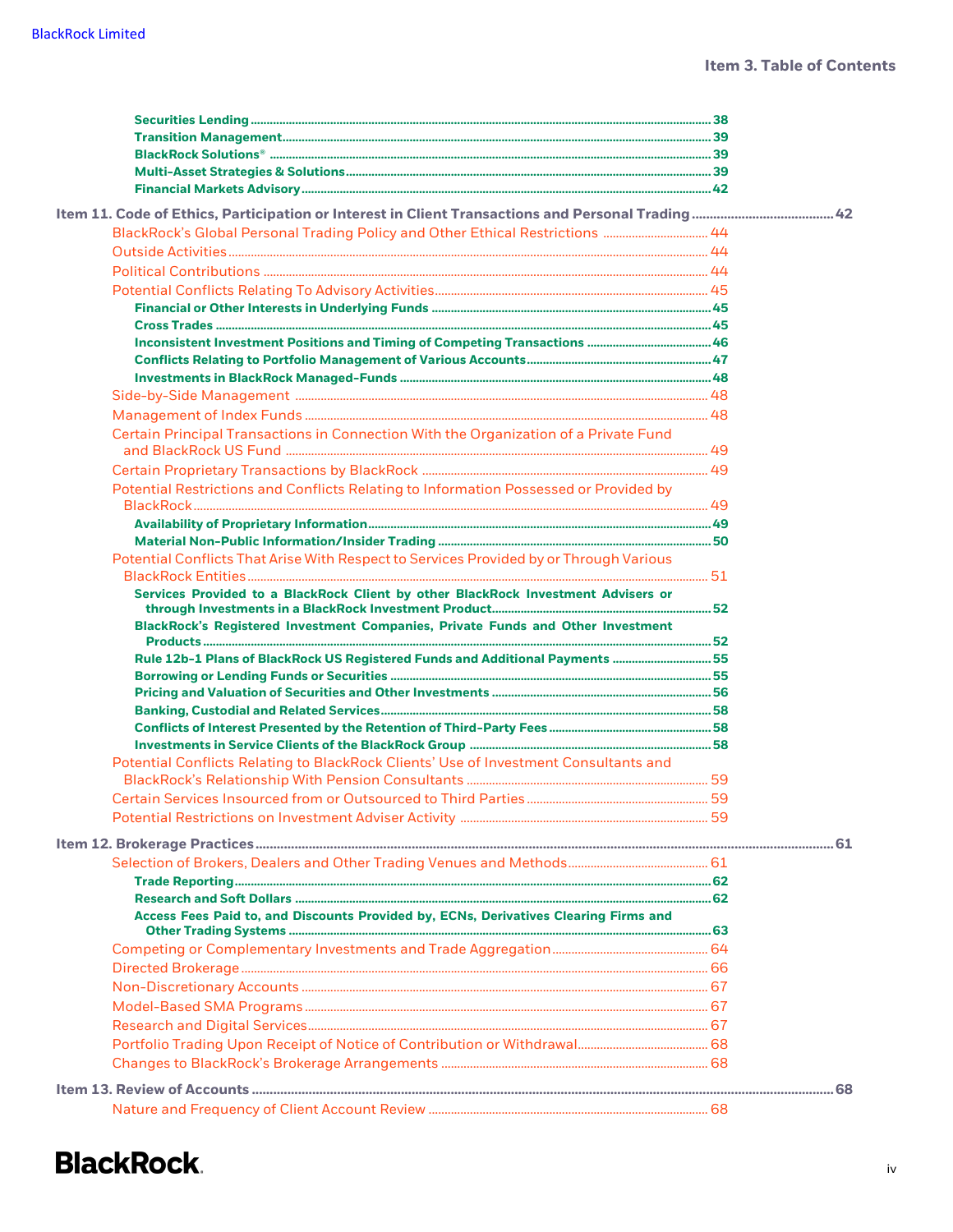| Payments to BlackRock by a Non-Client in Connection With Advice Provided to a Client |  |
|--------------------------------------------------------------------------------------|--|
|                                                                                      |  |
|                                                                                      |  |
|                                                                                      |  |
|                                                                                      |  |
|                                                                                      |  |
|                                                                                      |  |
|                                                                                      |  |
|                                                                                      |  |
|                                                                                      |  |
|                                                                                      |  |
|                                                                                      |  |
|                                                                                      |  |
|                                                                                      |  |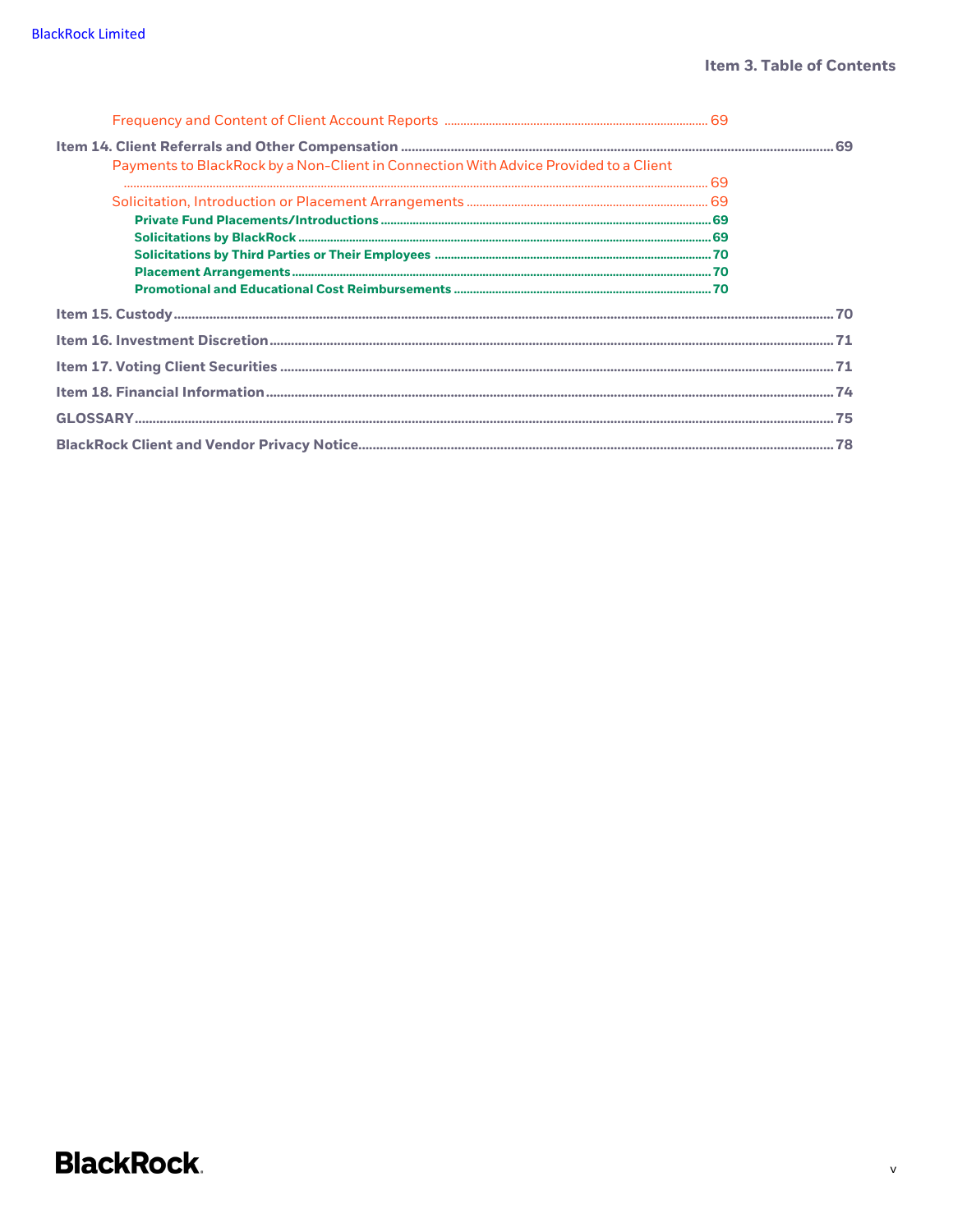### <span id="page-5-0"></span>**Item 4. Advisory Business**

### <span id="page-5-1"></span>Overview of BlackRock Registered Investment Advisers

Each BlackRock entity listed below (individually, an "Adviser") is registered as an investment adviser with the SEC and is a wholly-owned subsidiary of BlackRock, Inc., a publicly traded company. Although referred to collectively throughout this Brochure as the Advisers, each Adviser is a separate and distinct company with its own differing investment capabilities and functions. The Advisers generally have common policies and procedures with respect to United States ("U.S.") investment advisory clients and share senior management teams. This Brochure provides an overview of each Adviser listed in the table below, showing Client Assets Managed<sup>1</sup> as of  $(12/31/2021)$ :

| <b>BlackRock - Advisers</b>                                           | <b>SEC File #</b> | In Business Since <sup>2</sup> | <b>Discretionary</b> | <b>Non-Discretionary</b> | <b>Total</b>      |
|-----------------------------------------------------------------------|-------------------|--------------------------------|----------------------|--------------------------|-------------------|
| <b>BlackRock Financial</b><br>Management, Inc. ("BFM")                | 801-48433         | 10/21/1994<br>27 years         | 1,315,294,574,414    | 2,949,081,283            | 1,318,243,655,697 |
| <b>BlackRock Advisors, LLC</b><br>("BAL")                             | 801-47710         | 9/23/1994<br>27 years          | 1,001,720,535,116    |                          | 1,001,720,535,116 |
| <b>BlackRock International</b><br>Limited ("BIL")                     | 801-51087         | 10/4/1995<br>26 years          | 90,611,671,436       |                          | 90,611,671,436    |
| <b>BlackRock Capital</b><br>Management, Inc. ("BCM")                  | 801-57038         | 11/19/1999<br>22 years         | 93,221,146,837       |                          | 93,221,146,837    |
| <b>BlackRock Investment</b><br>Management, LLC ("BIM")                | 801-56972         | 9/28/1999<br>22 years          | 417,857,548,900      | 101,180,881              | 417,958,729,781   |
| <b>BlackRock Fund Advisors</b><br>("BFA")                             | 801-22609         | 9/20/1984<br>37 years          | 2,757,348,004,181    | $-\,-$                   | 2,757,348,004,181 |
| BlackRock (Singapore)<br>Limited ("BSL")                              | 801-76926         | 12/20/2000<br>21 years         | 97,229,701,336       |                          | 97,229,701,336    |
| <b>BlackRock Asset</b><br>Management North Asia<br>Limited ("BAMNAL") | 801-77343         | 8/10/1998<br>23 years          | 100,608,461,573      | $-\,-$                   | 100,608,461,573   |
| <b>BlackRock Asset</b><br>Management Schweiz AG<br>("BAMS")           | 801-78476         | 6/17/2005<br>16 years          | 631,651,510          |                          | 631,651,510       |
| <b>BlackRock Capital</b><br>Investment Advisors, LLC<br>("BCIA")      | 801-112118        | 11/2/2017<br>4 years           | 31,677,823,888       |                          | 31,677,823,888    |
| Tennenbaum Capital<br>Partners, LLC ("TCP")                           | 812-13068         | 5/26/1999<br>22 years          | 11,353,803,819       | $\qquad \qquad -$        | 11,353,803,819    |
| SVOF/MM, LLC<br>("SVOF/MM")                                           | 801-63473         | 6/10/2004<br>17 years          | 705,987,623          |                          | 705,987,623       |

 $1$  The assets reported as Client Assets Managed include those assets for which an Adviser acts as the primary adviser and/or the Adviser has been delegated investment management authority of all or a portion of the assets of a client of another BlackRock Investment Adviser. Assets reported as Client Assets Managed excludes assets for which a contracting Adviser has delegated discretionary investment advisory authority to another BlackRock Investment Adviser.

 $^2$  "In Business" is based on each Adviser's date of incorporation or organization, as appropriate.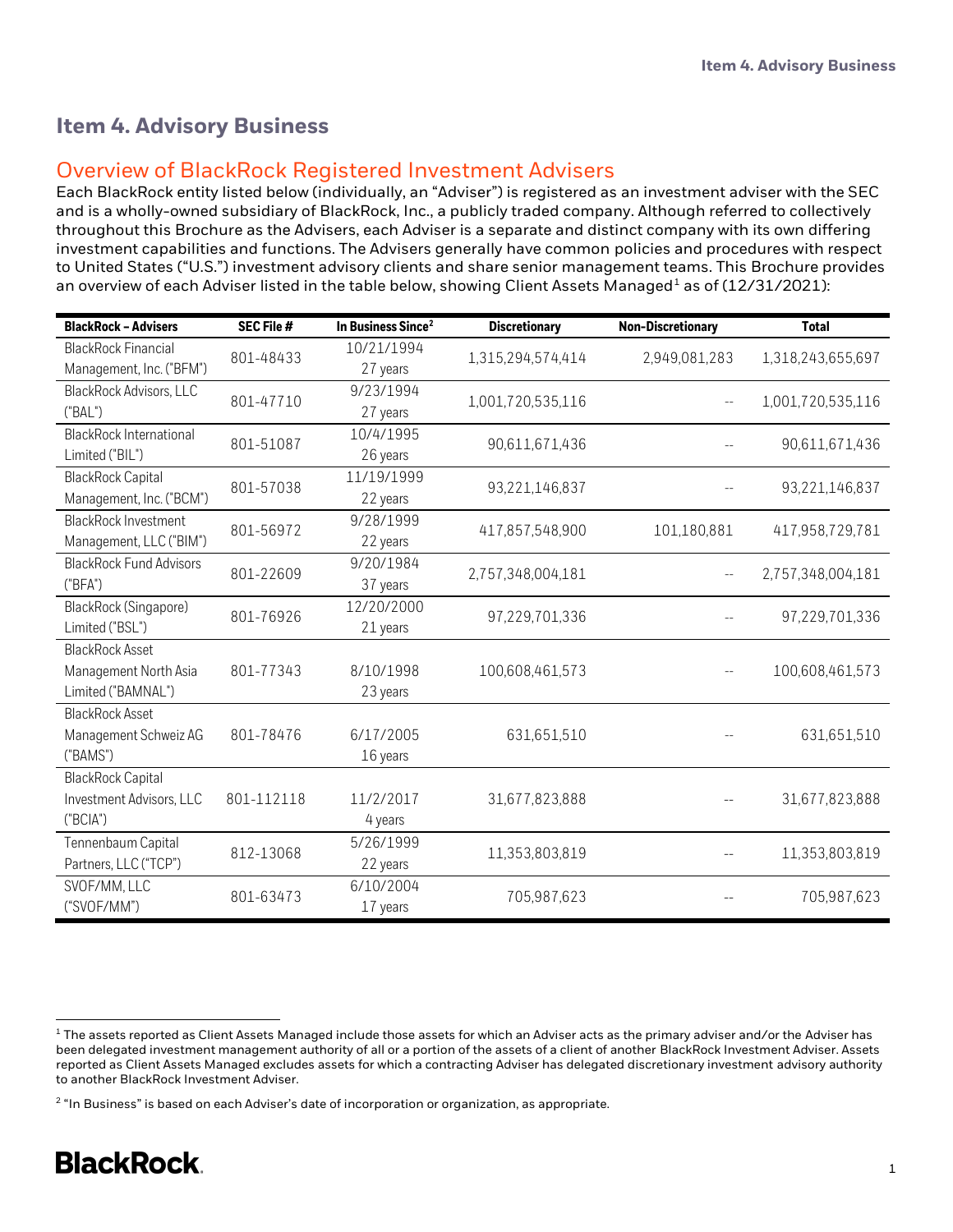### <span id="page-6-0"></span>Advisory Services

As part of their investment management services, the Advisers collectively offer a range of investment solutions from fundamental and quantitative active management to indexing strategies designed to gain broad exposure to the world's capital markets. Each Adviser generally provides investment management services in accordance with applicable investment guidelines and restrictions, including applicable restrictions on investing in certain securities, or types of securities or other financial instruments, that are developed in consultation with the client, or in accordance with the mandate selected by the client (*e.g.,* fixed income, cash management, equity, alternative, index or multi-asset). Each pooled investment vehicle managed or otherwise advised by an Adviser (*e.g.,* U.S. registered investment companies, including ETFs, and private investment funds) is managed in accordance with its investment guidelines and restrictions and generally is not tailored to the individualized needs of any particular fund shareholder or fund investor, and an investment in such a vehicle does not, in and of itself, create an advisory relationship between the shareholder or investor and an Adviser. The Advisers use both automated and/or manual processes to manage portfolios in accordance with their stated portfolio investment guidelines and restrictions.

An overview of each Adviser and its primary focus is provided in the table below:

| <b>BlackRock</b><br>- Advisers | <b>Primary Focus</b>                                                                                                                                                                                                                                                                                      |
|--------------------------------|-----------------------------------------------------------------------------------------------------------------------------------------------------------------------------------------------------------------------------------------------------------------------------------------------------------|
| <b>BFM</b>                     | Manages assets for institutional and high net worth clients, separate accounts, pooled investment vehicles,<br>private investment funds and U.S. registered investment companies. Mandates include cash management,<br>equity, fixed income, alternative, multi-asset and quantitative equity strategies. |
| <b>BAL</b>                     | Manages assets for U.S. registered investment companies and 529 Plans. Mandates include cash<br>management, equity, fixed income, alternative, multi-asset and quantitative equity strategies.                                                                                                            |
| BIL <sup>3</sup>               | Manages assets for institutional clients, separate accounts, pooled investment vehicles and U.S. registered<br>investment companies, including ETFs. Mandates include equity, fixed income, cash management and multi-<br>asset strategies.                                                               |
| <b>BCM</b>                     | Manages assets for institutional and high net worth clients, separate accounts, pooled investment vehicles,<br>private investment funds, and U.S. registered investment companies. Mandates include cash management,<br>fixed income and equity strategies.                                               |
| <b>BIM</b>                     | Manages assets for institutional and high net worth clients, separate accounts, pooled investment vehicles<br>and U.S. registered investment companies. Also sponsors an SMA ("wrap fee") program. Mandates include<br>cash management, equity, fixed income, alternative and multi-asset strategies.     |
| <b>BFA</b>                     | Manages assets for institutional clients and U.S. registered investment companies, including ETFs. Mandates<br>include cash management, equity, fixed income, multi-asset and index strategies.                                                                                                           |
| BSL <sup>4</sup>               | Manages assets for institutional clients, pooled investment vehicles and U.S. registered investment<br>companies. Mandates include fixed income, alternative and equity strategies.                                                                                                                       |
| BAMNAI <sup>5</sup>            | Manages assets for institutional clients, pooled investment vehicles and U.S. registered investment<br>companies, including ETFs. Mandates include equity and real estate strategies.                                                                                                                     |

<sup>&</sup>lt;sup>5</sup> BAMNAL is located in Hong Kong and licensed by the Hong Kong Securities and Futures Commission in Hong Kong. In some cases, laws, rules and regulations applicable to BAMNAL differ from those described generally herein. In such cases, BAMNAL has separate policies and procedures in support of such laws, rules and regulations.



<sup>&</sup>lt;sup>3</sup> BIL is located in the United Kingdom and authorized by the Financial Conduct Authority of the United Kingdom. In some cases, laws, rules and regulations applicable to BIL differ from those described generally herein. In such cases, BIL has separate policies and procedures in support of such laws, rules and regulations.

<sup>&</sup>lt;sup>4</sup> BSL is located in Singapore and licensed by the Monetary Authority of Singapore. In some cases, laws, rules and regulations applicable to BSL differ from those described generally herein. In such cases, BSL has separate policies and procedures in support of such laws, rules and regulations.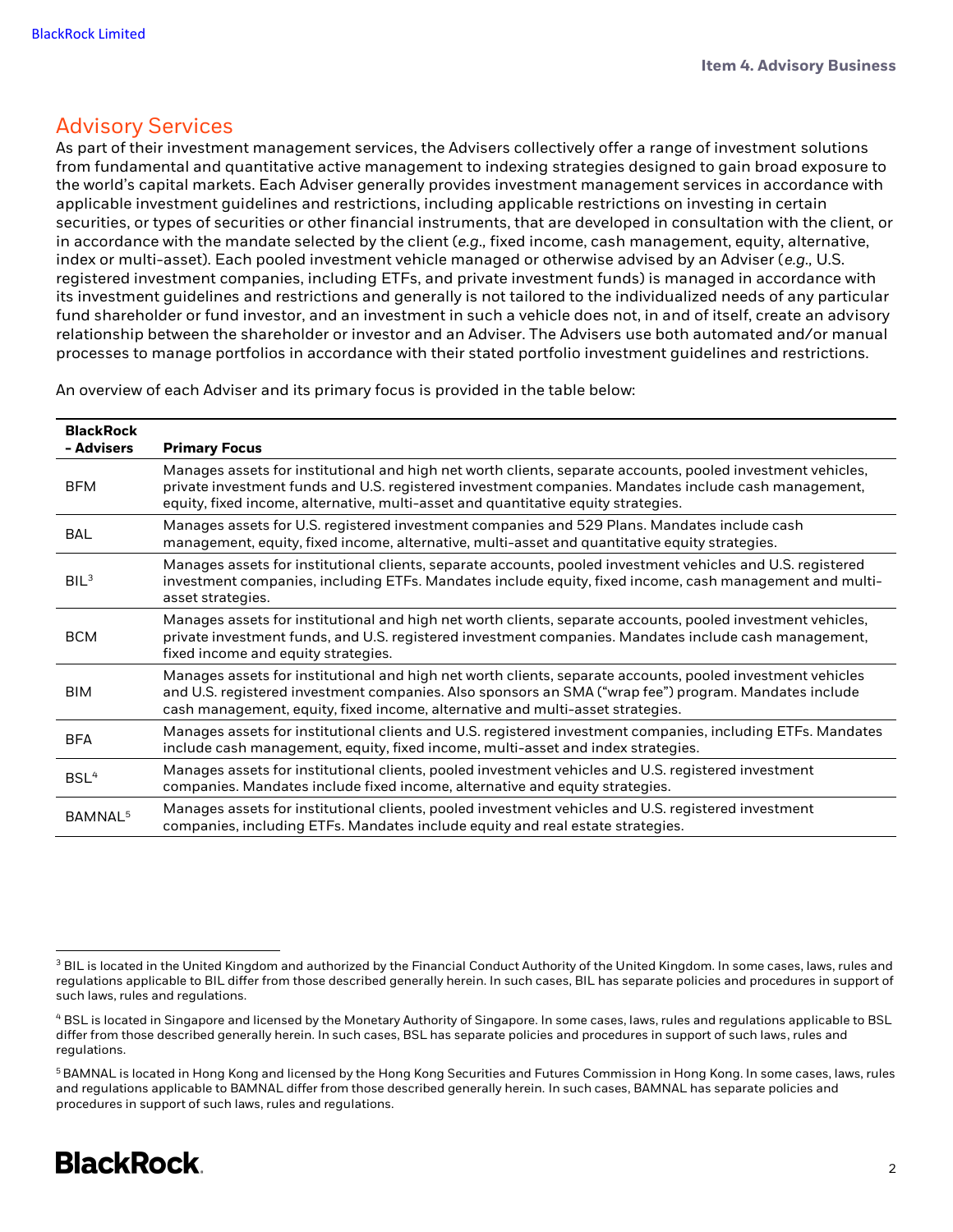| <b>BlackRock</b><br>- Advisers | <b>Primary Focus</b>                                                                                                                                                                                                                                                                                                             |
|--------------------------------|----------------------------------------------------------------------------------------------------------------------------------------------------------------------------------------------------------------------------------------------------------------------------------------------------------------------------------|
| BAMS <sup>6</sup>              | Manages assets for institutional clients, pooled investment vehicles and separate accounts. Mandates<br>include fixed income, equity, private equity and infrastructure strategies. Also engages in distribution activity<br>in relation to non-U.S. domiciled collective investment schemes, as well as U.S. and non-U.S. ETFs. |
| <b>BCIA</b>                    | Manages assets for institutional clients, pooled investment vehicles, U.S.-registered investment companies,<br>business development companies and private investment funds. Mandates focus on credit, private equity and<br>secondaries opportunities.                                                                           |
| <b>TCP</b>                     | Manages assets for pooled investment vehicles, U.S.-registered investment companies, business<br>development companies and private investment funds. Mandates focus on credit opportunities.                                                                                                                                     |
| SVOF/MM                        | Manages assets for private investment funds. Mandates focus on credit opportunities.                                                                                                                                                                                                                                             |

The Advisers' investment management services are offered (directly or indirectly through a sub-advisory arrangement with the client's primary investment adviser) to registered investment companies, single-investor funds, discretionary and non-discretionary advisory programs, commingled investment vehicles, other investment advisers, and individuals and institutional investors through separate account management. The types of clients to which each Adviser provides investment management services are disclosed in each Adviser's Form ADV Part 1 and summarized in Item 7 ("Types of Clients") of this Brochure.

Depending on the investment strategy or strategies that a client wishes to pursue, the client's ultimate contractual relationship can be with one or more of the Advisers. For example, a client that engages an Adviser to perform U.S. fixed income and non-U.S. equity investment services can have two contractual relationships, one with BFM and one with BIL.

#### <span id="page-7-0"></span>**Institutional Separate Accounts and SMAs**

Certain Advisers provide investment management services directly to institutional and high net worth clients through SMAs.

Institutional clients typically retain an Adviser to manage their accounts pursuant to a negotiated IMA between the Adviser and the client. As part of their institutional separate account business, the Advisers have developed many investment strategies to meet individual client risk profiles. The Advisers' institutional fixed income strategies span the yield curve and incorporate the expertise of various U.S. and non-U.S. sector specialists. The guidelines for each client's fixed income strategy are tailored to reflect the client's particular investment needs with respect to interest rate exposure, sector allocation, and credit quality. The Advisers' cash management strategies typically emphasize quality and liquidity. The Advisers offer both U.S. and non-U.S. equity investment strategies to institutional clients using a variety of investment styles, including growth, value, core and enhanced equity, that are targeted to specific market capitalization ranges, including small-cap, mid-cap, small/mid-cap, large-cap and all-cap, as well as geographic and industry sectors which can be tailored to meet the specific needs of clients. The Advisers also offer alternative asset and multi-asset separate account strategies to institutional clients, including strategies that permit the Advisers to allocate all or a portion of the portfolio management to non-affiliated investment advisers selected by the Advisers.

High net worth clients can retain an Adviser to manage their accounts by participating in a SMA Program sponsored either by the Adviser or by a third-party investment-adviser, broker-dealer or other financial services firm (the "Sponsor"). Depending on the structure of the program, an SMA Program client enters into an investment advisory agreement with the Adviser and/or the third-party Sponsor. BIM sponsors Private Investors, an SMA Program. Through Private Investors, BIM offers a variety of equity, fixed income, and multi-

<sup>&</sup>lt;sup>6</sup> BAMS is located in Switzerland and authorized as a fund management company with the Swiss Financial Market Supervisory Authority. In some cases, laws, rules and regulations applicable to BAMS differ from those described generally herein. In such cases, BAMS has separate policies and procedures in support of such laws, rules and regulations.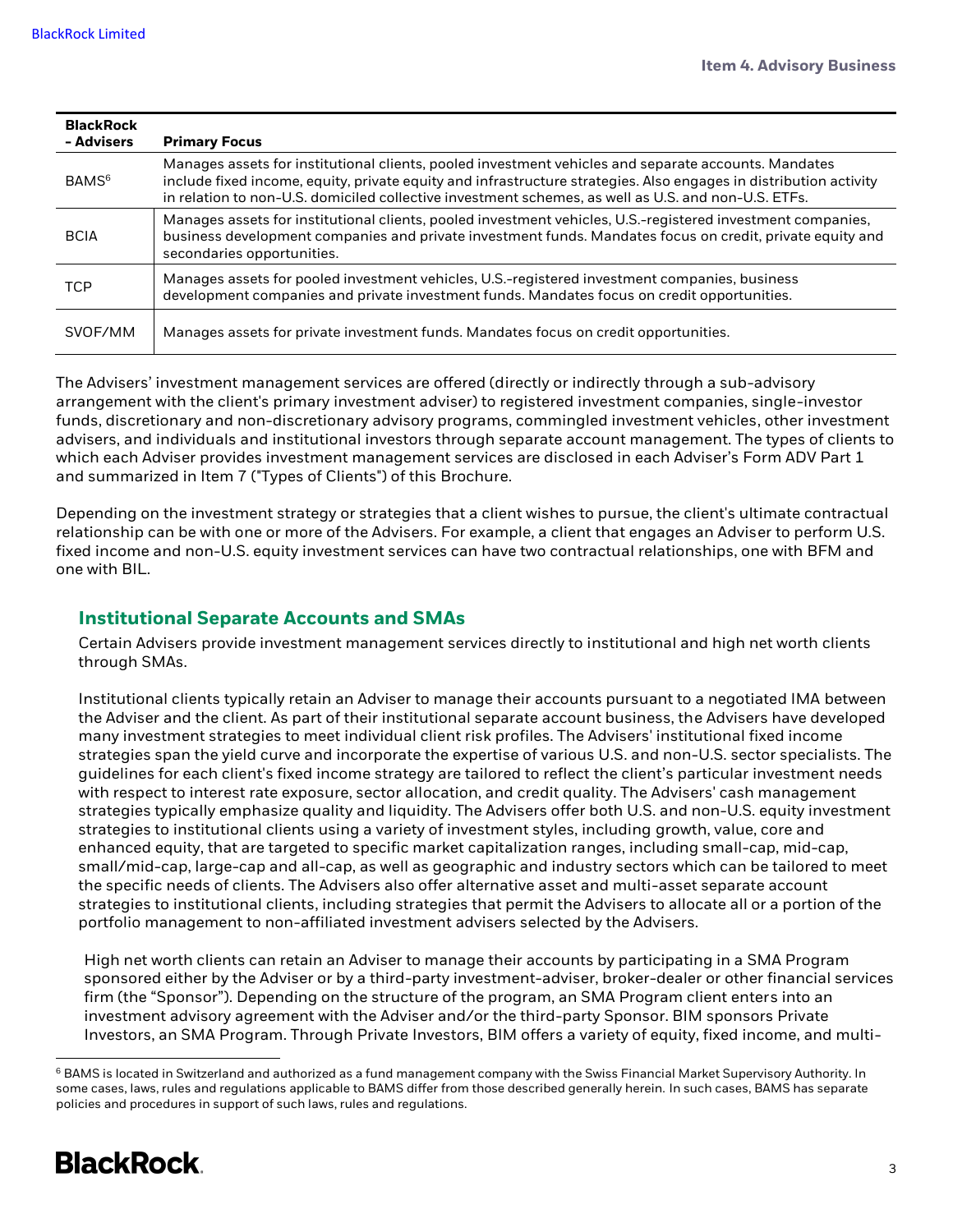asset investment strategies to clients generally referred by Merrill Lynch, Pierce, Fenner & Smith Incorporated ("MLPF&S") pursuant to a solicitation arrangement between BIM and MLPF&S which is described in Item 14 ("Client Referrals and Other Compensation") of this Brochure. Additional information about Private Investors is available through its disclosure document (the "Private Investors Brochure"), which is available to current and prospective Private Investors clients. As the sponsor of Private Investors, BIM provides Private Investors clients with the Private Investors Brochure. On June 30, 2020, the Private Investors program will be "soft closed". This program status change means that no new accounts will be opened on the Private Investors platform after June 30, 2020. However, existing Private Investors clients will be able to add and withdraw funds in their existing accounts as well as make strategy changes after this date.

BIM also participates as an investment manager in SMA Programs sponsored by third-party Sponsors, including in certain cases where BIM acts as sub-adviser to clients who authorize their investment advisers to retain BIM (directly or indirectly) to act as a discretionary investment manager. The SMA Programs in which BIM currently participates are identified in BIM's Form ADV Part 1. BIM requires a minimum account size for certain of its investment strategies, which varies among SMA Programs. In most SMA Programs, the Sponsor is responsible for establishing the financial circumstances, investment objectives, and investment restrictions applicable to each client, often through a client profile (the "Profile") and discussions between the client and the Sponsor's personnel. Each client typically completes a Profile in addition to executing a program contract with the Sponsor. In some SMA Programs (often referred to as "Dual Contract SMA Programs"), clients are required to execute a separate agreement directly with each investment manager (such as BIM) or the investment manager is made a party to the client/Sponsor agreement. The client's program agreement with the Sponsor generally sets forth the services to be provided to the client by or on behalf of the Sponsor, which can include, among other things: (i) manager selection; (ii) trade execution, often without a transaction-specific commission or charge; (iii) custodial services; (iv) periodic monitoring of investment managers; and (v) performance reporting. Clients typically are charged by the Sponsor quarterly, in advance or in arrears, a comprehensive or wrap fee based upon a percentage of the value of the assets under management to cover such services. The wrap fee often, but not always, includes the advisory fees charged by BIM (or other participating managers) through the program. Where the services provided by BIM (or another participating manager) are included in the wrap fee, the Sponsor generally collects the wrap fee from the client and remits the advisory fee to BIM (or other participating manager). In Dual Contract SMA Programs, the investment manager's fee typically is paid directly by the client pursuant to a separate agreement between the investment manager and the client.

SMA Program clients also are subject to additional fees, expenses, and charges (*e.g.,* commissions on transactions executed by a broker-dealer other than the Sponsor or the program's designated broker-dealer(s), expenses with respect to investments in pooled vehicles (such as ETFs and money market funds and other registered investment companies), dealer mark-ups or mark-downs on principal transactions, and certain costs or charges imposed by the Sponsor or a third party, such as odd-lot differentials, exchange fees, and transfer taxes mandated by law). Generally, Sponsors are responsible for providing clients with both this Brochure and other applicable brochures for the Sponsor's program (the "Program Brochure"). The Program Brochure for each Sponsor is also available through the SEC's Investment Adviser Public Disclosure website. SMA Program clients should review the Sponsor's Program Brochure for further details about the relevant program. Such clients should consider that, depending upon the rate of the wrap fee charged, the amount of trading activity, the value of custodial and other services provided and other factors, the wrap fee could exceed the aggregate costs of the services provided if they were to be obtained separately (although, in some cases, it is possible to obtain such services only through the program) and, with respect to brokerage, any transactionbased commissions paid by the account. BIM is not responsible for, and does not attempt to determine, whether a third-party SMA Program is suitable or advisable for program participants. BIM reserves the right, in its sole discretion, to reject any account referred to it by a Sponsor for any reason, including, but not limited to, the client's stated investment goals and restrictions.

BIM's fees for managing SMA Program accounts can be less than the fees it receives for managing similar accounts outside of an SMA Program. However, clients should be aware that, as discussed above, the total fees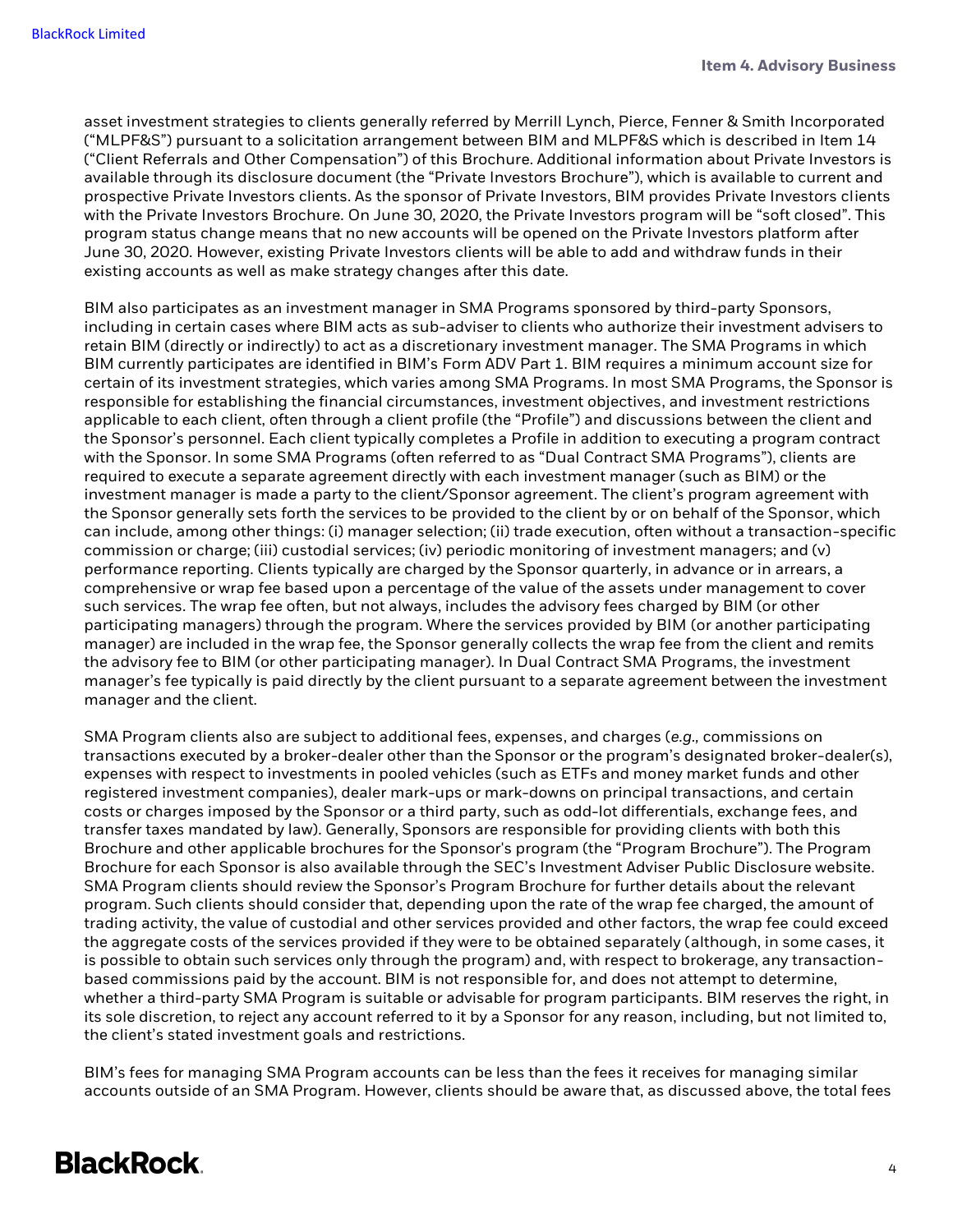and expenses associated with an SMA Program can exceed those available if the services were acquired separately.

An institutional client typically consults with an Adviser at the outset of the Adviser-client relationship to establish customized investment guidelines applicable to the Adviser's management of the client's separate account, and such guidelines often vary significantly among institutional client separate accounts with the same investment objective. An SMA Program client typically selects (in its program agreement) an investment strategy for BIM to utilize in connection with its management of the client's account (*e.g.,* U.S. large-cap equity, U.S. short-term taxable fixed income). As discussed in Item 8 ("Methods of Analysis, Investment Strategies and Risk of Loss") of this Brochure, SMA Program accounts following the same investment strategy typically are managed by BIM in accordance with a "target portfolio" (for equity securities) or "model guidelines" (for fixed income securities), subject to any reasonable investment restrictions imposed by clients. Therefore, SMA Program accounts following the same investment strategy typically hold the same or similar securities in accordance with the target portfolio or model guidelines, as applicable. In addition, BIM typically effects equity transactions for SMA Program accounts with the program's designated broker-dealer, whereas an Adviser usually effects equity transactions for institutional separate accounts with a variety of broker-dealers. For additional information please refer to Item 12 ("Brokerage Practices") of this Brochure.

Since an SMA Program account is generally only one component of a client's overall portfolio, BIM will not approve or otherwise monitor compliance with the client's investment policy statement(s) (IPS) applying to the client's overall portfolio when provided in connection with the opening of an account in the SMA Programs described in this brochure. BIM will not be responsible for ensuring that a client's investment policy guidelines and asset allocation choices comply with all specific legal, actuarial or other requirements that may apply as part of the IPS. That responsibility rests solely with the client who should consult with their legal and tax advisors regarding those matters.

Certain investment strategies offered in some SMA Programs and institutional separate accounts invest in securities that are not traded in U.S. markets. As a result, certain securities are subject to state or territory registration requirements. If a security an Adviser wishes to purchase for such an SMA Program or institutional separate account is not registered or exempt from registration in a particular state or territory, applicable regulatory requirements can restrict the purchase of that security for residents of that state or territory, which could affect portfolio composition, diversification and performance.

#### <span id="page-9-0"></span>**Model-Based SMA Programs**

In certain SMA Programs (referred to below as "Model-Based SMA Programs"), BIM provides non-discretionary investment services (often in the form of model portfolios) to an overlay portfolio manager ("OPM") retained by the Sponsor which may utilize BIM's model portfolios in connection with its management of client accounts. Generally, it is only the OPM, and not BIM, which acts as investment adviser to program clients, and in most of the Model-Based SMA Programs in which BIM participates, the OPM, and not BIM,

is responsible for implementing trades in client accounts. In most of the Model-Based SMA Programs in which BIM participates, clients are able to designate the particular model portfolios to be utilized by the OPM in managing their accounts, the OPM typically implements BIM's model portfolios (subject only to accountspecific restrictions imposed by clients), and the fees payable to BIM for providing such model portfolios typically are paid by the Sponsor or OPM based on the amount of their clients' assets that are managed by the OPM. A model portfolio may include equity and/or fixed income securities including, but not limited to, shares of exchange-traded funds and mutual funds, some of which may pay fees to the Advisers for providing management, administrative or other services ("Affiliated Funds") that are in addition to any fees received by BIM for providing non-discretionary investment services. BIM generally includes such assets in its Non-Discretionary Client Assets Managed set forth above in the table under "Overview of BlackRock Registered Investment Advisers" in Item 4 ("Advisory Business") of this Brochure. The Model-Based SMA Programs to which BIM currently provides model portfolios are identified in BIM's Form ADV Part 1.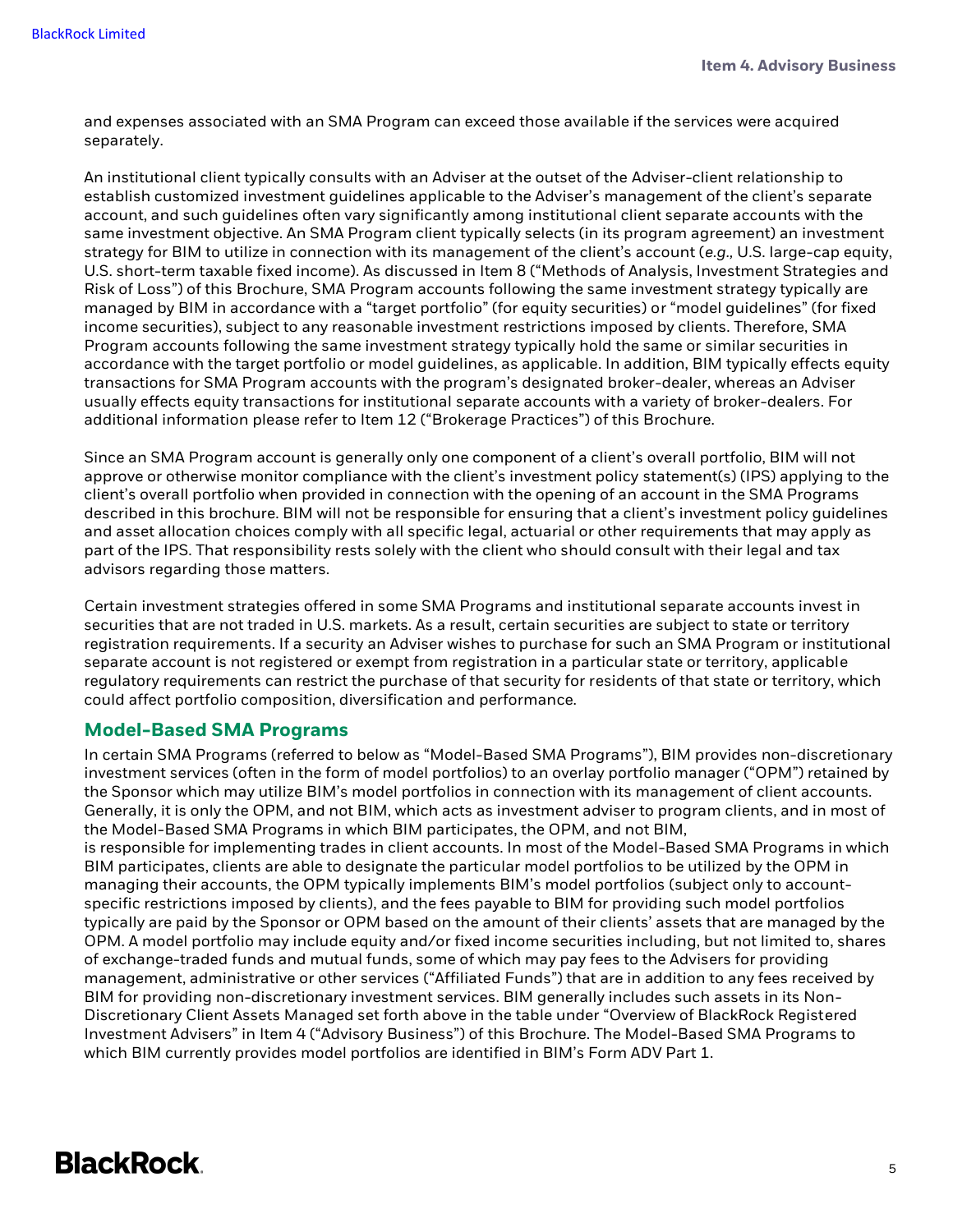### <span id="page-10-0"></span>**Delivery of Model Portfolios**

BlackRock, through various business units, offers non-discretionary model portfolios, some of which may be customized, to registered investment advisers and other financial institutions ("Financial Intermediaries"). Such model portfolios may be composed of either (i) all Affiliated Funds or (ii) a significant allocation to Affiliated Funds and the remaining allocation to funds that are sponsored and advised by third party asset managers ("External Products"). In certain instances, model portfolios that include External Products may target a minimum allocation to Affiliated Funds. Access to model portfolios may be made available through agreements with the financial institutions or through BlackRock's Research and Digital Services (as described below), and a Financial Intermediary is responsible for determining the suitability of a particular model portfolio for its clients.

When External Products are included in a model portfolio, BlackRock will not review the entire universe of available External Products that may be appropriate for a model portfolio, but rather will only consider for inclusion a subset of such External Products that have been reviewed and approved by BlackRock as determined in its sole discretion. As a result, there may be one or more External Products that would be a more appropriate addition to the model portfolio than the investment product selected by BlackRock, from the standpoint of the factors that BlackRock has taken into consideration or other factors not considered. Such External Products not selected may outperform the investment product selected for the model portfolio.

When a model portfolio includes only Affiliated Funds, BlackRock will not review or consider External Products. As a result, there may be one or more External Products that would be a more appropriate addition to the model portfolio than the Affiliated Fund selected by BlackRock, from the standpoint of the factors that BlackRock has taken into consideration or other factors not considered. Such External Products not selected may outperform the Affiliated Fund selected for the model portfolio.

BlackRock has a conflict of interest as there is a financial incentive to (i) select Affiliated Funds and (ii) select Affiliated Funds with higher expenses than Affiliated Funds with lower expenses for inclusion in the model portfolios because an Adviser or its Affiliate receives fees from such Affiliated Funds for providing management, administrative or other services, and therefore, the model portfolios' allocation to such Affiliated Funds will benefit BlackRock and its Affiliates. BlackRock generally does not charge any fees for providing the model portfolios; the fees that an Adviser and its Affiliate receive from the Affiliated Funds included in a model portfolio are typically the only compensation received by BlackRock with respect to the model portfolios. This conflict of interest may result in model portfolios with lower performance or higher fees than they would have had if the model portfolios did not invest in Affiliated Funds.

Except as described below under "Tax Transition and Overlay Services," BlackRock is not responsible for implementing trades in the accounts of client accounts. Generally, it is the Financial Intermediary, and not BlackRock, which is responsible for implementing trades in client accounts (subject only to account-specific restrictions imposed by clients).

#### <span id="page-10-1"></span>**Tax Transition and Overlay Services**

BIM may enter into a sub-advisory agreement (the "Implementation Services Agreement") with certain registered investment advisers ("RIAs") to provide tax transition and overlay services ("Tax Transition and Overlay Services") to certain non-qualified clients of such RIAs ("Sub-Advised Clients") with respect to certain model portfolios. Such RIAs will have also entered into an agreement with BlackRock with respect to certain non-discretionary model portfolios provided by BlackRock (as described above). As noted above, such model portfolios provided by BlackRock or its affiliate will include (i) all Affiliated Funds or (ii) a significant allocation to Affiliated Funds and the remaining allocation to External Products, subject to parameters set by BlackRock. Pursuant to the Implementation Services Agreement, an RIA or its supervised personnel (its "Access Persons") may engage BIM to manage a Sub-Advised Client account in a tax aware manner and consistent with the risk profile of a particular model portfolio selected by such RIA or its Access Person, subject to certain guidelines as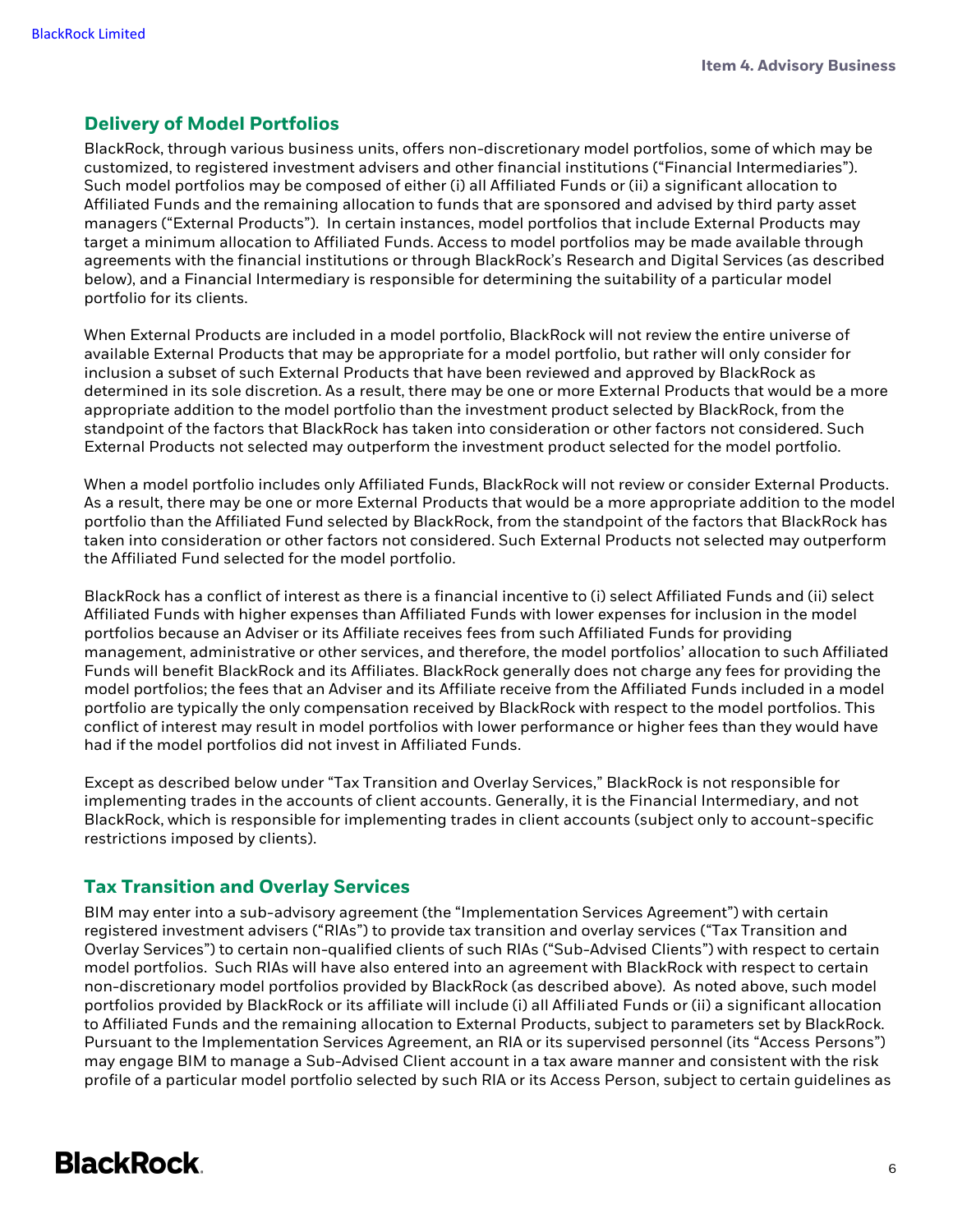provided by the RIA or its Access Person (the "Guidelines"). The RIA is responsible for determining the suitability of a particular model portfolio for the Sub-Advised Clients.

The Tax Transition and Overlay Services are provided by BIM. Such Tax Transition and Overlay Services seek to improve after-tax returns for a Sub-Advised Client account while aligning the client account with the risk/return profile of the applicable model portfolio, subject to any Sub-Advised Client-specific Guidelines. Ongoing trading of such Sub-Advised Client accounts by BIM will occur to accommodate client activity, cash management, tax loss harvesting, tracking error improvement, and periodic rebalancing of the applicable model portfolio. The actual holdings in a Sub-Advised Client account, and the performance of such account, may differ from the holdings and performance of the model portfolio due to the Guidelines applicable to such account and the trading of such account in a tax-aware manner. Information relating to the model portfolios, including brochures and fact sheets, are available through the portal.

BIM trades a Sub-Advised Client account and enters into transactions on the basis of tax information maintained by the Adviser and the custodian of the account and consistent with BIM's wash sale guidelines, which may be updated by BIM from time to time. BIM cannot guarantee the accuracy of any such tax information. BIM does not provide tax advice, and proper tax treatment of transactions, including the application of the wash sale rules, should be determined by the Sub-Advised Clients' independent tax advisor. BIM has no responsibility with respect to any tax reporting and filings that may be required by Sub-Advised Clients in connection with the transactions taken in the Sub-Advised Client accounts resulting from the Tax Transition and Overlay Services. In addition, BIM cannot be responsible for the actions of other managers or actions by a Sub-Advised Client that may cause such Sub-Advised Clients to be disallowed the loss on the sale of a particular security in its account.

There is currently no fee charged by BIM for any such Tax Transition and Overlay Services. However, Affiliated Funds included in the Client accounts pay fees to BIM or its affiliates for providing management, administrative, or other services. In addition, BIM may require that RIAs meet certain assets under management thresholds across applicable Sub-Advised Client accounts in connection with the provision of such Tax Transition and Overlay Services.

#### <span id="page-11-0"></span>**Portfolio Research Services and Digital Investment Tools and Analysis**

In certain instances, BFM and BFA provide impersonal, non-discretionary portfolio research services and digital tools and analysis ("Research and Digital Services") to (i) institutional investors and/or fiduciaries acting on behalf of institutional investors, in the case of BFM, and (ii) financial advisers and other representatives of a registered investment adviser, in the case of BFA (each, a "Research and Digital Service Recipient"). Such Research and Digital Services may be provided to Research and Digital Service Recipients through: (i) BlackRock's website or (ii) a digital property made available on BlackRock's or a third party's website. The Research and Digital Service Recipient may use the Research and Digital Services, which may include model portfolios provided by BlackRock or by third-party providers, for investment research or portfolio analysis and is under no obligation to implement any output or analysis from the Research and Digital Services. Neither BFM nor BFA is responsible for any model portfolios or other information provided by third parties for use in the Research and Digital Services.

### <span id="page-11-1"></span>Services of Affiliates

On February 1, 2021, BlackRock, Inc. completed its acquisition of Aperio Holdings, LLC and other equity interests related to Aperio Holdings, LLC, upon which BlackRock acquired all of the outstanding equity interests of Aperio Holdings and, indirectly, all the equity interests in Aperio Group, LLC. As a result of the acquisition, Aperio Group, LLC ("Aperio") is now an indirect wholly-owned subsidiary of BlackRock, Inc. Aperio manages domestic, international, and global equity portfolios for high-net-worth individuals, institutions, and intermediaries such as wealth managers, consultants, and family offices. In addition, Aperio provides sub-advisory investment management services to registered mutual funds and pooled investment vehicles, including private funds. For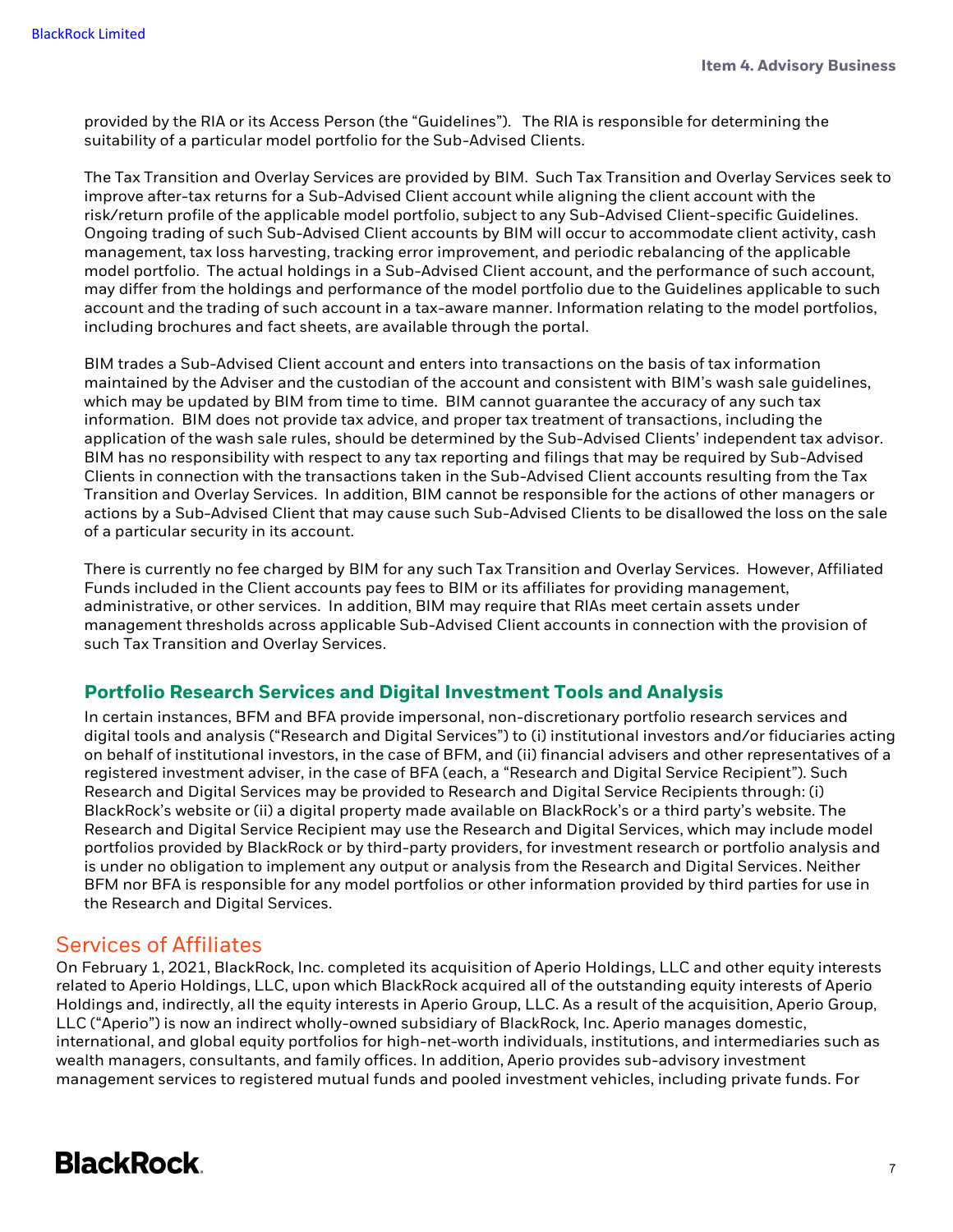further information about Aperio Group LLC, including its business practices and advisory services, please refer to its Form ADV brochure available on the SEC's website at [www.adviserinfo.sec.gov.](http://www.adviserinfo.sec.gov/) 

BlackRock, Inc. operates its investment management business through the Advisers, as well as through multiple affiliates, some of which are also investment advisers registered with the SEC, one of which is a limited purpose national banking association chartered by the U.S. Department of Treasury's Office of the Comptroller of the Currency, some of which are registered only with non-U.S. regulatory authorities and some of which are registered with multiple regulatory authorities. The Advisers use the services of their broker-dealer affiliates which are registered under the Securities Exchange Act of 1934, as amended (the "Exchange Act") and members of the Financial Industry Regulatory Authority ("FINRA"), as needed. For additional information, please refer to Item 10 ("Other Financial Industry Activities and Affiliations") and Item 12 ("Brokerage Practices") of this Brochure. The Advisers use the services of one or more BlackRock, Inc. subsidiaries or appropriate personnel of one or more BlackRock, Inc. subsidiaries for investment advice, portfolio execution and trading, operational support, and client servicing in their local or regional markets or their areas of special expertise without specific consent by the client, except to the extent explicitly restricted by the client in or pursuant to its IMA, or inconsistent with applicable law. Arrangements among affiliates take a variety of forms, including but not limited to dual employee, delegation, participating affiliate, sub-advisory, sub-agency, or other servicing agreements. This practice is designed to make BlackRock's global capabilities available to an Adviser's clients in as seamless a manner as practical within a varying global regulatory framework. In these circumstances, the Adviser with which the client has its IMA remains fully responsible for the account from a legal and contractual perspective. No additional fees are charged for the affiliates' services except as set forth in the Client's IMA, governing documents and/or offering memorandum ("OM").

### <span id="page-12-0"></span>**Item 5. Fees and Compensation**

### <span id="page-12-1"></span>Advisory Fees

An Adviser's fees generally depend on the services being provided. For investment management services, fees typically are expressed as a percentage of assets under management. Fee arrangements vary by client, and are based on a number of different factors, including investment mandate, services performed, and account/relationship size. To the extent permitted under the Investment Advisers Act of 1940, as amended (the "Advisers Act"), or the applicable provisions of the Investment Company Act of 1940, as amended (the "Investment Company Act"), in the case of investment companies registered under the Investment Company Act and advised or sub-advised by an Adviser ("US Registered Funds"), Advisers can negotiate and charge performance-based fees, as well as asset-based fees. Additional information about US Registered Funds is provided in Item 7 ("Types of Clients") of this Brochure. In addition, fees and allocations are often fixed, fixed plus performance, or performance only. Certain fixed fees are required to be paid up front. For an additional discussion of performancebased fees and allocations, please refer to Item 6 ("Performance-Based Compensation and Side-by-Side Management") of this Brochure.

### <span id="page-12-2"></span>Fee Schedules

The following sets forth a basic description of certain advisory fee arrangements. Information on BIM's standard fee schedules for Private Investors and Dual Contract SMA Programs are noted below. However, fees and other compensation are negotiated in certain circumstances, and arrangements with particular clients vary.

#### <span id="page-12-3"></span>**US Registered Funds**

With respect to US Registered Funds, each prospectus sets forth the applicable fees and expenses. Changes in fees and/or expenses for a closed-end US Registered Fund can be disclosed to shareholders in other fund documents (such as annual or semi-annual reports).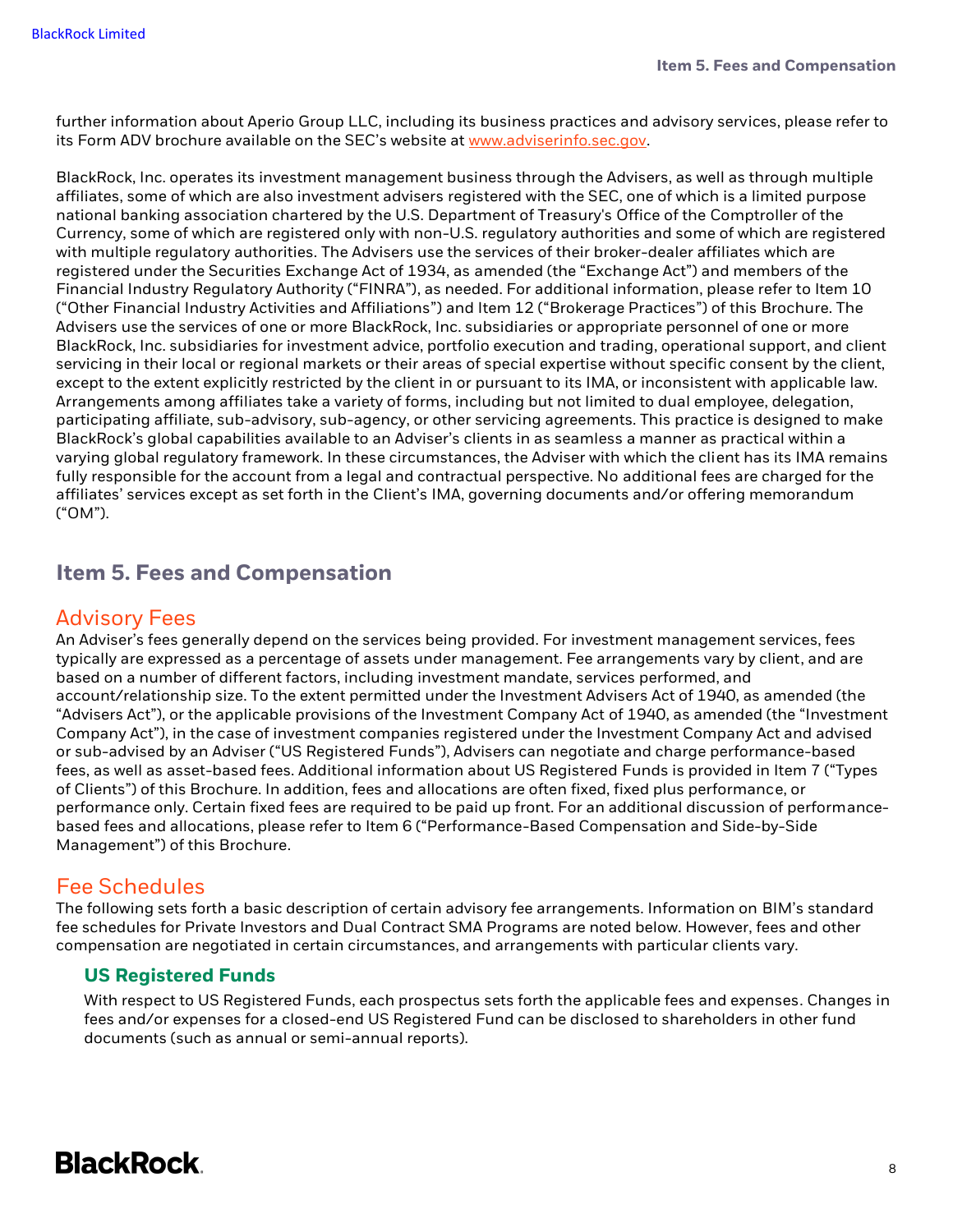#### <span id="page-13-0"></span>**Private Funds**

With respect to unregistered investment vehicles managed by an Adviser (each a "Private Fund"), the applicable fees and expenses are set forth in the Private Fund's IMA, subscription agreement and/or other governing documents, or the Private Fund's Operating Memorandum (OM), if the Private Fund has issued an OM. In certain cases, an Adviser manages a separate account or other Private Fund with an investment mandate similar to certain Private Fund, in which case the fees charged to such an account (including performance-based fees) are not necessarily identical to those of the similar Private Fund.

#### <span id="page-13-1"></span>**Institutional Separate Accounts**

An Adviser's fees for managing an institutional separate account are determined through negotiation with each client and are set forth in the Adviser's IMA with the client. The Adviser's fee may not cover the client's pro rata share of the fees, expenses and/or transaction charges incurred by any mutual fund, ETF or other pooled investment vehicles (including funds or vehicles managed by an Adviser) in which the account invests. When an Adviser invests an account in a US Registered Fund, the fee paid by clients directly to the Adviser may or may not be reduced by the account's pro-rata share of any management fees or other fees or expenses paid by the US Registered Fund to BlackRock (including any fees paid pursuant to Rule 12b-1 of the Investment Company Act or other shareholder servicing plan) as a result of such investment.

#### <span id="page-13-2"></span>**Private Investors Accounts<sup>7</sup>**

Private Investors' clients who select equity investment strategies choose either a wrap fee arrangement, where brokerage commissions related to agency equity security transactions executed by MLPF&S generally are included in the Private Investors fee (the "Wrap Fee Option"), or a "standard fee" arrangement, under which clients pay brokerage commissions associated with agency equity security transactions executed on their behalf in addition to the Private Investors fee (the "Standard Fee Option"). Although the applicable Private Investors fee varies between the two options, in either case, and in the case of a fixed income investment strategy, the Private Investors fee typically is based on a percentage of a client's assets under management at market value on the appraisal date. For certain accounts, the Private Investors fee is reduced in connection with investments in US Registered Funds, which is described in more detail in Item 11 ("Code of Ethics, Participation or Interest in Client Transactions and Personal Trading") of this Brochure. Clients generally have the ability to negotiate the Private Investors fee applicable to their accounts with their MLPF&S Financial Advisor or BIM.

The Private Investors fee includes investment management by BIM, performance reporting and, if requested by the client, assistance in reviewing investment objectives and selecting an investment strategy. Custodial and other account-related fees charged by the custodian typically are not included in the Private Investors fee and will be charged to Private Investors accounts separately by the custodian. If a client chooses the Wrap Fee Option, the Private Investors fee also includes most execution charges for equity security transactions executed through MLPF&S. The Private Investors fee is in addition to transaction charges on trades effected through or with a broker-dealer other than MLPF&S (or its affiliates), mark-ups or mark-downs by such other broker-dealers, transfer taxes, margin interest, exchange or similar fees (such as for American Depositary Receipts – "ADRs") charged by third parties including issuers and the SEC, electronic fund, wire and any other account transfer fees, and any other charges imposed by law or otherwise agreed to with respect to the account. In addition, and as discussed further under "BlackRock's Registered Investment Companies, Private Funds and Other Investment Products" in Item 11 ("Code of Ethics, Participation or Interest in Client Transactions and Personal Trading") of this Brochure, the Private Investors fee is in addition to the client's pro rata share of the fees, expenses and/or transaction charges incurred by any mutual fund, ETF or other pooled investment vehicles (including funds or vehicles managed by an Adviser) in which the account invests, although When BIM invests a Private Investors account in a US Registered Fund, the Private Investors fee paid by clients may or may not be reduced by the Private Investors account's pro-rata share of any management fees or other expenses paid by the US Registered Fund to BlackRock (including any fees paid pursuant to Rule 12b-1 of the Investment Company Act) as a result of such investment. Even if the Private Investors fee is

 $^7$  Private Investors is a separately managed account or wrap fee program sponsored by BIM. Please see Item 4 ("Institutional Separate Accounts and Separately Managed Accounts") of this Brochure for more information.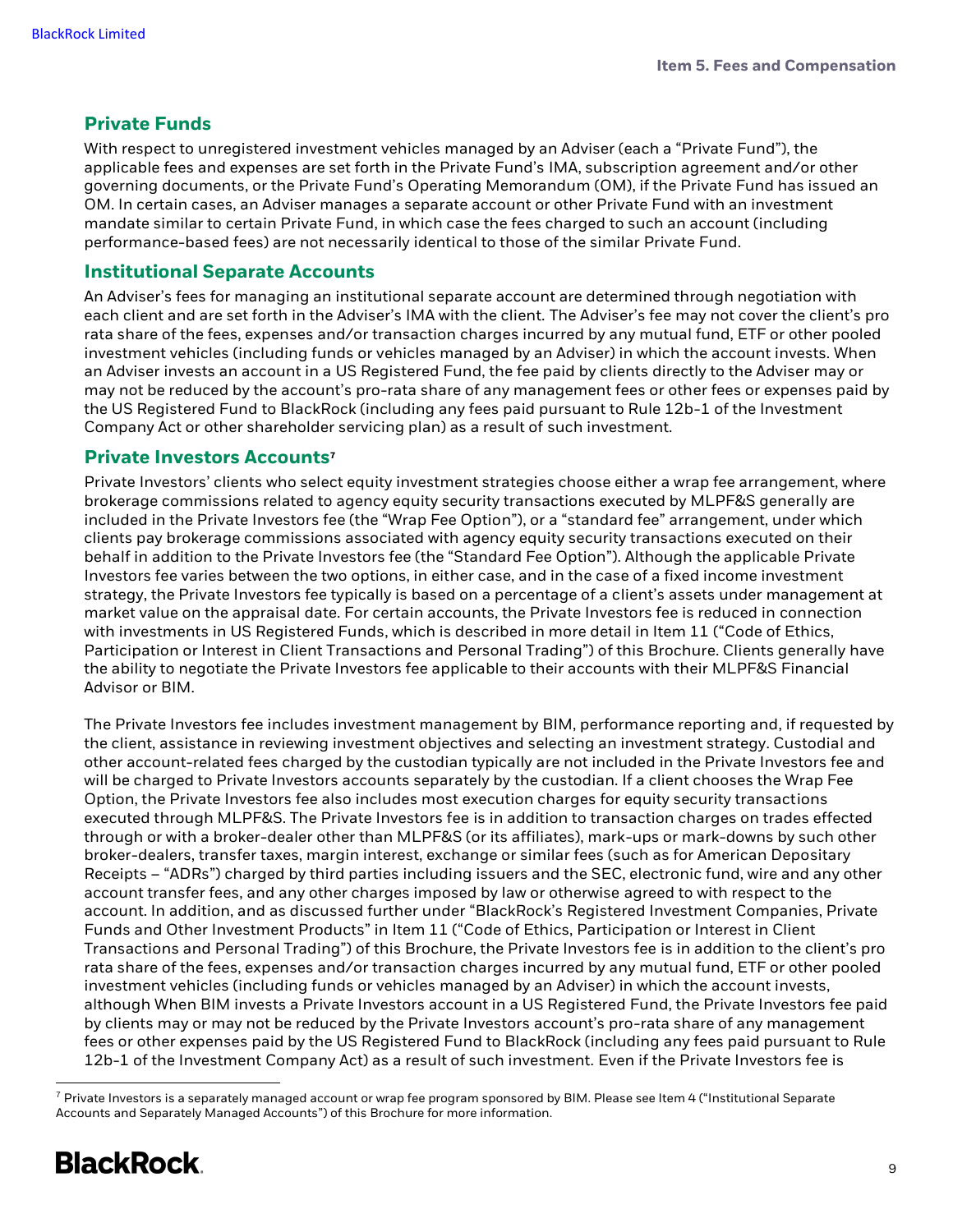reduced by the pro-rata share of any management fees paid by the US Registered Fund to BlackRock (and any fees paid pursuant to Rule 12b-1 of the Investment Company Act), there could be certain compensation received by BlackRock for providing other services to US Registered Funds (such as shareholder servicing and other administrative services) that does not reduce the Private Investors fee, and therefore such compensation to BlackRock is separate from and in addition to the Private Investors fee. Additionally, certain US Registered Funds in which BIM may invest Private Investors accounts do not charge management fees, or their fees are waived or reimbursed by the Adviser managing the US Registered Fund, and/or are only eligible for investment by (i) separate accounts managed by a BlackRock Investment Adviser (such as Private Investors accounts) or separate account clients who have requested that their investment adviser consider investment recommendations provided by a BlackRock Investment Adviser in connection with the management of their account, (ii) collective trust funds managed by BlackRock Institutional Trust Company, N.A. ("BTC") and (iii) other BlackRock US Registered Funds ("Management Fee-Waived Mutual Funds"). With respect to investments by the separate accounts, the Management Fee-Waived Mutual Fund shares will be redeemed upon the termination of the BlackRock Investment Adviser's management of the separate account.

In certain instances, when MLPF&S executes transactions in foreign ordinary securities outside of the US, it may use the services of foreign firms, which either handle a client's order as agent and assess a commission charge, or transact as principal and receive a dealer spread or mark-up/down. Additionally, to the extent a foreign currency conversion transaction is required to facilitate trade settlement, the foreign firm effecting the currency conversion will be remunerated in the form of a dealer spread or mark-up/down. The commission charges and/or dealer spreads of other broker-dealers can also accrue when foreign issuers terminate an ADR facility, thereby necessitating conversion of ADRs to foreign ordinary share form. In such circumstances, there is the potential for the price obtained for the post-ADR security to be less beneficial to clients than if the ADR remained intact. The foregoing commission charges and/or dealer spreads associated with transactions in foreign securities are factored into the net price for such securities and are not included in the Private Investors fee.

Because of factors bearing on cost, such as fees which differ based on the value of the assets held in a Private Investors account, the number and type of transactions effected for an account and the fee option that a client selects, a client's costs for participating in Private Investors can be more or less than the cost of purchasing the services offered through Private Investors separately. In addition, selection of the Wrap Fee Option potentially could result in a higher or lower cost to the client than had the client selected the Standard Fee Option (and paid commissions on agency equity security transactions), depending on the level of trading in the account and the Private Investors fee and brokerage commissions the client would have paid under the Standard Fee Option. Clients should consider the amount of anticipated trading activity and their applicable commission rate when assessing the overall cost of Private Investors and determining which fee option to select. Wrap fees typically assume a normal and consistent amount of trading activity, and therefore, under particular circumstances, a prolonged period of inactivity can result in higher fees than if commissions were paid separately for each transaction. The Wrap Fee Option could be more economical if active trading is anticipated.

The typical fee schedules for Private Investors are set out below. Fees and minimum account sizes can vary from the fee schedules below and can be negotiated with BIM or the client's MLPF&S Financial Advisor based upon factors that include, but are not limited to: (i) the amount and/or composition of the assets in the client's account; (ii) the number of accounts and/or total amount of assets that the client or its MLPF&S Financial Advisor has with MLPF&S, BIM and/or their affiliates; (iii) the range and extent of services provided to the client; and (iv) whether the client is an employee of BIM, MLPF&S or an affiliate of either firm. Moreover, Private Investors fees, minimum account sizes, and other account requirements also vary as a result of prior policies and the date the relevant account opened, or if account assets are held by custodians other than MLPF&S. Fees and surcharges vary for clients requesting non-discretionary management.

Fees generally are calculated and paid quarterly and in advance of the rendering of services (except as separately negotiated or as otherwise noted herein). Most Private Investors clients elect to pay fees by authorizing their custodian (typically MLPF&S) to pay BIM out of their Private Investors account assets. However, some clients elect to pay fees from outside of the Private Investors account and such clients should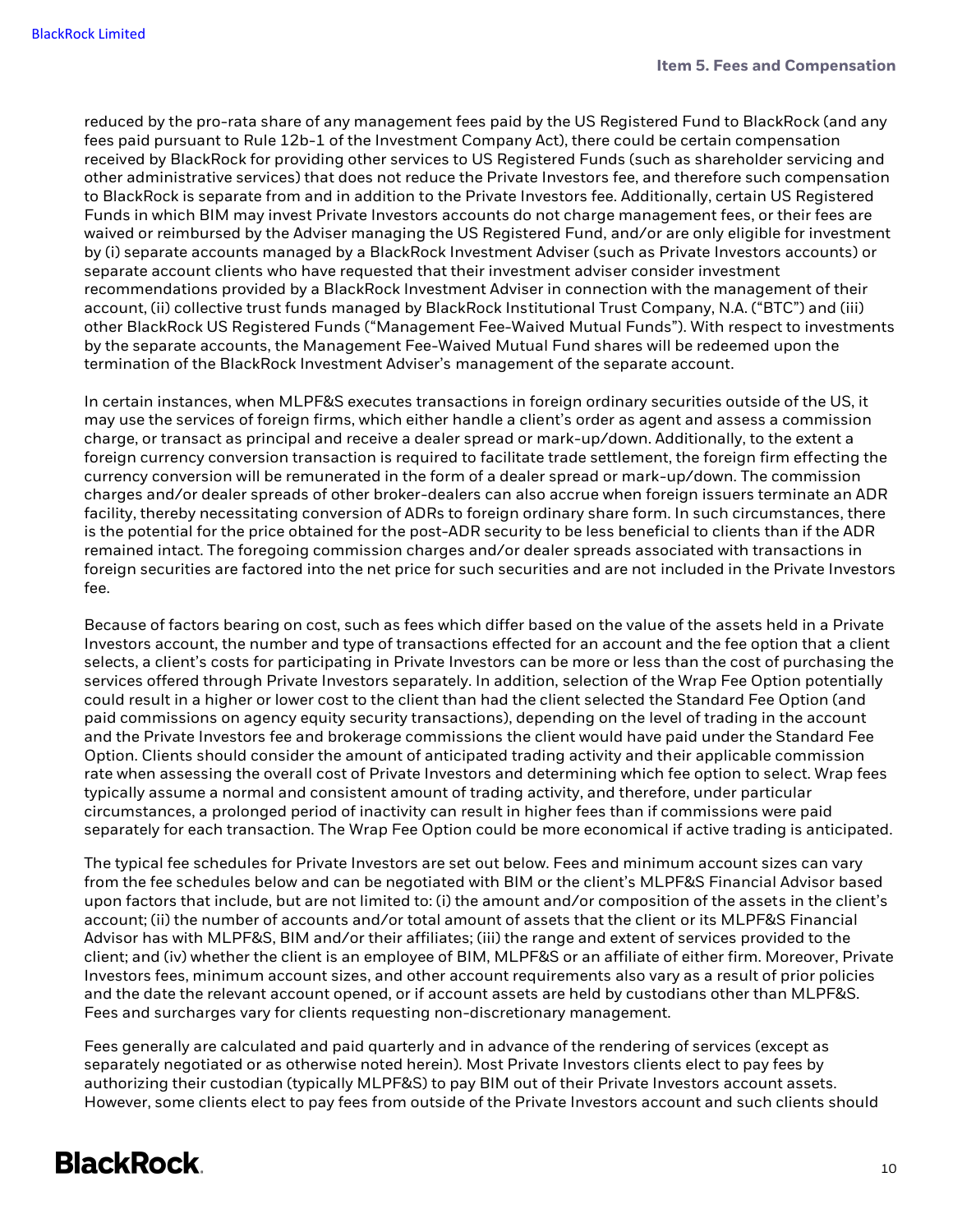note that their IMA with BIM may authorize the client's custodian (typically MLPF&S) to pay the Private Investors fee from the Private Investors account, if full payment has not been timely received by BIM or, if earlier, at the termination of the client's IMA with BIM. In such cases, if money market fund shares or other cash assets in the account(s) are insufficient to pay fees due, BIM can instruct the custodian to sell or liquidate account assets to cover the Private Investors fee. Private Investors accounts generally are subject to a minimum fee, determined by applying the client's fee schedule to the applicable minimum portfolio size. If BIM manages multiple accounts for a client (or a group of related clients), then BIM, at its discretion, can permit the assets of such accounts to be aggregated for purposes of taking advantage of available breakpoints. The following fee schedules and minimum account sizes generally apply:

#### **Wrap Fee Options**

*No commissions will be charged on equity trades executed by MLPF&S*  Available only if client directs that all equity brokerage is to be effected through MLPF&S

#### **Equity, Balanced, Retirement Journey and Wealth Diversified Portfolios ("WDP") Investment Strategies**

| <b>Investment Strategy</b>                     | Minimum Account Size |
|------------------------------------------------|----------------------|
| Equity                                         | \$250,000            |
| <b>Balanced</b>                                | \$250,000            |
| Balanced with Municipal Fixed Income           | \$500,000            |
| Retirement Journey (not open to new investors) | \$500,000            |

#### **Multi-Asset Portfolios**

| <b>Target Allocation with SMA</b>                   | \$350,000   |
|-----------------------------------------------------|-------------|
| Target Allocation with SMA - with Municipals        | \$500,000   |
| Tactical WDP - Multi-Asset Income                   | \$250,000   |
| Tactical WDP - Equity and Balanced                  | \$350,000   |
| Tactical WDP - Balanced with Municipal Fixed Income | \$1,000,000 |

Fee Schedule

| Asset Levels                    | <b>Annual Rate</b> |
|---------------------------------|--------------------|
| First \$500,000                 | 2.50%              |
| Next \$500,000                  | 2.00%              |
| Next \$ 2,000,000               | 1.50%              |
| Next \$7,000,000                | 1.00%              |
| Next \$40,000,000               | 0.50%              |
| Value in excess of \$50,000,000 | Negotiable         |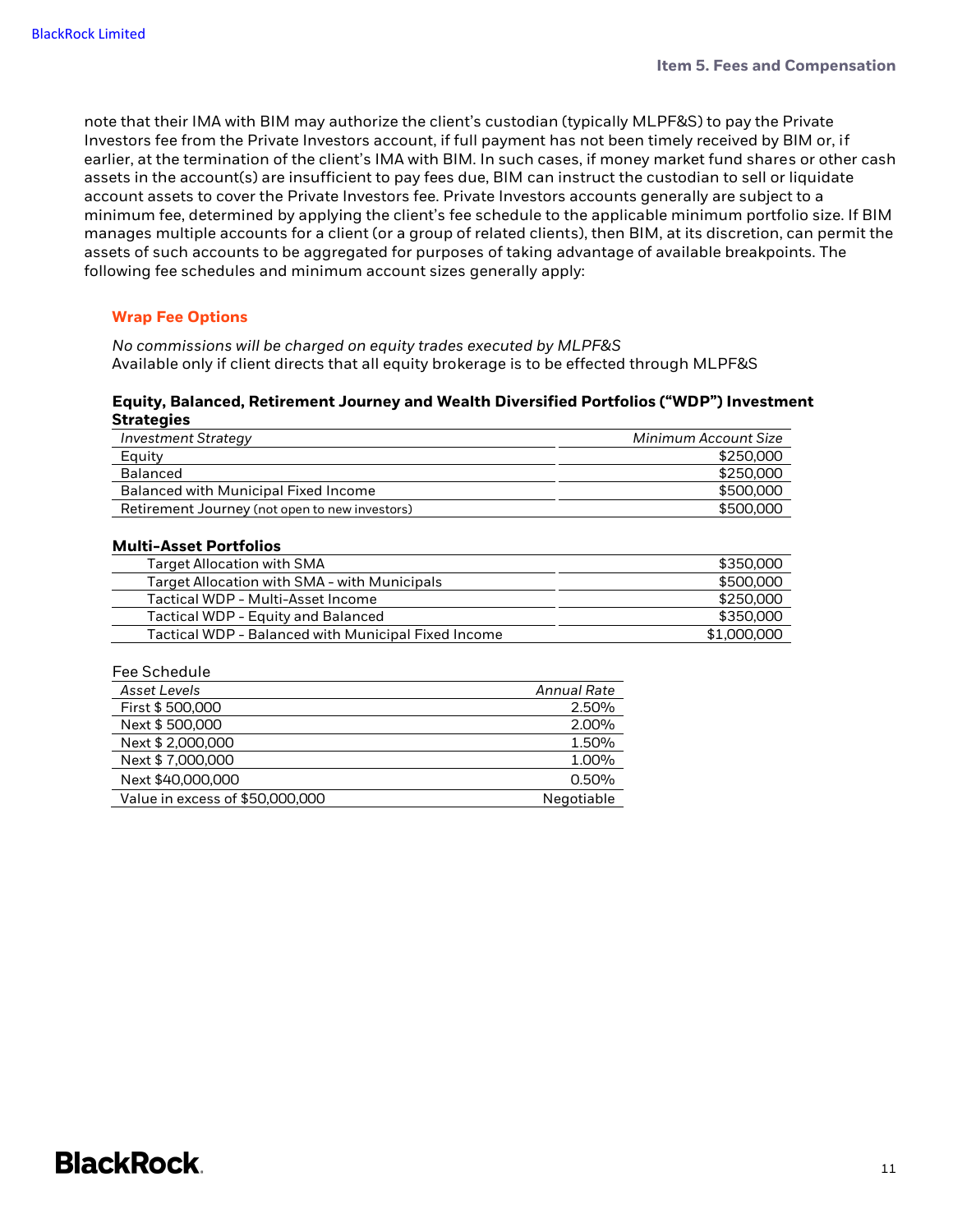#### **Standard Fee Options\***

*Commissions will be charged on equity trades* 

\*Not available for Retirement Journey or Wealth Diversified Portfolios Investment Strategies

#### **Equity and Balanced Investment Strategies**

| <b>Investment Strategy</b> | Minimum Account Size |
|----------------------------|----------------------|
| Equity                     | \$1,000,000          |
| <b>Balanced</b>            | \$1,000,000          |

| Fee Schedule                    |             |
|---------------------------------|-------------|
| Asset Levels                    | Annual Rate |
| First \$1,000,000               | 1.00%       |
| Next \$ 2,000,000               | 0.75%       |
| Next \$7,000,000                | 0.60%       |
| Next \$40,000,000               | 0.45%       |
| Value in excess of \$50,000,000 | Negotiable  |
|                                 |             |

#### **Single-Style Fixed Income Investment Strategies**

| <b>Investment Strategy</b>                   | Minimum Account Size |
|----------------------------------------------|----------------------|
| Fixed Income                                 | \$250,000            |
| <b>Global and International Fixed Income</b> | \$500,000            |

|  |  | Fee Schedule |  |
|--|--|--------------|--|
|--|--|--------------|--|

| <b>Asset Levels</b>             | <b>Annual Rate</b> |
|---------------------------------|--------------------|
| First \$1,000,000               | $0.900\%$          |
| Next \$ 2,000,000               | 0.750%             |
| Next \$ 2,000,000               | 0.600%             |
| Next \$5,000,000                | 0.525%             |
| Next \$10,000,000               | 0.450%             |
| Next \$30,000,000               | 0.375%             |
| Value in excess of \$50,000,000 | Negotiable         |
|                                 |                    |

#### **Multi-Strategy Fixed Income and Target Income Investment Strategies**

| <b>Investment Strategy</b>                    | Minimum Account Size |
|-----------------------------------------------|----------------------|
| Multi-Strategy Fixed Income and Target Income | \$250,000            |

| Fee Schedule                     |                    |
|----------------------------------|--------------------|
| Asset Levels                     | <b>Annual Rate</b> |
| First \$500,000                  | 1.50%              |
| Next \$500,000                   | 1.25%              |
| Next \$9,000,000                 | 1.05%              |
| Next \$5,000,000                 | 1.02%              |
| Next \$5,000,000                 | 0.98%              |
| Next \$5,000,000                 | 0.95%              |
| Value in excess of \$25,000,000. | Negotiable         |

#### <span id="page-16-0"></span>**SMAs (Other than Private Investors Accounts)**

As discussed in more detail under "Institutional Separate Accounts and SMAs" in Item 4 ("Advisory Business") of this Brochure, BIM participates as an investment manager in SMA programs sponsored by various firms (including acting as sub-adviser to clients who authorize their investment adviser to retain BIM to act as a discretionary investment manager). With respect to SMA Programs for which BIM is not the Sponsor, the Sponsor's Program Brochure generally contains information on minimum account sizes and fees payable to the Sponsor and participating investment managers, such as BIM. Accordingly, BIM's minimum account size and fees can vary from program to program or within a single program based on, among other things, the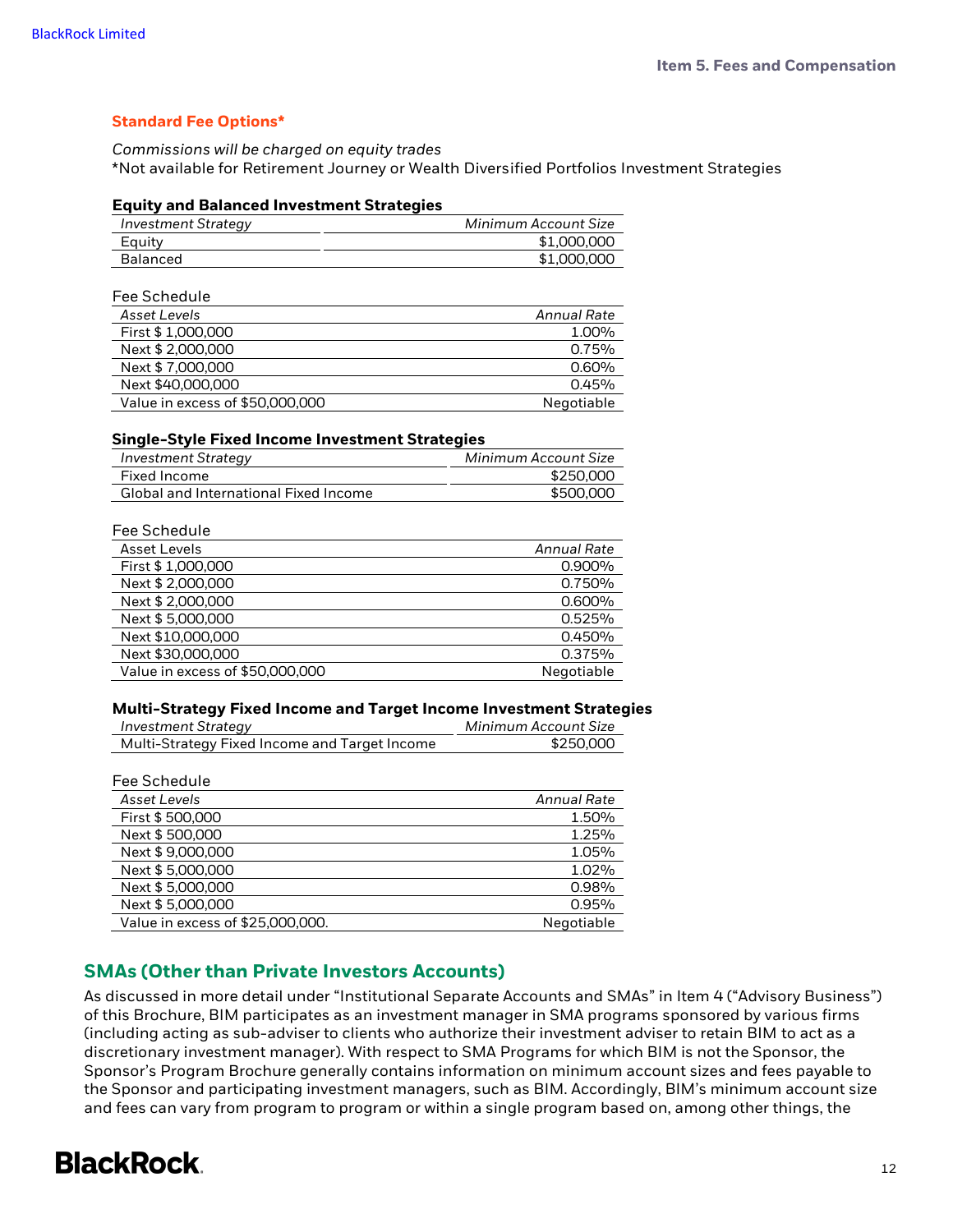investment strategies offered by the program. BIM's fees for managing SMA Program accounts may be less than the fees it receives for managing similar accounts outside of an SMA Program. However, clients should be aware that, as discussed above, the total fees and expenses associated with an SMA Program may exceed those which might be available if the services were acquired separately. Clients should contact their SMA Program Sponsor for more information on the fees payable to BIM in connection with such program. BIM and/or its affiliates makes payments to certain Sponsors for the provision of certain analytical or other data services relating to the SMA Programs, such as statistical information regarding sales and redemptions, and/or Sponsor platform support. Such payments are generally made as a fixed dollar amount but can also be based on assets or sales.

#### <span id="page-17-0"></span>**Dual Contract SMA Program Accounts**

The typical fee schedules applicable to BIM's participation in Dual Contract SMA Programs are set out below. The minimum account size for Dual Contract SMA Program accounts generally is \$250,000 for an equity account and \$250,000 for a fixed income account, although smaller accounts may be accepted at BIM's discretion. Fees can vary from the fee schedules below and can be negotiated with BIM or the client's financial adviser based upon factors that include, but are not limited to: (i) the amount and/or composition of the assets in the client's account; (ii) the number of accounts and/or total amount of assets that the client or its financial adviser has with BlackRock and/or the program Sponsor; (iii) the range and extent of services provided to the client; and (iv) whether the client is an employee of BlackRock or the program Sponsor. Moreover, fees, minimum account sizes and other account requirements vary as a result of prior policies and the date the relevant account opened, or if account assets are custodied at firms other than the Sponsor. Fees and surcharges vary for clients electing non-discretionary management.

BIM's fee is in addition to the client's pro rata share of the fees, expenses and/or transaction charges incurred by any mutual fund, ETF or other pooled investment vehicles (including funds or vehicles managed by an Adviser) in which the account invests, although to the extent required by the applicable program, applicable law, and/or applicable account documentation, when BIM invests an account in a US Registered Fund, the fee paid by clients directly to BIM may or may not be: (i) reduced by the account's pro-rata share of any management fees or other fees or expenses paid by the US Registered Fund to BlackRock (including any fees paid pursuant to Rule 12b-1 of the Investment Company Act) as a result of such investment or (ii) assessed on the client assets invested in such US Registered Funds.

Fees generally are calculated and paid on a quarterly basis and in advance of rendering services (except as separately negotiated or as otherwise noted herein). Although most Dual Contract SMA Program clients elect to pay fees by authorizing their custodian to pay BIM out of their account assets, some clients elect to pay fees from outside of the account. Dual Contract SMA Program accounts generally are subject to a minimum fee, determined by applying the client's fee schedule to the applicable minimum account size. If BIM manages multiple accounts for a client (or group of related clients), BIM, at its discretion, can permit the assets of such accounts to be aggregated for purposes of taking advantage of available breakpoints.

#### **Minimum Account Sizes**

| <b>Investment Strategies</b>                            | Minimum Account Size |  |  |  |
|---------------------------------------------------------|----------------------|--|--|--|
| Fixed Income                                            | \$250,000            |  |  |  |
| <b>Global or International Fixed Income</b>             | \$500,000            |  |  |  |
| Laddered Corporate Fixed Income                         | \$100,000            |  |  |  |
| Laddered Municipal Fixed Income, 1-5 Year & 1-10 Year   | \$125,000            |  |  |  |
| Laddered Municipal Fixed Income, 5-15 Year & 10-20 Year | \$250,000            |  |  |  |
| Equity                                                  | \$250,000            |  |  |  |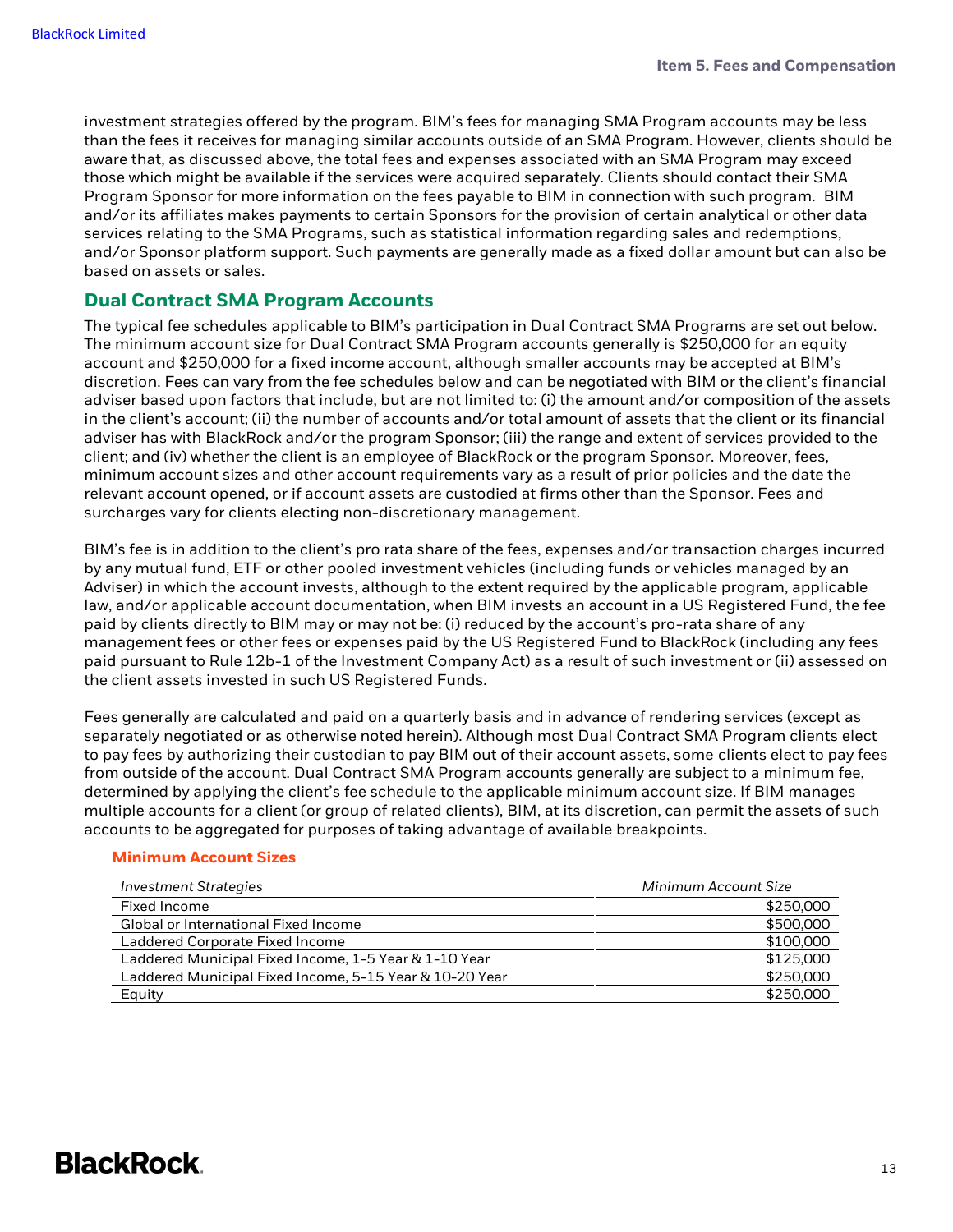#### **Fee Schedules**

#### **Fixed Income Investment Strategies**

| Generally                |                    |
|--------------------------|--------------------|
| Asset Levels             | <b>Annual Rate</b> |
| First \$1,000,000        | 0.35%              |
| Next \$ 2,000,000        | 0.30%              |
| Next \$ 2,000,000        | 0.25%              |
| Next \$5,000,000         | 0.22%              |
| Next \$10,000,000        | 0.20%              |
| Assets over \$20,000,000 | 0.15%              |

#### **Municipal Opportunities Fixed Income Strategy**

| <u>saacsay</u>   |                |
|------------------|----------------|
| All Asset Levels | <b>O</b> 1 GOL |
|                  |                |

#### **Fixed Income Laddered Investment Strategies** All Asset Levels 0.10%

#### **Equity Investment Strategies**

| Asset Levels             | Annual Rate |
|--------------------------|-------------|
| First \$1,000,000        | 0.65%       |
| Next \$2,000,000         | 0.60%       |
| Next \$7,000,000         | 0.45%       |
| Next \$15,000,000        | 0.40%       |
| Next \$25,000,000        | 0.35%       |
| Assets over \$50,000,000 | 0.25%       |

### <span id="page-18-0"></span>Timing And Payment Of Advisory Fees

The timing of fee payments, mutually agreed upon with each client, typically is set forth in the applicable IMA (for a separate account) or in the Private Fund's relevant governing documents and/or the OM, if applicable. Assetbased fees generally are paid monthly, quarterly or semi-annually, and are generally calculated on the value of the account's net or managed assets or, in the case of certain closed-end Private Funds, committed capital, invested capital or the balance of the primary loan to the vehicle. In addition, in certain situations involving due diligence support provided to investment management clients of the Advisers on a non-discretionary basis, clients are charged flat fees depending on the scope of work. Performance-based fees or other performance-based compensation generally will be based on specified yield or total return benchmarks, or periodic or cumulative performance "hurdles" or an appropriate index and generally are payable to the Adviser or an affiliate of the Adviser: (i) on a quarterly or annual basis; (ii) in the case of certain funds that invest primarily in other affiliated or unaffiliated investment vehicles (each, a "Fund of Funds") and other Private Funds (and similarly managed separate accounts), at the time of withdrawal or redemption with respect to the amount withdrawn; and/or (iii) as redeemed or as investments are realized and/or capital is distributed. Certain Private Funds charge performancebased fees or allocations based on the relevant Private Funds' net profits without regard to any index or performance hurdle. In some cases, these arrangements are subject to a cumulative high-water mark or other provisions intended to assure that prior losses are recouped before giving effect to any performance-based fees or allocations. Clawback or deferral provisions also apply to performance-based fees paid with respect to certain Private Funds and separate accounts. The timing and amount of performance-based fees or allocations typically are described in the relevant governing documents and/or the OM, if applicable.

With the exception of the Advisers' IMAs with US Registered Funds, the Advisers' IMAs with clients, collateralized debt obligation funds, collateralized loan obligation funds, Private Funds and Fund of Funds often do not have termination dates. Rather, IMAs typically are terminated by the Adviser or the client with advance notice, as set forth in the relevant IMA. In the event of the termination of a relationship, unearned fees, if any, beyond agreedupon minimum fees, paid in advance will be refunded to the client. To the extent fees have been earned but not yet billed, such fees will be pro-rated and paid by the client upon termination. In certain cases (*e.g.,* Private Funds, and separate accounts with performance-based fees), fees continue to be paid after termination of the relationship in accordance with the IMA or OM and/or other governing documents, as applicable.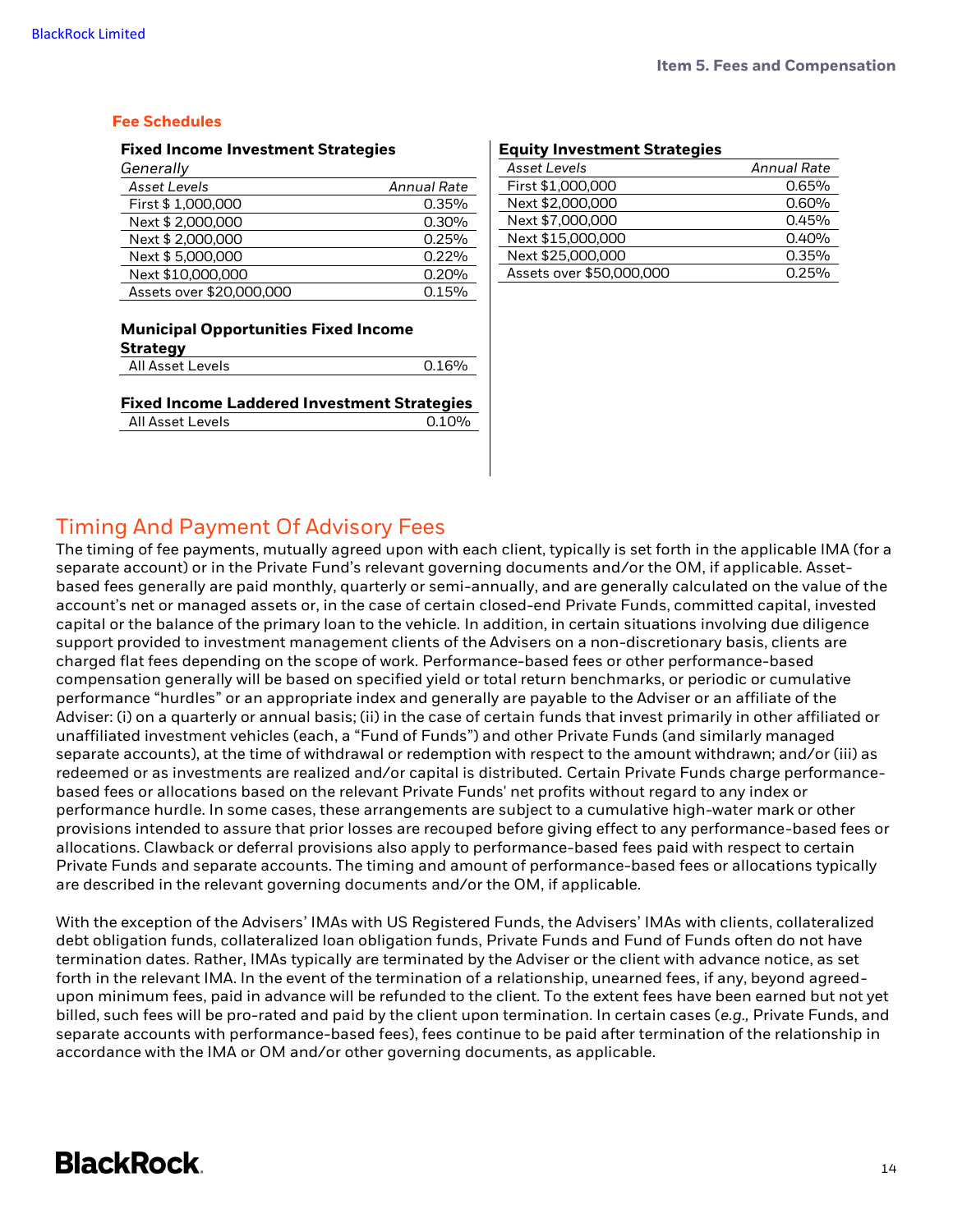### <span id="page-19-0"></span>Other Fees and Expenses

In addition to the fees described above, certain clients bear other costs associated with investments or accounts including but not limited to: (i) custodial charges, brokerage fees, commissions and related costs; (ii) interest expenses; (iii) taxes, duties and other governmental charges; (iv) transfer and registration fees or similar expenses; (v) costs associated with foreign exchange transactions; (vi) other portfolio expenses, including but not limited to index licensing fees; (vii) costs, expenses and fees (including investment advisory and other fees charged by the investment advisers of funds in which the client's account invest) associated with products or services that are necessary or incidental to such investments or accounts, (viii) administrative services and (ix) to the extent negotiated in the IMA, certain of the expenses described in the next paragraph. With respect to certain of the services described in clause (vii), which include, but are not limited to, custodial, brokerage, futures, banking, consulting or third-party advisory or legal services, each client is required to establish business relationships with relevant service providers or other counterparties based on the client's own credit standing. BlackRock will not have any obligation to allow its credit to be used in connection with the establishment of such relationships, nor is it expected that such service providers or counterparties will consider or rely on BlackRock's credit in evaluating the client's creditworthiness.

Private Funds also generally bear their own organizational, operating and other expenses including, but not limited to, in addition to those listed above: (i) sales expenses; (ii) legal expenses (which includes expenses incurred in connection with a Private Fund's legal and regulatory compliance with U.S. and non-U.S. laws and regulations (including reporting on and compliance with Form PF), and expenses incurred in connection with complying with provisions in side letter agreements, including "most favored nations" provisions); (iii) internal and external accounting, audit, custody, administration and tax preparation expenses; (iv) out-of-pocket costs of any legal counsel (including litigation expenses); (v) insurance costs, including the cost of any D&O liability or other insurance and indemnification (including advances) or extraordinary expense or liability relating to the affairs of Private Funds; (vi) placement compensation payable to any placement agent (including any out-of-pocket expenses of such placement agent and any indemnification expenses payable to such placement agent); (vii) expenses of the limited partner advisory boards for certain Private Funds and meetings of the limited partners; (viii) expenses of liquidating and dissolving the Private Funds, including any fees and expenses of the Private Funds' liquidator; (ix) certain travel expenses; (x) other service provider expenses (*e.g.,* expenses related to directors of a Private Fund); (xi) all expenses incurred in connection with a Private Fund's business, affairs and operations, including identifying, structuring, managing, evaluating, trading, conducting due diligence on, investing in, acquiring, holding, restructuring, disposition of (including the transfer or sale of), any portfolio investments or prospective investments (whether or not consummated), including "broken-deal expenses," legal, accounting, engineering, consulting, management, non-disclosure agreement service providers, and other professional fees, fees of finders or sourcing partners, and travel and lodging expenses; (xii) all expenses incurred in connection with the securing and servicing of financing, including expenses related to the negotiation and documentation of agreements with one or more lenders or the posting of collateral; (xiii) all principal and interest on, and fees, costs and expenses arising out of, all borrowings and guarantees made by, and other indebtedness of, the Private Funds; (xiv) all extraordinary expenses or liabilities; (xv) all professional fees incurred in connection with the business or management of the Private Funds, including reasonable dues for professional organizations related to the investment strategy of the Private Funds; (xvi) all expenses relating to the potential transfer or actual transfer of investors' interests in the Private Funds (to the extent not paid by the transferor or transferee); (xvii) all expenses relating to any letter agreements, distribution agreements and other similar agreements with investors and prospective investors and modifications and amendments to such agreements; (xviii) all expenses incurred in connection with the creation of, and any restructuring or amendments or supplements to, the OM or the governing documents of the Private Funds or of the general partner and related entities; (xix) all expenses incurred in connection with the formation of alternative investment vehicles and special purpose vehicles and subsidiaries of the Private Funds; (xx) any amounts paid by the Private Funds or alternative investment vehicles for any hedging transactions (including any amounts necessary to satisfy margin requirements) or permitted borrowing requirements; (xxi) all expenses incurred in connection with multimedia, analytical, database, news or other thirdparty research services and related terminals for the delivery of such services; (xxii) all fees charged by third parties for sourcing and/or managing portfolio investments, including fees paid to administrators of portfolio investments; (xxiii) all third-party fees and expenses charged to the Private Funds, including in connection with tax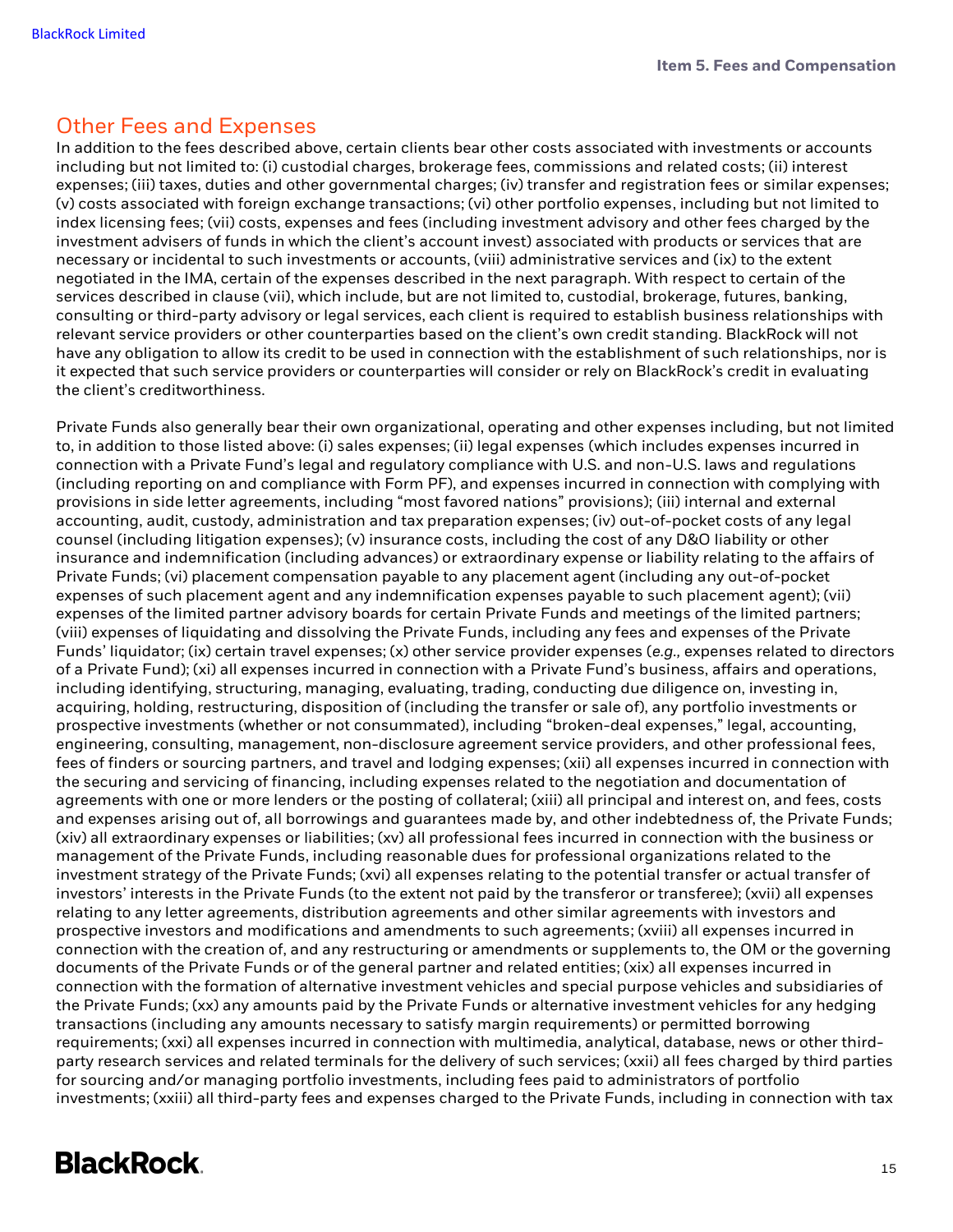and legal advice, custodial services and compliance services; (xxiv) all fees charged, and reasonable out-of-pocket expenses incurred, by the Private Funds' administrators and custodians; (xxv) management fees; and (xxvi) any value added tax payable in respect of any expenses, fees or costs set forth in clauses (i) – (xxv) above. Generally, feeder funds bear a pro rata share of the expenses associated with the related master fund. Accounts or Private Funds that invest with an underlying manager or in underlying funds generally bear associated fees (which typically include both asset based and performance-based fees) and expenses of such underlying managers and/or underlying funds. Investors and clients bear the cost of investments in funds, which can include US Registered Funds (including ETFs), or other pooled investment vehicles (including Private Funds) for which BlackRock Investment Advisers serve as investment adviser or sub-adviser ("Affiliated Funds"). Further details on expenses that are charged are in the relevant OM and/or other governing documents.

### <span id="page-20-0"></span>Fees Paid to Adviser by Third Parties

With respect to certain Private Funds and separate accounts an Adviser or one of its employees or affiliates at times receives commitment fees, origination fees, structuring fees, administrative agency fees, break-up fees, financing fees, directors' fees, consulting fees, transaction fees, advisory fees, closing fees and other similar fees from a portfolio investment of or counterparty to such Private Fund and separate account, respectively, as well as placement or other similar fees payable to a broker-dealer ("Third-Party Fees"). The management fee received by an Adviser from a Private Fund or separate account or one of its affiliates may be reduced by the amount of Third-Party Fees received by such Adviser, or its employees or its affiliates. The extent to which an Adviser or one of its employees or affiliates may retain such Third-Party Fees, if at all, is set forth in such Private Fund's OM and/or governing documents or the IMA governing the separate account, respectively. Further details on Third-Party Fees are in such Private Fund's OM and/or governing documents or the IMA governing the applicable separate account, respectively.

Various conflicts of interest may exist when Third-Party Fees can be retained by an Adviser, or its employees or its affiliates and are not required to be applied to reduce the amount of the management fee received by such Adviser. For an additional discussion of the conflicts of interest presented by an Adviser's or its employee's or its affiliate's entitlement to retain Third-Party Fees, please refer to Item 11 ("Code of Ethics, Participation or Interest in Client Transactions and Personal Trading – Conflicts of Interest Presented by the Retention of Third-Party Fees") of this Brochure.

For an additional discussion of brokerage and other transaction costs, please refer to Item 12 ("Brokerage Practices") of this Brochure.

### <span id="page-20-1"></span>Co-Investments

The Advisers from time to time offer certain persons (affiliated or unaffiliated) the opportunity to co-invest in particular investments alongside of a Private Fund, subject to certain restrictions. In each case where co-investors participate in an investment, the Advisers will allocate expenses associated with such investment, including broken-deal expenses, among such co-investors and other participants in the investment in accordance with BlackRock's expense allocation policies and procedures.

### <span id="page-20-2"></span>**Item 6. Performance-Based Compensation and Side-By-Side Management**

As discussed in Item 5 ("Fees and Compensation") of this Brochure, fee arrangements vary by client, and are based on a number of different factors. Where applicable, performance-based fees or other performance-based compensation is generally based on specified yield or total return benchmarks or periodic or cumulative performance "hurdles" or an appropriate index and generally are payable to the Adviser or an affiliate of the Adviser: (i) on a quarterly or annual basis; (ii) in the case of certain funds that invest primarily in other affiliated or unaffiliated investment vehicles (each, a "Fund of Funds") and other Private Funds (and similarly managed separate accounts), at the time of withdrawal or redemption with respect to the amount withdrawn; and/or (iii) as redeemed or as investments are realized and/or capital is distributed. In some cases, these arrangements are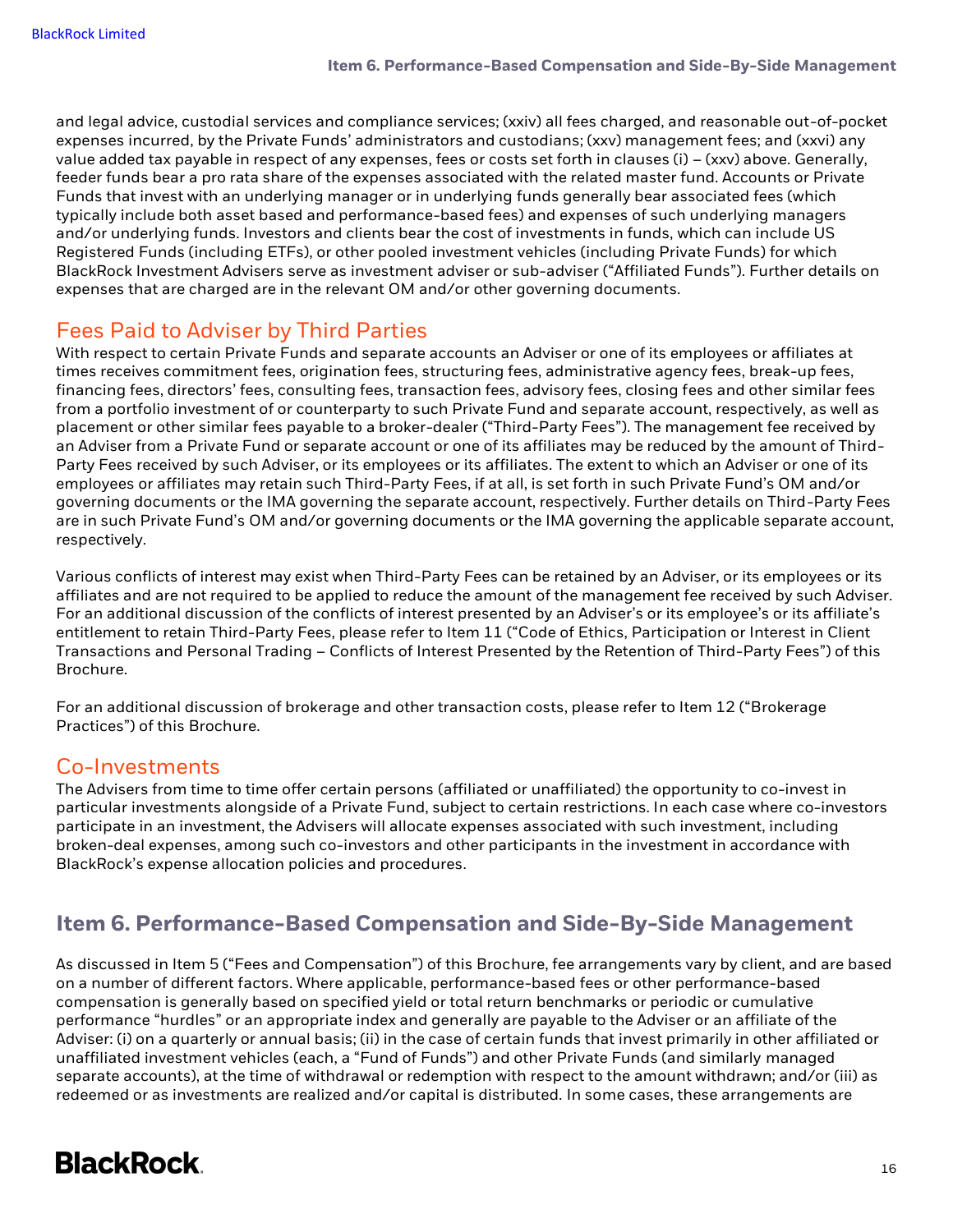subject to a high-water mark or other provisions intended to assure that prior losses are recouped before giving effect to any performance-based fees or allocations. Clawback or deferral provisions also apply to performancebased fees paid with respect to certain Private Funds and separate accounts. The timing and amount of performance-based fees or allocations typically are described in the relevant governing documents and/or the OM, if applicable.

Clients should be aware that when an Adviser or an affiliate receives performance-based fees or allocations, or BlackRock personnel have any other financial incentive to achieve gains in excess of the disincentive to suffer losses, BlackRock and/or such personnel have an incentive to choose investments that are riskier or more speculative than might otherwise be chosen.

In addition, the Advisers manage different types of accounts having different fee arrangements. Side-by-side management by Advisers of US Registered Funds, institutional accounts, SMA Program accounts and Private Funds raises potential conflicts of interest. US Registered Funds and SMA Program accounts, for example, generally pay management fees based on a fixed percentage of assets under management, whereas institutional accounts and Private Funds have more varied fee structures, including a combination of asset- and performancebased compensation. In certain cases, an Adviser or its related persons also have a financial interest in a Private Fund (or in a US Registered Fund, though the extent of US Registered Fund interests is likely to be less than with respect to Private Funds). The Adviser has incentive to favor certain accounts over others that are less lucrative where: (i) the actions taken on behalf of one account potentially impact other similar or different accounts (*e.g.,* because such accounts have the same or similar investment styles or otherwise compete for investment opportunities, have potentially conflicting investments or investment styles, or have differing abilities to engage in short sales and economically similar transactions); and (ii) the Adviser and its personnel have differential interests in such accounts (*i.e.,* expose the Adviser or its related persons to differing potential for gain or loss through differential ownership interests or compensation structures, including circumstances where some accounts pay only asset-based fees while others are subject to performance or incentive fees or allocations). To help mitigate such potential conflicts of interest, BlackRock's policies and procedures state that investment decisions are to be made in accordance with the fiduciary duties owed to each such account and without consideration of BlackRock's or an Adviser's (or either of their personnel's) pecuniary, investment or other financial interests.

As a result of certain regulations governing the ability of accounts investing side-by-side, it is possible that different account types are not permitted to participate in an investment opportunity at the same time. The decision as to which accounts participate will take into account the suitability and the strategy of the applicable accounts. It is possible that an account is prevented from participating due to such investment opportunity being more appropriate within the primary strategy or secondary of another account.

### <span id="page-21-0"></span>**Item 7. Types of Clients**

### <span id="page-21-1"></span>Overview of Clients

As discussed in Item 4 ("Advisory Business") of this Brochure, the Advisers' investment management services are offered to investment companies, single-investor funds, discretionary and non-discretionary advisory programs, commingled investment vehicles, other investment advisers, and individuals and institutional investors through separate account management. The Advisers' clients include, but are not limited to: financial institutions, registered investment companies, ETFs, business development companies, private investment funds, real estate investment trusts, profit sharing plans, pension funds and other retirement accounts, insurance companies, charitable and endowment organizations, corporations, banks and thrift institutions, estates and trusts, and other institutional type accounts (both taxable and tax-exempt), government agencies, government chartered corporations, quasi-governmental agencies, state and local governments and non-U.S. pension funds, national banks, as well as high net worth and other individuals. Not every Adviser covered herein will manage each type of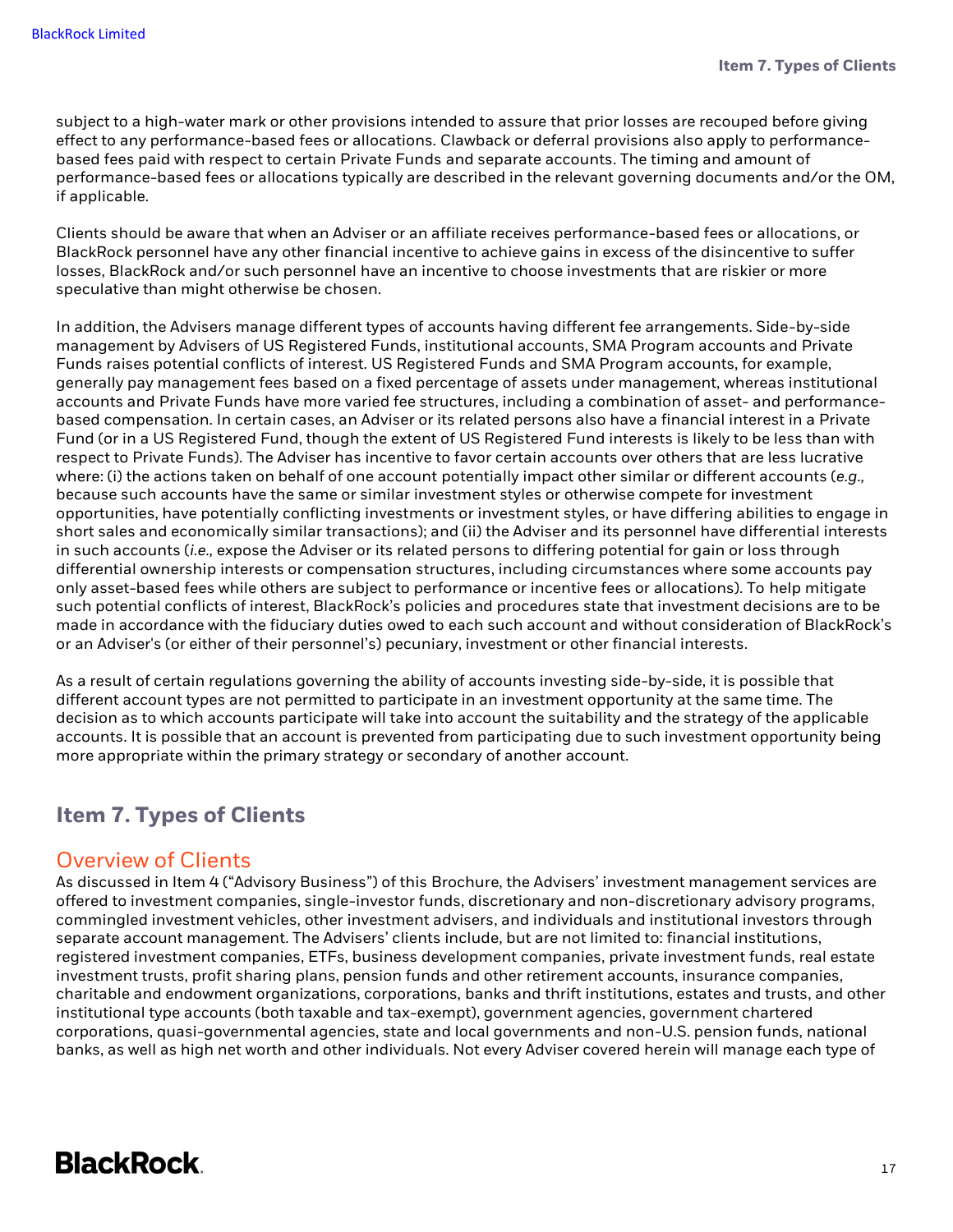client account. The Advisers can advise both U.S. and non-U.S. clients subject to applicable law. Each of the Advisers generally utilizes the common policies and procedures described in this Brochure $^{\rm 8}$ .

An Adviser may seek to obtain, verify, and record information that identifies each client and, as applicable, their owners and controllers of investors who retain the Adviser to manage the account or who invest in a fund managed by the Adviser, in order to help the U.S. Government fight the funding of terrorism and money laundering activities and comply with economic sanctions. The Adviser will also screen clients and, as applicable, the owners and controllers of investors who invests in Private Funds, against appropriate sanctions lists, such as those administered by the United States Office of Foreign Assets Control, European Union and United Nations, and any other applicable regimes to where the Adviser operates.

The types of clients to which an Adviser typically provides investment management services are noted below but are not limited to those listed.

|                                                                                              | <b>BFM</b>              | <b>BAL</b>              | <b>BCIA</b>             | <b>TCP</b>              | <b>SVOF</b>             | <b>BIL</b>              | <b>BCM</b>              | <b>BIM</b>              | <b>BFA</b>              | <b>BSL</b>              | <b>BAMNAL</b>           | <b>BAMS</b> |
|----------------------------------------------------------------------------------------------|-------------------------|-------------------------|-------------------------|-------------------------|-------------------------|-------------------------|-------------------------|-------------------------|-------------------------|-------------------------|-------------------------|-------------|
| Individuals (other than high net worth<br>individuals)                                       | $\overline{\mathbf{x}}$ |                         |                         |                         |                         |                         | $\overline{\mathbf{X}}$ | X                       |                         |                         | X                       |             |
| High Net Worth Individuals                                                                   | X                       |                         | $\overline{\mathbf{x}}$ |                         |                         |                         | X                       | $\overline{\mathbf{x}}$ |                         | $\overline{\mathbf{x}}$ |                         |             |
| <b>Banks or Thrift Institutions</b>                                                          | X                       |                         |                         |                         |                         |                         |                         | X                       |                         |                         | X                       |             |
| Investment Companies (including Mutual<br>Funds & ETFs)                                      | X                       | $\overline{\mathbf{x}}$ | $\overline{\mathbf{x}}$ |                         |                         | X                       |                         | X                       | $\overline{\mathbf{x}}$ | $\overline{\mathbf{x}}$ | $\overline{\mathbf{x}}$ |             |
| Business Development Companies ("BDCs")                                                      |                         | X                       | X                       | X                       |                         |                         |                         |                         |                         |                         |                         |             |
| Pooled Investment Vehicles (other than<br>investment companies and BDCs)                     | X                       | $\overline{\mathbf{x}}$ | X                       | X                       | $\overline{\mathbf{x}}$ | X                       | $\overline{\mathbf{X}}$ | $\overline{\mathbf{x}}$ | $\overline{\mathbf{x}}$ | X                       | X                       | X           |
| Pension & Profit-Sharing Plans (other than<br>plan participants or government pension plans) | $\overline{\mathbf{x}}$ |                         | X                       |                         |                         | X                       | $\overline{\mathbf{X}}$ | X                       |                         | X                       | X                       | X           |
| Charitable Organizations                                                                     | X                       |                         |                         |                         |                         |                         | X                       | X                       |                         | X                       | X                       |             |
| State or Municipal Government Entities<br>(including government pension plans)               | X                       | $\overline{\mathbf{x}}$ |                         |                         |                         | X                       | $\overline{\mathbf{X}}$ | $\overline{\mathbf{X}}$ | $\overline{\mathbf{x}}$ |                         |                         |             |
| Other Investment Advisers                                                                    | X                       | $\overline{\mathbf{x}}$ |                         |                         |                         |                         |                         | X                       |                         | $\overline{\mathbf{x}}$ | X                       |             |
| Insurance Companies                                                                          | X                       |                         | X                       | $\overline{\mathbf{x}}$ |                         | $\overline{\mathbf{x}}$ |                         | X                       |                         | X                       | X                       | X           |
| Sovereign wealth funds and foreign official<br>institutions                                  | $\overline{\mathbf{x}}$ |                         |                         |                         |                         | X                       |                         | X                       |                         | X                       | X                       |             |
| Corporations or other businesses not listed<br>above                                         | X                       |                         |                         | X                       |                         | X                       | X                       | X                       |                         |                         | X                       |             |
| Other                                                                                        |                         |                         |                         |                         |                         |                         |                         |                         |                         |                         |                         |             |

 $8$  In some cases, laws and regulations applicable to Advisers located outside the U.S. and authorized by a local financial regulator differ from those described generally herein. In such cases, these Advisers have policies and procedures in support of such laws, rules and regulations.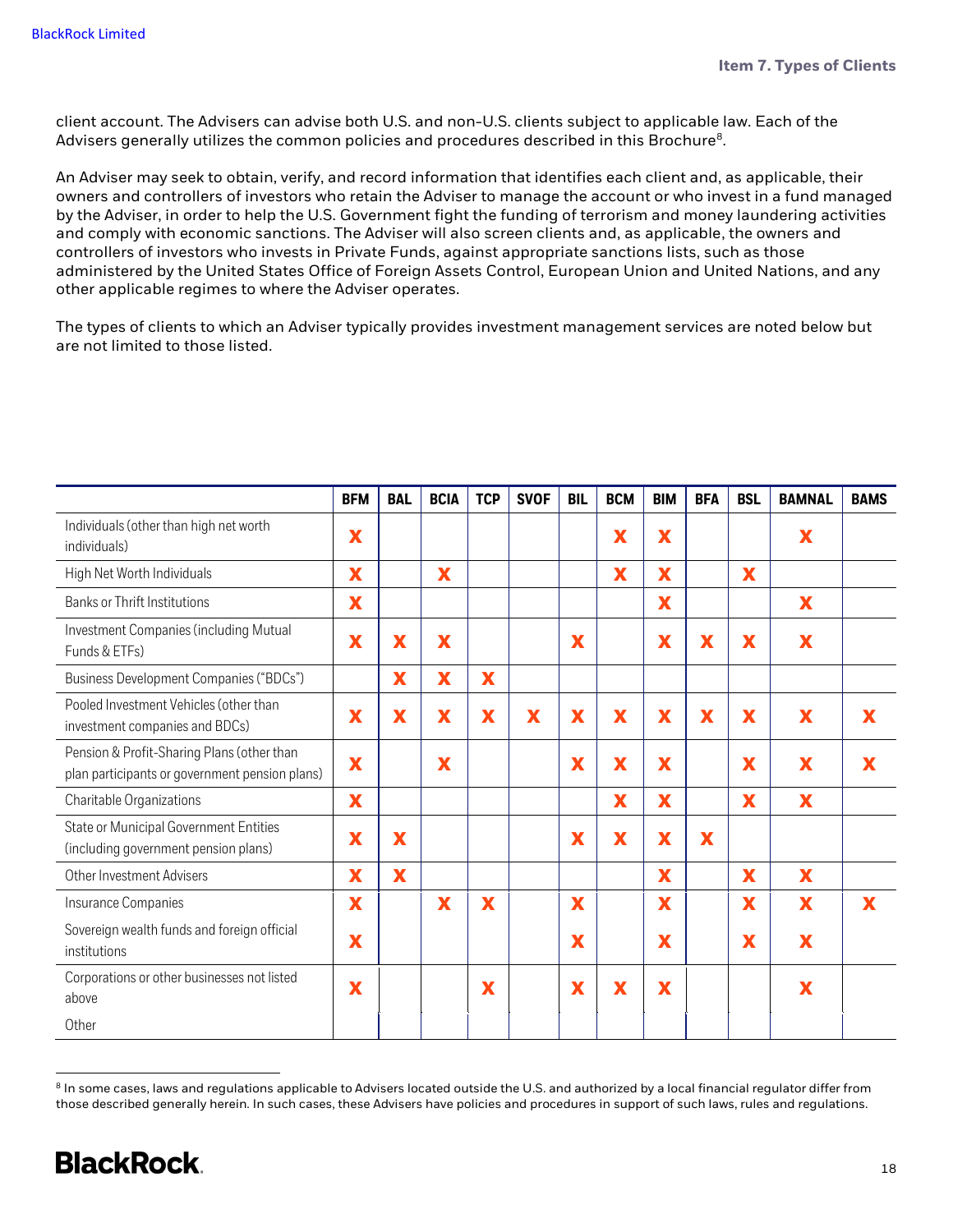#### <span id="page-23-0"></span>**US Registered Funds**

BAL and BFA serve as investment advisers to BlackRock's proprietary open-end investment companies, including ETFs, and closed-end investment companies, each of which are registered under the Investment Company Act, and are grouped into several complexes. BFA is the investment adviser to certain BlackRock open-end investment companies, including the U.S. iShares ETF Complex ("US iShares ETFs") and sub-adviser to non-proprietary ETFs. BAL is the investment adviser to the BlackRock closed-end investment companies and certain BlackRock open-end investment companies, including variable insurance funds and certain money market funds.

The BlackRock Multi-Asset Complex consists of various open-end mutual funds, including variable insurance funds and money market funds serving the institutional and retail market, and an ETF. The BlackRock Fixed-Income Complex consists of closed-end investment companies, most of which are publicly traded, and various open-end investment companies, including variable insurance funds. The BlackRock BCIA Fund Complex consists of closed-end investment companies.

The US iShares ETF Complex consists of exchange-traded U.S. registered investment companies that are listed for trading on the secondary market, and primarily consists of index funds, but also includes some actively managed ETFs.

Each fund complex has its own board of directors/board of trustees. Together, the complexes are referred to as the "BlackRock US Funds".

In some cases, the U.S. registered investment companies are commodity pools for which an Adviser is a commodity pool operator that: (i) is exempt from pool disclosure document delivery and general disclosure requirements pursuant to Rule 4.12(c)(3) under the Commodity Exchange Act ("CEA"); (ii) is a registered commodity pool operator; or (iii) is exempt from registration and related requirements pursuant to CEA Rule 4.5, or other provisions under the CEA and the rules of the U.S. Commodities Futures Trading Commission ("CFTC") thereunder, and in connection with these exemptions, investors are required to meet additional requirements.

The Advisers can also serve as adviser or sub-adviser for a variety of U.S. registered investment companies advised by an affiliated or unaffiliated adviser ("Sub-Advised Funds" and, together with the BlackRock US Funds, "US Registered Funds").

#### <span id="page-23-1"></span>**Private Funds**

Private Funds include, but are not limited to, funds focusing on commercial or residential mortgages, bank loans, money market securities, distressed assets and certain sectors (*e.g.,* energy, renewable power or health sciences); funds focusing on real estate and other real assets; fixed income funds; equity funds; direct private equity funds and special situations funds; infrastructure debt and equity funds; funds of private equity or hedge funds and other Fund of Funds and direct co-investment funds; opportunistic funds; collateralized debt obligation funds; collateralized loan obligation funds; managed futures funds and portable alpha funds.

Private Funds are organized as domestic or offshore (non-U.S.) companies, limited partnerships, limited liability companies, corporate trusts or other legal entities, in order to meet the legal, regulatory and tax demands of investors and as determined to be appropriate by the applicable Adviser. As a general matter, each Private Fund is managed in accordance with its investment objectives, strategies and guidelines and is not generally tailored to the individualized needs of any particular investor in the Private Fund (each an "Investor"). In addition, an investment in a Private Fund does not, in and of itself, create an advisory relationship between the Investor and an Adviser. Therefore, Investors must consider whether the Private Fund meets their investment objectives and risk tolerance prior to investing in a Private Fund. Information about each Private Fund, including its investment risks, can be found in its OM and/or other governing documents, which will be available to current and prospective Investors only through a BlackRock-affiliated broker-dealer or another authorized party or directly from BlackRock. In some cases, a Private Fund is established for the benefit of a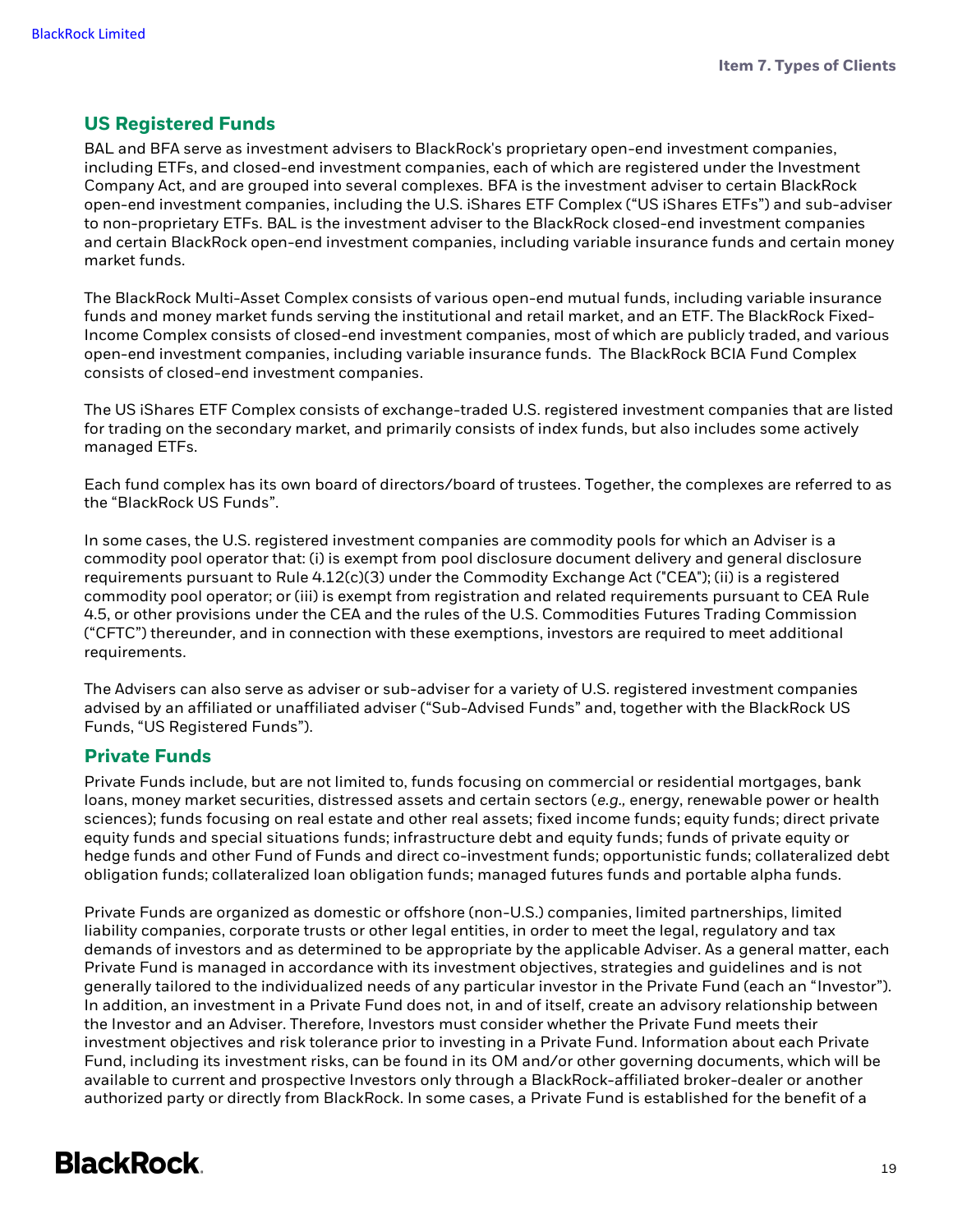single investor, in which case the Private Fund is tailored to the individualized needs of the investor. BlackRock, or an affiliate, generally acts as general partner, managing member or investment manager or otherwise exercises investment discretion with respect to these products in which investors invest. Certain BlackRock non-U.S. affiliates act as placement agents with respect to the distribution of Private Funds to investors outside the U.S. While this Brochure includes information relevant to investors, this Brochure is designed solely to provide information about the Advisers and should not be considered to be an offer of interests in any Private Fund.

Private Funds that are offered to U.S. Persons, defined under Regulation S of the Securities Act of 1933 ("U.S. Persons") are typically excepted from the definition of an "investment company" pursuant to Section 3(c)(1) (such Private Funds, the "3(c)(1) Funds") or Section 3(c)(7) (such Private Funds, the "3(c)(7) Funds") of the Investment Company Act. Interests in the Private Funds are offered on a private placement basis or under Regulation S of the Securities Act of 1933, as amended (the "Securities Act"). Interests in the 3(c)(1) Funds are offered to persons who are "accredited investors" as defined under the Securities Act, and "qualified clients" as defined in Rule 205-3 under the Advisers Act (to the extent a performance-based fee is charged). Interests in the 3(c)(7) Funds are offered to persons who are both "accredited investors" as defined under the Securities Act and "qualified purchasers" as defined under the Investment Company Act. In some cases, the Private Funds are commodity pools for which an Adviser is a commodity pool operator that: (i) is exempt from certain reporting, recordkeeping and disclosure requirements pursuant to Rule 4.7 under the CEA; (ii) is a registered commodity pool operator; or (iii) is exempt from registration and related requirements pursuant to CEA Rule 4.13(a)(3), or other provisions under the CEA and the rules of the U.S. Commodities Futures Trading Commission ("CFTC") thereunder, and in connection with these exemptions, investors are required to meet additional requirements. Additionally, investors in Private Funds are subject to certain other eligibility requirements which are set forth in the OM and/or other governing documents for each of the Private Funds. BlackRock personnel (including, but not limited to, the Advisers' investment strategy personnel responsible for the management of such Private Funds or other client accounts) who are qualified purchasers, "knowledgeable employees" (as defined in Rule 3c-5 under the Investment Company Act) or who meet the Private Fund's eligibility criteria and other applicable regulatory requirements, and certain other eligible personnel of BlackRock are permitted to invest in the Private Funds.

Private Funds that are organized under the laws of jurisdictions outside of the U.S. may be offered outside of the U.S. to U.S. Persons, pursuant to Section 7(d) of the Investment Company Act and the relevant SEC guidance thereunder. Such Private Funds can also be offered on a private placement basis to U.S. Persons (typically tax-exempt institutions) that are both "accredited investors" as defined under the Securities Act and for 3(c)(7) Funds "qualified purchasers" as defined under the Investment Company Act.

Certain of the Private Funds operate using "master-feeder" structures, pursuant to which trading operations reside in a "master fund" while Investors access the master fund directly or invest through one or more "feeder funds" that, in turn, invest (directly or indirectly) in the master fund. Private Funds can also use special purpose vehicles to aggregate investments by Private Funds into certain underlying investments or for structuring purposes, or parallel fund structures that divide Investors for tax or other purposes.

BlackRock and its related persons often invest in and/or serve as general partner, or managing member, or on the board of directors or advisory board of a Private Fund. BlackRock, and its related persons generally act as investment manager or otherwise exercise investment discretion with respect to certain Private Funds and often provide services other than advice (including, but not limited to, administration, organizing and managing the business affairs, executing and reconciling trades, preparing financial statements and providing audit support, preparing tax related schedules or documents, and sales and investor relations support, diligence and valuation services) to such funds, in some cases for a fee separate and apart from the advisory fee. A Private Fund often pays or reimburses BlackRock for certain organizational and offering expenses and operating expenses related to the Private Fund.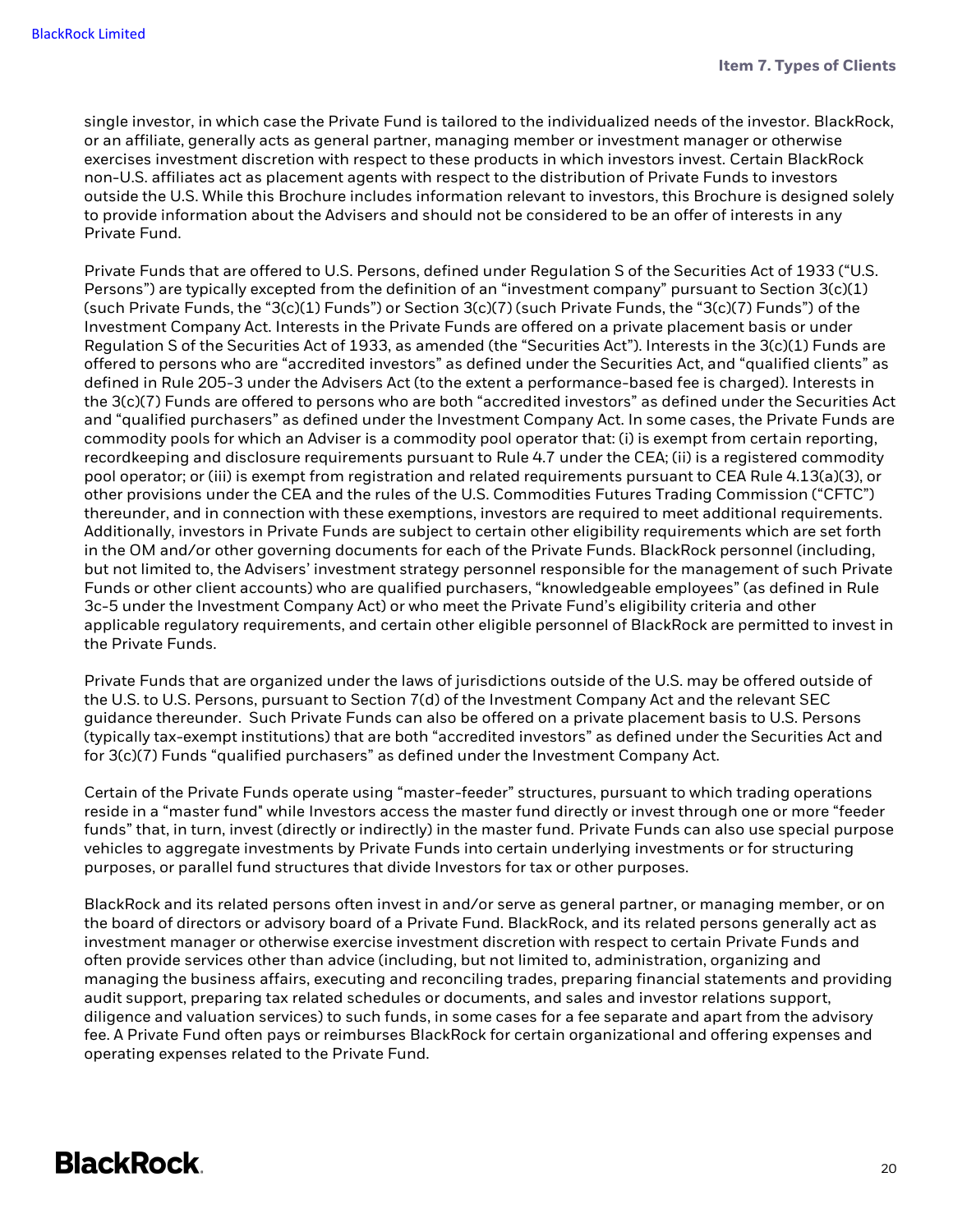#### <span id="page-25-0"></span>**Other Pooled Investment Vehicles**

Certain Advisers manage publicly-traded real estate investment trusts, private real estate investment trusts, commodity pools as defined in the CEA, grantor trusts and other structured products. Certain investment pools advised by BlackRock Investment Advisers trade on a stock exchange and are known as exchange-traded funds (collectively, "iShares/BlackRock ETFs"). Although shares representing interests in such investment pools are bought or sold on a stock exchange, such shares cannot be purchased or redeemed directly from the iShares/BlackRock ETF except in large aggregations of shares (referred to as "creation units") by institutions that sign an agreement to become authorized participants or participating dealers.

Certain Advisers provide investment advice to portfolios commonly referred to as collective investment schemes, which is a type of pooled investment common in the United Kingdom, Luxembourg and Ireland. Some of the collective investment schemes are Undertakings for Collective Investments in Transferable Securities ("UCITS"). UCITS is the European regulatory framework for an investment vehicle that can be marketed across the European Union, subject to certain notification and registration requirements.

#### <span id="page-25-1"></span>**Institutional Separate Accounts and SMAs**

As discussed above in Item 4 ("Advisory Business") of this Brochure, certain Advisers provide investment management services directly to institutional clients through separate accounts and high net worth clients through SMA Program accounts. As part of their institutional separate account business, the Advisers have developed many investment strategies to meet individual client risk profiles. High net worth clients typically retain an Adviser to manage their accounts by participating in an institutional separate account or SMA program. BIM sponsors Private Investors, and BIM participates as an investment manager in SMA Programs sponsored by various third-party firms. BIM's clients include, but are not limited to, high net worth individuals, charitable and endowment organizations, government entities, investment companies, corporations and other institutions (both taxable and tax-exempt), trusts and estates. BIM's advisory services or certain investment strategies are not available to prospective clients residing or domiciled in certain countries outside the U.S., and such clients should contact MLPF&S (for Private Investors), their program Sponsor (for other SMA Programs) or BIM for more information. For Private Investors accounts, BIM generally requires a minimum investment of at least: (i) \$250,000 for investment strategies with the Wrap Fee Option, (ii) \$1,000,000 for investment strategies with the Standard Fee Option, and (iii) \$250,000 for fixed income investment strategies. For Dual Contract SMA Program accounts, BIM generally requires a minimum investment of at least \$250,000 for investment strategies, although smaller accounts can be accepted at BIM's discretion. Higher minimums are required for certain programs and/or investment strategies. Please see Item 5 ("Fees and Compensation") of this Brochure for more information. Clients participating in other SMA Programs should contact their program Sponsors for more information on minimum account sizes and other eligibility requirements.

### <span id="page-25-2"></span>**Item 8. Methods of Analysis, Investment Strategies and Risk of Loss**

In managing discretionary client accounts and providing recommendations to non-discretionary clients, the Advisers utilize various investment strategies and methods of analysis implemented by BlackRock's Investment Groups (collectively "Investment Groups", singularly, "Investment Group"). Item 8 describes various methods of analysis and investment strategies, as well as the primary risks associated with these investment strategies. However, it is not possible to identify all risks associated with investing and the particular risks applicable to a client account will depend on the nature of the account, its investment strategy or strategies and the types of securities held.

While an Adviser seeks to manage accounts so that risks are appropriate to the strategy, it is often not possible or desirable to fully mitigate risks. Any investment includes the risk of loss and there can be no guarantee that a particular level of return will be achieved. Clients and investors should understand that they could lose some or all of their investment and should be prepared to bear the risk of such potential losses. Clients and investors should read carefully all applicable informational materials and offering/governing documents, including OMs and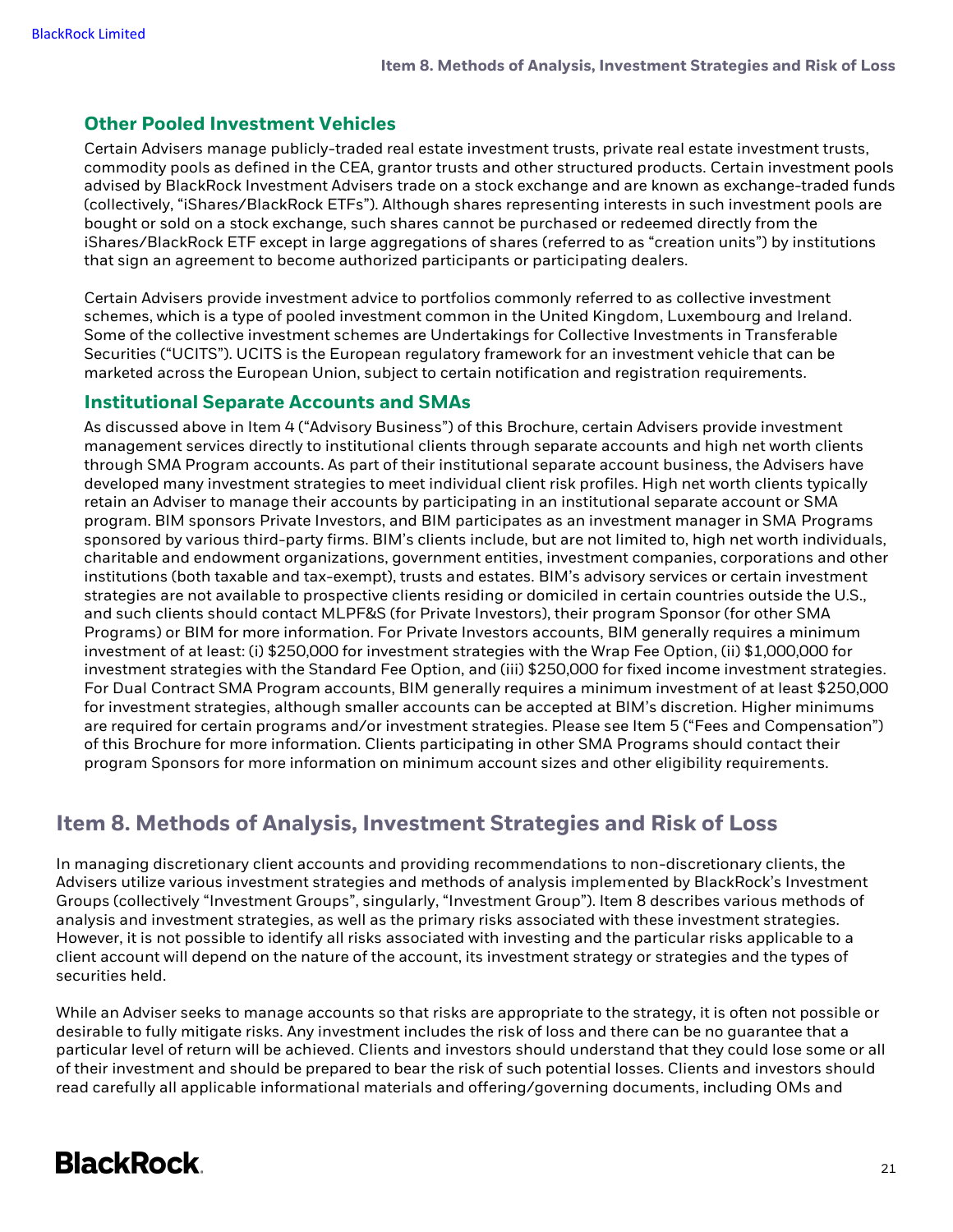prospectuses for further information on the various risks associated with investing, prior to retaining an Adviser to manage an account or investing in any BlackRock investment product.

Advisers often consider credit ratings when analyzing bonds, notes and other debt-related investments and when evaluating the tenancy of real estate assets and the credit risk of certain real estate-related investments for client accounts. A credit rating generally reflects an assessment by the rating's provider of the relative credit risk of an investment compared to other investments rated by the provider (please see "Investment Strategy Risks - Credit/Default Risk" below). Credit rating agencies, including nationally recognized statistical rating organizations (each, a "Rating Agency"), may rate specific investments (*e.g.,* bonds), issuers (*e.g.,* corporations, governments and financial institutions) and/or programs (*e.g.,* commercial paper programs). Certain types of investments generally are not rated by Rating Agencies, such as non-US government/sovereign obligations, US agency securities, time deposits at financial institutions, and derivative instruments such as credit default swaps. For those types of investments, as well as U.S. Treasury securities (some of which are not rated), where a Rating Agency has not rated the specific investment but has rated the investment's issuer, program, financial institution or underlying reference asset, an Adviser typically considers the investment to have the same Rating Agency rating as its issuer, program, financial institution or underlying reference asset, as appropriate. In the case of municipal securities, where one Rating Agency provides multiple ratings for the same security (*e.g.,* "underlying," "insured" and/or "enhanced" ratings), an Adviser may consider the security to have the highest of the multiple ratings.

Certain new issue securities (regardless of type) are not rated by a Rating Agency at the time of their initial offering. Preliminary prospectuses or term sheets for new issue securities often include an expected rating for the security (as determined by the underwriter and/or issuer) or a Rating Agency rating for the issuer of the security. When deciding whether to purchase a new issue security that has not yet been rated by a Rating Agency, an Adviser typically will attribute an expected rating to the security based on: (i) the expected rating of the security set forth in the preliminary prospectus or term sheet for the security; (ii) the Rating Agency's rating for the issuer of the security set forth in the preliminary prospectus or term sheet for the security; (iii) with respect to asset-backed securities, the rating of a prior issuance or (iv) other factors. Please see "Investment Strategy Risks – New Issue Securities Risk" below for some of the risks associated with new issue securities.

Credit ratings are subject to change and do not reflect all risks associated with an investment.

Clients and investors should be aware that while an Adviser does not limit its advice to particular types of investments, mandates can be limited to certain types of securities or to the recommendation of investment advisers or managed funds and are not always diversified. The accounts managed by the Advisers are generally not intended to provide a complete investment program for a client or investor. Clients and investors are responsible for appropriately diversifying their assets to guard against the risk of loss.

Across each of the mandates described below, the Advisers offer various environmental, social and governance ("ESG") strategies, which typically pursue one of three investment objectives: 1) investing in companies that contribute to positive ESG-related outcomes (*i.e.,* "impact" strategies), 2) offering investors exposure to overall ESG performance or to a particular ESG theme, and 3) limiting investor exposure to a specific ESG-related risk through an exclusionary approach. BlackRock offers ESG strategies that are actively managed (including strategies that are model-based) and index-based. BlackRock also offers custom ESG strategies based on client-specific needs and works with index providers to design ESG themed indexes and expand the universe of sustainable indexes. In addition, every active investment team at BlackRock considers material ESG information in its investment process alongside traditional measures of the investment management process, regardless of investment strategy ("ESG integration"). Further, BlackRock's investment stewardship processes encourage the companies in which our clients are invested to manage and disclose material sustainability risks effectively. While BlackRock views ESG considerations as having the potential to contribute to a portfolio's long-term performance, there is no guarantee that such results will be achieved. See "Investment Strategy Risks - ESG Investing Risk" for further information regarding the various risks associated with ESG strategies and ESG integration.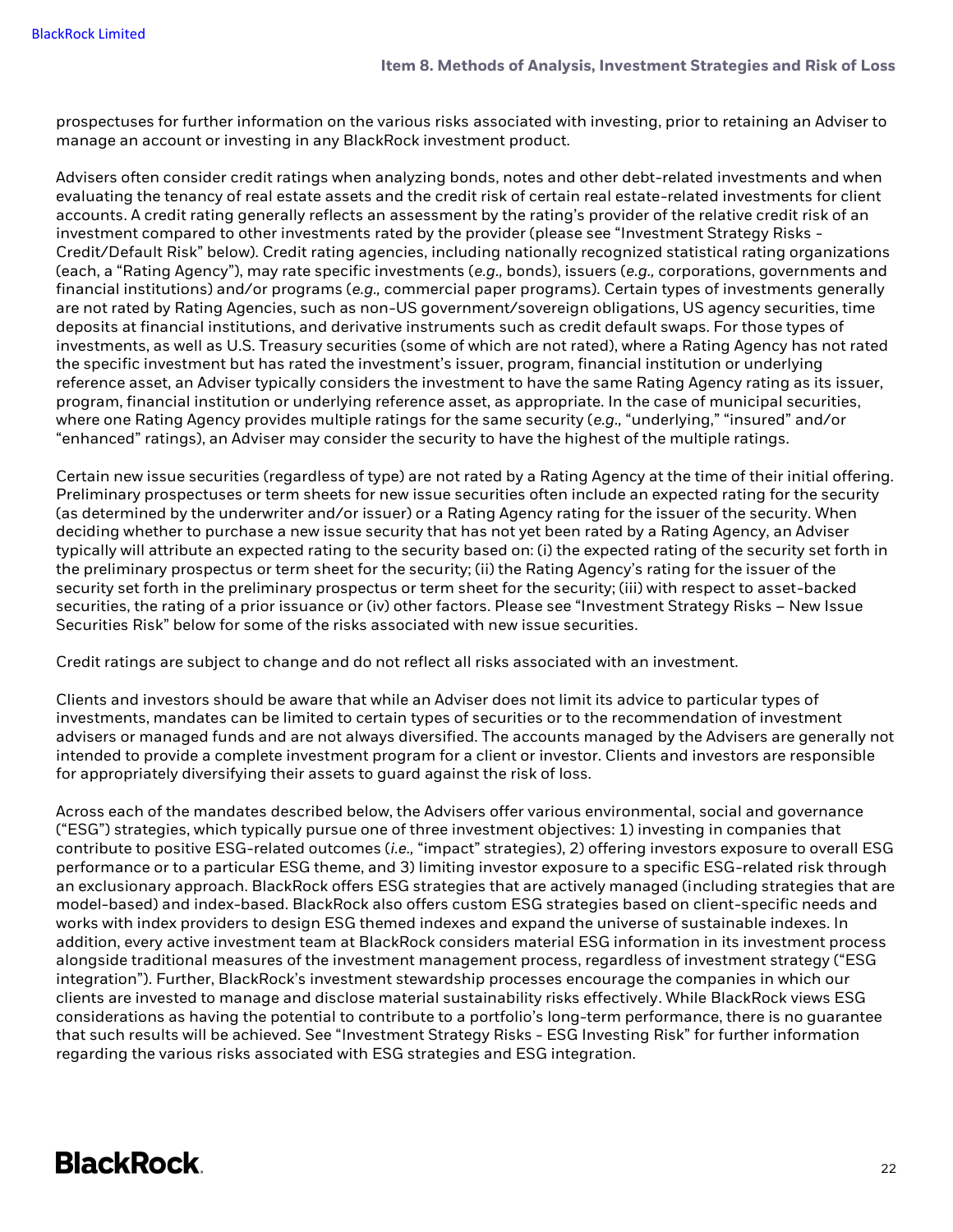### <span id="page-27-0"></span>Fixed Income Mandates

The Advisers utilize fixed income strategies that are actively managed, or model or index based. Actively managed fixed income mandates generally employ an active investment style that emphasizes rotation among different types of debt on a relative value basis, specific security selection, quantitative analysis of each security and the portfolio as a whole and intensive credit analysis and review. Model-based institutional strategies typically invest across a broad spectrum of global fixed income securities, as well as currencies, futures and swaps. A riskcontrolled, systematic process is utilized for model-based portfolio construction and alpha generation. Alpha sources include security selection, duration and yield curve positioning, industry rotation, asset allocation, and currency positioning. For institutional index strategies, BlackRock typically invests in accordance with the risk and return profile of a benchmark either by replicating an index or utilizing security level or stratified sampling where an index is disaggregated into smaller cells in an effort to match the risk characteristics of each cell.

For certain Private Investors and other SMA Program investment strategies, BIM creates and maintains generally applicable guidelines ("Model Guidelines") which specify, for example, particular securities or guidelines for, among other things, the asset class, issuer, duration, maturity and/or credit quality of fixed income securities that can be held in an account following the particular strategy. The Model Guidelines will change from time to time at BIM's discretion based on market and other considerations.

In seeking to achieve long-term investment performance consistent with clients' and other investors' objectives and policies, the Advisers seek to establish a continuous and comprehensive understanding of the investment risks in each portfolio, as well as those risks inherent in the increasingly complex global capital markets. Accordingly, the Advisers generally utilize proprietary investment technology developed by BlackRock, particularly for institutional fixed income and cash management businesses. BlackRock believes that this technology provides both a high degree of automation in trade processing and compliance, as well as highly sophisticated securities and portfolio analytics that permit a continuous, thorough understanding of the risks taken, or proposed to be taken, relative to each client's benchmark or on an absolute basis (without reference to a benchmark), as appropriate. In addition, BlackRock's senior risk management professionals work closely with portfolio managers to ensure that models reflect market conditions, identify and assess risks, and develop strategies to manage such risks.

### <span id="page-27-1"></span>Equity Mandates

An Adviser's equity platform can offer a broad range of products that vary according to investment style (active, systematic, index and/or passive management), market capitalization (small-, mid-, small/mid-, large- and allcap), and geography (global, international and regional). The product range also includes sector funds, long-only and long-short portfolios, as well as products that combine different strategies to create balanced, multi-asset and asset allocation portfolios. For certain Private Investors and other SMA Program investment strategies, BIM creates and maintains "target" portfolios of securities, to which securities are added and from which securities are removed from time to time. Investment Groups are supported by extensive resources worldwide. Individual portfolio management teams interact to review market developments, opportunities and strategies.

### <span id="page-27-2"></span>Cash Management Mandates

In cash management portfolios, the investment process emphasizes safety and liquidity over yield. Risk is sought to be controlled through ongoing credit review, stress testing and risk management analysis and diversification. The Cash Management Group ("CMG") of the Investment Groups holds bi-weekly meetings to review risk, relative value, and yield curve positioning, credit and rate outlook, among other things. CMG and BlackRock's Risk & Quantitative Analysis Group ("RQA") regularly monitor portfolio construction, including liquidity positioning, maturity structure and security selection. The CMG Credit Committee approves issuers and counterparties, sets and monitors aggregate exposure limits, and reviews evolving risks. CMG and RQA regularly review market data, industry information and proprietary analytics.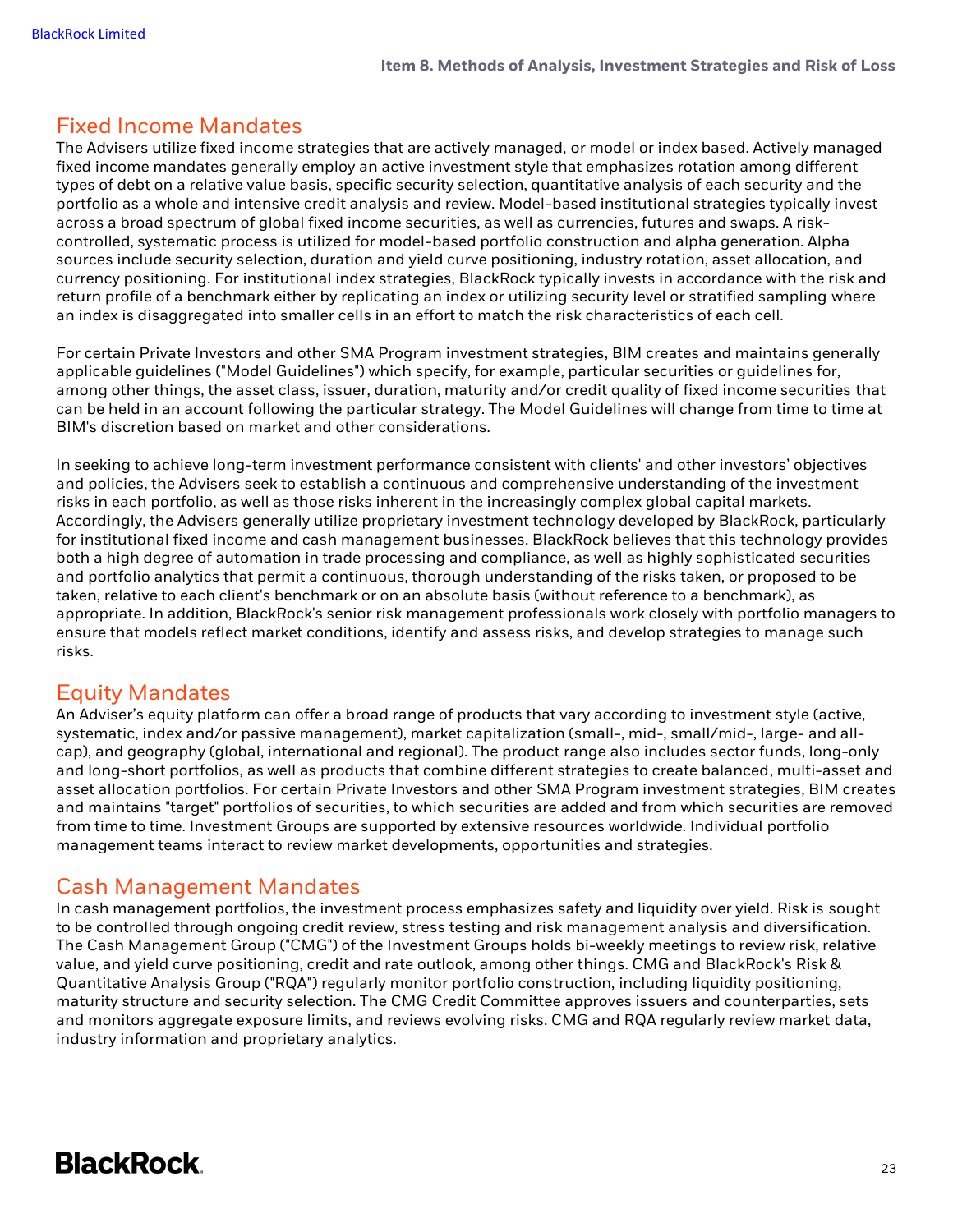### <span id="page-28-0"></span>Alternative Mandates

BlackRock alternatives focus on sourcing and managing high-alpha investments with lower correlation to public markets and developing a holistic approach to address client needs in alternatives investing. Our alternatives products fall into two main categories: 1) core alternatives, and 2) currency and commodities. Core includes alternative solutions, direct hedge funds, direct private equity funds, hedge fund and private equity solutions (Funds of Funds), opportunistic private equity and credit, real estate and infrastructure offerings. Certain of these products involve a higher level of investment risk, while seeking greater returns than traditional investment products.

Alternative products invest in a wide array of instruments depending on their respective investment guidelines and objectives, including but not limited to equity securities, warrants, commercial paper, government securities, municipal securities, options contracts, future contracts and interests in private funds. Further information can be found in the relevant OM and/or governing document, if applicable, for each Private Fund or the IMA for each institutional separate account.

BlackRock solicits clients to invest in such products, from time to time and when appropriate, as these investments are not necessarily appropriate for all clients. Not all clients afforded the opportunity to invest will choose to invest. BlackRock may on a discretionary basis invest in such products on a client's behalf, in accordance with the client's investment guidelines and restrictions.

### <span id="page-28-1"></span>Multi-Asset Mandates

Certain Advisers develop and manage investment mandates and products involving multiple strategies and asset classes, including strategies that permit the Advisers to allocate all or a portion of the portfolio management to non-affiliated investment advisers selected by the Advisers. Advisers develop asset allocation strategies and liability driven strategies for these mandates. Multi-asset strategies generally utilize a wide variety of asset classes and/or investment styles, and employ a variety of techniques and investment vehicles, including Funds of Funds that invest in hedge funds (including commodity pools), private equity, ETFs and mutual funds or other categories of funds (including BlackRock-managed funds), equities, bonds, cash, alternative investments, and derivatives. The Advisers will conduct pre-investment due diligence and ongoing manager due diligence (the "Manager Research Services") in connection with certain multi-asset mandates. Before allocating multi-asset separate account assets to portfolio manager teams within the BlackRock Investment Advisers, an Adviser will carry out due diligence at the enterprise level (and not at the portfolio manager team level and/or fund level) and will compare BlackRock to peer firms, based on consideration of factors, including, without limitation, each firm's global compliance processes, corporate governance, and regulatory disclosure documents. Before allocating multi-asset separate account assets to non-affiliated investment advisers, an Adviser will conduct due diligence with respect to such advisers' investment teams, investment philosophies and processes, investment performance, fee structures, and remuneration systems in comparison to market standard (if any).

### <span id="page-28-2"></span>Index Mandates

Certain Advisers provide investment advisory services to investment vehicles and client accounts (*e.g.,* US Registered Funds, other pooled investment vehicles, separate accounts) whose investment objective is to achieve investment results, before fees and expenses, that correspond generally to the total return performance of a particular index ("Underlying Index"). Underlying Indices are generally developed by index providers that are not affiliated with BlackRock, but in some circumstances, BlackRock Index Services, LLC ("BIS"), an affiliate of the Advisers, is the index provider to client accounts, including US Registered Funds. The Advisers and BIS have established a governance framework designed to prevent the undue influence of the Advisers in the operation of any index developed by BIS ("BIS Index"). This framework includes information barriers to restrict the sharing of confidential information and a committee that approves index methodology changes and is independent of portfolio management and trading.

BlackRock does not provide any warranty or guarantee against index providers' errors. Portfolios managed to track an index have passive investment risk since they are not actively managed and do not attempt to take defensive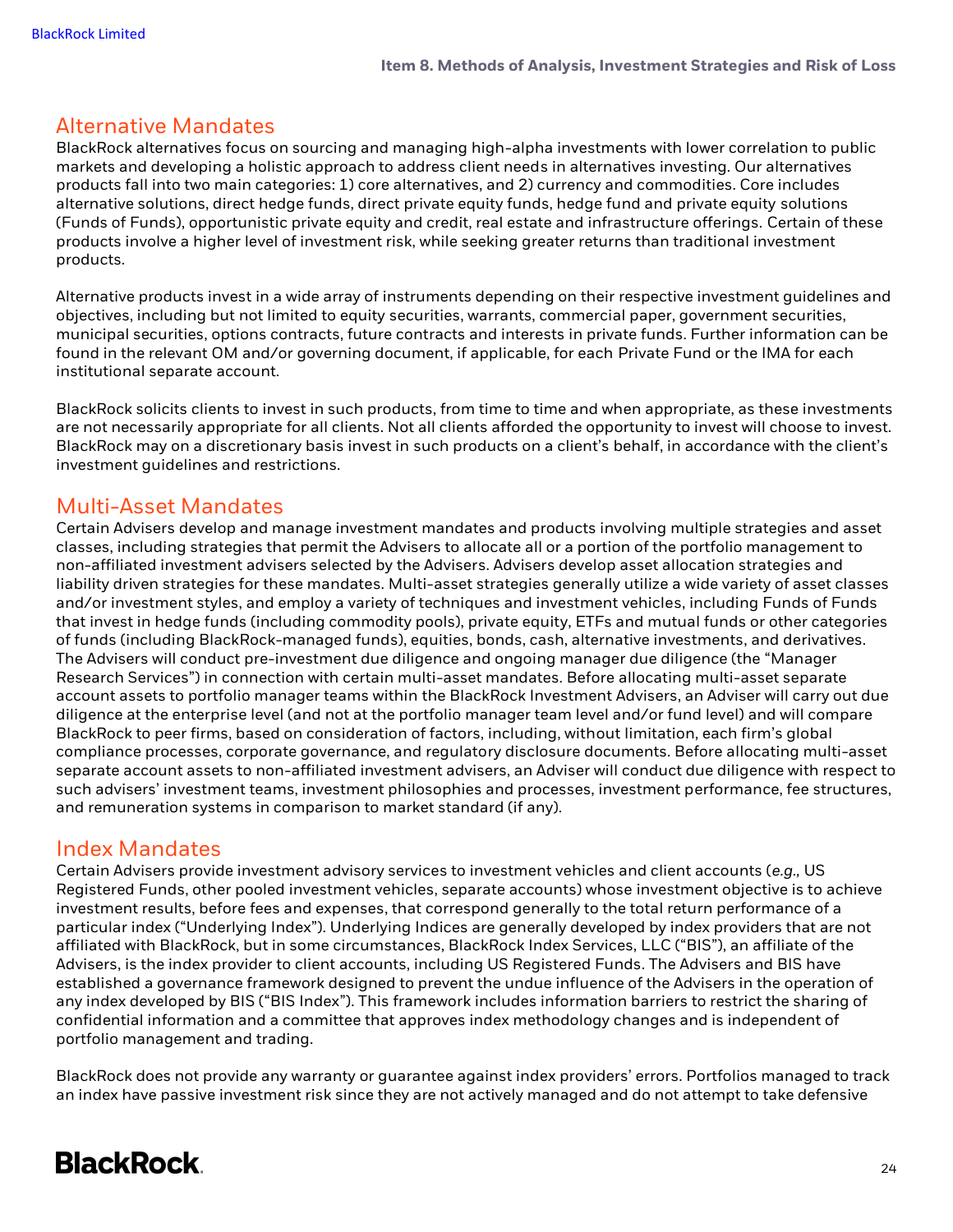positions in declining markets. Please see Item 8 ("Methods of Analysis, Investment Strategies and Risk of Loss - Investment Strategy Risks") for more information about index-related risks.

BlackRock's index-based Funds of Funds strategies utilize internally managed funds as building blocks to provide performance representative of an index. Advisers also offer Funds of Funds strategies that allocate to a variety of internally managed funds based on the output of proprietary quantitative models.

### <span id="page-29-0"></span>Investment Strategy Risks

BlackRock supports its investment strategies with proprietary technology, such as that provided by BlackRock Solutions® ("BRS") which produces risk management reports using technology such as its Aladdin® technology platform. In some cases, RQA generates supplementary daily risk reports. However, RQA generally provides periodic detailed risk analyses, including risk reports that are discussed with portfolio managers, across all asset classes, as part of the RQA risk oversight process. Among other things, RQA's role enables the risks associated with the portfolios managed by the Advisers to be understood by relevant portfolio managers and reviewed for conformity with client objectives. Prospective clients and investors should be aware that no risk management system is fail-safe, and no assurance can be given that risk frameworks employed by RQA and an Adviser's portfolio managers (*e.g.,* stop-win, stop-loss, Sharpe Ratios, loss limits, value-at-risk or any other methodology now known or later developed) will achieve their objectives and prevent or otherwise limit substantial losses. No assurance can be given that the risk management systems and techniques or pricing models will accurately predict future trading patterns or the manner in which investments are priced in financial markets in the future. BlackRock investment professionals employ quantitatively-based financial and analytical models to aid in the selection of investments for clients and to determine the risk profile of client accounts. The success of an investment program and trading activities depends, in part, on the viability of such analytical models. Additional risks for relevant products are more fully described in such products' offering and/or governing documentation.

The fixed income investment process centers around investment strategy meetings. Fixed income portfolio team heads within BlackRock's Investment Group chair meetings with Investment Group personnel to present their market outlook views. Investment Groups, along with RQA representatives, then hold strategy meetings to determine appropriate risks and exposures through credit quality, liquidity bias and sector/asset allocations. RQA conducts risk and performance reviews with Investment Groups across all asset classes, generally on a monthly basis. RQA also has a Risk and Performance Targets review process for the majority of active accounts, whereby risk tolerances are set based on discussions with respective businesses and Investment Groups. RQA monitors risk exceptions with business leads and discusses possible actions with chief investment officers. RQA holds monthly Portfolio Risk Alignment Committee meetings to review and discuss all risk and performance exceptions, and action recommendations if necessary.

Certain risks apply specifically to particular investment strategies or investments in different types of securities or other investments that clients and investors should be prepared to bear. The risks involved for different client accounts or funds will vary based on each client's investment strategy and the type of securities or other investments held in the client's account or the fund. The following are descriptions of various primary risks related to the investment strategies used by the Advisers. Not all possible risks are described below. Clients and investors should read carefully all applicable informational materials and offering/governing documents, including OMs and prospectuses, for further information on the various risks prior to retaining an Adviser to manage an account or investing in any BlackRock investment product.

**Asset Allocation Strategy Risk** - Asset allocation strategies do not assure profit or diversification and do not protect against loss. There is a risk that the asset allocation may be incorrect in view of actual market conditions. In addition, an asset allocation strategy determination could result in underperformance as compared to other strategies with similar investment objectives and asset allocation strategies.

**Asset Class Risk** - Securities in a portfolio can underperform in comparison to the general securities markets, a particular securities market, or other asset classes.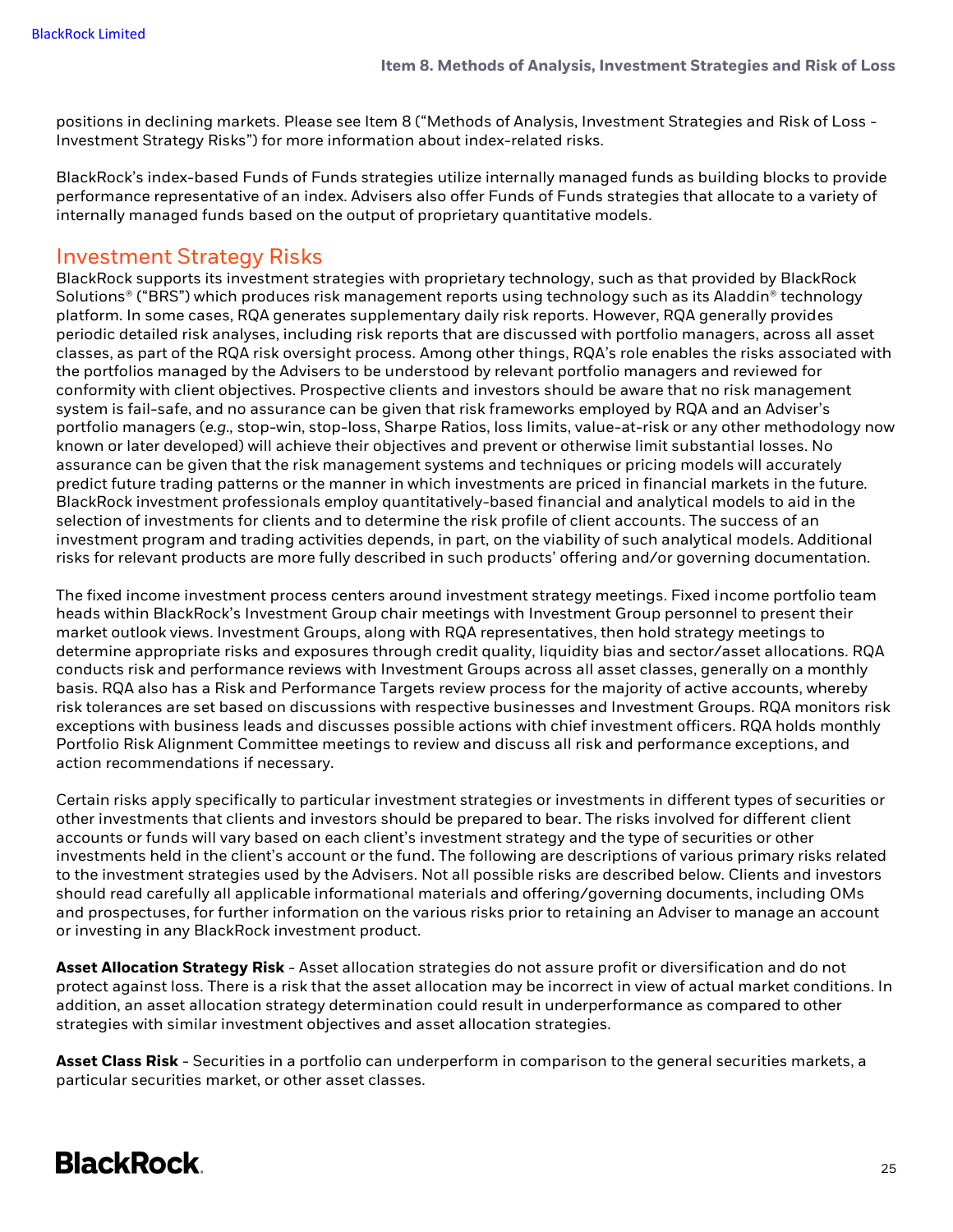**Borrowing Risk** - Borrowing may exaggerate changes in the net assets and returns of a portfolio. Borrowing will cost the portfolio interest expense and other fees, potentially reducing a portfolio's return. This can at times result in a need for the portfolio to liquidate positions when it may not be advantageous to do so to satisfy its borrowing obligations. Borrowing arrangements can be used to meet short-term investment and liquidity needs or to employ forms of leverage that entails risks, including the potential for higher volatility and greater declines of a portfolio's value, and fluctuations of dividend and other distribution payments.

**Commodity Risk** - Negative changes in a commodity market could have an adverse impact on the value of commodity-linked investments including companies that are susceptible to fluctuations in commodity markets. The value of commodity-linked investments can be affected by changes in overall market movements, taxation, terrorism, nationalization or expropriation, commodity index volatility, changes in interest rates, or factors affecting a particular industry or commodity, such as, weather (*e.g.,* drought, flooding), livestock disease, embargoes, tariffs and international economic, political and regulatory developments. The prices of sector commodities (*e.g.,* energy, metals, agriculture and livestock) can fluctuate widely due to factors such as changes in value, supply and demand and governmental regulatory policies.

**Competition Risk** - There can be no assurance that the Advisers will be able to locate, consummate and exit investments that satisfy a portfolio's rate of return objectives or that a portfolio will be able to invest fully its assets.

**Concentration Risk** - Concentrating investments in an issuer or issuers, in a particular country, group of countries, region, market, industry, group of industries, sector or asset class means that performance will be more susceptible to loss due to adverse occurrences affecting that issuer or issuers, particular country, group of countries, region, market, industry, group of industries, sector or asset class than a more diversified mix of investments.

**Controlling Interest Risk** - Because of its equity ownership, representation on the board of directors and/or contractual rights, a portfolio may be considered to control or influence the conduct of portfolio companies. Under certain circumstances, such ownership or roles could be used by third parties as the basis for such parties to assert environmental, pension-related, securities law or other claims against such portfolio or its owners or affiliates.

**Conversion of Equity Investments Risk** - After its purchase, a non-equity investment directly or indirectly held by a portfolio, such as a convertible debt obligation may convert to an equity security (converted investment). Alternatively, a portfolio may directly or indirectly acquire equity securities in connection with a restructuring event related to one or more of its non-equity investments. Challenges in liquidating the converted investment at an advantageous time, would impact the performance of the portfolio.

**Counterparty Risk** - Transactions, including certain derivative transactions, entered into directly with a counterparty are subject to the risk that the counterparty will fail to perform its obligations in accordance with the agreed terms and conditions of the transaction. A counterparty's bankruptcy or other failure to perform its obligations due to financial difficulties, would result in significant delays in obtaining any recovery in a bankruptcy or other reorganization proceeding or no recovery in such circumstances.

**Credit/Default Risk** - Debt issuers and other counterparties of fixed income securities or instruments in some instances default on their obligation to pay interest, repay principal or make a margin payment, or default on any other obligation. Additionally, the credit quality of securities or instruments could deteriorate (*e.g.,* downgraded by one or more Rating Agencies), which would impair a security's or instruments liquidity and decrease its value.

**Currency Risk** - Currencies are purchased and sold for portfolios through the use of forward contracts or other instruments. A portfolio that seeks to trade in foreign currencies can have limited access to certain currency markets due to a variety of factors including government regulations, adverse tax treatment, exchange controls, and currency convertibility issues. Certain portfolios can hold investments denominated in currencies other than the currency in which the portfolio is denominated. Currency exchange rates can be volatile, particularly during times of political or economic unrest or as a result of actions taken by central banks. A change in the exchange rates has the potential to produce significant losses to a portfolio, particularly if unhedged in whole or in part.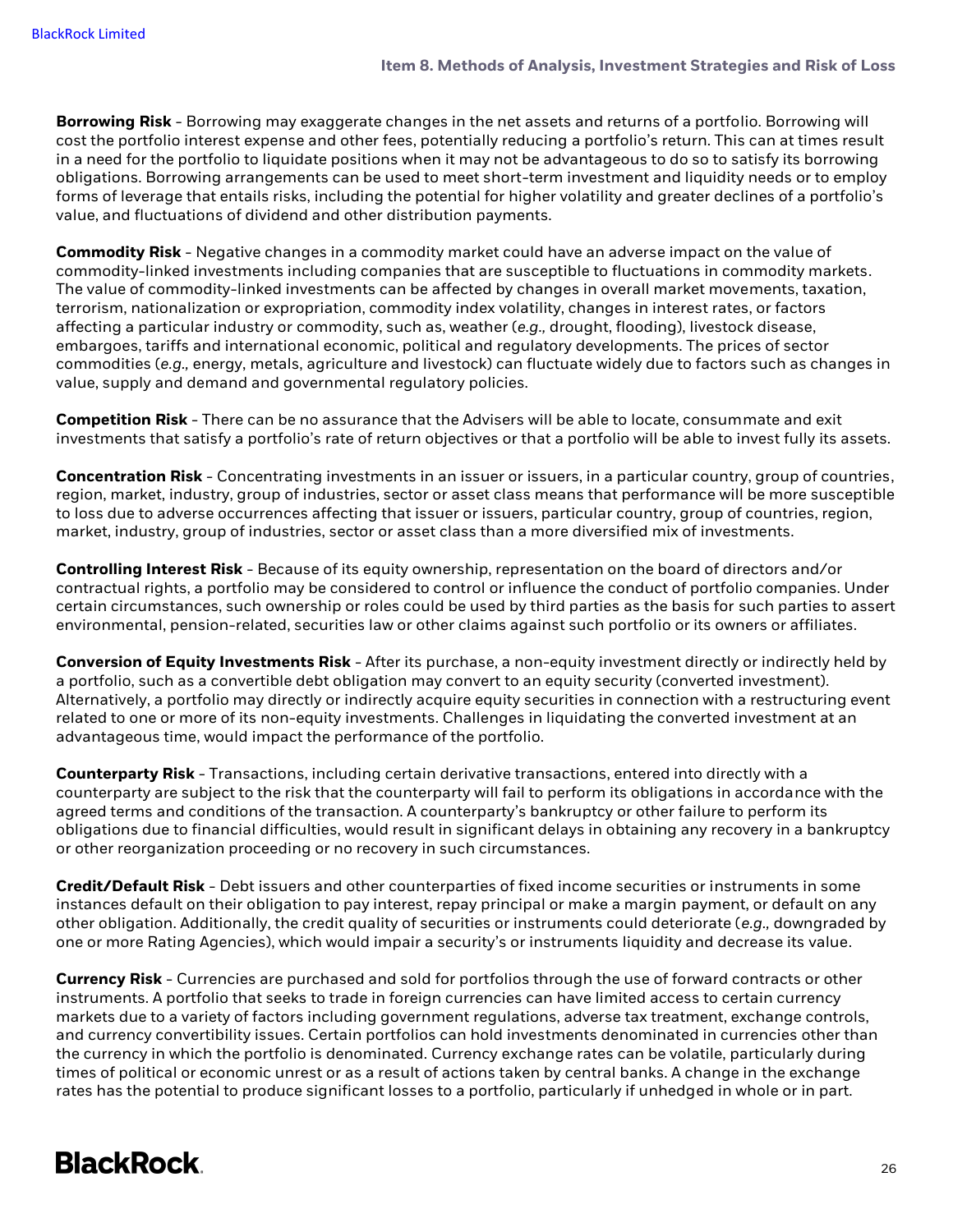**Debt Instruments Risk** - Generally investments in debt and credit-related instruments can be secured or unsecured and can be structurally or contractually subordinated to substantial amounts of senior indebtedness. Other factors can materially and adversely affect the market price and yield of such debt investments, including investor demand, changes in the financial condition of the applicable portfolio company, government fiscal policy and domestic or worldwide economic conditions.

**Derivative Risk** - Investments in derivatives, or similar instruments, including but not limited to, options, futures, options on futures, forwards, participatory notes, swaps, structured securities, tender-option bonds and derivatives relating to foreign currency transactions, which can be used to hedge a portfolio's investments or to seek to enhance returns, entail specific risks relating to liquidity, leverage and credit that can reduce returns and/or increase volatility. Losses in a portfolio from investments in derivative instruments can result from the potential illiquidity of the markets for derivative instruments, the failure of the counterparty to fulfill its contractual obligations, the portfolio receiving cash collateral under the transactions and some or all of that collateral being invested in the market, or the risks arising from margin posting requirements and related leverage factors associated with such transactions. In addition, many jurisdictions continue to review practices and regulations relating to the use of derivatives, or similar instrument. Such reviews could make such instruments more costly, limiting the availability of, or otherwise adversely affecting the value or performance of such instrument.

**Developed Countries Risk** - Investments in developed countries subject a portfolio to regulatory, political, currency, security, demographic, and economic risk specific to developed countries. Developed countries are impacted by changes to the economic health of certain key trading partners, regulatory burdens, debt burdens, and the price or availability of certain commodities. Developed countries tend to represent a significant portion of the global economy and have generally experienced slower economic growth than some other countries or regions.

**Distressed Securities Risk** - Investments in companies that are in poor financial condition, lack sufficient capital or are involved in bankruptcy or reorganization proceedings face the unique risks of lack of information with respect to the issuer, the effects of bankruptcy laws and regulations and greater market volatility than is typically found in other securities markets. As a result, investments in securities of distressed companies involve significant risks that could result in a portfolio, incurring losses with respect to such investments.

**ESG Investing Risk** - A portfolio that employs an ESG strategy may seek to achieve ESG-related outcomes, to achieve exposure to overall ESG performance or particular ESG themes, and/or to screen out particular companies and industries. Such ESG strategies may reduce or increase a portfolio's exposure to certain companies or industries and the portfolio may forego certain investment opportunities as a result. Such portfolio's performance results may be lower than other portfolios that do not seek to invest in issuers based on ESG characteristics or that use different criteria when screening out particular companies and industries. In addition, every active investment team at BlackRock considers material ESG information in its investment process alongside traditional measures of the investment management process, regardless of a portfolio's investment strategy. Portfolio management considers certain ESG characteristics with the goal of enhancing long-term performance, but investors may differ in their views of what constitutes positive or negative ESG characteristics. In evaluating a security or an issuer's ESG characteristics, BlackRock may be dependent upon information and data from third party providers, which may be incomplete, inaccurate or unavailable. As a result, there is a risk that BlackRock could incorrectly assess a security or issuer. There is also a risk that BlackRock may not apply the relevant ESG criteria correctly or that a portfolio could have indirect exposure to issuers that do not meet the relevant ESG criteria used by such portfolio. BlackRock does not make any representation or warranty, express or implied, with respect to the fairness, correctness, accuracy, reasonableness or completeness of such ESG assessment. Further, there may be limitations with respect to the readiness of ESG data in certain sectors, as well as limited availability of investments with relevant ESG characteristics in certain sectors. BlackRock may change its ESG assessment of an issuer over time. While BlackRock views ESG considerations as having the potential to contribute to a portfolio's long-term performance, there is no guarantee that such results will be achieved.

**Emerging Markets Risk** - Investments in emerging markets can be subject to a greater risk of loss than investments in more developed markets, as they are more likely to experience inflation risk, political turmoil and rapid changes in economic conditions. Investing in the securities of emerging markets involves certain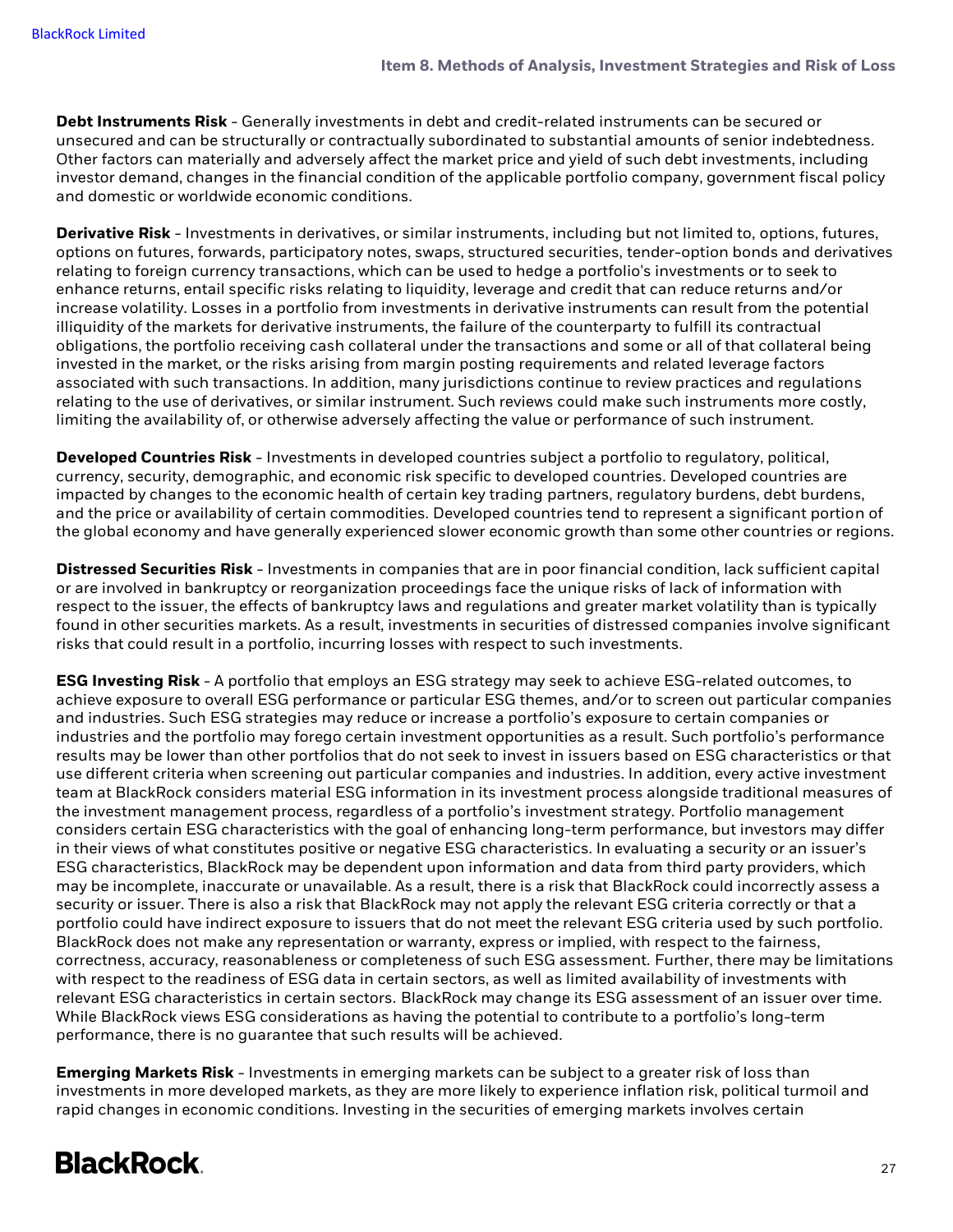considerations not typically associated with investing in more developed markets, including but not limited to, the small size of such securities markets and the low volume of trading (possibly resulting in potential lack of liquidity and in price volatility), political risks of emerging markets which can include unstable governments, government intervention in securities or currency markets, nationalization, restrictions on foreign ownership and investment, laws preventing repatriation of assets and legal systems that do not adequately protect property rights. Further, emerging markets can be affected adversely by changes to the economic health of certain key trading partners, such as the U.S., regional and global conflicts and terrorism and war. Emerging markets often have less uniformity in accounting and reporting requirements, unreliable securities valuation and greater risk associated with custody of securities.

**Equity Securities Risk** - Equity securities are subject to changes in value and their values can be more volatile than other asset classes. The value of equity securities varies in response to many factors. These factors include, without limitation, factors specific to an issuer and the industry in which the issuer securities are subject to stock risk. Historically, U.S. and non-U.S. stock markets have experienced periods of substantial price volatility and should be expected to do so again in the future.

**Fraud** - Of paramount concern in originating loans is the possibility of material misrepresentation or omission on the part of a borrower. Such inaccuracy or incompleteness may adversely affect the valuation of the collateral underlying the loans or may adversely affect the likelihood that a lien on the collateral securing the loans has been properly created and perfected. Under certain circumstances, payments to a portfolio may be reclaimed if any such payment or distribution is later determined to have been made with intent to defraud or prefer creditors.

**Fraudulent Conveyance Risk** - If a court in a lawsuit brought by an unpaid creditor or representative of creditors of a borrower, such as a trustee in bankruptcy or the borrower as debtor-in-possession, were to find that the borrower did not receive fair consideration or reasonably equivalent value for incurring indebtedness evidenced by a loan made by a portfolio and the grant of any security interest or other lien securing such investment made by a portfolio, and, after giving effect to the incurring of such indebtedness, the borrower (a) was insolvent; (b) was engaged in a business for which the assets remaining in such borrower constituted unreasonably small capital; or (c) intended to incur, or believed that it would incur, debts beyond its ability to pay such debts as they mature, such court could invalidate, in whole or in part, such indebtedness and such security interest or other lien as fraudulent conveyances, subordinate such indebtedness to existing or future creditors of the borrower or recover amounts previously paid by the borrower (including to the relevant portfolio) in satisfaction of such indebtedness or proceeds of such security interest or other lien previously applied in satisfaction of such indebtedness.

**Frontier Markets Risk** - Investments in frontier markets are subject to a greater risk of loss than investments in more developed and traditional emerging markets. Frontier markets are more likely to experience inflation, currency and liquidity risks, political turmoil and rapid changes in economic conditions than more developed and traditional emerging markets. Frontier markets often have less uniformity in accounting and reporting requirements, unreliable securities valuation and greater risk associated with custody of securities.

**Hedging Risk** - Hedging techniques could involve a variety of derivatives, including futures contracts, exchangelisted and over-the-counter put and call options on securities, financial indices, forward foreign currency contracts, and various interest rate transactions. A transaction used as a hedge to reduce or eliminate losses associated with a portfolio holding or particular market that a portfolio has exposure, including currency exposure, can also reduce or eliminate gains. Hedges are sometimes subject to imperfect matching between the hedging transaction and its reference portfolio holding or market (correlation risk), and there can be no assurance that a portfolio's hedging transaction will be effective. In particular, the variable degree of correlation between price movements of hedging instruments and price movements in the position being hedged creates the possibility that losses on the hedge will be greater than gains in the value of the positions of the portfolio. Increased volatility will generally reduce the effectiveness of the portfolio's currency hedging strategy. Hedging techniques involve costs, which could be significant, whether or not the hedging strategy is successful. Hedging transactions, to the extent they are implemented, will not necessarily be completely effective in insulating portfolios from currency or other risks.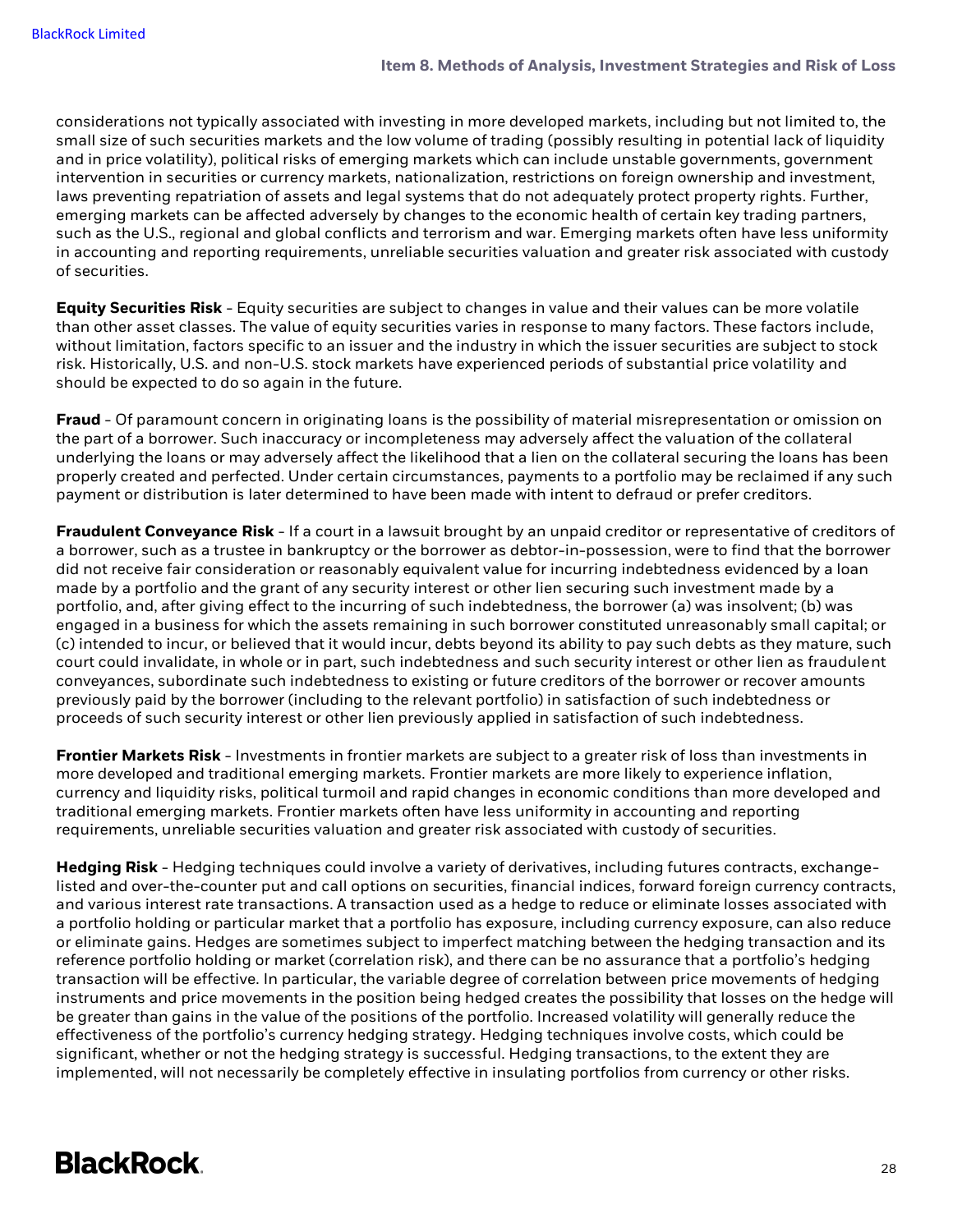**Illiquid and Long-Term Investment Risk** - Certain portfolios may invest in private debt instruments secured by infrastructure or other assets for which the number of potential purchasers and sellers, if any, is often limited. This factor may have the effect of limiting the availability of these obligations for origination or purchase by a respective portfolio and may also limit the ability of a portfolio to sell such obligations at their fair market value prior to termination of such portfolio or in response to changes in the economy or financial markets. In particular, such investments will be relatively illiquid and there can be no assurance that a portfolio will be able to realize on such investments in a timely manner.

**Income Risk** - A portfolio's income can decline in some instances when interest rates decrease. During periods of falling interest rates if an issuer is able to repay principal prior to the security's maturity ("prepayment"), the portfolio could be caused to reinvest in securities with a lower yield, resulting in a decline in the portfolio's income.

**Index-Related Risk** - Index strategies are passively managed and do not attempt to take defensive positions under any market conditions, including declining markets. Index strategies seek to achieve a return that corresponds generally to the price and yield performance, before fees and expenses, of the Underlying Index as published by the Index Provider. There is no assurance that the Index Provider or any agents that may act on its behalf will compile the Underlying Index accurately, or that the Underlying Index will be determined, composed or calculated accurately. While the Index Provider provides descriptions of what the Underlying Index is designed to achieve, neither the Index Provider nor its agents provide any warranty or accept any liability in relation to the quality, accuracy or completeness of the Underlying Index or its related data, and they do not guarantee that the Underlying Index will be in line with the Index Provider's methodology. Errors in respect of the quality, accuracy and completeness of the data used to compile the Underlying Index may occur from time to time and may not be identified and corrected by the Index Provider for a period of time or at all, particularly where the indices are less commonly used as benchmarks by funds or managers. Such errors may negatively or positively impact a portfolio managed to an index strategy ("index portfolio"). There is no guarantee that an index portfolio will achieve a high degree of correlation to its Underlying Index and therefore achieve its investment objective. Market exposure and regulatory restrictions could have an adverse effect on the index portfolio's ability to adjust its exposure to the required levels in order to track its Underlying Index.

**Interest Rate Risk** - When interest rates increase, fixed income securities or instruments will generally decline in value. Long-term fixed income securities or instruments will normally have more price volatility because of this risk than short-term fixed income securities or instruments.

**Issuer Risk** - A portfolio's performance depends on the performance of individual securities to which the portfolio has exposure. Adverse changes to the financial condition or credit rating of an issuer of those securities often cause the value of the securities to decline or become worthless.

**Investment Style Risk** - Different investment styles tend to shift in and out of favor depending upon market and economic conditions and investor sentiment. Portfolios can outperform or underperform other portfolios that invest in similar asset classes but employ different investment styles.

**Leverage Risk** - A portfolio utilizing leverage will be subject to heightened risk. Leverage often involves the use of various financial instruments or borrowed capital in an attempt to increase the return on an investment and is often intrinsic to certain derivative instruments. Leverage can take the form of borrowing funds, trading on margin, derivative instruments that are inherently leveraged, including but not limited to, forward contracts, futures contracts, options, swaps (including total return financing swaps and interest rate swaps), repurchase agreements and reverse repurchase agreements, or other forms of direct and indirect borrowings and other instruments and transactions that are inherently leveraged. Any such leverage, including instruments and transactions that are inherently leveraged, can result in the portfolio's market value exposure being in excess of the net asset value of the portfolio. A portfolio could need to liquidate positions when it is not advantageous to do so to satisfy its borrowing obligations. The use of leverage entails risks, including the potential for higher volatility and greater declines of a portfolio's value, and fluctuations of dividend and other distribution payments.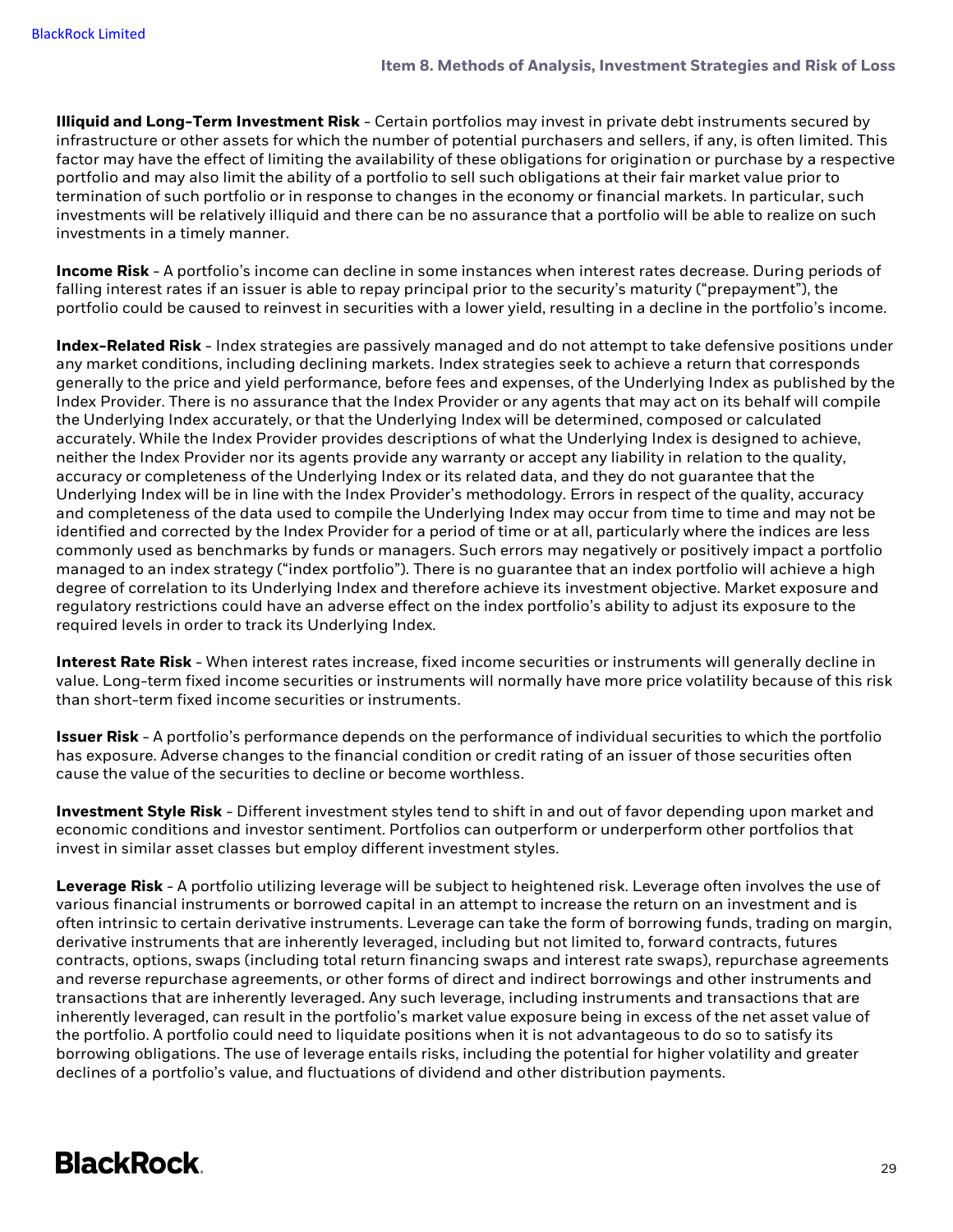**Liquidity Risk** - Liquidity risk exists when particular investments are difficult to purchase or sell (*e.g.,* not publicly traded and/or no market is currently available or may become less liquid in response to market developments). This can reduce a portfolio's returns because the portfolio may be unable to transact at advantageous times or prices. Investments that are illiquid or that trade in lower volumes may be more difficult to value.

**Long/Short Strategy Risk** - There is no guarantee that returns on a portfolio's long or short positions will produce high, or even positive, returns and the portfolio could lose money if either or both the portfolio's long and short positions produce negative returns.

**Management Risk** - A portfolio is subject to management risk, which is the risk that the investment process, techniques and analyses applied will not produce the desired results, and those securities or other financial instruments selected for a portfolio will result in returns that are inconsistent with the portfolio's investment objective. Portfolios advised by BlackRock are subject to threshold limitations on aggregate and/or portfolio-level ownership interests in certain companies and commodities, arising from statutory, regulatory or self-regulatory organization requirements or company ownership restrictions (*e.g.,* poison pills or other restrictions in organizational documents). In addition, legislative, regulatory, or tax developments affect the investment techniques or opportunities available in connection with managing the portfolio and can also adversely affect the ability of the portfolio to achieve its investment objective (*e.g.,* where aggregate and/or portfolio-level ownership thresholds or limitations must be observed, a portfolio is subject to investment limitations in certain companies arising from statutory, regulatory or self-regulatory organization requirements or company ownership restrictions).

**Market Risk** - Market risk is the risk that one or more markets in which the portfolio invests will go down in value, including the possibility that the markets will go down sharply and unpredictably. The value of a security or other asset may decline due to changes in general market conditions, economic trends or events that are not specifically related to the issuer of the security or other asset, or factors that affect a particular issuer or issuers, exchange, country, group of countries, region, market, industry, group of industries, sector or asset class. Local, regional or global events such as war, acts of terrorism, the spread of infectious illness or other public health issue, recessions, or other events could have a significant impact on the portfolio and its investments. Selection risk is the risk that the securities selected will underperform the markets, the relevant indices or the securities selected by other investment managers for other portfolios with similar investment objectives and investment strategies. This means the portfolio may lose money.

**Micro-Cap Companies Risk** - Stock prices of microcap companies are significantly more volatile, and more vulnerable to adverse business and economic developments, than those of larger companies. Microcap stocks are also thinly traded, making it difficult for a portfolio to buy and sell them.

**Municipal Securities Risk** - Municipal securities can be significantly affected by political or economic changes, as well as uncertainties in the municipal market related to taxation, changes in interest rates, relative lack of information about certain issuers of municipal securities, legislative changes or the rights of municipal security holders. Municipal securities backed by current or anticipated revenues from a specific project or specific assets can be negatively affected by the inability to collect revenues for the project or from the assets.

**New Issue Securities Risk** – Investing in new issue securities involves risks that are in addition to those associated with investments which have been trading for an extended period of time because information typically used to evaluate investments often is not available for new issue securities. Subsequent to the purchase of a new issue security by an Adviser, information about the security or its issuer may become publicly available (*e.g.,* the issuance of a credit rating by a Rating Agency) which could cause an Adviser to alter its view on the appropriateness of the investment for a portfolio.

**Non-Diversification Risk** - Non-diversification of investments means a portfolio invests a large percentage of its assets in securities issued by or representing a small number of issuers or exposure types. As a result, a portfolio's performance depends on the performance of a small number of issuers or exposures.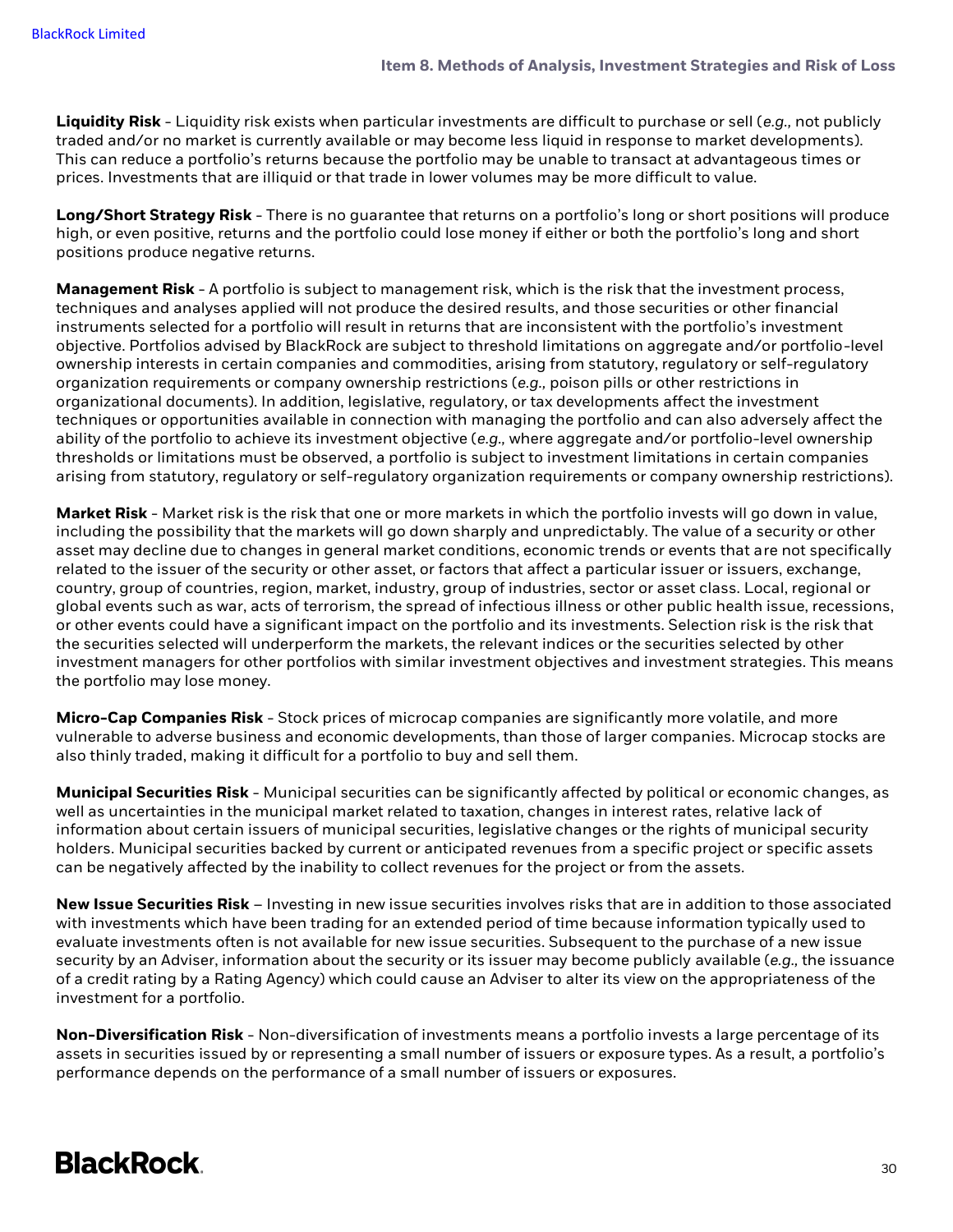**Non-U.S. Securities Risk** - Investments in the securities of non-U.S. issuers are subject to the risks associated with non-U.S. markets in which those non-U.S. issuers are organized and operate, including but not limited to, risks related to foreign currency, limited liquidity, less government regulation, privatization, and the possibility of substantial volatility due to adverse political, economic, geographic events, or other developments, differences in accounting, auditing and financial reporting standards, the possibility of repatriation, expropriation or confiscatory taxation, adverse changes in investment or exchange controls or other regulations and potential restrictions on the flow of international capital. These risks are often heightened for investments in smaller capital markets, emerging markets, developing markets or frontier markets.

**Offshore Investor Risk** - A portfolio seeking to trade in foreign currencies can have limited access to certain currency markets due to a variety of factors including government regulations, adverse tax treatment, exchange controls, and currency convertibility issues. These limitations and restrictions impact the availability, liquidity and pricing of the financial instruments that are necessary for the portfolio to gain exposure to the currency markets, impairing the portfolio's ability to achieve its investment objective.

**Operational Risk** - Inadequate or failed internal processes, people and systems, or external events can pose a direct or indirect risk when investing. This includes any errors, omissions, systems breakdown, natural disasters, and fraudulent activity, which could cause impact in terms of unavailability of services and potentially resulting in financial losses.

**Private Investment Risk** - Investments in private investments, including debt or equity investments in operating and holding companies, investment funds, joint ventures, royalty streams, commodities, physical assets, and other similar types of investments can be highly illiquid and long-term. A portfolio's ability to transfer and/or dispose of private investments is expected to be highly restricted. BlackRock may not be able to obtain material information about the private investment that other investors obtain. Private investments are not subject to the same reporting and disclosure requirements as public companies, which may increase valuation risk for those investments.

**Portfolio Turnover Risk** - Active and frequent trading of securities and financial instruments in a portfolio can result in increased transaction costs, including potentially substantial brokerage commissions, fees, and other transaction costs. In addition, frequent trading is likely to result in short-term capital gains tax treatment. As a result of portfolio turnover, the performance of a portfolio can be adversely effected.

**Quantitative Model Risk** - When executing an investment strategy using various proprietary quantitative or investment models, securities or other financial instruments selected can perform differently than expected, or from the market as a whole, as a result of a model's component factors, the weight placed on each factor, changes from the factors' historical trends, and technical issues in the construction, implementation and maintenance of the models (*e.g.,* data problems, software issues, etc.). There can be no assurance that a model will achieve its objective.

**Real Assets Risk** - Investments in real assets such as real estate, infrastructure and energy are subject to certain risks, including, but not limited to, the following: (i) construction risks, including labor disputes or work stoppages, shortages of material or interruptions to the availability of necessary equipment; (ii) accidents, adverse weather, force majeure or catastrophic events, such as explosions, fires or terrorist activity; (iii) personal injury or property damage; (iv) failures on the part of third-party managers or sub-contractors appointed in connection with investments or projects to adequately perform their contractual duties or operate in accordance with applicable laws; (v) exposure to stringent and complex foreign, federal, state and local laws, ordinances and regulations, including those related to financial crime, permits, government contracting, conservation, exploration and production, tenancy, occupational health and safety, foreign investment and environmental protection; (vi) environmental hazards, such as natural gas leaks, product and waste spills, pipeline and tank ruptures, and unauthorized discharges of products, wastes and other pollutants; (vii) changes to the supply and demand for properties and/or tenancies or fluctuations in the price of commodities; (viii) the financial resources of tenants; and (ix) contingent liabilities on disposition of assets.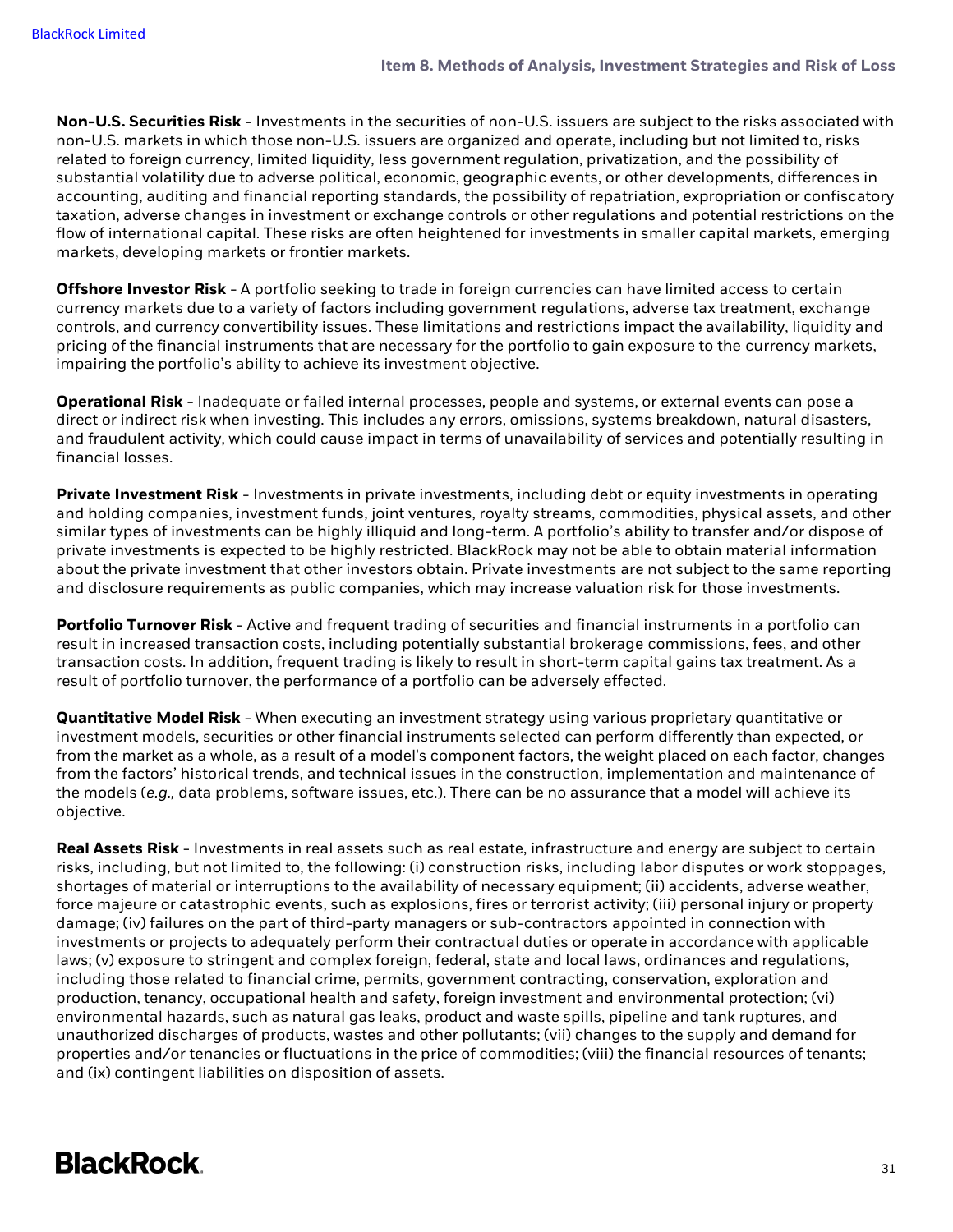**Real Estate Risk** - Historically real estate has experienced significant fluctuations and cycles in value and local market conditions which result in reductions in real estate opportunities, value of real property interests and, possibly, the amount of income generated by real property. All real estate-related investments are subject to the risk attributable to, but not limited to: (i) inability to consummate investments on favorable terms; (ii) inability to complete renovation, expansion or development on advantageous terms; (iii) adverse government, environmental and tax regulations; (iv) leasing delays, tenant bankruptcies and low occupancy levels and lease rates; and (v) changes in the liquidity of real estate markets. Real estate investment strategies which employ leverage are subject to risks normally associated with debt financing, including the risk that; (a) cash flow after debt service will be insufficient to accumulate sufficient cash for distributions; (b) existing indebtedness (which is unlikely to be fully amortized at maturity) will not be able to be refinanced; (c) terms of available refinancing will not be as favorable as the terms of existing indebtedness; or that the loan covenants will not be complied with. It is possible that property could be foreclosed upon or otherwise transferred to the mortgagee, with a consequent loss of income and asset value.

**Short Selling Risk** - Short sales in securities that it does not own exposes a portfolio to speculative exposure risks. If a portfolio makes short sales in securities that increase in value, the portfolio will lose value. Certain securities may not be available or eligible for short sales. Short selling involves the risks of: increased leverage, and its accompanying potential for losses; the potential inability to reacquire a security in a timely manner, or at an acceptable price; the possibility of the lender terminating the loan at any time, forcing the portfolio to close the transaction under unfavorable conditions; the additional costs that may be incurred; and the potential loss of investment flexibility caused by the obligation to provide collateral to the lender and set aside assets to cover the open position. There can be no assurance that a portfolio will be able to close out a short sale position at any particular time or at an acceptable price. Loss on short positions is subject to potential offset by investing shortsale proceeds in other investments.

**Small-Cap & Mid-Cap Risk** - Compared to large-capitalization companies, small-capitalization and midcapitalization companies are less stable and more susceptible to adverse developments, and their securities can be more volatile and less liquid.

**Tax-Managed Investing Risk** - Investment strategies that seek to enhance after-tax performance may be impacted by various factors. Market conditions may limit the ability to generate tax losses. In addition, wash sale violations can potentially negate the benefits of active loss harvesting. Examples of instances in which wash sales can occur include: (1) a tax loss realized by a U.S. investor after selling a security would be negated if the investor purchases the security within thirty days or (2) a U.S. investor purchasing a security cannot realize a loss on that position if sold within thirty days. Although BlackRock attempts to avoid wash sales whenever possible, a wash sale may be triggered by BlackRock under a number of conditions including, but not limited to, managing tracking error and client requests such as deposits or withdrawals. Future tax legislation, Treasury Regulations and/or changes in guidance issued by the Internal Revenue Service can negatively impact the tax treatment of assets in a client portfolio.

**U.S. Economic Risk** - The U.S. is a significant trading partner with other countries. Certain changes in the U.S. economy can have an adverse effect on the economy and markets of other countries.

**Underlying Fund Risk** - A portfolio investing in funds (underlying funds), includes, but is not limited to the performance of the underlying fund and investment risk of the underlying funds' investment, depending upon whether the underlying funds involve highly speculative investment techniques, including extremely high leverage, highly concentrated portfolios, workouts and startups, control positions and illiquid investments. In particular, the risks for a portfolio operating under a fund of funds structure include, but are not limited to, the following: the performance of the portfolio will depend on the performance of the underlying funds' investments; there can be no assurance that a multi-manager approach will be successful or diversified, or that the collective performance of underlying fund investments will be profitable; one or more underlying funds could be allocated a relatively large percentage of the portfolio's assets; there could be limited information about or influence regarding the activities of the underlying fund's investment advisers and underlying funds, like any other asset, may be subject to trading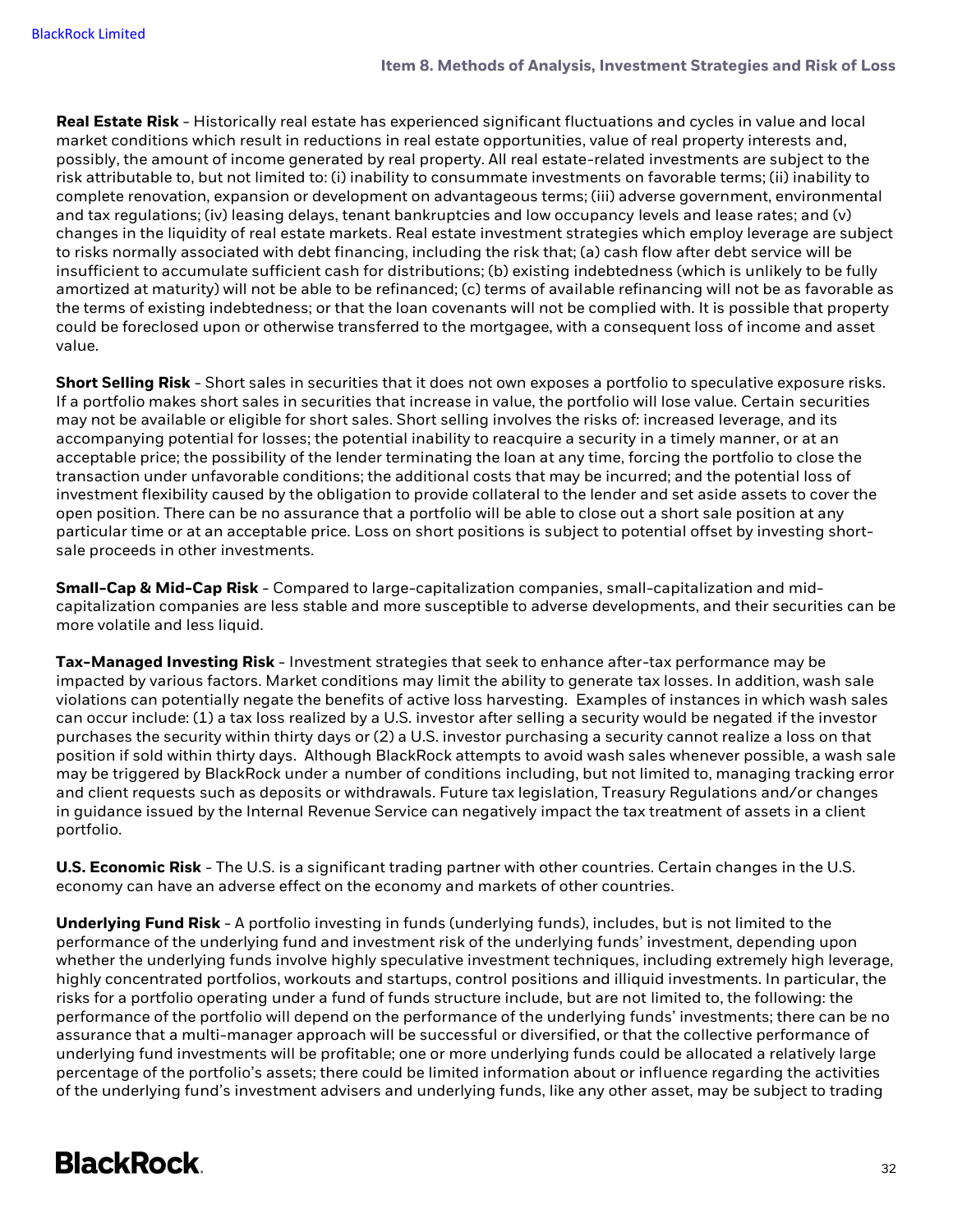restrictions or liquidity risk. Portfolio investments in underlying funds will generally be charged the proportionate share of the expenses of investing in the underlying fund(s).

**Valuation Risk** - The net asset value of a portfolio as of a particular date may be materially greater than or less than its net asset value that would be determined if a portfolio's investments were to be liquidated as of such date. For example, if a portfolio was required to sell a certain asset or all or a substantial portion of its assets on a particular date, the actual price that a portfolio would realize upon the disposition of such asset or assets could be materially less than the value of such asset or assets as reflected in the net asset value of a portfolio. Volatile market conditions could also cause reduced liquidity in the market for certain assets, which could result in liquidation values that are materially less than the values of such assets as reflected in the net asset value of a portfolio.

**Volatility Risk** - The prices of a portfolio's investments can be highly volatile. Price movements of assets are influenced by, among other things, interest rates, general economic conditions, the condition of the financial markets, developments or trends in any particular industry, the financial condition of the issuers of such assets, changing supply and demand relationships, programs and policies of governments, and national and international political and economic events and policies.

### Technology and Cybersecurity Risk

BlackRock is dependent on the effectiveness of the information and cybersecurity policies, procedures and capabilities it maintains to protect the confidentiality,integrity, andavailability of its computer and telecommunications systems and the data that resides on or is transmitted through them. An externally caused information security incident, such as a cyber-attack including a phishing scam, malware, or denial-of-service attack, or an internally caused incident, such as failure to control access to sensitive systems, could materially interrupt business operations or cause disclosure or modification of sensitive or confidential client or competitive information. Moreover, BlackRock's increased use of mobile and cloud technologies could heighten these and other operational risks, as certain aspects of the security of such technologies may be complex, unpredictable or beyond BlackRock's control. BlackRock's growing exposure to the public Internet, as well as any reliance on mobile or cloud technology or any failure by third-party service providers to adequately safeguard their systems and prevent cyber-attacks, could disrupt BlackRock's operations and result in misappropriation, corruption or loss of personal, confidential or proprietary information. In addition, there is a risk that encryption and other protective measures may be circumvented, particularly to the extent that new computing technologies increase the speed and computing power available. Moreover, due to the complexity and interconnectedness of BlackRock's systems, the process of upgrading existing capabilities, developing new functionalities and expanding coverage into new markets and geographies, including to address client or regulatory requirements, may expose BlackRock to additional cyber- and information-security risks or system disruptions, for BlackRock, as well as for clients who rely upon, or have exposure to, BlackRock's systems. Although BlackRock has implemented policies and controls, and takes protective measures, to strengthen its computer systems, processes, software, technology assets and networks to prevent and address potential data breaches, inadvertent disclosures, cyber-attacks and cyber-related fraud, there can be no assurance that any of these measures prove effective.

In addition, due to BlackRock's interconnectivity with third-party vendors, advisers, central agents, exchanges, clearing houses and other financial institutions, BlackRock may be adversely affected if any of them are subject to a successful cyber-attack or other information security event, including those arising due to the use of mobile technology or a third-party cloud environment. BlackRock also routinely transmits and receives personal, confidential or proprietary information by email and other electronic means. BlackRock collaborates with clients, vendors and other third parties to develop secure transmission capabilities and protect against cyber-attacks. However, BlackRock cannot ensure that it or such third parties have all appropriate controls in place to protect the confidentiality of such information.

Any information security incident or cyber-attack against BlackRock or third parties with whom it is connected, or issuers of securities or instruments in which the client portfolios invests, including any interception, mishandling or misuse of personal, confidential or proprietary information, have the ability to cause disruptions and impact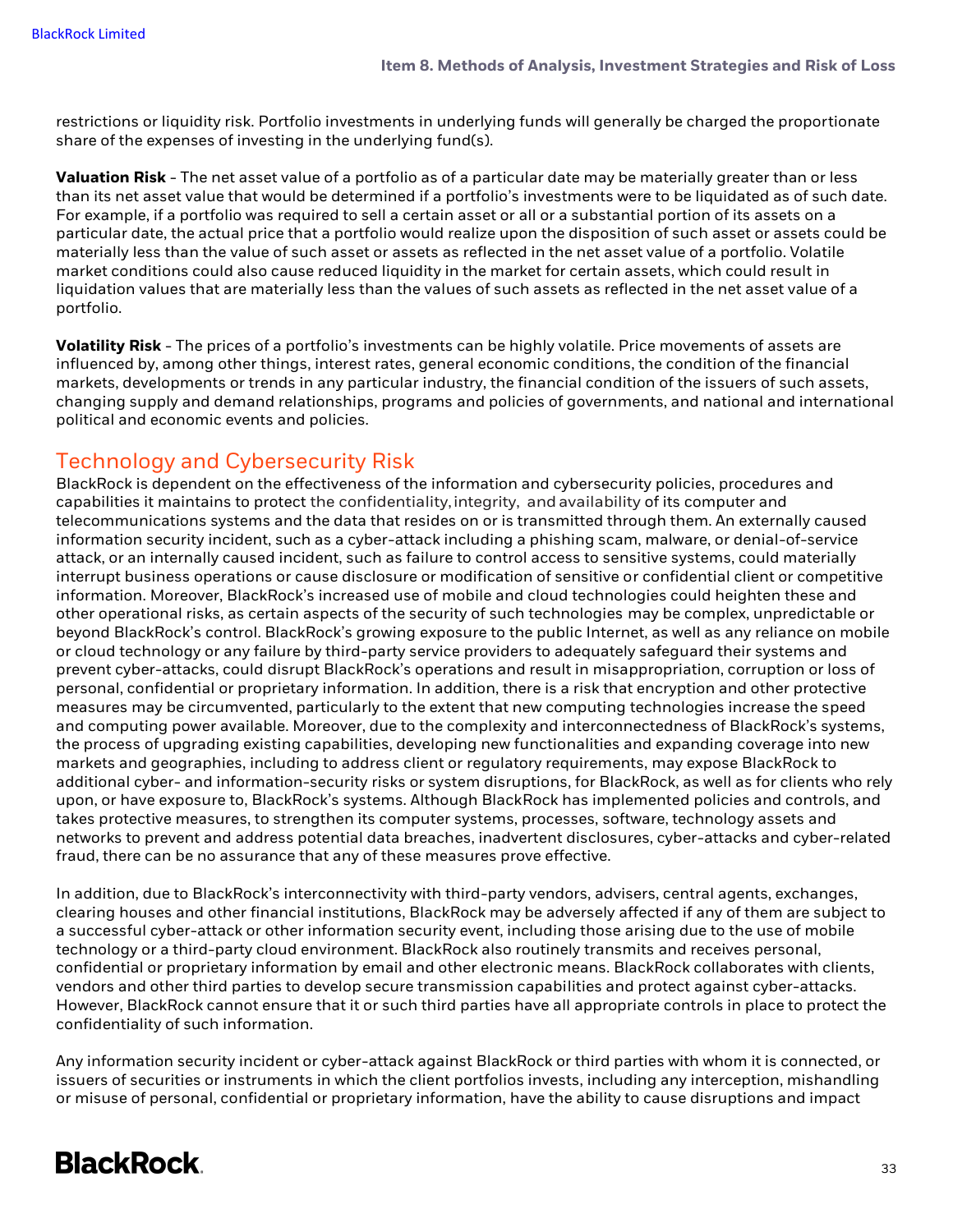business operations, potentially resulting in financial losses, the inability to transact business, violations of applicable privacy and other laws, loss of competitive position, regulatory fines and/or sanctions, breach of client contracts, reputational harm or legal liability. Furthermore, many jurisdictions in which BlackRock operates have laws and regulations relating to data privacy, cybersecurity and protection of personal information, including the General Data Protection Regulation, which expands data protection rules for individuals within the European Union and for personal data exported outside the European Union. Any determination of a failure to comply with any such laws or regulations could result in fines and/or sanctions against the BlackRock.

## Operating Events

Trade errors and other operational mistakes ("Operating Events") occasionally occur in connection with an Adviser's management of funds and client accounts ("Portfolios"). The Advisers have policies and procedures that address identification and correction of Operating Events, consistent with applicable standards of care and client documentation. An Operating Event generally is compensable by an Adviser to a client or fund when it is a mistake (whether an action or inaction) in which the Adviser has, in the Adviser's reasonable view, deviated from the applicable investment guidelines or the applicable standard of care in managing a Portfolio, subject to the considerations set forth below.

Operating Events may include, but are not limited to: (i) the placement of orders (either purchases or sales) in excess of the amount of securities intended to trade for a Portfolio; (ii) the purchase (or sale) of a security when it should have been sold (or purchased); (iii) the purchase or sale of a security not intended for the Portfolio; (iv) the purchase or sale of a security contrary to applicable investment guidelines or restrictions; (v) incorrect allocations of trades; (vi) failure to properly file for and/or pay taxes; and (vii) transactions with a non-authorized counterparty. Operating Events can also occur in connection with other activities that are undertaken by an Adviser and its affiliates, such as net asset value calculation, management fee calculations, calculations of carried interest or incentive fees, trade recording and settlement and other matters that are non-advisory in nature.

An Adviser makes its determinations regarding Operating Events pursuant to its policies on a case-by-case basis, in its discretion, based on factors it considers reasonable, including regulatory requirements, contractual obligations, and business practices. Not all Operating Events will be considered compensable mistakes. Relevant factors an Adviser considers when evaluating whether an Operating Event is compensable include, among others, the nature of the service being provided at the time of the event, specific applicable contractual and legal requirements and standards of care, whether an applicable investment objective or guideline was contravened, the nature of the client's investment program, and the nature of the relevant circumstances.

Operating Events may result in gains or losses or could have no financial impact. With respect to Portfolios other than Private Investors and other SMA Program accounts, clients or funds generally are entitled to retain any gain resulting from an Operating Event. Operating Events involving erroneous transactions in Private Investors accounts generally are corrected by moving the transaction out of the Private Investors client's account and into a Private Investors omnibus error account maintained by MLPF&S (the "Omnibus Account"), and restoring the Private Investors client's account to the position it would have been in had the event not occurred. Material gains in the Omnibus Account resulting from correction transactions promptly are donated to charity; non-material gains generally are netted with losses, and any resulting net gains periodically are donated to charity (*i.e.,* BIM does not retain net gains in the Omnibus Account). Operating Events involving erroneous transactions in other SMA Program accounts (*i.e.,* non-Private Investors accounts managed by an Adviser in SMA Programs sponsored by other firms) generally are corrected in accordance with the procedures established by the particular sponsor/custodian, which utilizes an omnibus account process similar to that used by BIM and MLPF&S for Private Investors accounts. Clients in such SMA Programs should contact their program sponsors for information on how Operating Events are corrected in such programs.

When BlackRock determines that reimbursement by BlackRock is appropriate, the client or fund will be compensated as determined in good faith by BlackRock. BlackRock will determine the amount to be reimbursed, if any, based on what it considers reasonable guidelines regarding these matters in light of all of the facts and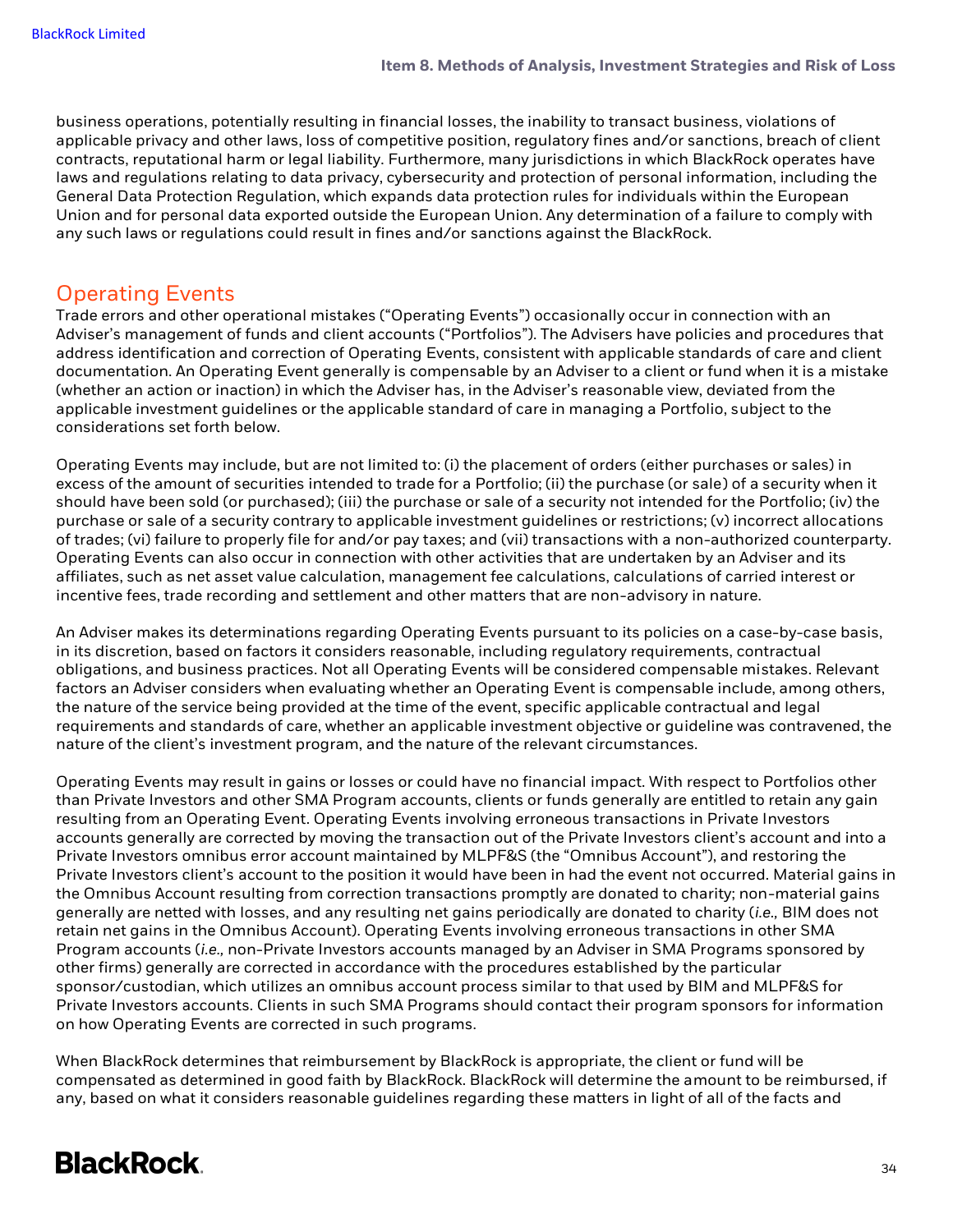circumstances related to the Operating Event. In general, compensation is expected to be limited to direct and actual losses, which may be calculated relative to comparable conforming investments, market factors and benchmarks and with reference to related transactions and/or other factors BlackRock considers relevant. Compensation generally will not include any amounts or measures that BlackRock determines are indirect, consequently, speculative or uncertain.

## **Item 9. Disciplinary Information**

There have not been any legal or disciplinary events that are material to BlackRock's advisory business or the integrity of BFM's management.

## **Item 10. Other Financial Industry Activities and Affiliations**

BlackRock is a broad financial services organization. In some cases, the Advisers have business arrangements with related persons/companies that are material to the Advisers' advisory business or to their clients. In some cases, these business arrangements create a potential conflict of interest, or the appearance of a conflict of interest between the Adviser and a client. The services that BlackRock provides its clients through its Advisers or through investments in a BlackRock investment product, as well as related conflicts of interest, are discussed in Item 11 ("Code of Ethics, Participation or Interest in Client Transactions and Personal Trading") of this Brochure. Potential conflicts of interest are also discussed in other governing documents, including but not limited to in an OM and/or IMA.

### Affiliated Broker-Dealers

BlackRock Investments, LLC ("BRIL") and BlackRock Execution Services ("BES") are indirect wholly-owned subsidiaries of BlackRock, Inc. registered under the Exchange Act.

- BRIL is primarily engaged in the distribution of BlackRock proprietary and third-party registered investment companies, including through wholesale marketing, to other registered broker-dealers, investment advisers, banks and other entities as well as through self-directed online cash management platforms, marketing 529 municipal securities and the sale of certain other investment products to institutional investors. BRIL also acts as placement agent for certain Private Funds advised by the Advisers and BTC, and acts as the distributor for US iShares ETFs.
- BES provides account introduction and execution services to certain transition accounts of BlackRock Investment Advisers and affiliates that have been authorized or directed by the transition clients to use BES to the extent consistent with applicable laws.

## Affiliated Registered Investment Advisers

The Advisers have affiliates that are direct or indirect wholly-owned subsidiaries of BlackRock, Inc., registered as investment advisers with the SEC under the Advisers Act. Additional information about the Advisers and affiliated registered investment advisers is available on the SEC's website at [www.adviserinfo.sec.gov.](http://www.adviserinfo.sec.gov/)

- BlackRock Alternatives Management, LLC
- Global Energy & Power Infrastructure Advisors, L.L.C.<sup>9</sup>
- Global Energy & Power Infrastructure II Advisors, L.L.C.<sup>10</sup>
- BlackRock Realty Advisors, Inc.
- FutureAdvisor

<sup>&</sup>lt;sup>9</sup> Global Energy & Power Infrastructure Advisors, L.L.C. is a relying adviser to BlackRock Alternatives Management, LLC

<sup>&</sup>lt;sup>10</sup> Global Energy & Power Infrastructure II Advisors, L.L.C. is a relying adviser to BlackRock Alternatives Management, LLC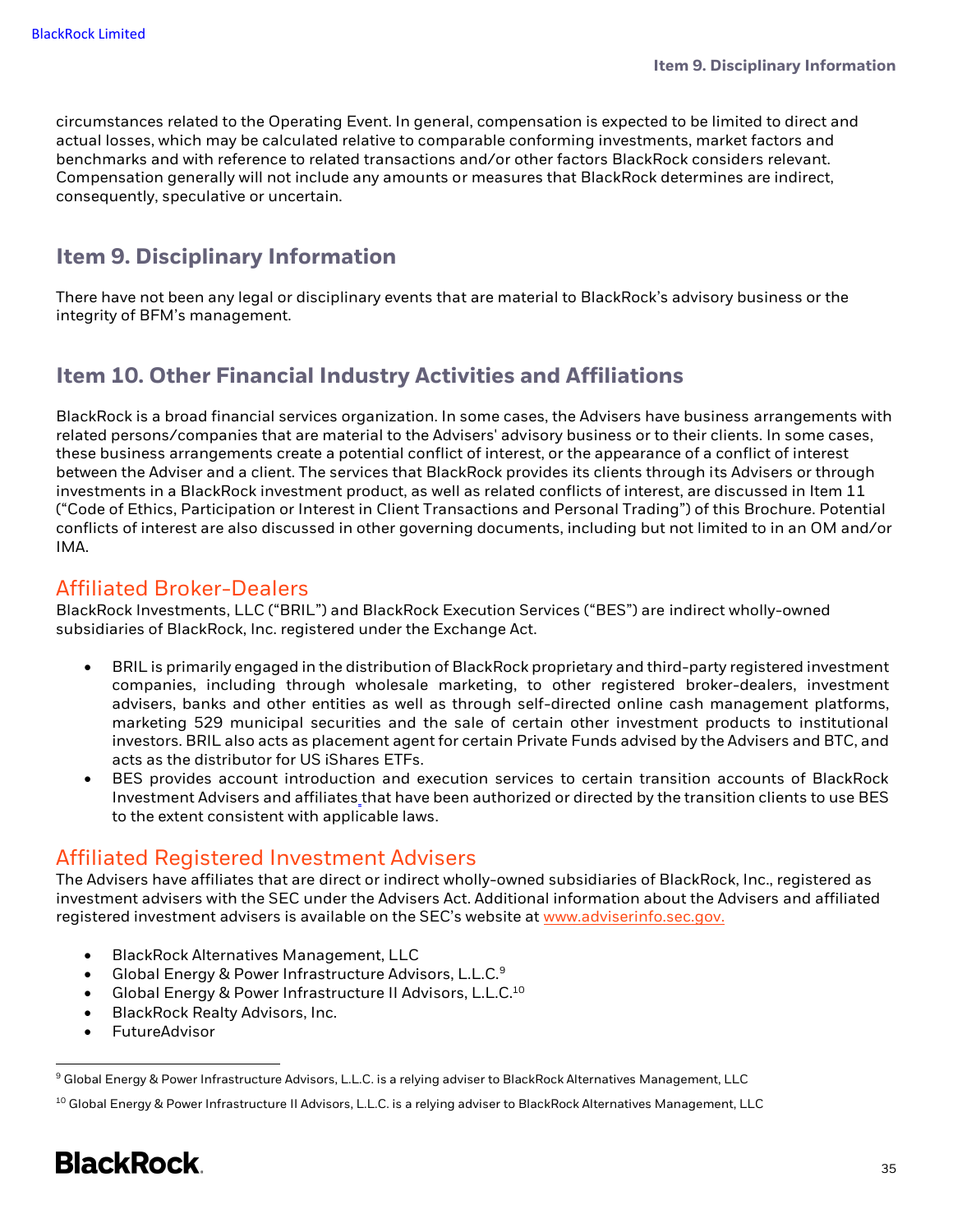• Aperio Group, LLC

## Affiliated Commodity Pool Operator / Commodity Trading Advisor

Certain Advisers serve as commodity pool operators and commodity trading advisors to accounts of clients.

- BFM, BIM, BFA and BAL are registered as commodity pool operators and commodity trading advisors.
- BCM, BSL BAMNAL are exempt commodity pool operators and exempt commodity trading advisors.
- BIL is a registered commodity trading advisor.

Affiliates of the Advisers are registered or exempt from registration as commodity trading advisors or commodity pool operators:

- BTC is registered as a commodity trading advisor and a commodity pool operator.
- iShares Delaware Trust Sponsor LLC is a registered commodity pool operator.
- BlackRock Investment Management (UK) Limited ("BIMUK"), BlackRock Alternatives Management, LLC, Global Energy & Power Infrastructure Advisors, L.L.C., Global Energy & Power Infrastructure II Advisors, L.L.C., BlackRock Capital Investment Advisors LLC, SVOF/MM, LLC and Tennenbaum Capital Partners, LLC are exempt commodity pool operators and commodity trading advisors.
- BlackRock Realty Advisors, Inc. is an exempt commodity trading advisor.

All of the non-exempt Advisers listed above are members of the National Futures Association (the "NFA"). The NFA and CFTC each administer a comparable regulatory system covering futures contracts, swaps and various other financial and derivative instruments in which certain investment management clients of BlackRock ("BlackRock Clients") invest.

## Relationships or Arrangements with Affiliates and/or Related Persons

BTC, an indirect subsidiary of BlackRock, Inc., is a national banking association organized under the laws of the U.S. and operates as a limited purpose trust company. BTC provides investment management and other fiduciary services for client accounts, including trust accounts, common trust funds and group trusts maintained by BTC and other unregistered investment vehicles. BTC also provides securities lending services to certain registered and unregistered investment funds managed by BlackRock. BTC is registered as a Municipal Advisor with both the SEC and the Municipal Securities Rulemaking Board.

A subsidiary of BlackRock, Inc. and Chubb Limited ("Chubb") partially funded the creation of a reinsurance company, ABR Reinsurance Capital Holdings Ltd. (together with its wholly owned subsidiary ABR Reinsurance Ltd., "ABR Re"), pursuant to which BlackRock has a non-controlling ownership interest ("ABR Re Transaction"). Chubb is a publicly traded company whose securities are held in BlackRock Client accounts. The subsidiary of BlackRock, Inc. and Chubb have representation on the board of directors of ABR Re. Certain employees and executives of BlackRock have a less than ½ of 1% ownership interest in ABR Re. BFM manages the investment portfolio of ABR Re. ABR Re participates as a reinsurer with respect to a portfolio of reinsurance contracts written by subsidiaries of Chubb.

BlackRock, Inc. owns indirectly through BFM a non-controlling interest in a joint venture, Luminex Trading & Analytics LLC ("Luminex"). Luminex is an independent equity trading venue owned and operated by a consortium of leading investment management firms. It provides a platform for investment managers to trade large blocks of stock with other investment managers at a lower cost and uses transparent trading rules and protocols.

Through a holding company subsidiary, BlackRock, Inc. owns a non-controlling interest in iCapital Networks ("iCapital"). iCapital is a financial technology platform that provides access to alternative investments for high-networth investors and their financial advisers. iCapital's platform provides combination of due diligence capabilities, technology and relationships with alternative asset managers to facilitate investments in hedge funds and private equity funds, including BlackRock. Certain employees of BlackRock serve on iCapital's Board of Directors. iCapital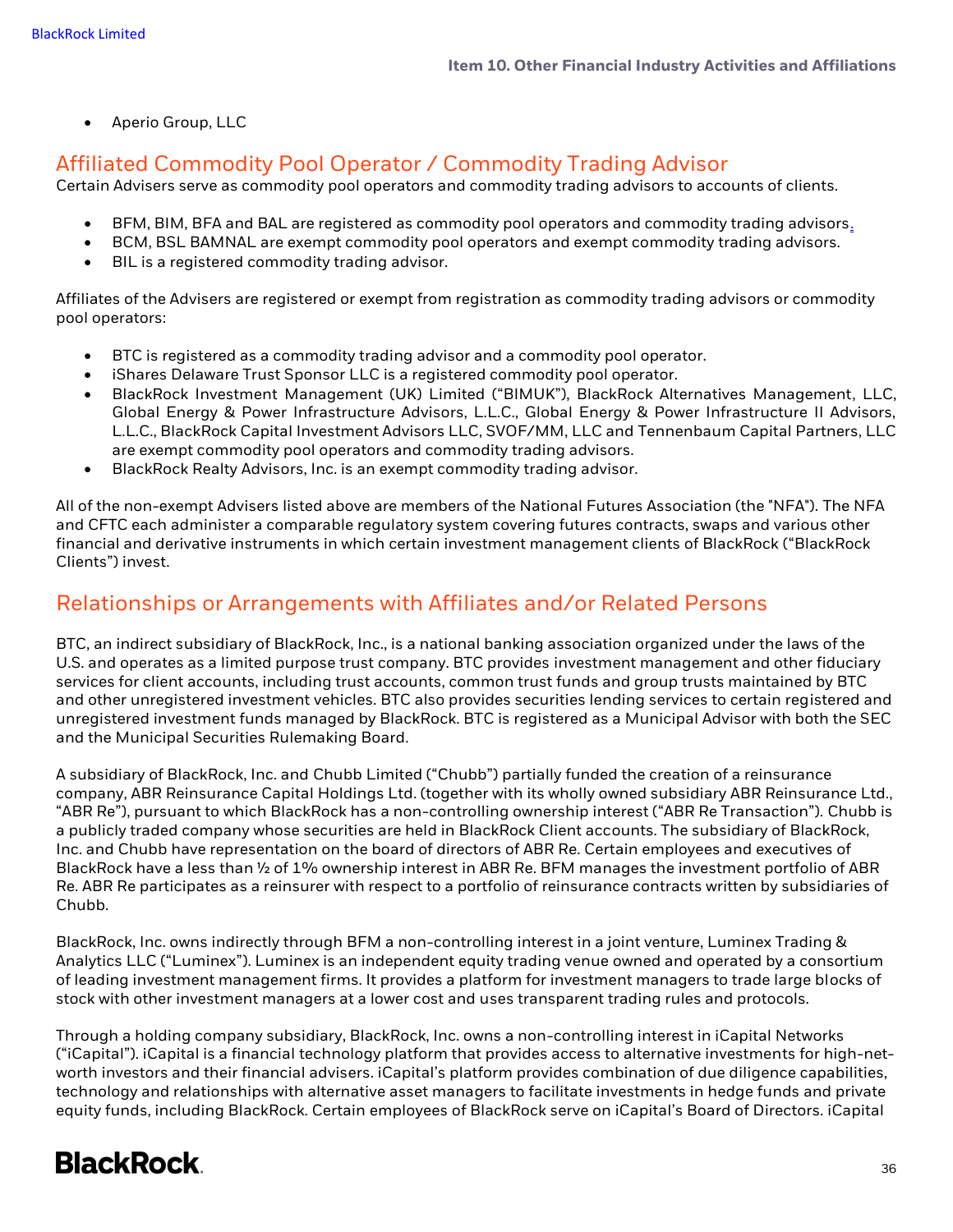may serve as the managing member or general partner of, and/or other service provider to, certain investment funds managed by BlackRock.

BlackRock, Inc. indirectly owns a non-controlling interest in Acorns Grow Incorporated ("Acorns"). Acorns is a personal investment application that allows Acorn clients to automatically invest spare change in ETFs, including ETFs advised by a BlackRock Investment Adviser. BlackRock has an observer on Acorns' Board of Directors.

Through a holding company subsidiary, BlackRock, Inc. owns a non-controlling interest in Envestnet Inc. ("Envestnet"). Envestnet provides unified wealth management technology and products to financial advisers and other institutions. Their flagship product is an advisory platform that integrates the services and software used by financial advisers in wealth management. Certain funds recommended by Envestnet may be advised by a BlackRock Investment Adviser.

BlackRock, Inc. indirectly owns a non-controlling interest in Gallatin Point Capital LLC ("Gallatin"). A BlackRock subsidiary provides certain analytics and related services to Gallatin. Gallatin is an alternative investment firm. One of Gallatin's founders is a consultant for BlackRock.

Through a holding company subsidiary, BlackRock, Inc. owns a market position in Scalable Capital GmbH ("Scalable"). Scalable is a European robo-advisor that recommends or invests client assets in ETFs, including ETFs advised by a BlackRock Investment Adviser. BlackRock has a board member and an observer on Scalable's Board of **Directors** 

Through a holding company subsidiary, BlackRock, Inc. owns a non-controlling interest in Managed Account Partners (Holdings) Limited, a company that provides managed account services through its wholly-owned subsidiary, Managed Account Partners Limited.

Cachematrix Holdings, LLC is an indirect, wholly-owned subsidiary of BlackRock, Inc., that together with its subsidiaries, provides technology to banks and other clients, where the purpose of such technology is to facilitate online trading in cash management vehicles (managed by BlackRock, as well as third-party asset managers) and other products.

On September 21, 2018 BlackRock Mexico Operadora, S.A. de C.V., Sociedad Operadora de Fondos de Inversion ("BlackRock Mexico Operadora"), based in Mexico, became an indirect, wholly-owned subsidiary of BlackRock, Inc. BlackRock Mexico Operadora, among other services, manages Mexican mutual funds and offers investment management services in Mexico.

Within the guidance set forth under applicable law, the relevant no-action letter(s) and related SEC staff guidance, registered investment advisers are permitted to access the services of unregistered affiliates under prescribed conditions ("participating affiliates"). BlackRock Advisors (UK) Limited ("BALUK") is a participating affiliate of BFA. BlackRock Japan Co., Ltd. ("BlackRock Japan") is a participating affiliate of BFM, BIM and BIL. BlackRock Investment Management (Australia) Limited ("BlackRock Australia") is a participating affiliate of BAL, BIM and BFM. The prescribed conditions include, but are not limited to, the participating affiliate providing the SEC access to trading and other records, observing specific recordkeeping rules, submitting to jurisdiction of U.S. courts and cooperating with the SEC as it relates to accounts advised by BFA, BFM, BIL, BIM and BAL, for which BALUK, BlackRock Japan or BlackRock Australia, respectively, may provide services pursuant to the relevant participation agreement.

BIL is authorized and regulated by the Financial Conduct Authority, the independent financial services industry regulator in the United Kingdom, and has permission from the Financial Supervisory Service in South Korea to perform (a) Investment Advisory Services and (b) Discretionary Investment Services.

BAMNAL is located in Hong Kong and is licensed by the Securities and Futures Commission in Hong Kong. The China Securities Regulatory Commission has granted BAMNAL licenses as a Qualified Foreign Institutional Investor and Renminbi Qualified Foreign Institutional Investor.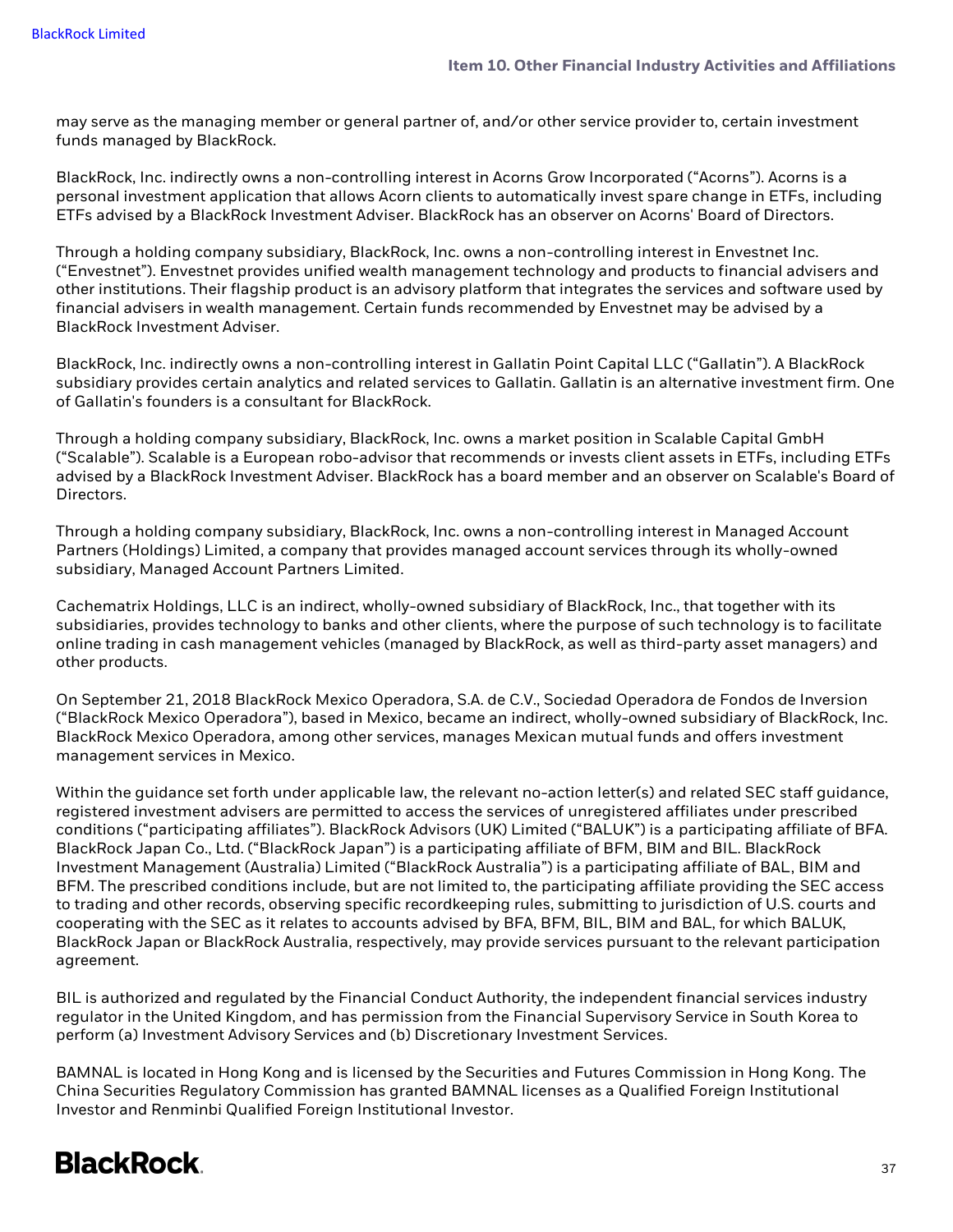BSL is located in Singapore and licensed by the Monetary Authority of Singapore. BSL is licensed with the China Securities Regulatory Commission as Renminbi Qualified Foreign Institutional Investor. BSL is also registered with the Korea Financial Services Commission as a cross-border investment advisory company and a cross-border discretionary investment management company.

BAMS is located in Switzerland and is licensed as a fund management company with the Swiss Financial Market Supervisory Authority.

BFA, BSL and BAMNAL are licensed with the Securities and Exchange Board of India as a Foreign Portfolio Investor.

BlackRock uses BES to provide account introduction and execution services on behalf of BlackRock's Clients in accordance with policies and procedures that are designed to provide for compliance with the requirements of (and BlackRock's duties under) the Advisers Act, Investment Company Act, the Employee Retirement Income Security Act of 1974, as amended ("ERISA"), other laws and regulations and related relief, as applicable to the transaction. These policies and procedures, and the related laws and regulations, address the potential for conflicts of interest arising in connection with using an affiliate to provide trade execution services on behalf of such BlackRock Clients.

BIS Indices can be utilized by funds, accounts and other investment products and tools. When permitted, BIS Indices may include certain US Registered Funds advised by an Adviser as an index constituent. Certain of these indices are Underlying Indices of investment vehicles, including certain US Registered Funds advised by an Adviser. Please see Item 8 ("Index Mandates") and Item 11 ("Management of Index Funds") of this Brochure for more information.

### **Securities Lending**

BlackRock, Inc. has three subsidiaries, BIM, BTC and BALUK that act as securities lending agents (collectively, "Lending Agents"). Lending on behalf of US Registered Funds is done by BTC and BIM pursuant to applicable SEC exemptive relief, enabling BIM and BTC to act as securities lending agent to, and receive a share of securities lending revenues from, such US Registered Funds. As part of its securities lending program, BlackRock indemnifies the US Registered Funds against a shortfall in collateral in the event of borrower default. BTC and BIM also bear all operational costs directly related to securities lending. BALUK acts as lending agent solely to non-U.S. entities.

Typically, BlackRock manages the fund or investment vehicle utilized for the reinvestment of cash collateral provided by securities borrowers to secure their obligations to the Lending Agents' clients. The U.S. domiciled Lending Agents, based on the arrangement, typically will be authorized to reinvest cash collateral on a discretionary basis in accordance with the investment objectives, policies, and guidelines set forth in a securities lending agency agreement or similar arrangement between the Lending Agent and its client. If permitted pursuant to guidelines, cash collateral can be invested in money market funds or other cash management vehicles sponsored or advised by BlackRock pursuant to applicable legal restrictions. In such cases, the client may bear (and, accordingly, BlackRock will receive) any advisory or other relevant fees associated with such funds or cash management vehicles in addition to the fee paid for securities lending services. Securities lending fees are generally based on a percentage of securities lending revenue generated for each client and are generally paid on a monthly basis in arrears.

When BlackRock acts as both Lending Agent and manager of cash collateral for the same client, there is a potential conflict of interest as a Lending Agent may have an incentive to increase the amount of securities on loan to maximize the amount of collateral it manages, instead of maximizing the overall revenue generated for the client from securities lending. Also, for certain clients, BlackRock provides an indemnity for any collateral shortfall in the event of a borrower's default. This borrower default indemnification ultimately subjects BlackRock, Inc. to the risk of collateral shortfall upon a borrower default ("shortfall risk"). Management of the shortfall risk (including limits on asset type, collateral type and/or revenue profile) can affect the amount of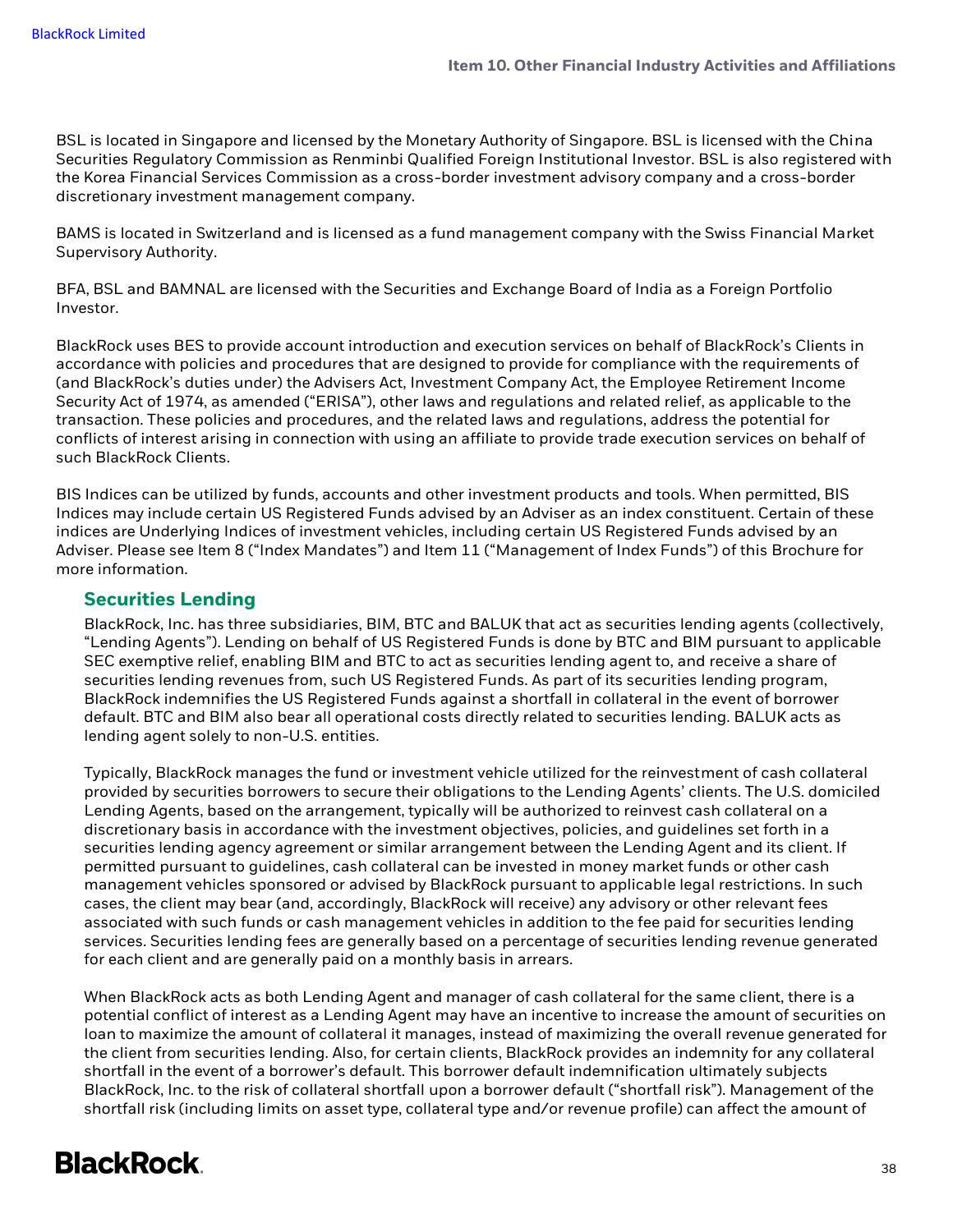securities lending activity the Lending Agents conduct at any given point in time, impacting clients differently by reducing the volume of lending opportunities for certain types of loans and increasing the volume of lending opportunities for other types of loans.

### **Transition Management**

Certain BlackRock Investment Advisers offer transition management ("TRIM") services to institutional clients seeking to transition their portfolio holdings from one investment manager to another and/or from one investment strategy to another. Such investment manager can include the Advisers or an affiliate. Relevant BlackRock Investment Advisers give advice to TRIM clients regarding trading strategies, including recommending trading baskets of securities rather than individual securities when deemed to be in the best interest of the TRIM clients and to the extent consistent with applicable laws. For TRIM services, fees typically are earned through trading commissions paid to an affiliated broker-dealer, BES, but in some cases are invoiced directly, or are expressed as a percentage of net assets under management, a flat-fee agreed upon with a TRIM client, or as a combination of such fees.

### **BlackRock Solutions®**

BRS, a business unit within BlackRock, provides a broad range of risk management, investment accounting and trade processing tools to a variety of clients, including insurance companies, asset managers, pension funds, investment consultants, real estate investment trusts, commercial and mortgage banks, savings institutions, government agencies, and central banks. Using proprietary technology, analytics, and product knowledge, BRS is able to assist these clients in measuring financial risks in their portfolios and across their lines of business on both the asset and liability sides of their balance sheets. BRS makes available its proprietary enterprise trading system and risk reporting tools to other firms or companies. In 2019 BlackRock acquired eFront Holding SAS ("eFront®"), a provider of investment management systems for alternative assets. The eFront business is part of BRS and enables BRS to provide technology solutions across public and private assets.

### **Multi-Asset Strategies & Solutions**

Multi-Asset Strategies & Solutions ("MASS"), a business unit within BlackRock, provides customized, multiasset class services to institutional clients and intermediated retail clients, which may include market commentary, asset allocation, analytics-based advice, model portfolio recommendations, and portfolio and risk management services. MASS generally utilizes BlackRock's internal resources, which may include, but is not limited to, its manager due diligence team for pre-investment due diligence and ongoing manager due diligence with respect to products and strategies managed by BlackRock Investment Advisers and nonaffiliated investment advisers (such diligence, "Manager Research"), in order to offer clients a wide variety of investment options across asset classes, jurisdictions and liquidity profiles.

#### **Method of Analysis:**

MASS' investment process begins with analysis of the client's objectives, constraints and preferences. MASS generates its portfolio construction using a combination of different asset allocation analyses, which may include strategic asset allocation, tactical asset allocation, and Manager Research and security selection.

- *Strategic Asset Allocation ("SAA")*  Designing a portfolio based on long-term investment beliefs and market condition assumptions which will track broad asset class indices or liability benchmarks.
- *Tactical Asset Allocation ("TAA") –* Blending diversified excess return sources, including factor and market timing, over a shorter-time horizon.
- *Manager Research and Security Selection*  Conducting pre-investment due diligence and ongoing due diligence with respect to products and strategies managed by BlackRock Investment Advisers and non-affiliated investment advisers.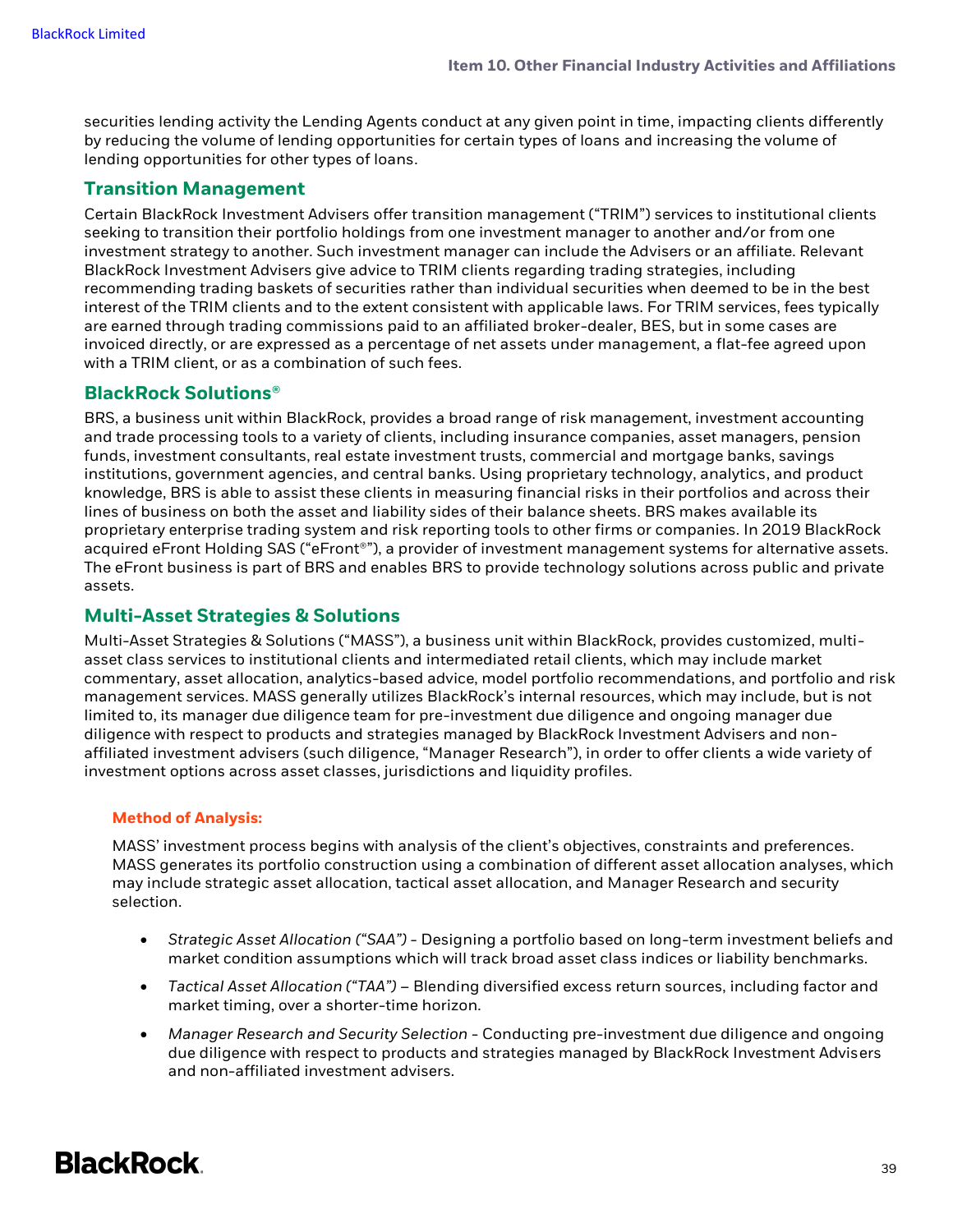MASS strategy and portfolio management teams seek to select the products and managers that correlate to the assumptions used to produce the SAA and reflect the group's investment insights and convictions, with consideration of applicable Manager Research, fees and diversification if applicable.

The applicable investment guidelines of a client mandate may authorize MASS to select or recommend: (i) investment strategies managed by BlackRock Investment Advisers, including Affiliated Funds, or (ii) investment strategies managed by non-affiliated investment advisers ("External Products"), or (iii) investment strategies managed by both the BlackRock Investment Advisers, including Affiliated Funds, and non-affiliated investment advisers, including External Products. To the extent permitted by a client's investment guidelines, where MASS implements certain types of investment on a client's behalf, including illiquid or alternative products, there may be an opportunity to negotiate the terms of the related investment documentation. When such products are serviced by BlackRock Investment Advisers, MASS will not negotiate such terms on the client's behalf.

If Manager Research services are provided, then before recommending or allocating client assets to actively managed investment strategies managed by portfolio manager teams within the BlackRock Investment Advisers or to non-affiliated investment advisers, MASS professionals will consider Manager Research including (i) due diligence at the enterprise level, which compares managers to peer firms, based on consideration of factors, including, without limitation, each firm's global compliance processes, corporate governance, and regulatory disclosure documents and (ii) investment due diligence for both BlackRock Investment Advisers and non-affiliated investment advisers, which considers such advisers' investment teams, investment philosophies and processes, investment performance and fee structures. In some cases, the due diligence process for BlackRock Investment Advisers and Affiliated Funds may be different than that for non-affiliated investment advisers and External Products with limited operational due diligence performed on certain offerings. Generally, with respect to portfolio manager teams within the BlackRock Investment Advisers or non-affiliated investment advisers that manage passive investment strategies, Manager Research performs operational due diligence on such managers and investment due diligence at the index platform level.

MASS will not review the entire universe of available External Products that may be appropriate for a MASS client account, but rather will only review a subset of such External Products that have been reviewed and approved by MASS as determined in its sole discretion. As a result, there may be one or more External Products that would be a more appropriate addition to the client account than the investment product selected by MASS, from the standpoint of the factors that MASS has taken into consideration or other factors. Such External Products may outperform the investment product selected for the MASS client account.

In connection with a client account or an asset class within a client account that, pursuant to its guidelines invests only in Affiliated Funds, MASS will not review or consider External Products. As a result, there may be one or more External Products that would be a more appropriate addition to the MASS client account than the Affiliated Fund selected by MASS, from the standpoint of the factors that MASS has taken into consideration or other factors. Such External Products may outperform the Affiliated Fund selected for the MASS client account.

Where the terms of the governing agreement between MASS and its client grant MASS the authority to choose between products or strategies in a particular asset class managed by BlackRock Investment Advisers (including Affiliated Funds) and non-affiliated investment advisers, MASS faces conflicts of interest when it makes an investment decision or recommendation to allocate to one or more products or strategies managed by BlackRock Investment Advisers, in circumstances where BlackRock receives additional fees and/or other compensation in connection with such Affiliated Fund. Because BlackRock will on an overall basis receive higher fees, compensation and other benefits if the assets of a client account that pay two layers of fees (*i.e.,* client accounts that do not invest on a fee-free basis or that do not receive an offset or credit) are allocated to Affiliated Funds rather than solely to External Products, MASS will be incentivized to recommend or allocate the assets of client accounts to Affiliated Funds. Furthermore, MASS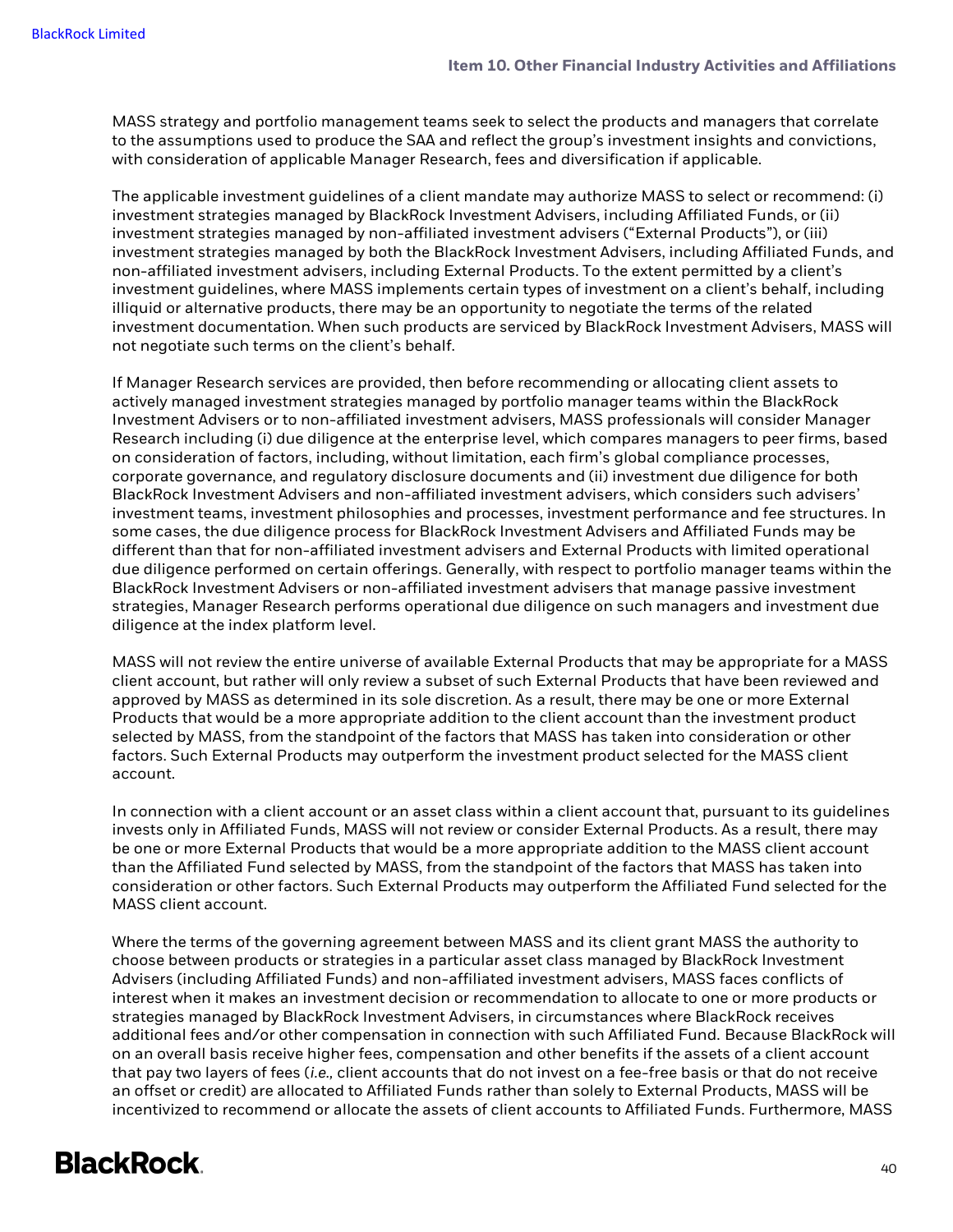will have an interest in allocating or recommending the assets of client accounts to Affiliated Funds that impose higher fees than those imposed by other Affiliated Funds or that provide other benefits to BlackRock. Correspondingly, MASS may be disincentivized to consider or recommend the removal of a client's assets from, or the modification of a client's allocations to, a BlackRock Investment Adviser or Affiliated Fund at a time that it otherwise would have where doing so would decrease the fees, compensation and other benefits to BlackRock, including where disposal of an Affiliated Fund by the client account would likely adversely affect the Affiliated Fund with respect to its liquidity position or otherwise.

In addition, the fee structure of certain client accounts (pursuant to which MASS may be required to compensate non-affiliated investment advisers out of the fee it receives from the client account) may incentivize MASS to select non-affiliated investment advisers with lower compensation levels (including non-affiliated investment advisers that discount their fees based on aggregate account size or other relationships) in order to increase the net fee to MASS, and not select other non-affiliated investment advisers that might also be appropriate for the client account. Fee breakpoints in a client account may also be affected by BlackRock's business relationships and the size of accounts other than a MASS client account and may directly or indirectly benefit BlackRock and other client accounts. MASS client accounts will not be entitled to any compensation with respect to such benefits received by BlackRock and other client accounts.

The terms of the governing agreement between MASS and its client may limit the client account to utilize only Affiliated Funds or only External Products or for particular asset classes or strategies within the client account. However, in other cases, the governing agreement provides that both Affiliated Funds and External Funds may be utilized for the client account or for particular asset classes or strategies within the client account. In such cases, the governing agreement may provide that the MASS client must consent to, or may permit the client to veto, MASS' investment in Affiliated Funds or strategies managed by BlackRock Investment Advisers. Alternatively, or in addition, the governing agreement between MASS and its client may incorporate portfolio targets where the portfolio has an expected minimum percentage of Affiliated Funds.

In some circumstances the governing agreement between MASS and its client may provide for a single layer of fees. In such circumstances MASS will have an incentive to select or recommend External Products as BlackRock does not receive additional fees from such client accounts in respect of investments in investment strategies managed by BlackRock Investment Advisers, including Affiliated Funds even though BlackRock is providing additional services to the client accounts. However, in such circumstances there may be countervailing considerations outside of the best interests of the client that may incentivize MASS to select or recommend investment strategies in BlackRock Investment Advisers including Affiliated Funds (e.g. increased assets under management) over External Products.

#### *Conflicts Relating to the Use of Tactical Tilts*

MASS may utilize tactical investment ideas derived from short-term market views ("Tactical Tilts") for client accounts. There are material risks related to the use of Tactical Tilts for client accounts. For example, the timing for implementing a Tactical Tilt or unwinding a position can materially affect the performance of such Tactical Tilt. For various reasons, other businesses within BlackRock may implement a Tactical Tilt or unwind a position for client accounts or on their own behalf at a different time than MASS does on behalf of MASS client accounts, or may implement a Tactical Tilt that is different from the Tactical Tilt implemented by MASS on behalf of MASS client accounts, which could have an adverse effect on MASS client accounts and may result in poorer performance by MASS client accounts than by BlackRock or other client accounts. In addition, unless otherwise agreed in the agreement governing the client account, MASS monitors a client account's Tactical Tilt positions only on a periodic basis. Therefore, changes in market conditions and other factors may result in substantial losses to a client account, and no assurance can be given that a Tactical Tilt position will be unwound before the client account suffers losses. The use of Tactical Tilts also may include the risk of reliance on models.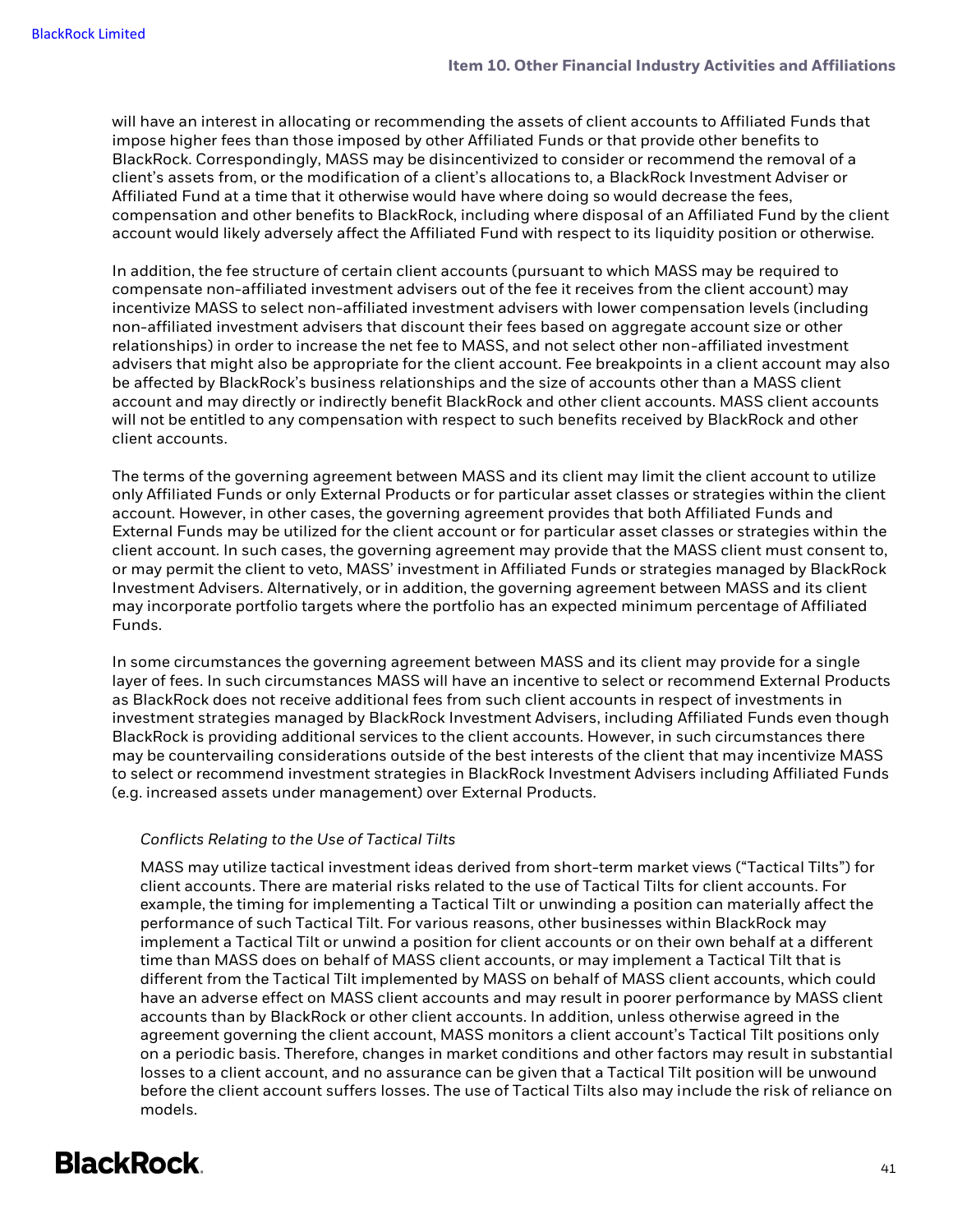#### *Conflicts Relating to the Use of Target Ranges and Rebalancing*

Certain client accounts, either generally or with respect to particular asset classes and/or product classes, may allocate to both Affiliated Funds and External Products in accordance with target allocations or target ranges. For these client accounts, the conflicts and risks described above with respect to allocating assets to both Affiliated Funds and External Products apply. In addition, to the extent a client designates target allocations or target ranges for Affiliated Funds and External Products within a client account or a particular asset class or strategy within a client account, allocations of a client account's assets may, from time to time, be out of balance with the client account's target ranges for extended periods of time or at all times due to various factors, such as fluctuations in, and variations among, the performance of the investment products to which the assets are allocated and reliance on estimates in connection with the determination of percentage allocations. Any rebalancing by MASS of the client account's assets may have an adverse effect on the performance of the client account. For example, the client account's assets may be allocated away from an over-performing investment product and allocated to an under-performing investment product, which could be harmful to the client account. In addition, the achievement of any intended rebalancing may be limited by several factors, including the use of estimates of the net asset values of the investment products, and, in the case of investments in investment products that are pooled investment vehicles, restrictions on additional investments in and redemptions from such investment products. Similarly, the use of target ranges in respect of product classes may result in a client account containing a significantly greater percentage of Affiliated Funds than would otherwise be the case, including during periods in which Affiliated Funds underperform External Products. In such circumstances, there may be one or more External Products that would be a more appropriate addition to a client account than the Affiliated Funds then in the client account. Such External Products may outperform the Affiliated Funds then in the client account.

### **Financial Markets Advisory**

BlackRock's Financial Markets Advisory Group ("FMA") works with financial institutions, official institutions and market intermediaries and utilities globally, and provides advice on balance sheet and capital markets exposures, as well as a wide range of other strategic, regulatory and operational challenges. FMA also delivers capital markets, risk management, and investment management capabilities to advise holders or prospective holders of complex, difficult to value or special-situation portfolios, including advice relating to the management, retention, restructuring, disposition and valuation of such assets.

## **Item 11. Code of Ethics, Participation or Interest in Client Transactions and Personal Trading**

BlackRock Investment Advisers make decisions for their clients in accordance with their fiduciary obligations to such clients.

As a global provider of investment management, risk management and advisory services to institutional and retail clients, BlackRock engages in a broad spectrum of activities, including sponsoring and managing a variety of public and private investment funds, Funds of Funds and separate accounts across fixed income, cash management, equity, multi-asset, alternative investment and real estate strategies, providing discretionary and non-discretionary financial advisory services, providing enterprise trading systems, risk analytics, investment accounting and trading support services under the BRS business and engaging in certain broker-dealer activities, transition management services, mortgage servicing and other activities. BlackRock acts as, among other things, an investment manager, investment adviser, broker-dealer and, under certain circumstances, an index provider.

BlackRock, makes payments, out of its own profits or other sources, to affiliated or unaffiliated financial institutions, broker-dealers or other entities for distribution and sales support activities, including participation in marketing activities, educational programs, conferences, and technology development and reporting, or sub-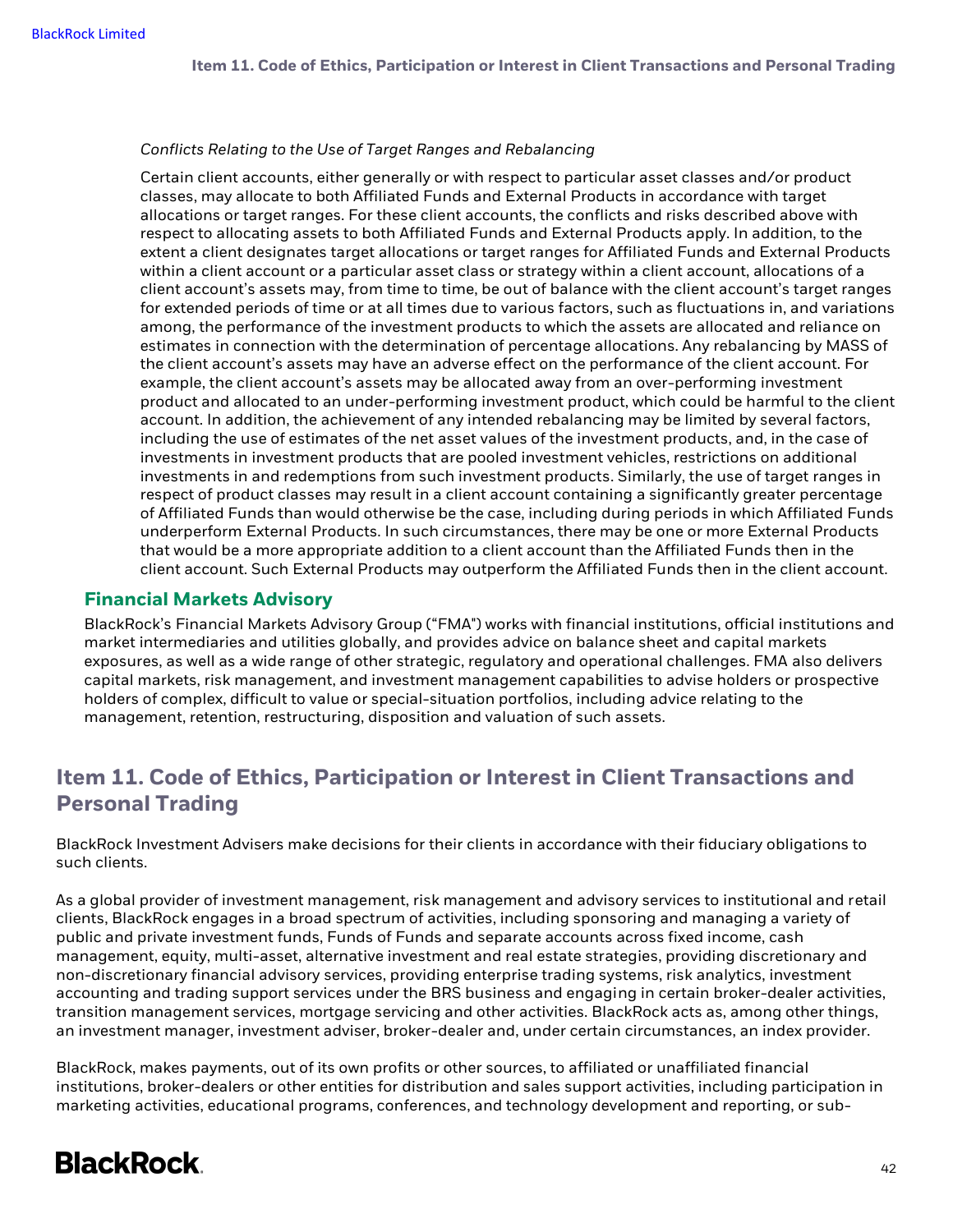#### **Item 11. Code of Ethics, Participation or Interest in Client Transactions and Personal Trading**

accounting, administrative, shareholder processing or other services related to shares or shareholders of investment companies and other funds for which BlackRock provides investment advisory services, or for other services or activities that facilitate investments by BlackRock Clients in such funds. These payments would be in addition to any payments made or fees paid directly by the investment companies or other funds.

BlackRock has direct and indirect interests in the global fixed income, currency, commodity, equity, and other markets in which BlackRock Clients invest. As a result, BlackRock and its directors, managers, members, officers, and employees (collectively, the "BlackRock Group"), including those involved in the management, sales, investment activities, business operations, or distribution of BlackRock's services and products, are engaged in businesses and have interests other than that of managing the assets of BlackRock Clients. These activities and interests include potential multiple advisory, transactional, financial, and other interests in securities, instruments, and companies that are directly or indirectly purchased or sold by or on behalf of BlackRock Clients by BlackRock and other persons.

As a result of the various activities and interests of the BlackRock Group as described below, BlackRock Clients could have multiple business relationships with members of the BlackRock Group and BlackRock Investment Advisers will, on behalf of BlackRock Clients, invest in, engage in transactions with, make voting decisions with respect to, or obtain services from entities for which the BlackRock Group performs, or seeks to perform, risk management, investment system outsourcing, financing, investment banking, lending, loan servicing, or other services. Although the relationships and activities of the BlackRock Group tend to offer attractive opportunities and services to BlackRock Clients, such relationships and activities may under certain circumstances give rise to potential conflicts of interest between or among the BlackRock Group and BlackRock Clients or have other potentially negative effects on BlackRock Clients. Additionally, consistent with applicable law, BlackRock and its respective affiliates and personnel can receive greater compensation or greater profit in connection with an account for which BlackRock serves as an adviser than with an account advised by an unaffiliated investment adviser. Differentials in compensation result from, among other reasons, BlackRock paying a portion of its advisory fee to its affiliate or other compensation arrangements, including for portfolio management, brokerage transactions, or account servicing. Any differential in compensation creates a potential financial incentive on the part of BlackRock, its affiliates and personnel to recommend BlackRock over unaffiliated investment advisers, to effect transactions differently in one account over another, or to favor accounts in which they have more significant interests over those in which they have a lesser (or no) interest.

The BlackRock Investment Advisers manage the assets of BlackRock Clients in accordance with the investment mandate selected by each BlackRock Client and applicable law, and will seek to give advice to, and make investment decisions for, such BlackRock Client that the BlackRock Investment Adviser believes to be in the best interests of such BlackRock Client. However, from time to time, investment allocation decisions are made which adversely affect the size or price of the assets purchased or sold for a BlackRock Client and the results of the investment activities of a BlackRock Client may differ significantly from the results achieved by the BlackRock Investment Advisers for other current or future BlackRock Clients. Thus, the management of numerous accounts for BlackRock Clients and other services provided by the BlackRock Investment Advisers creates a number of potential conflicts of interest. Additionally, regulatory and legal restrictions (including those relating to the aggregation of positions among different funds and accounts) and BlackRock's internal policies and procedures restrict certain investment activities of BlackRock Investment Advisers for BlackRock Clients.

These and other potential conflicts are discussed generally herein or in the relevant IMA, offering documents and/or governing documents of the investment funds managed or served by the various BlackRock Investment Advisers, which should be reviewed in conjunction with any investment in that fund. Given the interrelationships among the BlackRock Group and the changing nature of the business, affiliations and opportunities, as well as legislative and regulatory developments, there may be other or different potential conflicts that arise in the future or that are not covered by this discussion. As a fiduciary to the BlackRock Clients, however, BlackRock is committed to putting the interests of BlackRock Clients ahead of its own in the provision of investment management and advisory services.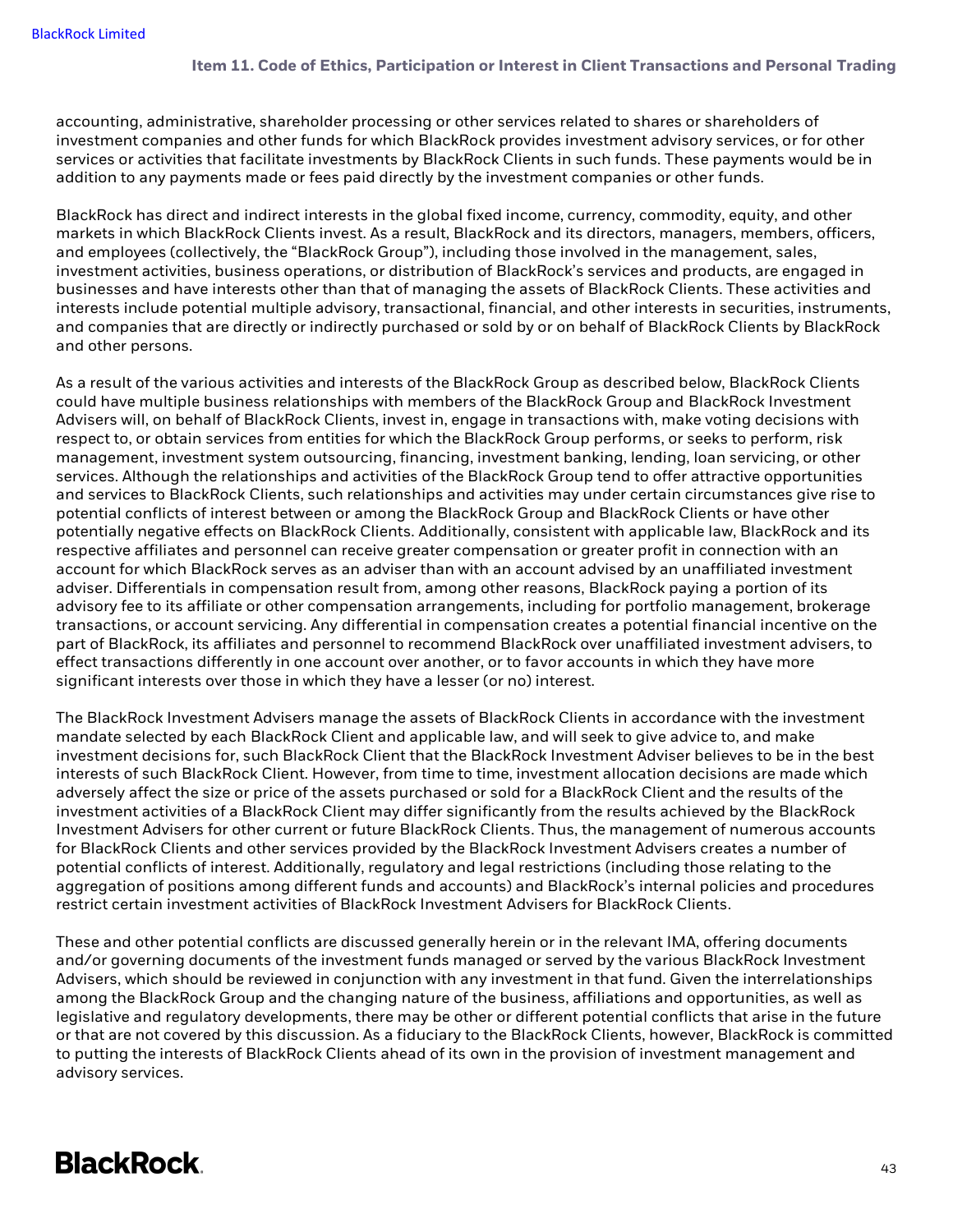## BlackRock's Global Personal Trading Policy and Other Ethical Restrictions

BlackRock's and the Advisers' directors, officers, and employees buy, sell, and hold for their own and their family members' accounts public securities, private securities, and other investments in which such BlackRock personnel have a pecuniary interest, whether because they are also bought, sold, or held for BlackRock Clients or through accounts (or investments in funds) managed by BlackRock Investment Advisers or otherwise. As a result of differing trading and investment strategies or constraints, positions taken by BlackRock directors, officers, and employees can be the same as or different from, or made contemporaneously or at different times than, positions taken for BlackRock Clients.

As these situations involve potential conflicts of interest, BlackRock has adopted policies and procedures relating to personal securities transactions, insider trading and other ethical considerations, including the Global Personal Trading Policy in accordance with Rule 17j-1 under the Investment Company Act and Rule 204A-1 under the Advisers Act (the "Rules"). These policies and procedures are intended to identify and prevent actual conflicts of interest with clients and to resolve such conflicts appropriately if they do occur.

In conformity with the Rules, the Global Personal Trading Policy contains provisions regarding employee personal trading and, reporting requirements that are designed to address potential conflicts of interest that might interfere or appear to interfere with making decisions in the best interest of BlackRock Clients, and together with BlackRock's Code of Business Conduct and Ethics (referred to collectively as the "Code"), requires employees to comply with the applicable federal securities laws, as well as fiduciary principles applicable to BlackRock's business, including that employees must avoid placing their own personal interests ahead of BlackRock Clients' interests.

The Global Personal Trading Policy requires that employees at BlackRock conduct all of their personal investment transactions in a manner that is consistent with applicable federal securities laws, the BlackRock Global Insider Trading Policy and other policies of BlackRock. These requirements include reporting of personal investment accounts, pre-clearance of personal trading transactions, as well as reporting investment transactions. The Global Personal Trading Policy also generally prohibits employees from acquiring securities in initial public offerings, and contains prohibitions against profiting from short-term trading, subject to very limited exceptions. The Global Personal Trading Policy also imposes "blackout" periods on certain employees, including portfolio management personnel, prohibiting transactions in certain securities during time periods surrounding transactions in the same securities by BlackRock Client accounts. Moreover, the Global Personal Trading Policy and other BlackRock policies contain provisions that are designed to prevent the use of material non-public information.

Any member of the BlackRock Group covered by the Code who fails to observe its requirements or those contained in related BlackRock policies and procedures is subject to potential remedial action. BlackRock will determine on a case by case basis what remedial action should be taken in response to any violation, including potential voiding or reversal of a trade, the cost of which will be borne by the employee or owner of the account or limiting an employee's personal trading for some period of time. The Global Personal Trading Policy will be made available to a BlackRock Client or prospective client upon request.

## Outside Activities

Members of the BlackRock Group have a duty to act solely in the interest of BlackRock's Clients; as such BlackRock's Global Outside Activity Policy requires that BlackRock employees obtain approval from their line manager and Legal & Compliance before engaging in any outside activities so that BlackRock has the opportunity to consider whether such activities create actual or potential conflicts of interest. The Global Outside Activity Policy is intended to identify activities that have the potential to conflict with an employee's role at BlackRock and/or BlackRock's activities.

### Political Contributions

BlackRock's U.S. Political Contributions Policy establishes the requirements that apply when BlackRock and its employees make or solicit U.S. political contributions or engage in political activities in the U.S. The policy prohibits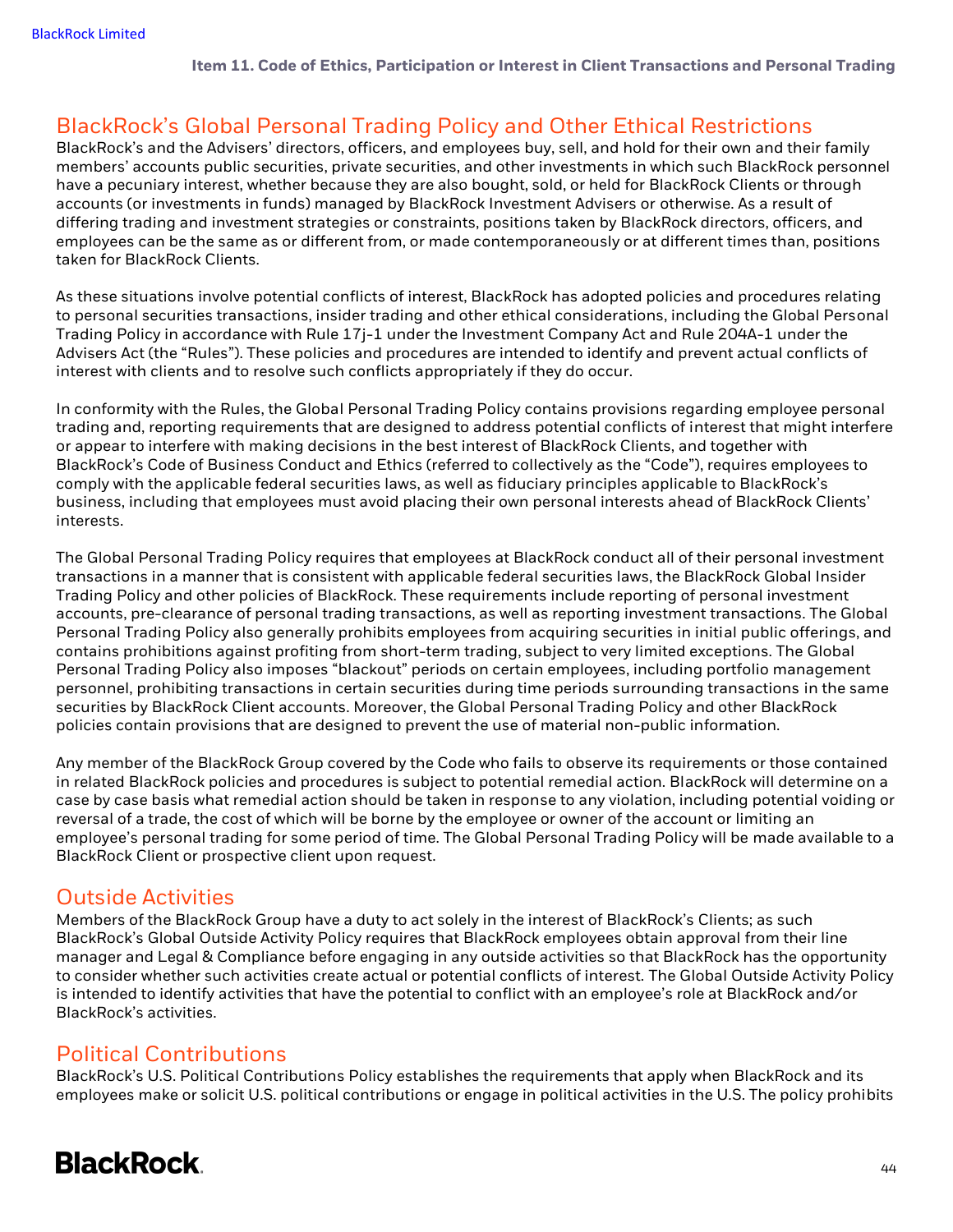BlackRock and its employees from making or soliciting U.S. political contributions for the purpose of obtaining or retaining business. The policy requires employees to pre-clear U.S. political contributions before they, their spouse, domestic partner, or dependent children make any contributions to a political candidate, government official, political party, or political action committee ("PAC") in the U.S.

The BlackRock PAC, a non-partisan political action committee, is supported voluntarily by eligible U.S. employees to help elect U.S. federal candidates who the PAC's Board of Directors determine share BlackRock's values and goals.

## Potential Conflicts Relating To Advisory Activities

The results of the investment activities provided to a BlackRock Client can differ significantly from the results achieved by BlackRock Investment Advisers for other current or future BlackRock Clients. BlackRock Investment Advisers will manage the assets of a BlackRock Client in accordance with the investment mandate selected by such BlackRock Client. However, members of the BlackRock Group (including BlackRock Investment Advisers) may give advice and take action with respect to their own account or any other BlackRock Client that competes or conflicts with the advice a BlackRock Investment Adviser may give to, or an investment action a BlackRock Investment Adviser may take on behalf of, a BlackRock Client (or a group of BlackRock Clients), or advice that may involve different timing than that of a BlackRock Client. The potential conflicts include, in particular, members of the BlackRock Group and one or more BlackRock Clients buying or selling positions while another BlackRock Client is undertaking the same or a differing, including potentially opposite, strategy. Similarly, BlackRock Investment Advisers' management of BlackRock Client accounts may benefit members of the BlackRock Group, including to the extent permitted by applicable law and contractual arrangements, investing BlackRock Client accounts directly or indirectly in the securities of companies in which a member of the BlackRock Group or other BlackRock Client, for itself or its clients, has an equity, debt, or other interest. In addition, to the extent permitted by applicable law and contractual arrangements, BlackRock Clients may engage in investment transactions which may result in other BlackRock Clients being relieved of obligations or otherwise have to divest or cause BlackRock Clients to have to divest certain investments. In some instances, the purchase, holding, and sale, as well as voting of investments by BlackRock Clients may enhance the profitability or increase or decrease the value of a BlackRock Group member's or other BlackRock Clients' own investments in such companies. This may give rise to potential conflicts of interest.

### **Financial or Other Interests in Underlying Funds**

Funds of Funds or other accounts managed by an Adviser often acquire a financial interest in certain underlying funds which generally, but not always, will include direct or indirect receipt of a portion of any management or performance-based fees paid by the underlying funds to their respective general partner, managing member, or investment adviser. These interests can involve additional rights such as board representation or other means to influence the management or business decisions of such underlying fund. These relationships create the potential for conflicts of interest between Funds of Funds or accounts receiving such interests and other funds or accounts managed by an Adviser.

### **Cross Trades**

In certain circumstances, BlackRock Investment Advisers effect purchases and sales between BlackRock Clients or clients of affiliates ("cross trades") if BlackRock Investment Advisers believe such transactions are appropriate based on each party's investment objectives and guidelines, subject to each client's governing documents, applicable law and regulation (but are not required to effect such cross-trades). In such cases, the relevant BlackRock Investment Adviser and such affiliate may have a potentially conflicting division of loyalties and responsibilities regarding both parties to the transaction. In this regard, BlackRock maintains a crosstrading program covering various strategies pursuant to which securities are bought and sold among BlackRock Clients. Cross trades for accounts subject to ERISA are made in accordance with applicable U.S. Department of Labor ("DOL") regulations and relevant exemptions. Where a US Registered Fund participates in a cross trade, the Advisers will comply with the US Registered Fund's procedures adopted pursuant to Rule 17a-7 under the Investment Company Act and related regulatory authority. In certain circumstances, based on product and account type, an independent pricing source might be used. BlackRock Investment Advisers seek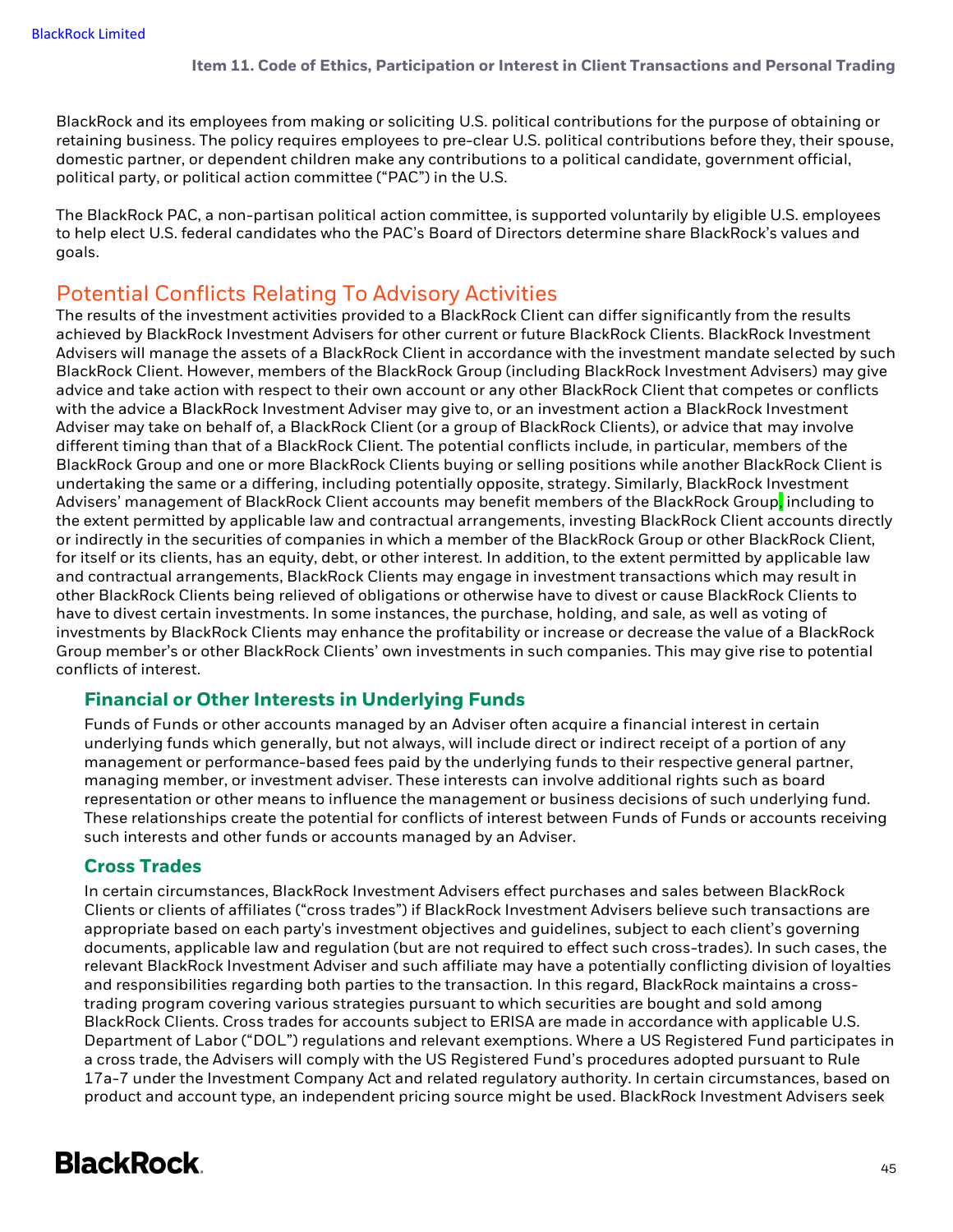#### **Item 11. Code of Ethics, Participation or Interest in Client Transactions and Personal Trading**

to assure that the price used in a cross trade is fair and appropriate, and in keeping with, or as required by the relevant regulations. In addition, a BlackRock Client account may enter into "agency cross transactions," in which a member of the BlackRock Group may act as broker for such BlackRock Client account and for the other party to the transaction, to the extent permitted under applicable law and subject to the terms of the governing documents of such BlackRock Client account. In such cases, the relevant BlackRock Investment Adviser and such affiliate may have a potentially conflicting division of loyalties and responsibilities regarding both parties to the transaction. The authority of the BlackRock Investment Advisers to conduct such agency crosstransactions is subject to the right of the BlackRock Client account investors to revoke such authority by the affirmative vote of a majority of those BlackRock Client account investors who are not directly or indirectly affiliated with the relevant BlackRock Investment Adviser, voting as a single class or, in the case of certain BlackRock Client accounts, the approval of the respective advisory boards of such BlackRock Client accounts. To the extent that any provision of Section 11(a) of the Exchange Act or any of the rules promulgated thereunder is applicable to any transactions effected by the relevant BlackRock Investment Adviser, such transactions will be effected in accordance with the requirements of such provisions and rules.

### **Inconsistent Investment Positions and Timing of Competing Transactions**

From time to time, BlackRock takes an investment position or action for one or more accounts that is different from, or inconsistent with, an action or position taken for one or more other accounts having similar or differing investment objectives, resulting in potential adverse impact, or in some instances benefit, to one or more affected accounts. For example, a BlackRock Client may buy a security and another BlackRock Client may establish a short position in that same security. The subsequent short sale could result in a decrease in the price of the security which the first BlackRock Client holds. Conversely, a BlackRock Investment Adviser may establish a short position in a security for a BlackRock Client and another BlackRock Investment Adviser may buy that same security for a different BlackRock Client. The subsequent purchase may result in an increase of the price of the underlying position in the short sale exposure to a BlackRock Client's detriment. Similarly, transactions in investments by one or more BlackRock Clients and members of the BlackRock Group may have the effect of diluting or otherwise disadvantaging the values, prices or investment strategies of another BlackRock Client, particularly, but not limited to, in small capitalization, emerging market, or less liquid strategies. This may occur when portfolio decisions regarding a BlackRock Client account are based on research or other information that is also used to support portfolio decisions for other client accounts. When one BlackRock Investment Adviser implements a portfolio decision or strategy ahead of, or contemporaneously with, similar portfolio decisions or strategies of another BlackRock Investment Adviser (whether or not the portfolio decisions emanate from the same research analysis or other information), market impact, liquidity constraints, or other factors could result in one or more BlackRock Clients receiving less favorable trading results, the costs of implementing such portfolio decisions or strategies could be increased or such BlackRock Clients could otherwise be disadvantaged. On the other hand, potential conflicts also arise when portfolio decisions regarding a BlackRock Client benefit other BlackRock Clients, for example, where the sale of a long position or establishment of a short position for a BlackRock Client decreases the price of the same security sold short by (and therefore benefit) a BlackRock Group member or other BlackRock Clients, or the purchase of a security or covering of a short position in a security for a BlackRock Client results in an increase in the price of the same security held by (and therefore benefit) a BlackRock Group member or other BlackRock Clients.

Under certain circumstances, if a BlackRock Client (or a group of BlackRock Clients) invests in a transaction in which one or more other BlackRock Clients are expected to participate, or already have made or will seek to make, an investment, such BlackRock Clients (or groups of BlackRock Clients) may have conflicting interests and objectives in connection with such investments, including with respect to views on the operations or activities of the portfolio company involved, the targeted returns from the investment and the timeframe for, and method of, exiting the investment. For example, the BlackRock Investment Advisers' decision on behalf of other client accounts to sell, redeem from, or otherwise liquidate a security in which a BlackRock Client account is invested may adversely affect such BlackRock Client account, including by causing such investment to be less liquid or more concentrated, or by causing such BlackRock Client account to lose the benefit of certain negotiated terms. Conflicts will also arise in cases where different BlackRock Clients (or groups of BlackRock Clients) invest in different parts of an issuer's capital structure, including circumstances in which one or more BlackRock Clients own private securities or obligations of an issuer and other BlackRock Clients own public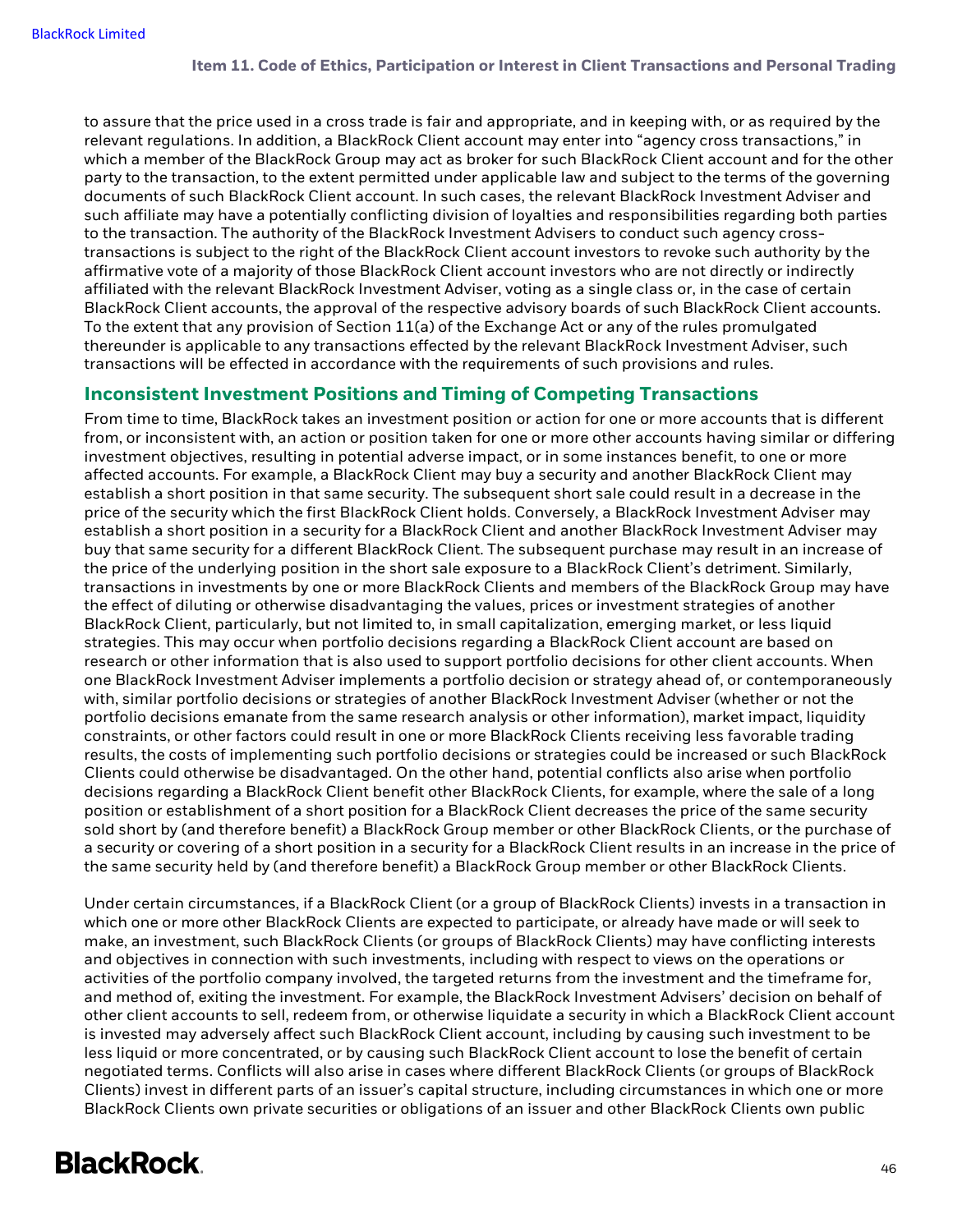#### **Item 11. Code of Ethics, Participation or Interest in Client Transactions and Personal Trading**

securities of the same issuer. For example, a BlackRock Client (or group of BlackRock Clients) acquiring a loan, loan participation, or loan assignment of a particular borrower in which one or more other BlackRock Clients have an equity investment. In addition, different BlackRock Clients investing in securities of an issuer that have different voting rights, dividend or repayment priorities or other features that could be in conflict with one another. In negotiating the terms and conditions of any such investments, or any subsequent amendments or waivers, the BlackRock Investment Advisers' interests, BlackRock Client (or group of BlackRock Clients) interests, and/or the interests of one or more other BlackRock Clients could conflict. If an issuer in which a BlackRock Client (or group of BlackRock Clients) and one or more other BlackRock Clients hold different classes of securities (or other assets, instruments or obligations issued by such issuer) encounters financial problems, decisions over the terms of any workout will raise conflicts of interest (including, for example, conflicts over proposed waivers and amendments to debt covenants). For example, a debt holder who could be paid in full likely will be better served by a liquidation of the issuer, whereas an equity holder or junior debt holder would be better served by a reorganization that holds the potential to create value for the equity holders. Any of the foregoing conflicts of interest will be discussed and resolved on a case-by-case basis. Any such discussions will take into consideration the interests of the relevant BlackRock Clients, the circumstances giving rise to the conflict and applicable laws. When considering whether to pursue applicable claims on behalf of BlackRock Clients, BlackRock considers various factors, including the cost of pursuing the claim and the likelihood of the outcome, and may not pursue every potential claim. BlackRock may elect not to pursue a claim on behalf of a BlackRock Client, rely on third parties to pursue such claim, actively or otherwise, on BlackRock's behalf or otherwise rely on alignment with other third parties to act on behalf of a class of securities or tranche of loans held by the applicable BlackRock Client. BlackRock Clients (and investors in Private Funds) should be aware that conflicts will not necessarily be resolved in favor of their interests. There can be no assurance that any actual or potential conflicts of interest will not result in a particular BlackRock Client or group of BlackRock Clients receiving less favorable investment terms in certain investments than if such conflicts of interest did not exist.

Similarly, BlackRock Investment Advisers advise entities regarding estimated valuation, risk management, transition management, and potential restructuring or disposition activities in connection with their proprietary or client investment portfolios. Such activities create potential conflicts of interest, as BlackRock, on behalf of BlackRock Clients, may seek to purchase securities or other assets from the foregoing portfolios and may engage, without limitation, in related activities to bid down the price of assets in such portfolios, which may have an adverse effect on those portfolios.

### **Conflicts Relating to Portfolio Management of Various Accounts**

BlackRock Investment Advisers make decisions for BlackRock Clients based on the investment mandates selected by such BlackRock Clients. In doing so, as a result of similarities or differences in such mandates or otherwise, BlackRock Investment Advisers have potential conflicts in connection with the investments of, and transactions effected for, BlackRock Clients, including in situations in which members of the BlackRock Group have a pecuniary or investment interest. Certain clients are limited by rules issued by regulators or selfregulatory organizations, such as short sale limits and trading halts. For additional information regarding conflicts relating to side-by-side management, please refer to Item 6 ("Performance-Based Compensation and Side-By-Side Management") and "Side-By-Side Management" in Item 11 ("Code of Ethics, Participation or Interest in Client Transactions and Personal Trading") of this Brochure.

Certain client accounts invested in index-based SMA strategies may hold securities of BlackRock, Inc. which corresponds to the approximate weighting of BlackRock securities in the index strategy followed by a SMA account. BlackRock Investment Advisers have a conflict of interest because BlackRock, its subsidiaries and their personnel, benefit from transactions that support or increase the market demand and price for BlackRock securities. The conflict is mitigated because purchases and sales of BlackRock securities in the SMA client account are limited to transactions that align the weighting of BlackRock securities in the client account to the current weightings of the index followed by the client account.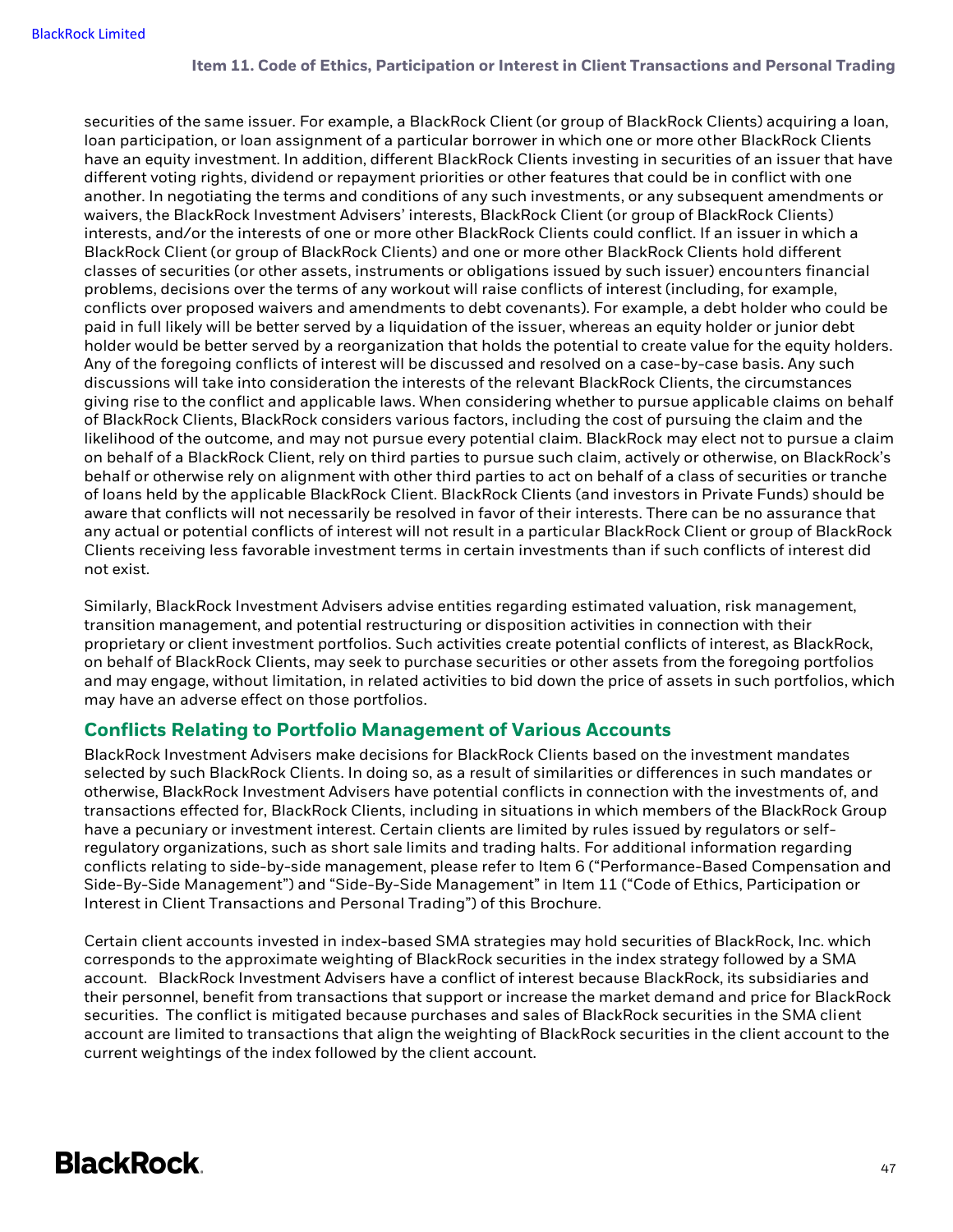### **Investments in BlackRock Managed-Funds**

In situations where BlackRock investment teams are investing in BlackRock Affiliated Funds, access to certain portfolio holding and risk characteristic data of the Affiliated Funds is not available to the investment team until it is disclosed publicly if such investment team does not also manage the applicable Affiliated Funds. As a result, BlackRock investment teams may not have any early access to this information about these Affiliated Funds that could be relevant in making an investment decision, which could adversely affect a client account or fund.

### Side-by-Side Management

Side-by-side management by BlackRock Investment Advisers of US Registered Funds, separate accounts, institutional accounts, SMA Program accounts, Private Funds and collective trust funds also involves potential conflicts of interest, including those associated with any difference in fee structures, as well as other pecuniary and investment interests the BlackRock Group may have in an account managed by BlackRock. US Registered Funds and SMA Program accounts, for example, generally pay management fees based on a fixed percentage of assets under management, whereas institutional accounts and Private Funds often have more varied fee structures, including a combination of asset- and performance-based compensation. The prospect of achieving higher compensation from one Client or account than from another results in a potential incentive for the applicable BlackRock Investment Adviser to favor the higher paying Client or account when, for example, placing securities transactions that the applicable BlackRock Investment Adviser believes could more likely result in favorable performance or engaging in cross trades. Similarly, other incentives include where BlackRock or its affiliates or employees have a significant proprietary investment in a fund or account, and where a BlackRock Investment Adviser has an incentive to favor such a fund or account to the detriment of other funds or accounts. BlackRock's policies and procedures state that investment decisions are to be made without consideration of BlackRock's or its employees' pecuniary or investment interests but, instead, in accordance with BlackRock's or an Adviser's (or either of their personnel's) fiduciary duties to its client accounts. For additional information regarding side-by-side management, please refer to Item 6 ("Performance-Based Compensation and Side-by-Side Management") of this Brochure.

In certain situations, a BlackRock Investment Adviser can influence the structure of an underlying portfolio investment for tax or other regulatory purposes. Such structuring may not benefit all accounts under management. The BlackRock Investment Adviser will seek to structure the underlying portfolio in a way that is fair under the circumstances but there is no guarantee a particular client account will not be harmed. Under certain circumstances, a BlackRock Investment Adviser is required to sell or exit an investment on behalf of a BlackRock Client at the direction of the BlackRock Client or due to a need for liquidity of a BlackRock Client, so as to meet the ongoing obligations of the BlackRock Client. Such transactions potentially are not in the best interests of all BlackRock Clients and could result in a reduced sales price from current market values.

### Management of Index Funds

BlackRock provides investment advisory services to a series of US Registered Funds and other pooled investment vehicles, including those commonly referred to as index funds, whose investment objectives are to provide investment results, before fees and expenses, which correspond generally to the price and yield performance of its Underlying Index. The Underlying Index generally is developed by an index provider that is not affiliated with BlackRock, but in some circumstances, BIS is the index provider. Please see Item 8 ("Index Mandates") for more information. Index funds seek to track the performance of indices and may use the name of the index in the fund name. Index providers are paid licensing fees for use of their index and index name. Where BIS is the index provider, BlackRock may pay BIS licensing fees for use of a BIS Index or index name, but only when permissible under applicable law.

While attempting to have an index fund's performance track its Underlying Index (subject to position limits and other constraints), it is possible that, consistent with applicable law, BlackRock may trade in securities issued by an affiliate that are included in the index fund's Underlying Index.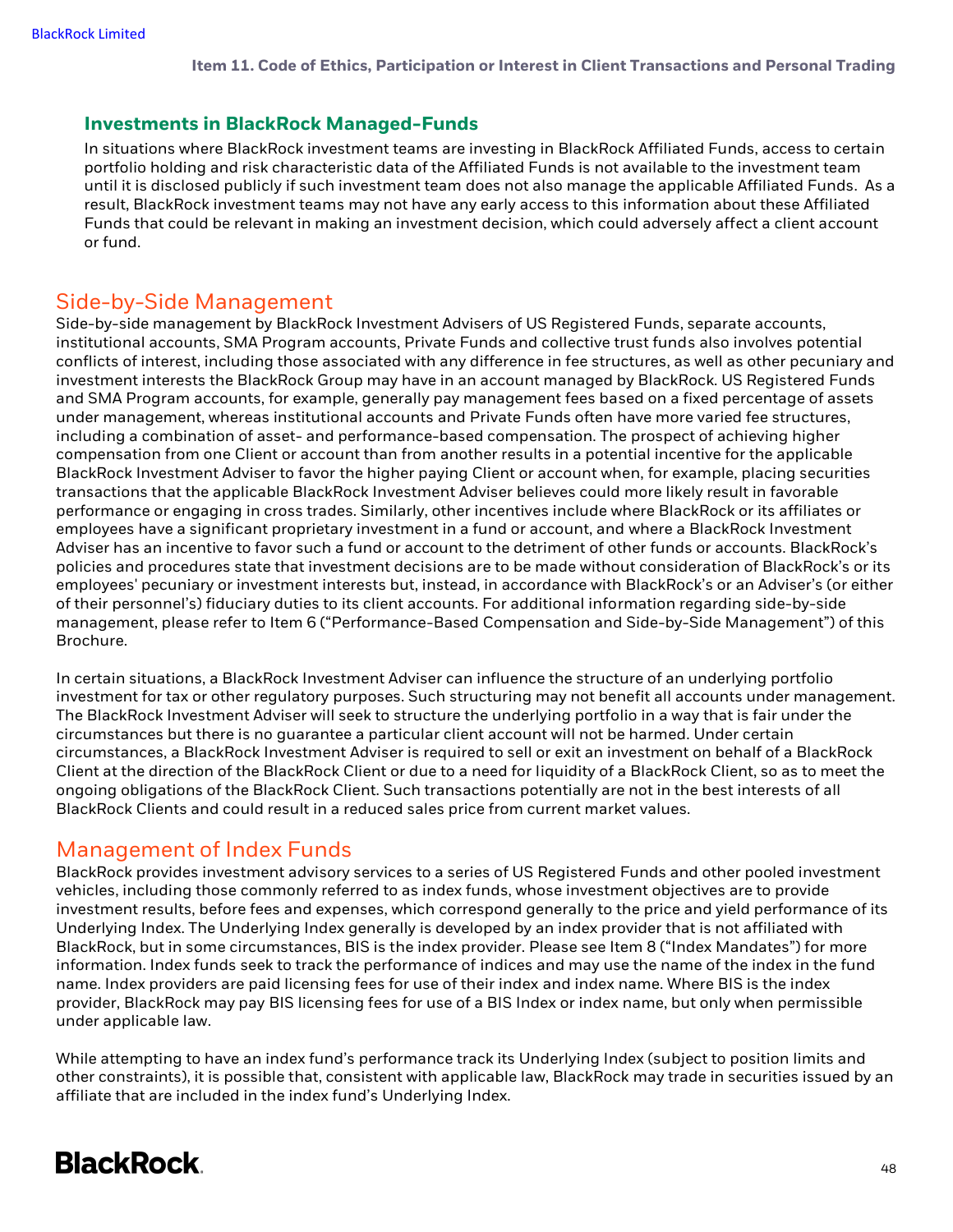## Certain Principal Transactions in Connection With the Organization of a Private Fund and BlackRock US Fund

Subject to the terms of the governing documents of the relevant BlackRock Client account, a member of the BlackRock Group may enter into "principal transactions" with a BlackRock Client account within the meaning of Section 206(3) of the Advisers Act in which such member of the BlackRock Group acts as principal for its own account with respect to the sale of a security or other asset to, or purchase of a security or other asset from, such BlackRock Client account. Principal transactions will be completed in compliance with applicable law and the terms of the governing documents of the relevant BlackRock Client account. In analyzing such principal transactions, the applicable BlackRock Investment Adviser will have a conflict between acting in the best interests of a BlackRock Client account and assisting itself or its affiliates by selling or purchasing a particular security.

On occasion, and subject to applicable law and applicable governing documents, BlackRock or a related person (including its affiliates or its officers, directors or employees) may purchase investments on behalf of and in anticipation of opening a Private Fund for investment. Such investments are transferred to the Private Fund. Generally, to the extent permitted by law, the Private Fund pays a market rate of interest and purchases the investment at cost. Since prior to transfer, such investments would be owned by BlackRock or a related person, conflicts of interest arise regarding the decision of whether or not to transfer such investments and the timing of such transfers. In addition, from time to time, BlackRock or a related person, in order to provide initial investment capital, holds a temporary proprietary interest for a period of time after the inception of a Private Fund. BlackRock's or the related person's disposition of such seed investment can have an impact on the value or liquidity of such Private Fund. More information on these arrangements can be found in the OM of the particular Private Fund.

From time to time, BlackRock or a related person, in order to provide initial investment capital, holds a temporary proprietary interest for a period of time after the inception of a BlackRock US Fund. When BlackRock or the related person disposes of their interest, the shares are generally not permitted to be redeemed in conjunction with a purchase by a client account for which BlackRock serves as advisor. BlackRock's or the related person's disposition of shares can have an impact on the price or liquidity of the shares being sold.

## Certain Proprietary Transactions by BlackRock

On occasion, BlackRock, including its affiliates, may invest in a company or otherwise seek to acquire a controlling or non-controlling stake in a company for strategic purposes. Such activity could result in a restriction on the ability of BlackRock clients to engage with such company as a counterparty or otherwise invest in such company's securities either at the time of such engagement or at a later date. In addition, BlackRock may take action with respect to its proprietary account(s) that competes or conflicts with the advice a BlackRock Investment Adviser may give to, or an investment action a BlackRock Investment Adviser may take on behalf of, a BlackRock Client. Such activity gives rise to a potential conflict of interest.

## Potential Restrictions and Conflicts Relating to Information Possessed or Provided by BlackRock

### **Availability of Proprietary Information**

In connection with the activities of BlackRock, Inc. and BlackRock Investment Advisers, certain persons within the BlackRock Group receive information regarding proposed investment activities for BlackRock and BlackRock Clients that is not generally available to the public. Also, BlackRock Investment Advisers have access to certain fundamental analyses, research and proprietary technical models developed internally or by other members of the BlackRock Group, certain third parties and their respective personnel. There will be no obligation on the part of such persons or any BlackRock Investment Adviser, to make available for use by a BlackRock Client, or to effect transactions on behalf of a BlackRock Client on the basis of, any such information, strategies, analyses or models known to them or developed in connection with their own proprietary or other activities. In many cases, such persons will be prohibited from disclosing or using such information for their own benefit or for the benefit of any other person, including BlackRock Clients. In other cases, fundamental analyses, research and proprietary models developed internally are used by various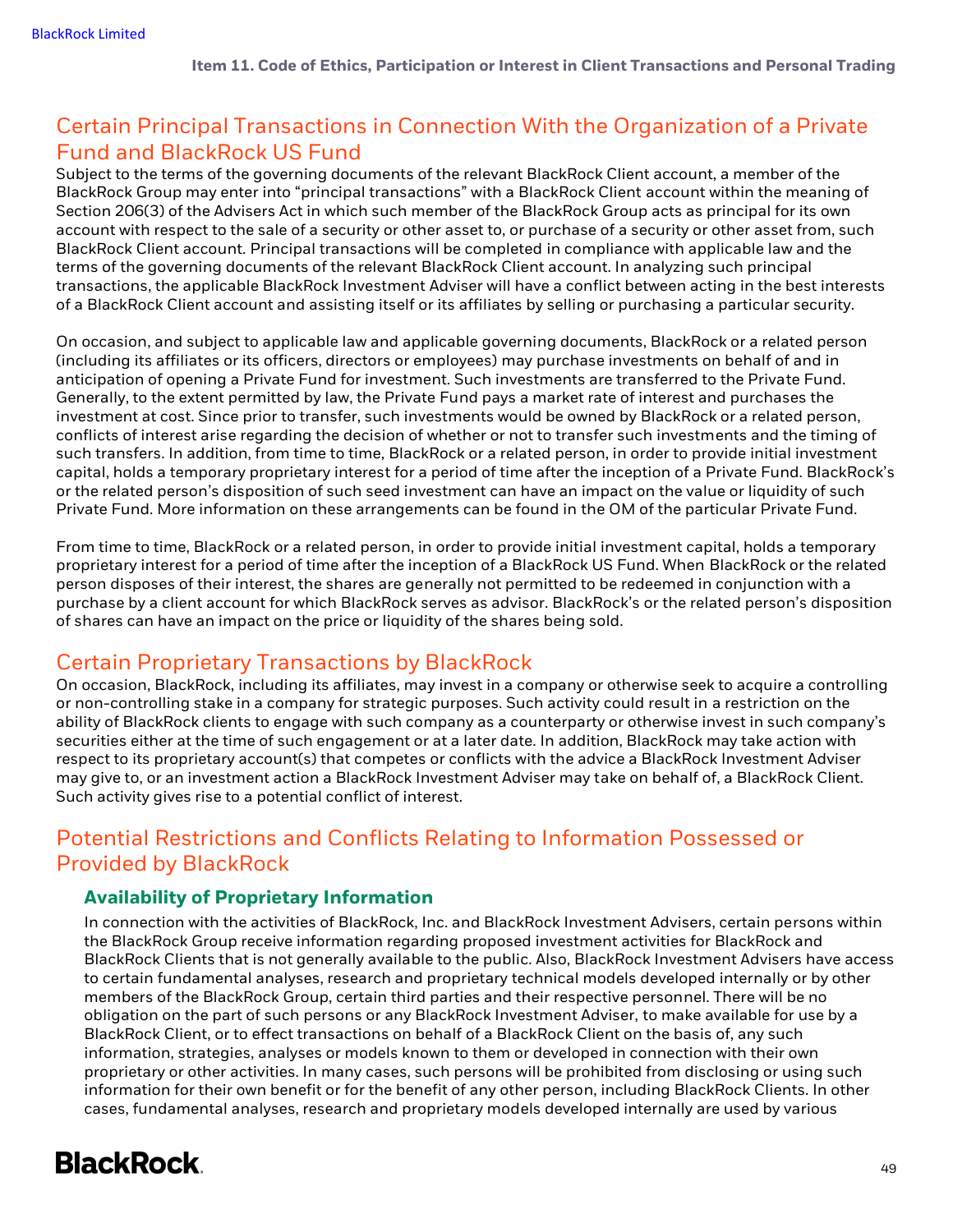#### **Item 11. Code of Ethics, Participation or Interest in Client Transactions and Personal Trading**

BlackRock Investment Advisers and personnel on behalf of different BlackRock Clients, which could result in purchase or sale transactions in the same security at different times (and could potentially result in certain transactions being made by one portfolio manager on behalf of certain BlackRock Clients before similar transactions are made by a different portfolio manager on behalf of other BlackRock Clients), or could also result in different purchase and sale transactions being made with respect to the same security. Further information regarding inconsistent investment positions and timing of competing transactions is set forth in "Potential Conflicts Relating to Advisory Activities" in Item 11 ("Code of Ethics, Participation or Interest in Client Transactions and Personal Trading") of this Brochure. Similarly, one or more BlackRock Clients could have, as a result of receiving client reports or otherwise, access to information regarding BlackRock Investment Advisers' transactions or views, including views on voting proxies, which are not available to other BlackRock Clients, and may act on such information through accounts managed by persons other than a BlackRock Investment Adviser. The foregoing transactions may negatively impact BlackRock Clients through market movements or by decreasing the pool of available securities or liquidity. BlackRock Clients could also be adversely affected when cash flows and market movements result from purchase and sale transactions, as well as increases of capital in, and withdrawals of capital from, accounts of other BlackRock Clients. These effects can be more pronounced in thinly traded securities and less liquid markets.

In addition, BlackRock Investment Advisers have no obligation to seek information from or share with any BlackRock Client any information, investment strategies, opportunities, or ideas known to members or affiliates of the BlackRock Group or developed or used in connection with other clients or activities. For example, it is possible that a client account invests in securities of companies with which an affiliate has or is trying to develop investment banking relationships, strategic partnerships, as well as securities of entities in which BlackRock, or one of its affiliates has significant debt or equity investments, in which an affiliate makes a market or in which an affiliate provides or anticipates someday providing research coverage. Such investments could cause conflicts between the interests of a client account and the interests of other clients of BlackRock or another affiliate, or cause BlackRock to be exposed to material non-public information about an issuer. Moreover, conflicts of interest could arise where members and personnel of the BlackRock Group, including BlackRock Investment Advisers' personnel or other BlackRock personnel advising or otherwise providing services to BlackRock Clients, have possession of information not available to all BlackRock personnel, and such personnel act on the basis of such information, or are required to refrain from acting, in ways that have adverse effects on BlackRock Clients.

### **Material Non-Public Information/Insider Trading**

BlackRock Group receives material non-public information in the ordinary course of its business. This is information that is not available to other investors or other confidential information which, if disclosed, would likely affect an investor's decision to buy, sell or hold a security. This information is received voluntarily and involuntarily and under varying circumstances, including, but not limited to, upon execution of a nondisclosure agreement, as a result of serving on the board of directors of a company, serving on ad hoc or official creditors' committees and participation in risk, advisory or other committees for various trading platforms, clearinghouses and other market infrastructure related entities and organizations. Under applicable law, members of the BlackRock Group are generally prohibited from disclosing or using such information for their personal benefit or for the benefit of any other person, regardless of whether that person is a BlackRock Client.

Accordingly, should a member of the BlackRock Group obtain, either voluntarily or involuntarily, material nonpublic information with respect to an issuer, it may limit the ability of BlackRock Clients to buy, sell, or hold investments and may result in an underlying security or investment being priced inconsistently across BlackRock Clients. BlackRock has no obligation or responsibility to disclose the information to, or use such information for the benefit of, any person (including BlackRock Clients), even if requested by BlackRock or its affiliates and even if failure to do so would be detrimental to the interests of that person. BlackRock has adopted a Global Insider Trading Policy and a Global Material Non-public Information Barrier Policy, which establish procedures reasonably designed to prevent the misuse of material non-public information by BlackRock and its personnel. Under the Global Insider Trading Policy, BlackRock Investment Advisers generally are not permitted to use material non-public information obtained by any department or affiliate of BlackRock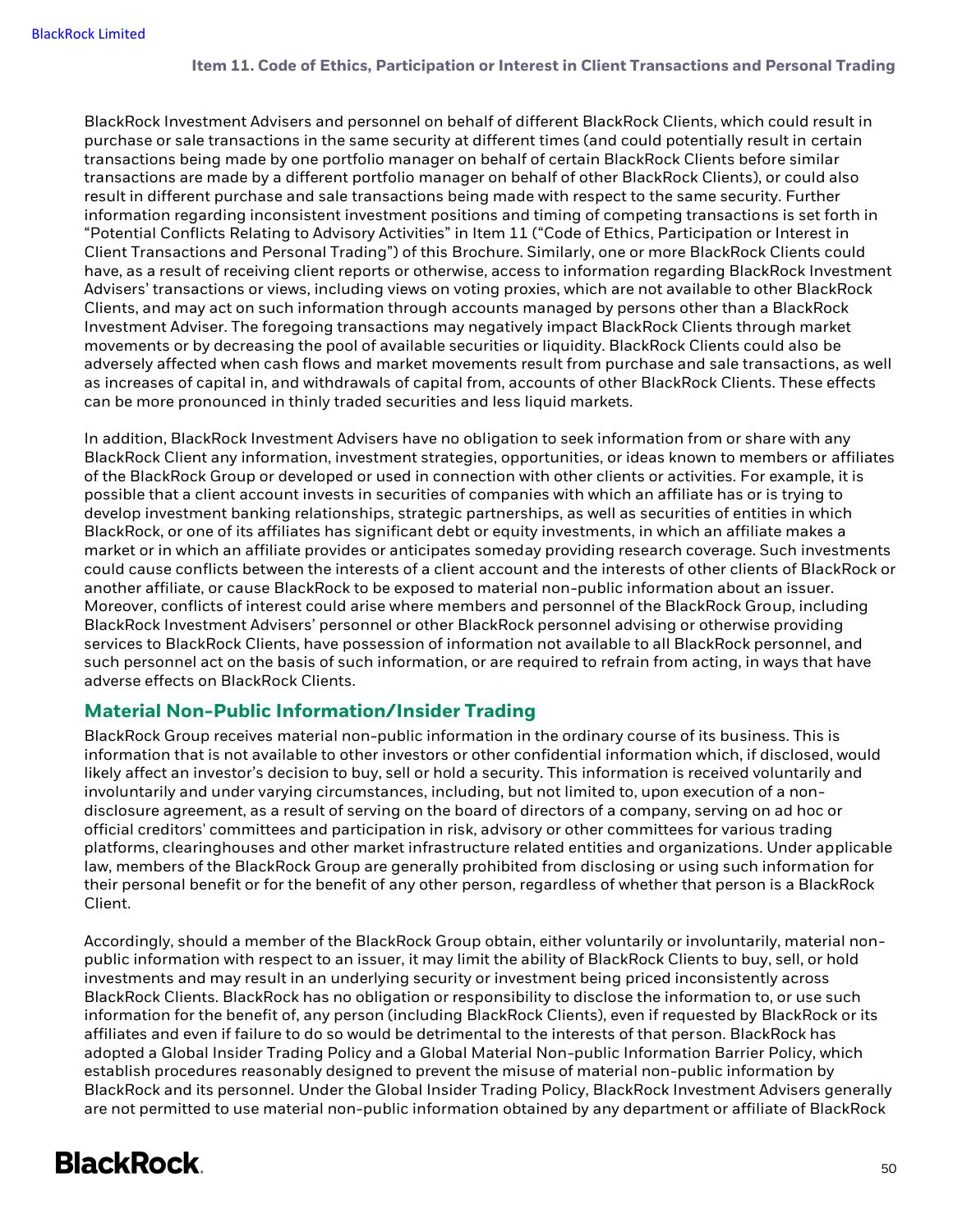in the course of its business activities or otherwise, in effecting purchases and sales in securities transactions for BlackRock Clients or for their personal accounts.

BlackRock also has adopted policies establishing information barriers to minimize the likelihood that particular investment advisory units or teams will inadvertently come into possession of material non-public information known by some other unit or team at BlackRock and thereby also minimizing the likelihood that a particular unit or team will be inadvertently precluded from taking action on behalf of its clients. Nonetheless, the investment flexibility of one or more of the BlackRock Investment Advisers or business units on behalf of BlackRock Clients may be constrained as a consequence of BlackRock's policies regarding material non-public information and insider trading and related legal requirements.

Consequently, BlackRock Investment Advisers' investment activities likely will be impacted by receipt of such information, even if a failure to act on such information is ultimately detrimental to BlackRock Clients. In addition, in certain circumstances, the use of such information would also be prohibited by BlackRock's Global Insider Trading Policy.

From time to time, certain BlackRock employees use paid expert networks and other industry experts, (subject to the BlackRock policies regarding the handling and restricted use of material non-public information). BlackRock has adopted specific policies and procedures to help prevent and/or appropriately address the receipt of any material non-public information from such expert networks.

## Potential Conflicts That Arise With Respect to Services Provided by or Through Various BlackRock Entities

Subject to applicable law and contractual arrangements, BlackRock Clients have a choice of engaging the securities and futures broker or dealer, custodial, derivatives, trustee, agency, mortgage servicing, lending, banking, advisory services and other commercial services of, or investing in one of a spectrum of investment products provided or sponsored by, another BlackRock Investment Adviser, other members of the BlackRock Group. Additionally, the BlackRock Investment Advisers rely on information from, or utilize the services provided by, such persons in managing a BlackRock Client's account. These services and certain other relationships among various members of the BlackRock Group and their respective subsidiaries and related persons, with or with respect to BlackRock Clients, give rise to potential conflicts of interest and could have potentially adverse effects on BlackRock Clients, described generally below.

When these persons provide such services to BlackRock Clients, and when BlackRock Clients invest in these investment products, relevant BlackRock entities will be entitled, subject to applicable laws and contractual arrangements, to assess and retain fees and other amounts that they receive in connection with such products and services, without being required to account to any BlackRock Client. Additionally, subject to applicable laws and contractual arrangements, advisory fees, or other compensation payable by BlackRock Clients may not be reduced or offset by reason of receipt by BlackRock of any such fees or other amounts. In some instances, members of the BlackRock Group, when acting in such commercial capacities, take commercial steps in their own interests, which can be adverse to those of the BlackRock Clients. Except as otherwise described herein, a BlackRock Investment Adviser may not take actions to negotiate terms between a BlackRock Client and BlackRock affiliates who provide these services, nor will the BlackRock Investment Adviser generally be responsible with respect to any losses or harms suffered by the BlackRock Client in connection with the BlackRock Client's use of services or products of such persons. Additionally, as with relationships with unaffiliated counterparties as described above, BlackRock Clients will be required to establish these business or commercial relationships with BlackRock affiliates, if at all, based on the BlackRock Client's own credit standing; such persons will not consider or rely on, and neither BlackRock nor any BlackRock Investment Adviser will be required to allow the credit standing of BlackRock or any BlackRock Investment Adviser to be used in connection therewith.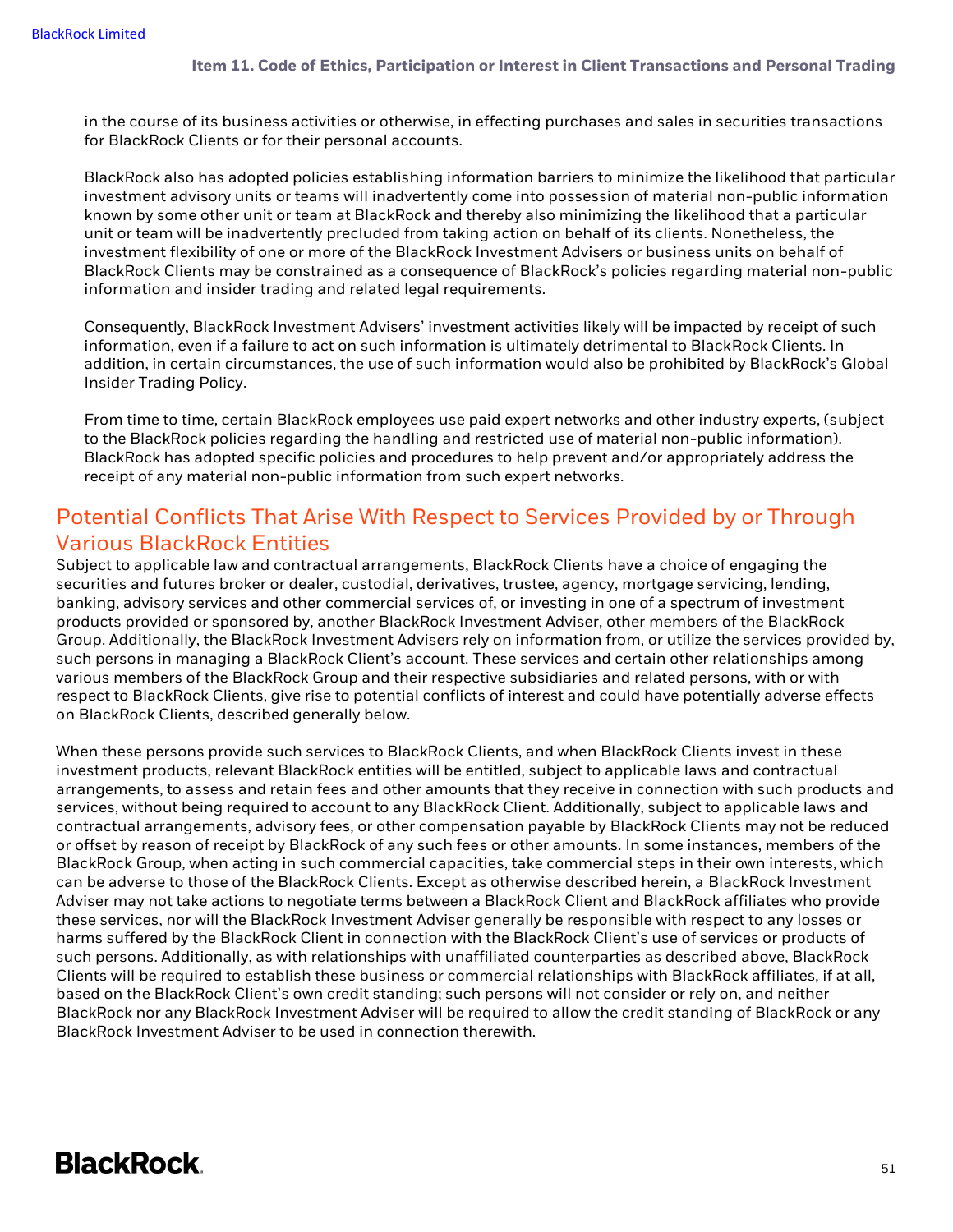### **Services Provided to a BlackRock Client by other BlackRock Investment Advisers or through Investments in a BlackRock Investment Product**

As discussed under "Services of Affiliates" in Item 4 ("Advisory Business") of this Brochure, BlackRock Investment Advisers use the personnel or services of other BlackRock entities in a variety of ways to make available BlackRock's global capabilities to BlackRock Clients. While BlackRock believes this practice is generally in the best interests of its clients, it can give rise to certain conflicts of interest, with respect to: (i) allocation of investment opportunities; (ii) execution of portfolio transactions; (iii) client servicing; and (iv) fees. Additionally, BlackRock Clients utilizing the services of BlackRock affiliates can be disadvantaged as a result of, among other things: (i) differences in regulatory requirements of various jurisdictions or organizations to which such BlackRock affiliates are subject; (ii) time differences; (iii) the terms of BlackRock's and such affiliates' internal policies and procedures, the client's investment advisory and other agreements; or (iv) the terms of the governing documents for a Private Fund, US Registered Fund or other investment product. BlackRock and its affiliates will seek to mitigate conflicts that arise by determining not to utilize the personnel or services of a particular affiliate or the applicable BlackRock investment product in circumstances where it believes the potential conflict or adverse impact of ameliorative steps outweighs the potential benefits of the relationship.

### **BlackRock's Registered Investment Companies, Private Funds and Other Investment Products**

BlackRock Investment Advisers, when appropriate and in accordance with applicable laws, investment objectives and guidelines, will purchase on behalf of BlackRock Clients, or will recommend to BlackRock Clients that they purchase, shares of Affiliated Funds. Certain BlackRock Investment Advisers that are domiciled outside of the U.S. serve as investment manager to ETFs domiciled outside of the U.S. (the "Foreign iShares ETFs"). Certain Foreign iShares ETFs may, from time to time, invest in the securities of the US iShares ETFs pursuant to a no-action letter issued by the SEC staff. In connection with any proxies solicited by the US iShares ETFs, the Foreign iShares ETFs, if required by applicable law, will either (i) seek instructions from their security holders and vote the proxies in accordance with such instructions ("pass through voting") or (ii) vote the securities in the same proportion as the vote of all other holders of such securities ("mirror voting" or "echo voting"). However, if these voting methods are unavailable, the Foreign iShares ETFs will either abstain from voting or withhold voting, or if a quorum is reasonably expected to be achieved without any action, refrain from voting. BlackRock Investment Advisers also invest BlackRock Client assets in other portfolios managed by BlackRock Investment Advisers (collectively, "Affiliated Accounts"). In the case of Funds of Funds or separate accounts managed in a similar style, this may take the form of an investment in other BlackRock Private Funds, or separate accounts managed by BlackRock affiliates.

From time to time, as authorized in a Private Investors client's IMA with BIM, and when either contemplated by a Private Investors client's investment strategy or upon direction from a client, BIM will invest Private Investors accounts in funds (such as mutual funds, ETFs and/or other pooled investment vehicles), including but not limited to Affiliated Funds. Except under limited circumstances described below, when BIM invests Private Investors accounts in such funds, BIM typically invests solely in Affiliated Funds. Generally, BIM would only invest Private Investors accounts in funds that are not Affiliated Funds upon direction from the client or in limited circumstances (*e.g.,* if a Private Investors client directs BIM to conduct year-end "tax loss selling" on its behalf, and some of such sales include shares of an Affiliated Fund, BIM might reinvest the proceeds of such sale in a similar, non-Affiliated Fund for a short period of time in order to avoid the triggering of "wash sale" rules).

From time to time, to the extent permitted by a client's IMA, and when either contemplated by client's investment strategy or upon direction from a client, BIM will invest Private Investors accounts and accounts of clients participating in SMA Programs other than Private Investors (*i.e.,* SMA Programs not sponsored by BlackRock, referred to herein as "Non-PI SMA Programs") in Management Fee-Waived Mutual Funds, which are utilized by SMA Programs. Such Management Fee-Waived Fund shares will be redeemed upon the termination of the BlackRock Investment Adviser's management of the separate account. Please see Item 5 ("Fees and Compensation – Private Investors Accounts") of this Brochure for more information about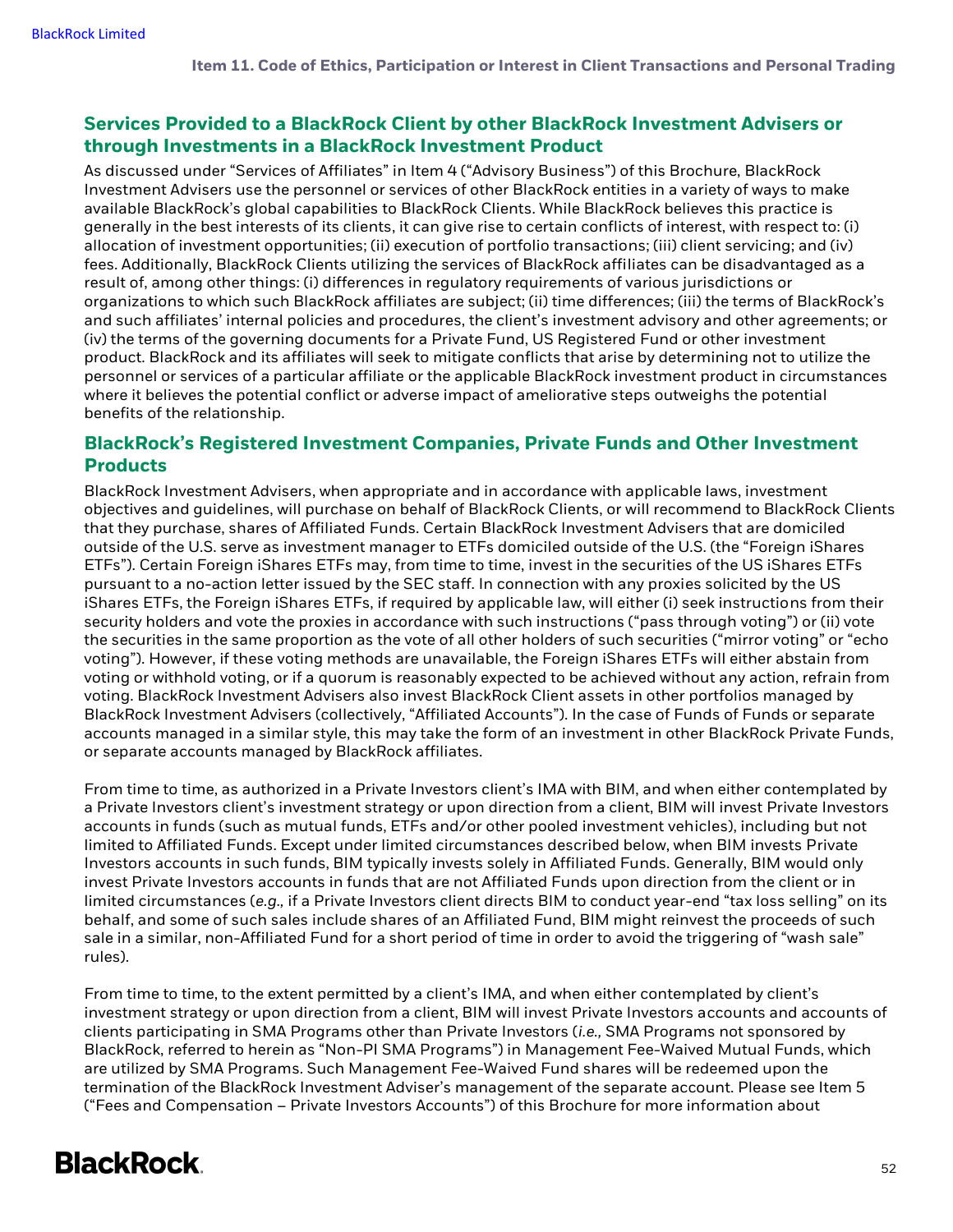Management Fee-Waived Funds. With respect to Model-Based SMA Programs, BIM often includes Affiliated Funds in model portfolios provided to OPMs.

With respect to investments in funds for clients participating in Non-PI SMA Programs, unless otherwise directed by the Sponsor or client, BIM typically only utilizes funds that are Affiliated Funds, including but not limited to Management Fee-Waived Mutual Funds. To the extent required by the applicable program, applicable law, and/or applicable account documents, when BIM invests client accounts participating in Non-PI SMA Programs in Affiliated Funds that are not Management Fee-Waived Mutual Funds, the management fee payable to BIM in connection with the Non-PI SMA Program may or may not be (i) reduced by the account's pro rata share of any management fees or other fees or expenses paid by the Affiliated Fund to BlackRock as a result of such investment or (ii) assessed on the client assets invested in Affiliated Funds.

With respect to Research and Digital Services, BFM, BFA and third-party model providers, include (and, in certain instances, only include) Affiliated Funds in research portfolios and digital tool outputs and analysis provided to Research and Digital Service Recipients.

The BlackRock Investment Advisers face potential conflicts when recommending the purchase of, or allocating the assets of, a BlackRock Client or Private Fund to one or more Affiliated Funds or Affiliated Accounts with respect to which BlackRock receives fees and/or other compensation. Similar conflicts are present with respect to the inclusion of Affiliated Funds in research portfolios and digital tool outputs and analysis provided to Research and Digital Service Recipients. In hindsight, circumstances could be construed that such recommendation, allocation or inclusion conferred a benefit upon the Affiliated Fund, Affiliated Account, or BlackRock Investment Adviser, to the detriment of the BlackRock Client, Private Fund or Research and Digital Service Recipient, or vice versa.

As a shareholder in a pooled investment vehicle, a BlackRock Client will pay a proportionate share of the vehicle's fees and expenses. Investment by a BlackRock Client in an Affiliated Fund means that, subject to applicable laws and the terms of any such investment, BlackRock will receive directly or indirectly advisory fees and/or other compensation from the Affiliated Fund that are in addition to the fees it will receive from the BlackRock Client for managing the separate account or Private Fund. Similarly, BlackRock Clients who invest in an Affiliated Fund through a Private Fund or separate account managed by another BlackRock Investment Adviser are subject to advisory fees charged in connection therewith. BlackRock Investment Advisers have an incentive to recommend the purchase of, or allocate the assets of, a BlackRock Client to Affiliated Funds that pay higher fees to BlackRock Investment Advisers, including in instances where Affiliated Funds and funds that are not Affiliated Funds offer lower expense ratios and/or higher historical returns. BlackRock Investment Advisers also have an incentive to purchase, or recommend the purchase of, shares of Affiliated Funds to increase assets under management to provide a competitive advantage to BlackRock Investment Advisers in marketing shares of Affiliated Funds.

Some Affiliated Funds could be considered "start-up" or early stage funds with low assets under management. . BlackRock Investments Advisers' recommendation to purchase, or allocate assets of, a BlackRock Client in such Affiliated Funds will help accelerate such Affiliated Funds' scale with additional assets. In addition, BlackRock might have its own seed capital invested in certain Affiliated Funds and/or could have discretionary control of a significant amount of BlackRock Client assets invested in such Affiliated Funds. Withdrawing seed capital or BlackRock Client assets from such Affiliated Funds could disadvantage the other BlackRock Clients and investors invested in the Affiliated Fund.

BlackRock Clients who fund their separate accounts with shares of Affiliated Funds may incur deferred sales charges upon the sale of such shares by BlackRock, which could result in compensation to BlackRock or an affiliate that is in addition to the fees BlackRock will receive for managing the separate account. BlackRock Clients should notify BlackRock if they do not want their separate account assets or Private Fund investments to be invested in Affiliated Funds. Certain BlackRock Clients can invest directly in certain Affiliated Funds or other US Registered Funds outside of their separate accounts without paying additional separate account management fees to BlackRock. Consistent with applicable law, BlackRock may waive fees and/or reimburse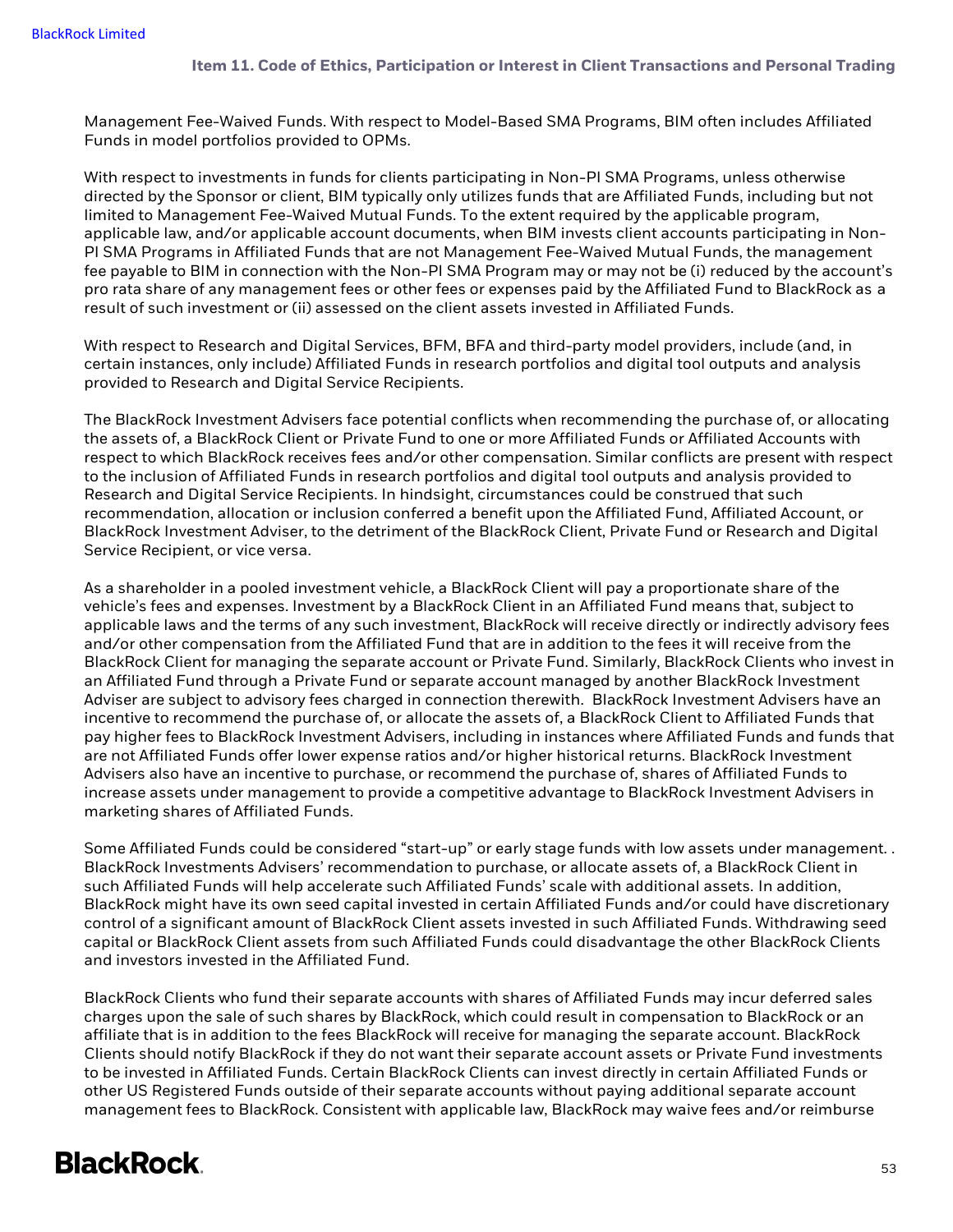fees or expenses for some BlackRock Clients while not waiving fees or reimbursing fees or expenses for other BlackRock Clients.

BlackRock Investment Advisers have an incentive to not recommend, or re-allocate assets, for a BlackRock Client to redeem shares of Affiliated Funds in order to avoid or delay the adverse impacts of such redemption on BlackRock Investment Advisers and the Affiliated Funds. Redeeming Affiliated Fund shares will result in decreased assets under management for BlackRock Investment Advisers and decreased fees paid to BlackRock Investment Advisers. When BlackRock Investments Advisers do recommend, or re-allocate assets, for a BlackRock client to redeem shares of Affiliated Funds, other BlackRock Clients and investors in such Affiliated Funds may be adversely impacted. BlackRock Investment Advisers may sell securities held in an Affiliated Fund's portfolio in response to redemptions, which will increase the Affiliated Fund's transaction costs and cause the Fund to realize capital gains. Significant redemptions of Affiliated Fund shares may also reduce the Affiliated Funds' liquidity. An Affiliated Fund's expense ratio may increase as assets under management decrease, particularly where asset-based fees are subject to breakpoint reductions, depending on any applicable expense caps.

The separate account management fees paid by certain retirement accounts (including certain accounts subject to ERISA) that invest in US Registered Funds from which BlackRock or an affiliate receives compensation (including management fees or fees paid pursuant to Rule 12b-1 under the Investment Company Act) will be reduced by the account's pro rata share of such compensation, to the extent required by applicable law. In certain circumstances, (*e.g.,* at BlackRock's discretion, or if required by applicable contractual arrangements), BlackRock, in order to avoid duplication of advisory fees, will waive or credit all or a portion of its separate account investment management fee with respect to any assets of a BlackRock Client invested in shares of any such US Registered Funds or other pooled investment vehicles, or SMAs of another BlackRock Investment Adviser. To the extent permissible under applicable law and the terms of any relevant contractual arrangement, BlackRock will institute, waive, or alter the terms of such a waiver from time to time in its sole and absolute discretion.

To the extent permitted by applicable laws, BlackRock and its affiliates make payments to financial intermediaries relating to the placement of interests in Private Funds. These payments are in addition to or in lieu of any placement fees payable by Investors in those Private Funds. These payments, potentially significant to the financial intermediary and/or its representatives, can create an incentive for the financial intermediary to recommend the Private Fund over other products.

BlackRock, Inc. has entered into an arrangement with Markit Indices Limited, the index provider for certain underlying fixed income indexes used by US iShares ETFs, related to derivative fixed-income products that are based on such US iShares ETFs. For such fixed-income derivative products, BlackRock may receive certain payments in connection with their development, for licensing intellectual property belonging to BlackRock and for facilitating data in connection with such fixed-income derivative products, which may include payments based on the trading volumes of, or revenues generated by, the derivative products. Funds and accounts managed by BlackRock Investment Advisers may from time to time transact in such fixed-income derivative products. BlackRock will waive any such payments with respect to such derivative products entered into by BlackRock advised funds and accounts. Trading activity in the derivative products could potentially lead to increased purchase activity with respect to the US iShares ETFs and increased assets under management for BFA.

BlackRock Investment Advisers may also create, write or issue derivatives for clients, the underlying securities, currencies or instruments in which an Affiliated Fund may invest or which may be based on the performance of the Affiliated Fund. An entity in which BlackRock, Inc. has a significant minority interest will create, write or issue options which may be based on the performance of certain Affiliated Funds. BlackRock Investment Advisers has the right to receive a portion of the gross revenue earned by such entity. Options writing by such entity on an Affiliated Fund could potentially lead to increased purchase activity with respect to the Affiliated Fund and increased assets under management for BlackRock Investment Advisers.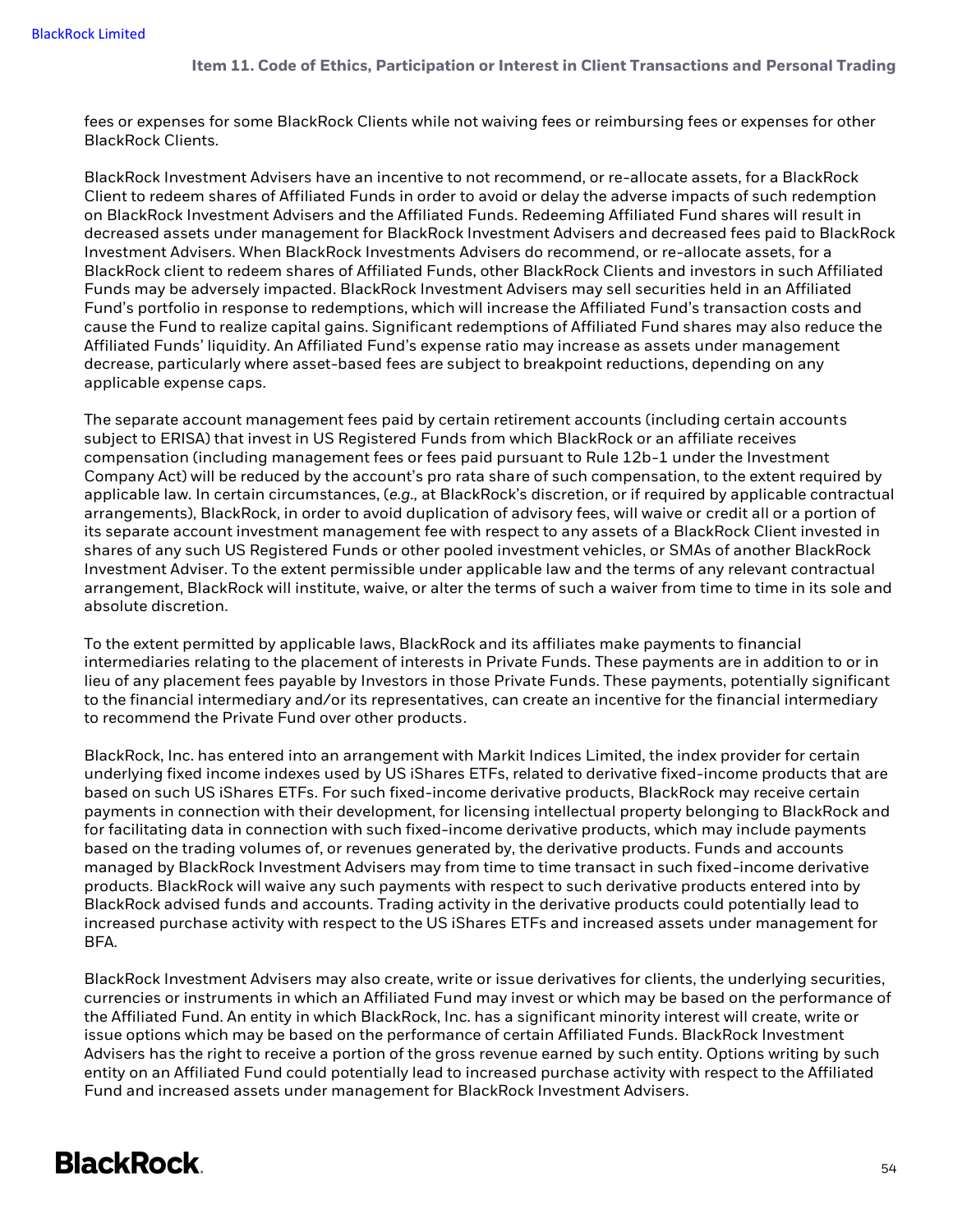#### **Item 11. Code of Ethics, Participation or Interest in Client Transactions and Personal Trading**

Certain Private Funds, their Advisers and other BlackRock Investment Advisers may conform to regulations under the Bank Holding Company Act of 1956, as amended, resulting in limits or restrictions on investments in certain companies, and underlying funds. These potential restrictions are generally discussed in each applicable Private Fund's OM.

In July 2010, the Dodd-Frank Wall Street Reform and Consumer Protection Act ("Dodd-Frank") was signed into law in the U.S. Dodd-Frank is expansive in scope and requires the adoption of extensive regulations and numerous regulatory decisions, many of which have been adopted. BlackRock has a conformance program to address certain regulations adopted under Dodd-Frank, as well as financial reforms that have been introduced as part of the SEC's investment company modernization initiatives.

In addition, the SEC, banking regulators, the Internal Revenue Service and the CFTC each continue to review practices and regulations relating to the use of futures, swaps and other derivatives. Such reviews could result in regulations that restrict or limit the use of such products by funds or accounts. If adopted, these limitations could require BlackRock to change certain business practices or implement new compliance processes, which could result in additional costs and/or restrictions.

### **Rule 12b-1 Plans of BlackRock US Registered Funds and Additional Payments**

Some of the BlackRock US Funds (outside the US iShares ETF Complex) have adopted plans under Rule 12b-1 of the Investment Company Act or, with respect to certain BlackRock closed-end funds, adopted plans in conformity with Rule 12b-1 of the Investment Company Act (the "Plans") with respect to certain share classes that allow such BlackRock US Funds to pay distribution fees for the sale of its shares and shareholder servicing fees for certain services provided to its shareholders. The distribution fees are permitted to be used to pay an affiliate of BlackRock or others for distribution and sales support services provided and related expenses in connection with the sale of certain classes of shares of such BlackRock US Funds. Shareholder servicing fees payable pursuant to the Plans are fees payable for general shareholder liaison and other services and are not costs which are primarily intended to result in the sale of BlackRock US Funds' shares.

From time to time, BlackRock and its affiliates are permitted to pay affiliated and unaffiliated entities compensation for the sale and distribution of shares of the BlackRock US Funds or for other services to the BlackRock US Funds and their shareholders. These payments ("Additional Payments") are not made pursuant to the Plans or otherwise paid by a BlackRock US Fund. Such Additional Payments are made from BlackRock's own assets and are not an additional charge to a BlackRock US Fund or its shareholders. Additional Payments made to affiliated and unaffiliated entities are in addition to the Plan payments described in such BlackRock US Fund's prospectuses and/or statements of additional information. BlackRock can also make such Additional Payments with respect to products other than the BlackRock US Funds. In some circumstances, these such Additional Payments create a potential incentive for the entity receiving such payments, its employees or associated persons, to recommend or sell shares of a BlackRock US Fund or other fund or product. BlackRock or an affiliate of BlackRock also make payments for administrative and sub-transfer agency, operational and recordkeeping, networking and shareholder servicing with respect to the BlackRock US Funds (as disclosed in the BlackRock US Fund's prospectuses and statements of additional information).

### **Borrowing or Lending Funds or Securities**

Each US Registered Fund, including the ETFs advised by a BlackRock Investment Adviser, relies on an exemptive order from the SEC permitting it to retain BTC or BIM, as applicable, as an affiliated securities lending agent for a fee as well as lend portfolio securities to affiliated borrowers. The lending agent fee paid to BTC or BIM is generally based on a share of the overall returns from securities lending. In connection with securities lending activities, BTC or BIM, as applicable, shall, on behalf of a US Registered Fund, invest cash collateral received by the US Registered Fund for such loans, among other things, in a private or US registered money market fund or other cash management vehicle sponsored, advised or managed by a BlackRock Investment Adviser. If a US Registered Fund acquires shares in such private fund, cash management vehicle or affiliated money market fund, shareholders will bear both their proportionate share of the US Registered Fund's expenses and, indirectly, the expense of such other entities. Such shares will not be subject to a sales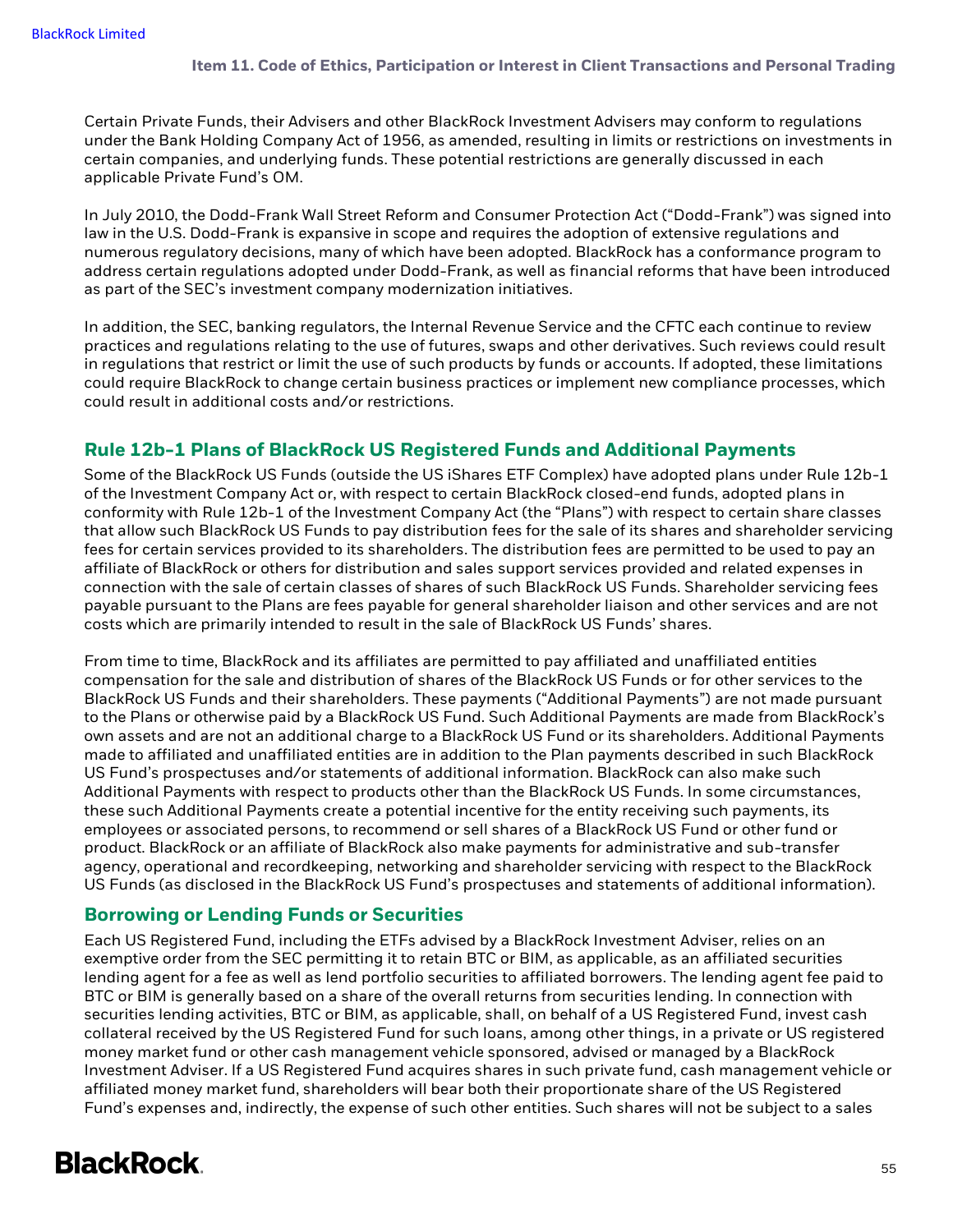load, redemption fee, distribution fee or service fee, or in the case of the shares of an affiliated money market fund, the payment of any such sales load, redemption fee, distribution fee or service fee will be offset by the manager's waiver of a portion of its advisory fee.

### **Pricing and Valuation of Securities and Other Investments**

In many cases, BlackRock's fees are based on the value and performance of the assets held in the client account. BlackRock generally does not price securities or other assets for purposes of determining fees. However, to the extent permitted by applicable laws, including ERISA, from time to time, BlackRock or an affiliate will be charged with the responsibility of, or have a role in, determining in good faith asset values with respect to BlackRock products or accounts and BlackRock, or such an affiliate, will be required to price a portfolio holding when a market price is not readily available or when BlackRock has reason to believe in good faith that the market price is unreliable. To the extent BlackRock's fees are based on the value or performance of client accounts, BlackRock would benefit by receiving a fee based on the impact, if any, of the increased value of assets in an account.

When pricing a security, BlackRock attempts, in good faith and in accordance with applicable laws, to determine the fair value of the security or other assets in question. BlackRock generally relies on prices provided by third-party pricing services, custodians, broker-dealers, index providers or other external sources for valuation purposes. When market quotations are not readily available or are believed in good faith by BlackRock to be unreliable, the security or other asset or liability is valued by BlackRock in accordance with BlackRock's valuation procedures. Valuation procedures for certain separate accounts and/or Private Funds are described in the relevant IMA, OM and/or other governing documents. With respect to Funds of Funds and other BlackRock products or accounts which invest in privately placed pooled investment vehicles managed by third parties and/or investments sponsored by such third-party managers, BlackRock generally relies on pricing information provided by the Private Fund or its manager or other service provider. While BlackRock expects that such persons will provide appropriate valuations, such persons face conflicts similar to those described above and certain investments can be complex or difficult to value. BlackRock may also perform its own valuation analysis, but generally will not independently assess the accuracy of such valuations. For certain clients, at the clients' request, BlackRock has agreed to provide "reasonable assistance" involving the valuation of securities. This typically does not include proactively communicating BlackRock's valuation judgments to such clients.

From time to time, BlackRock or an affiliate will be engaged to provide valuation assistance to certain clients with respect to certain securities or other investments. Valuation recommendations made by BlackRock for a client account can differ from the valuations for the same securities or investments assigned by a client's custodian or pricing vendors, especially if such valuations are based on broker-dealer quotes or other data sources unavailable to the client's custodian or pricing vendors. In addition, BlackRock provides a variety of services to clients in connection with the evaluation of certain distressed securities or other assets, including advice relating to the management, retention, restructuring, disposition and valuation of such assets.

In certain instances described below, BlackRock, in good faith based on available information, will determine an asset's fair value using a variety of methodologies. Furthermore, in circumstances where material nonpublic information is available to one group at BlackRock but, consistent with BlackRock's compliance policies and procedures, is not available to all groups at BlackRock, asset valuations used for pricing of underlying investments can be inconsistent. Due to specific time and operational constraints related to the daily calculation of net asset value certain BlackRock-sponsored funds value certain assets that are held in other non-registered funds or other accounts using different pricing sources than are used by other funds and accounts. BlackRock's Global Valuation Methodologies Committee (the "GVMC") reports to and derives its authority from the Valuation Oversight Committee, which consists of senior members of RQA, BRS, Legal & Compliance and other groups at BlackRock. The GVMC is responsible for overseeing valuation and pricing issues impacting BlackRock and its clients, including the design and implementation of pricing controls and the development of valuation policies and procedures.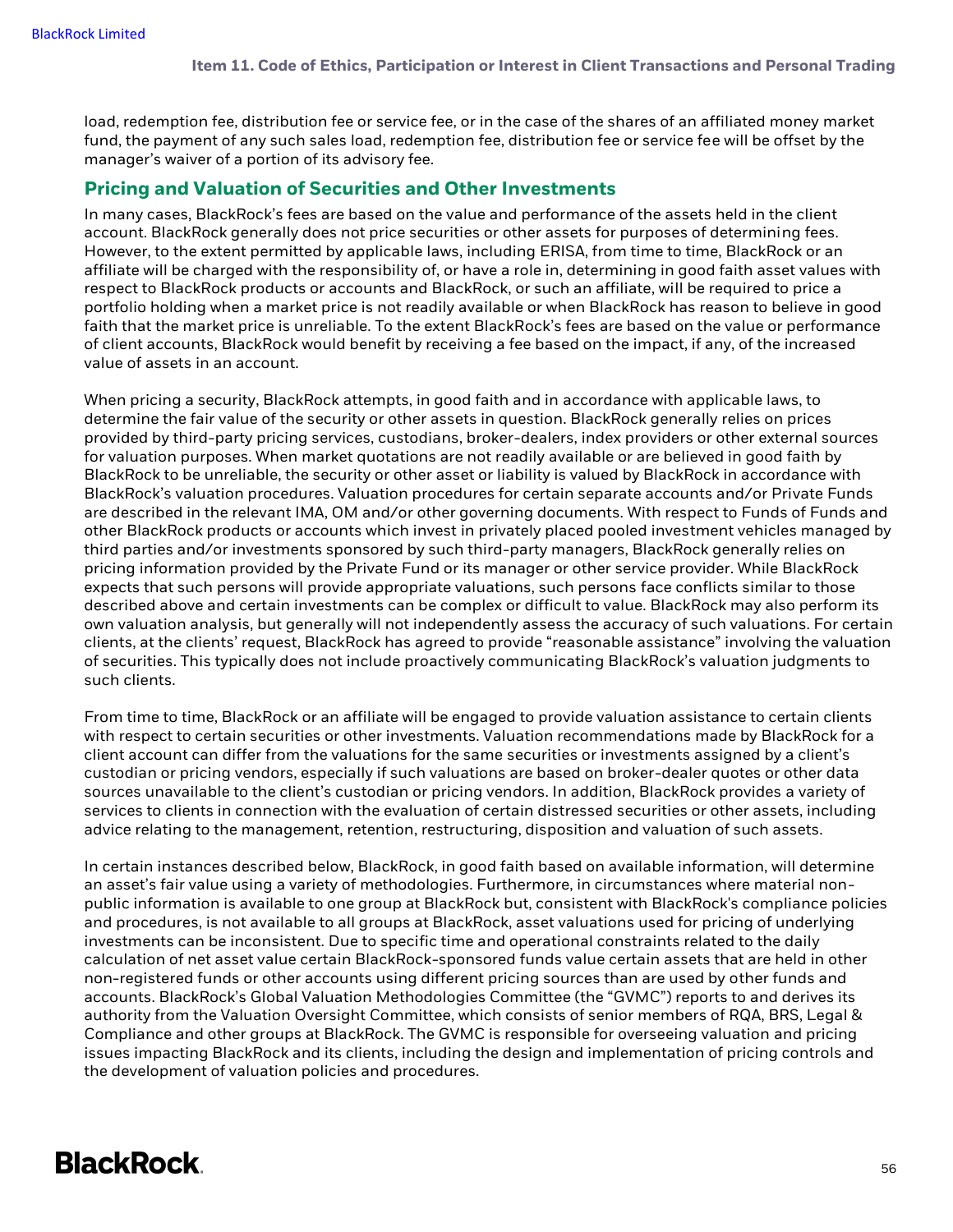#### **Item 11. Code of Ethics, Participation or Interest in Client Transactions and Personal Trading**

For certain assets that BlackRock manages on behalf of BlackRock Clients, pricing and valuation will be unavailable or unreliable, from time to time, due to market dislocations, loss of pricing coverage, or marketmaking activities by broker-dealers, mergers and liquidations of broker-dealers or pricing vendors that previously supplied pricing data, the distressed nature of certain forced asset sales due to deleveraging transactions, extreme market volatility in certain asset classes, uncertainty surrounding potential or actual government intervention in the markets for certain assets, and other factors that have diminished the timeliness, accuracy or reliability of asset price information. In such circumstances, a client's investments generally will be valued at fair value ("Fair Value Assets"). Fair Value Assets are valued by BlackRock in accordance with BlackRock's valuation procedures or, when held in a BlackRock-sponsored registered investment company, in accordance with valuation procedures approved by the investment company's board of directors/trustees. BlackRock may conclude that a market quotation is not readily available or is unreliable: (i) if a security or other asset does not have a price source (*e.g.,* due to technology issues, lack of liquidity, etc.); (ii) if BlackRock believes a market quotation from a broker-dealer or other source is unreliable (*e.g.,* where it varies significantly from a recent trade); (iii) where the security or other asset is thinly traded; (iv) where recent asset sales represent distressed sale prices not reflective of the price that a client would reasonably expect to receive from the current sale of that asset in an arm's-length transaction; or (v) where there is a significant material event subsequent to the most recent market quotation. BlackRock's good faith judgment as to whether an event would constitute a "significant event" likely to cause a material change in an asset's market price may, in hindsight, prove to be incorrect, and the fair value determination made by BlackRock may be incorrect as to the direction and magnitude of any price adjustment when compared to the next available market price. In circumstances where BlackRock typically relies on a valuation provided by a third party, if the third party fails to provide a valuation, or if BlackRock believes such valuation is not representative of fair value, BlackRock will determine fair value in good faith in accordance with its valuation policies and procedures.

On a date when the New York Stock Exchange ("NYSE") is open and the primary exchange on which a foreign asset is traded is closed, such asset will generally be valued using the prior day's price, provided that BlackRock is not aware of any significant event or other information that would cause such price to no longer reflect the fair value of the asset. In such case the asset would be treated as a Fair Value Asset.

BlackRock will submit its recommendations regarding the valuation and/or valuation methodologies for Fair Value Assets to BlackRock's GVMC or a subcommittee thereof. The GVMC or its subcommittee will accept, modify, or reject the recommendations. BlackRock's Pricing Group periodically endeavors to confirm the prices it receives from all third-party pricing services, index providers and broker-dealers, and, with the assistance of BlackRock's portfolio managers, to regularly evaluate the values assigned to the securities and other assets held by BlackRock Clients. The pricing of all Fair Value Assets is subsequently reported to the GVMC or a subcommittee thereof with appropriate oversight from the BlackRock's Valuation Oversight Committee and, in the case of assets held in BlackRock US Funds, reviewed and/or ratified by a BlackRock US Fund's board or a committee thereof.

When determining the price for a Fair Value Asset, BlackRock seeks to determine the price that a client would reasonably expect to: (i) receive upon the current sale of the security or asset; or (ii) pay to transfer the liability associated with the security or asset in an orderly arm's-length transaction between market participants on the date on which the security or asset is being valued. The price generally will not be determined based on what a client would reasonably expect to receive for selling an asset at a later time or if it holds the asset to maturity. Fair value determinations will be made in good faith and will be based upon all available factors that BlackRock deems relevant at the time of the determination, and it can be based on analytical values determined by BlackRock using proprietary or third-party valuation models such as the Black-Scholes Option Pricing model. Nevertheless, the models and/or underlying valuation assumptions utilized by BlackRock may potentially not correctly capture the fair value of an asset, which could impact the cost paid or proceeds realized by a client upon the purchase or disposition of the asset. BlackRock's fair value determinations may differ from those made by other advisers for the same security.

Fair value represents a good faith approximation of the value of a security. In retrospect, the fair value of one or more securities can differ from the price at which those assets could have been sold during the period in which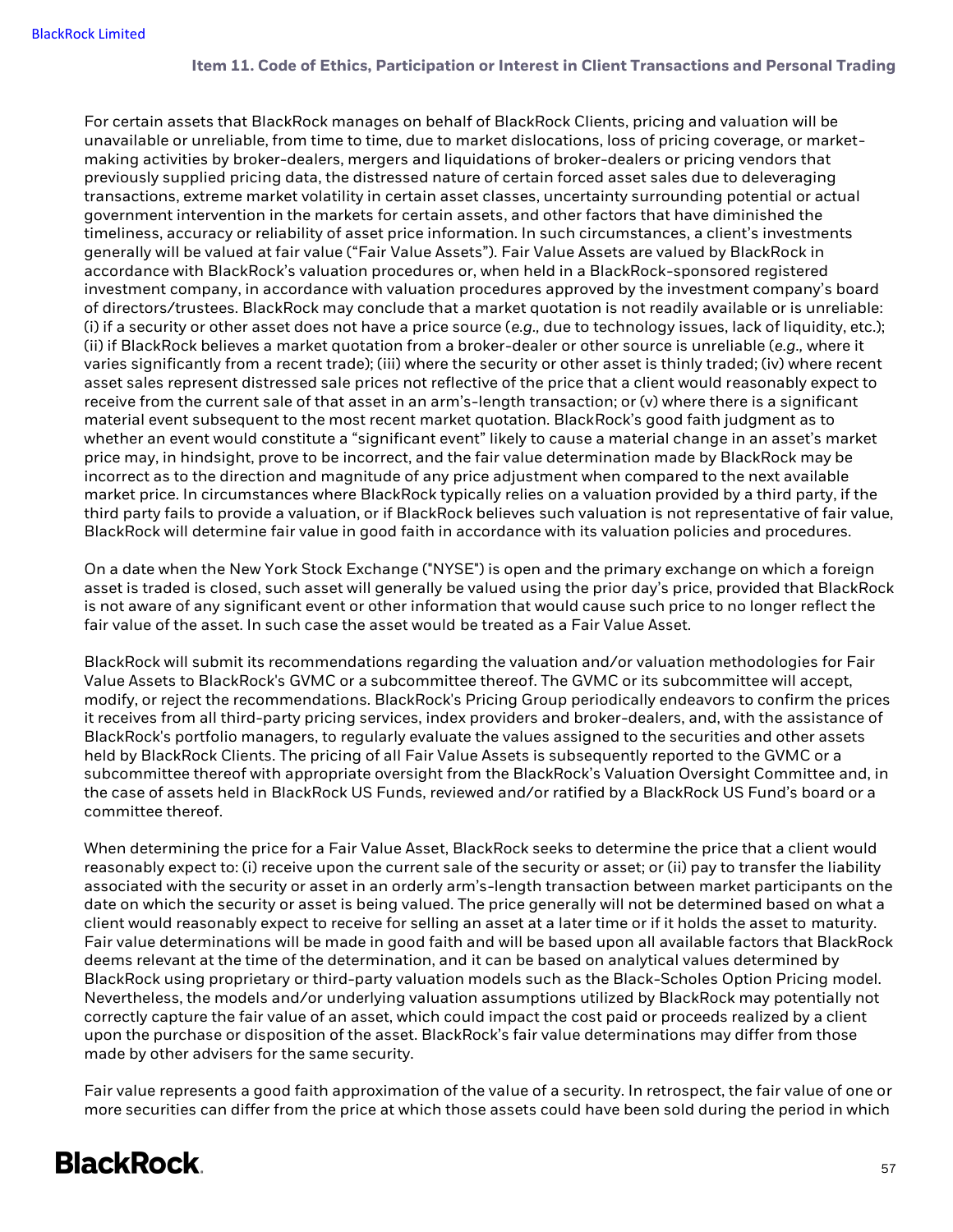the particular fair values were used in determining a client's asset value for performance or fee calculation purposes or, in the case of registered investment companies or other pooled investment vehicles, net asset value per share or unit on purchases and redemptions. For investment companies and other pooled investment vehicles, the sale or redemption of its shares or units at net asset value, at a time when a holding or holdings are valued at fair value, can have the effect of diluting or increasing the economic interest of existing investors and result in a purchasing or redeeming investor receiving too few shares/units or too little cash.

BlackRock will communicate its valuation information or determinations to a client's custodian and/or fund accountants as reasonably requested. There may be instances where the client's custodian, pricing vendors or fund accountants assign a different valuation to a security or other investment than the valuation for such security or investment determined or recommended by BlackRock.

### **Banking, Custodial and Related Services**

BlackRock or its affiliates own or have an ownership interest in certain trading, portfolio management, operations and/or information systems (the "Systems") used by one or more service providers providing custodial services to BlackRock Clients or funds managed by a BlackRock Investment Adviser (each a "Service Provider"). The Services Providers remunerate BlackRock or its affiliates for the use of the Systems. Such payments to BlackRock or its affiliates for the use of the Systems may enhance the profitability of BlackRock and its affiliates. The receipt of fees by BlackRock or its affiliates from a Service Provider in connection with the use of the Systems may create an incentive for BlackRock to recommend that a BlackRock Client or fund managed by a BlackRock Investment Adviser enter into or renew a custodial arrangement with a Service Provider.

#### **Conflicts of Interest Presented by the Retention of Third-Party Fees**

As discussed under "Fees Paid to an Adviser by Third Parties " in Item 5 ("Fees and Compensation") of this Brochure, an Adviser or its employees or its affiliates may be entitled to negotiate for and retain Third-Party Fees with respect to the portfolio investments of a Private Fund or separate account to the extent set forth in the applicable Private Fund's OM and/or governing documents or the IMA governing the applicable separate account, respectively, and subject to applicable laws and regulations. The entitlement of an Adviser or its employees or its affiliates in respect of such Third-Party Fees poses various conflicts of interest. For example, an Adviser is financially incentivized to seek out transactions in which a Third-Party Fee would be payable, which may result in the applicable client making investments that it might not otherwise make absent the entitlement of the Adviser to Third-Party Fees. In addition, in situations where an Adviser or its employees or its affiliates have the ability to retain a Third-Party Fee, such Adviser has the financial incentive to negotiate as high a Third-Party Fee as possible. In certain circumstances, transaction counterparties may negotiate terms for the portfolio investments that yield lower returns to the client than might have been the case had the Adviser, its employee or its affiliate not been entitled to the Third-Party Fees.

Even if the terms of a Private Fund's OM and/or governing documents or the IMA governing the separate account, as applicable, do not permit the Adviser or its employees or its affiliate to retain Third-Party Fees, the client may invest alongside other clients with respect to which the Adviser or its employees or its affiliate have a right to retain such fees, which creates conflicts similar to those that arise with respect to such other clients.

### **Investments in Service Clients of the BlackRock Group**

The BlackRock Group provides a variety of services and advice to various clients ("Service Clients"), including issuers of securities that BlackRock Investment Advisers may purchase or sell for BlackRock Clients, and may generally receive fees for these services (including fees that are contingent on the successful placement of securities and successful closing of a transaction). As a result of the relationships with the BlackRock Group, BlackRock may have an incentive to invest in securities issued by Service Clients. BlackRock believes, however, that the nature and range of Service Clients is such that it would be inadvisable to exclude the securities of Service Clients. Accordingly, absent a specific investment restriction or direction or regulatory restriction, it is possible that a BlackRock Client's account will include the securities issued by Service Clients. In addition, it is possible that the BlackRock Group will receive certain transaction fees from Service Clients the securities of which BlackRock wishes to purchase or sell on behalf of BlackRock Clients in connection with structuring,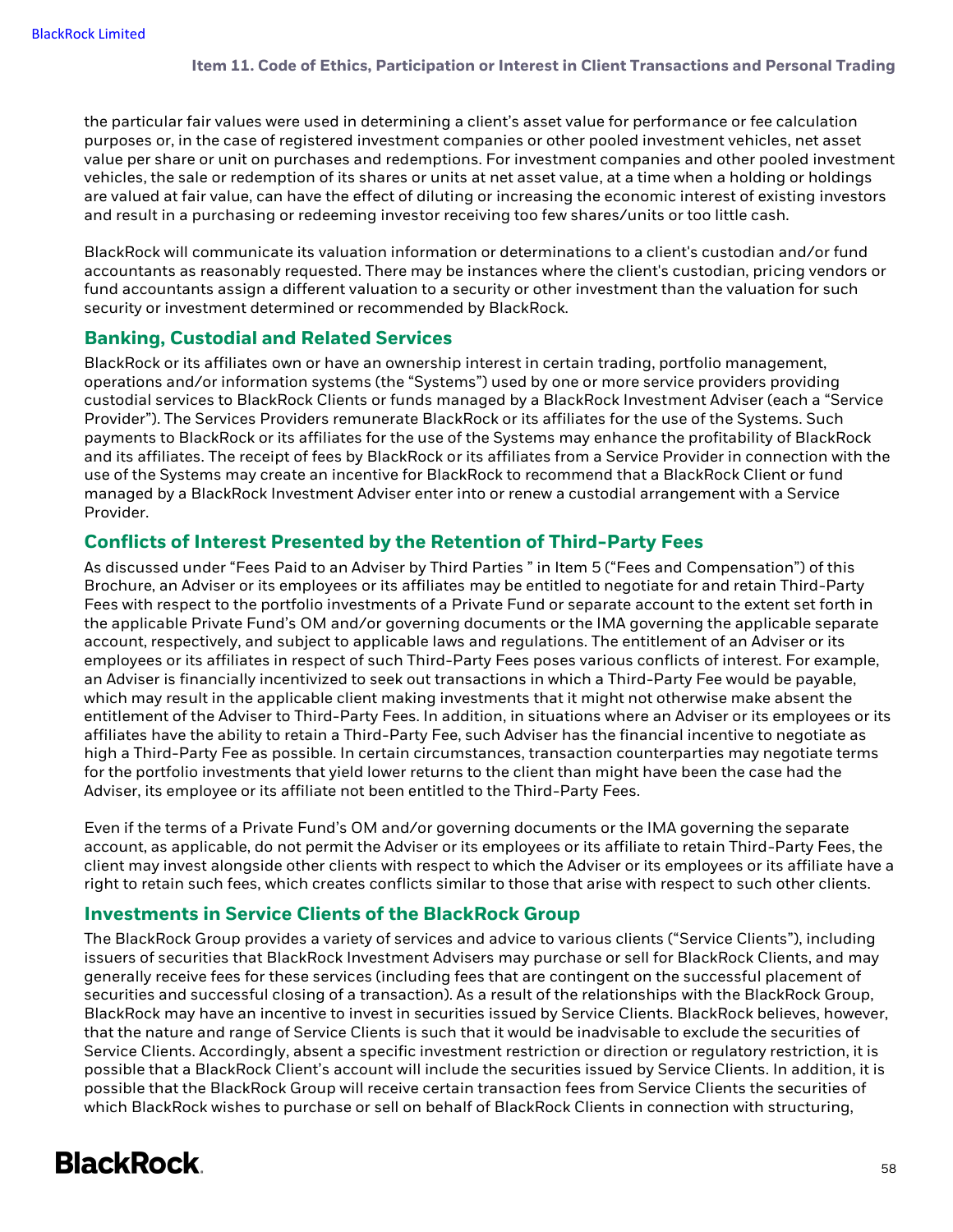negotiating, or entering into such investment transactions, as well as ongoing advisory or monitoring fees. In some instances, fees and expenses will be earned by the BlackRock Group or its personnel if such personnel serve as directors or officers of Service Clients.

## Potential Conflicts Relating to BlackRock Clients' Use of Investment Consultants and BlackRock's Relationship With Pension Consultants

Many BlackRock Clients work with pension or other institutional investment consultants or outsourced chief investment officers (collectively, "Investment Consultants"), who provide a wide array of services to pension plans and other institutions, including assisting in the selection and monitoring of investment advisers such as BlackRock Investment Advisers. From time to time, BlackRock Clients' Investment Consultants who recommend BlackRock Investment Advisers to, and provide oversight of BlackRock Investment Advisers for, BlackRock Clients also provide services to or purchase services from members of the BlackRock Group. For example, BlackRock purchases certain index and performance-related databases and human resources-related information from Investment Consultants and their affiliates. BlackRock Investment Advisers also utilize brokerage execution services of Investment Consultants or their affiliates, and members of the BlackRock Group attend conferences sponsored by Investment Consultants. Conversely, from time to time, the BlackRock Group will be hired by Investment Consultants and their affiliates to provide investment management and/or risk management services, creating potential conflicts of interest.

### Certain Services Insourced from or Outsourced to Third Parties

Subject to applicable law and contractual arrangements with BlackRock Clients, BlackRock, including BlackRock Investment Advisers, from time to time, and without notice to BlackRock Clients, will insource from or outsource to third parties, including parties which are affiliated or unaffiliated with BlackRock, certain processes or functions in connection with a variety of services that they provide to BlackRock Clients in their administrative or other capacities. Such in-sourcing or outsourcing can give rise to potential conflicts of interest, including where BlackRock or other BlackRock Clients receive favorable pricing or other benefits that arise from or are connected to another BlackRock Client's vendor relationships.

### Potential Restrictions on Investment Adviser Activity

From time to time, BlackRock will be restricted from or limited in purchasing, selling or voting securities, derivative instruments or other assets, including Affiliated Accounts, on behalf of BlackRock Clients because of corporate or regulatory and legal requirements, as well as contractual restrictions, applicable to BlackRock or the securities held by BlackRock on behalf of its clients. BlackRock has developed internal policies, to the extent necessary, designed to comply with, limit the applicability of, or otherwise relate to such requirements, as well as address potential conflicts of interest. These restrictions can impact or limit BlackRock's ability to purchase, vote or sell certain securities, derivative instruments or other assets on behalf of certain BlackRock Clients at the same time as other BlackRock Clients. A client not advised by BlackRock will not necessarily be subject to the same considerations.

In some cases, BlackRock Investment Advisers do not initiate or recommend certain types of transactions, or will otherwise restrict or limit their advice with respect to securities or instruments issued by or related to companies for which BlackRock is performing advisory or other services, or companies in which BlackRock has an interest. Such limitations or restrictions can arise solely from actions taken or initiated by BlackRock and have a negative effect on BlackRock Clients. For example, from time to time, when BlackRock is engaged to provide advisory or risk management services for a company, BlackRock Investment Advisers will be prohibited from or limited in purchasing or selling securities of that company for BlackRock Client accounts, particularly where such services result in BlackRock obtaining material non-public information about the company. Similar situations could arise if: (i) BlackRock personnel serve as directors or officers of companies the securities of which BlackRock wishes to purchase or sell; (ii) BlackRock has an ownership or other interest in a company; (iii) BlackRock is provided with material non-public information with respect to the issuer of securities; (iv) BlackRock Investment Advisers on behalf of BlackRock Clients or BlackRock, Inc. participate in a transaction (including a controlled acquisition of a U.S. public company) that results in the requirement to restrict all purchases and voting of equity securities of such target company; or (v) regulations, including portfolio affiliation rules or stock exchange rules, prohibit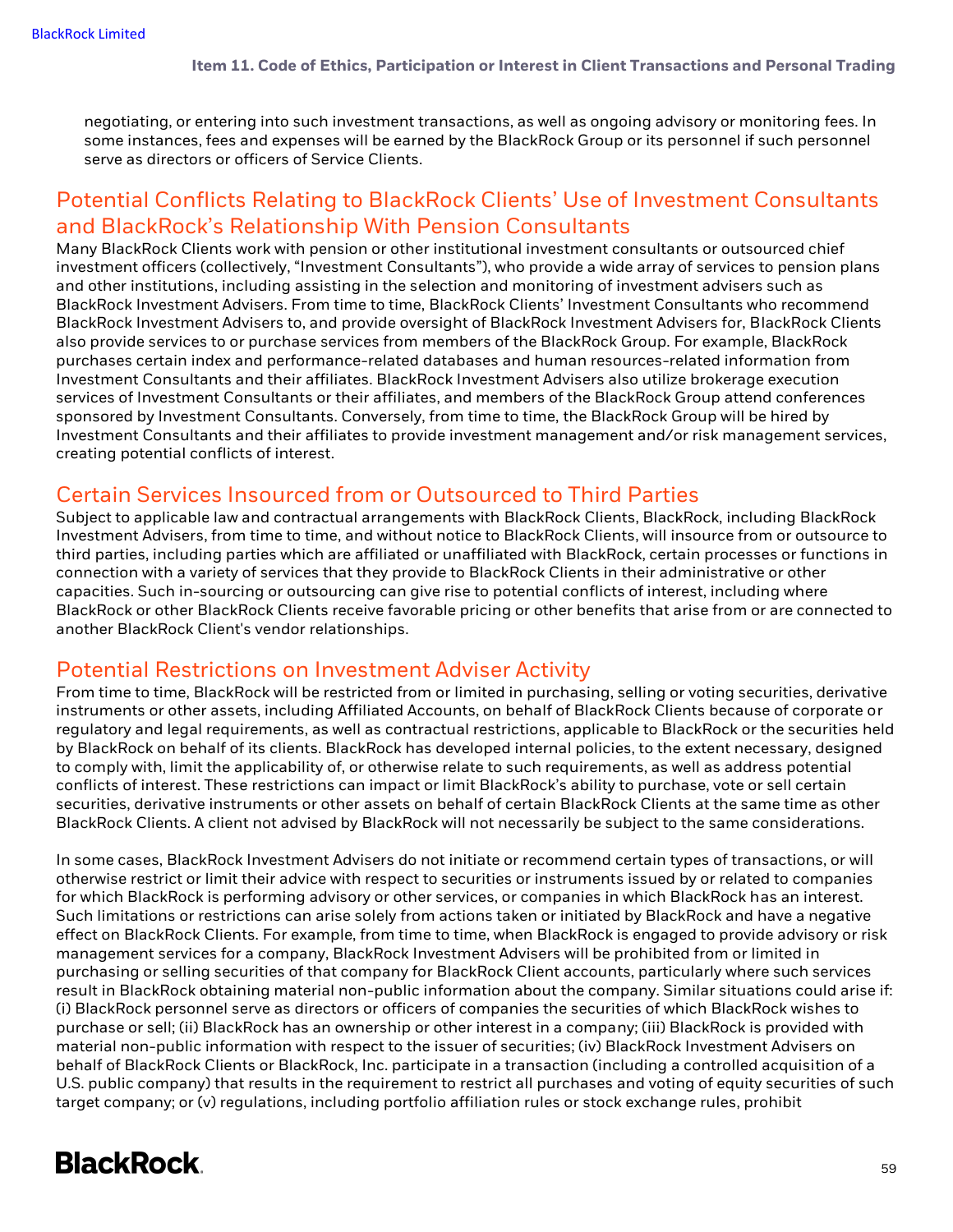#### **Item 11. Code of Ethics, Participation or Interest in Client Transactions and Personal Trading**

participation in offerings by an issuer when BlackRock's Clients' have prior holdings of such issuer's securities. However, where permitted by applicable law, and where consistent with BlackRock's policies and procedures (including the implementation of appropriate information barriers), BlackRock can purchase or sell securities or instruments that are issued by such companies or are the subject of an advisory or risk management assignment by BlackRock, or in cases in which BlackRock personnel serve as directors or officers of the issuer.

In certain circumstances where BlackRock invests in securities issued by companies that operate in certain regulated industries or in certain emerging or international markets, or are subject to corporate or regulatory ownership restrictions, there will be limits on the aggregate and/or portfolio-level amount permitted to be invested or voted by BlackRock that can be exceeded only with the grant of a license, waiver, regulatory relief or corporate consent. As a result, BlackRock Investment Advisers on behalf of BlackRock Clients may limit purchases, sell existing investments, or otherwise restrict, forgo, or limit the exercise of rights (including transferring, outsourcing or limiting voting rights or foregoing the right to receive dividends) when BlackRock Investment Advisers, in their sole discretion, deem it appropriate in light of potential regulatory or corporate restrictions on ownership, voting rights, or other consequences resulting from reaching investment thresholds. Similar limitations apply to derivative instruments or other assets or instruments, including futures, options, or swaps.

In those circumstances where ownership thresholds or limitations must be observed, BlackRock seeks to equitably allocate limited investment opportunities among BlackRock Clients, taking into consideration a security's benchmark weight and investment strategy. When BlackRock's ownership in certain securities nears an applicable threshold, BlackRock will limit purchases in such securities in index portfolios to the issuer's weighting in the applicable benchmark used by BlackRock to manage the BlackRock Client account or fund and in actively managed portfolios to the issuer's weighting in the applicable risk benchmark, adjusted on the basis of scaling factors that recognize additional degrees of freedom of active mandates over index mandates. If BlackRock's Clients' holdings of an issuer exceed an applicable threshold and BlackRock is unable to obtain relief to enable the continued holding of such investments, it will be necessary to sell down these positions to meet the applicable limitations, possibly during deteriorating market conditions. In these cases, benchmark overweight positions will be sold prior to benchmark positions being reduced to meet applicable limitations. For additional information regarding BlackRock's allocation policy, please refer to "Competing or Complementary Investments and Trade Aggregation" in Item 12 ("Brokerage Practices") of this Brochure.

In addition to the foregoing, other ownership or voting thresholds may trigger or require reporting, applications, licenses, or other special obligations to governmental and regulatory authorities, and such reports, applications, or licenses may entail the disclosure of the identity of the BlackRock Client or BlackRock's intended strategy with respect to such securities, instruments, or assets. Where applicable, BlackRock can elect to forego or limit certain investments or opportunities, including limitations on voting or other investor rights, rather than incur the costs of an application, registration, or license.

Under certain circumstances, BlackRock will restrict a purchase or sale of a security, derivative instrument, or other asset on behalf of BlackRock Clients in anticipation of a future conflict that may arise if such purchase or sale would be made. Any such determination will take into consideration the interests of the relevant BlackRock Clients, the circumstances that would give rise to the future conflict and applicable laws. Such determination will be made on a case-by-case basis.

When evaluating non-index investments on behalf of its clients, especially in the case of private and real assets, BlackRock may consider the reputational risks of such investments to itself or its clients. As a result, BlackRock may, from time to time, forego making or disposing of non-index investments on behalf of its clients based on BlackRock's evaluation of these risks, even in circumstances where such investments are legally permissible and consistent with client guidelines. With respect to index investing, however, BlackRock manages to each applicable index without regard to these risks.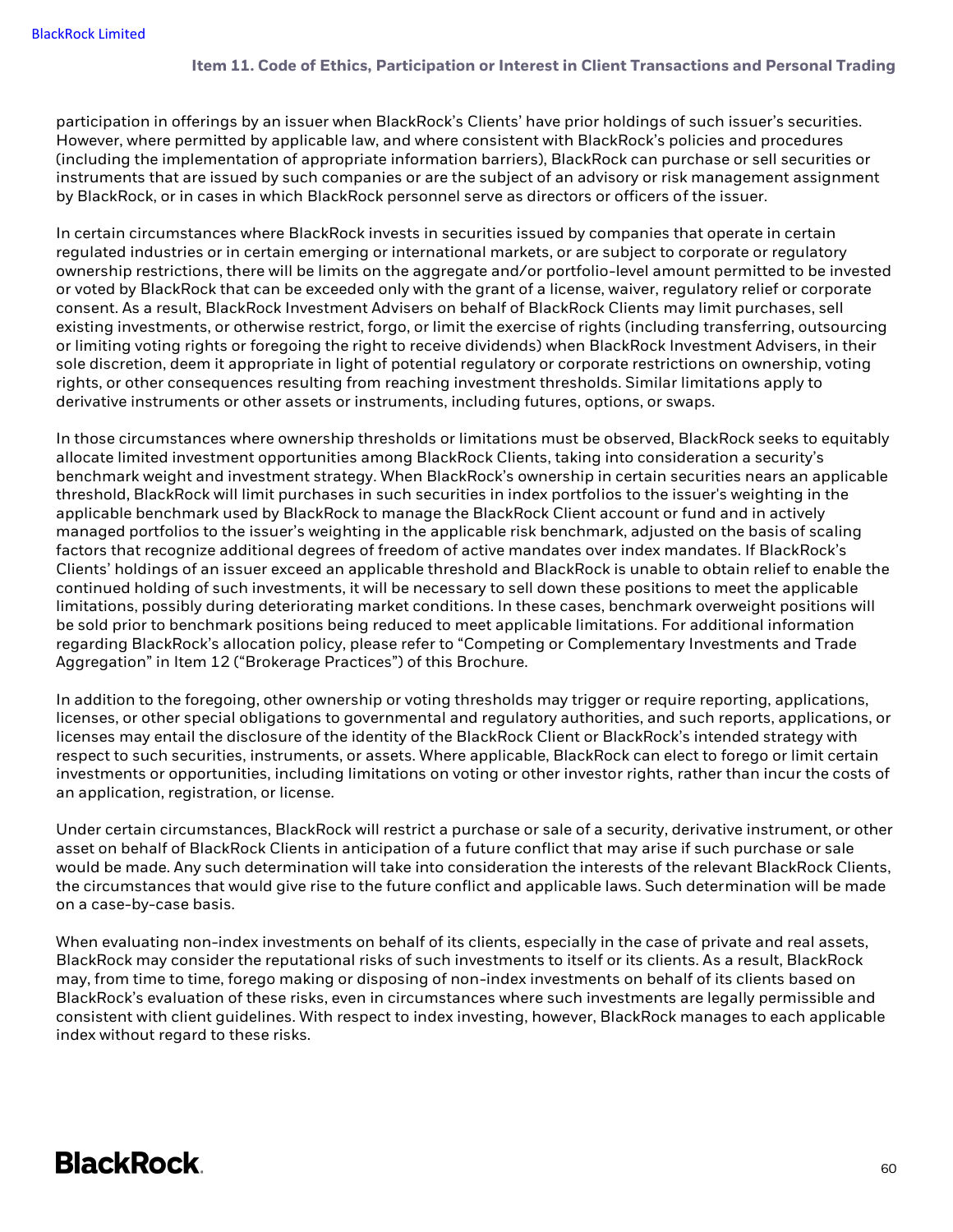## **Item 12. Brokerage Practices**

As a general rule, each Adviser receives discretionary (or non-discretionary) investment authority from its clients at the outset of an advisory relationship. Subject to the terms of the applicable IMA, the Adviser's authority often includes the ability to select brokers and dealers through which to execute transactions on behalf of its clients, and to negotiate the commission rates, if any, at which transactions are effected. In making decisions as to which securities or instruments are to be bought or sold and the amounts thereof, each Adviser is guided by the mandate selected by the client and any client-imposed guidelines or restrictions. In some cases, pursuant to the advisory relationship, each Adviser has the authority to enter into an over-the-counter derivative relationship and transaction related documentation, repurchase agreements, futures and cleared derivatives agreements, listed options agreements, prime brokerage and securities lending agreements, securities forward agreements and other brokerage and/or trading agreements in connection with the trading of certain securities or instruments.

## Selection of Brokers, Dealers and Other Trading Venues and Methods

The overriding consideration in allocating client orders for execution is the maximization of client profits (or minimization of losses) through a combination of controlling transaction costs (including market impact) and seeking the most effective uses of a broker's capabilities. When an Adviser has the authority to select brokers or dealers to execute transactions for its clients, it seeks to obtain the best execution reasonably available under the circumstances (which may or may not result in paying the lowest available brokerage commissions or spread). In so doing, the Adviser considers all factors it deems relevant. Such factors are typically either venue specific or transaction specific and may include, but not be limited to: (A) for venues: (i) execution capability including speed of execution, quality of communication links to BlackRock, clearance and trade settlement history and capability and ratio of complete versus incomplete trades; (ii) ability to handle large trades in securities having limited liquidity without undue market impact and ability to provide liquidity (as principal, agent or otherwise); (iii) access to market liquidity and quotation sources; (iv) financial condition of the counterparty, including reputation and creditworthiness; (v) responsiveness and reliability in executing trades, keeping records and accounting for and correcting administrative errors; (vi) ability to maximize price improvement opportunities, including the ability to provide ad hoc information or services; and (vii) ability to comply with all regulatory requirements; and (B) for transactions: (i) price and overall cost of the transaction, including any related credit support; (ii) the size, type and timing of the transaction; (iii) existing and expected activity in the market for the security, including any trading patterns of the security and the particular marketplace; (iv) nature and character of the security or instrument and the markets on which it is purchased or sold; (v) value of research provided, if permitted under applicable law or regulation; (vi) fund or portfolio objectives or client requirements (if permissible), as applicable; (vii) if applicable, client-directed brokerage arrangements; and (viii) applicable execution venue factors.

BlackRock performs multiple types of monitoring to maintain order execution arrangements that remain suitable for the purpose of delivering the best client outcomes consistently over time. Some aspects of monitoring take place at the level of the transaction, where appropriate, and some monitoring is done on larger samples to make the monitoring statistically meaningful. The key types of monitoring include transaction cost analysis, compliance monitoring and governance committee oversight. The specific scope and content of monitoring varies depending on the data that is available for the relevant asset class in the market.

The Advisers do not consider a broker's or dealer's sales of BlackRock or clients' products, including shares of mutual funds or ETFs, when determining whether to select such broker or dealer to execute fund portfolio transactions. In addition, when deemed appropriate by the Adviser and subject to the applicable IMA or contractual arrangements and investment guidelines, an Adviser will enter into derivatives transactions (including but not limited to futures, swaps, options and currency forward contracts) on behalf of a Client. Counterparties to these derivatives transactions are selected based on a number of factors, including but not limited to credit rating, execution prices, execution capability with respect to complex derivative structures and other criteria relevant to a particular transaction.

The Advisers endeavor to be aware of current charges assessed by relevant broker-dealers and to minimize the expense incurred for effecting portfolio transactions, to the extent consistent with the interests and policies of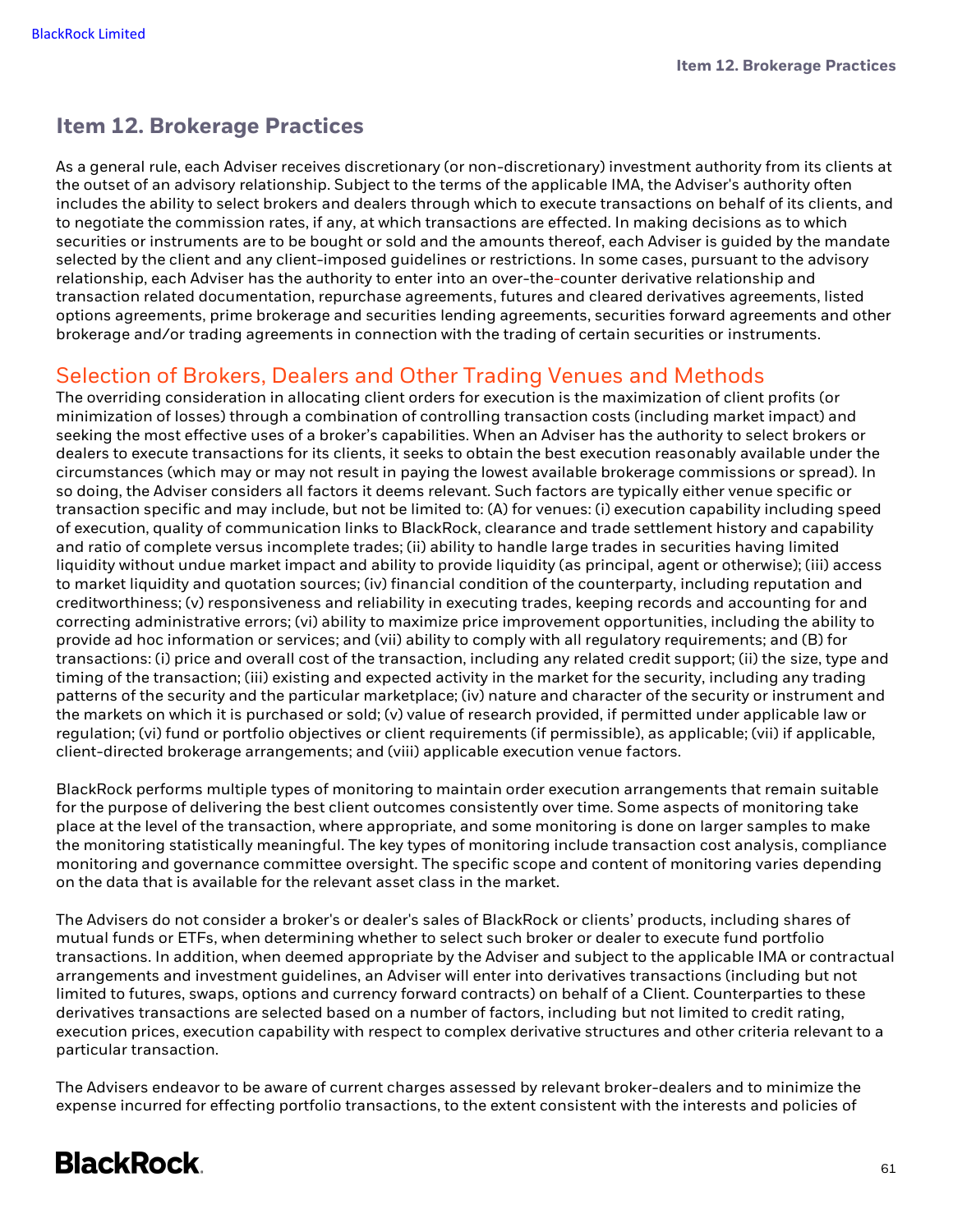client accounts. However, the Advisers will not select broker-dealers solely on the basis of "posted" commission rates nor always seek in advance competitive bidding for the most favorable commission rate applicable to any particular transaction. Although the Advisers generally seek competitive commission rates, they will not necessarily pay the lowest commission or commission equivalent as transactions that involve specialized services on the part of a broker-dealer generally result in higher commission rates or equivalents than would be the case with more routine transactions. The Advisers may pay higher commission rates to those brokers whose execution abilities, brokerage or research services or other legitimate and appropriate services are particularly helpful in seeking good investment results and are consistent with applicable law and contractual arrangements.

The reasonableness of commissions is based on an Adviser's view of the broker's ability to provide professional services, competitive commission rates, research and other services which will help an Adviser in providing investment advisory services to its clients, viewed in terms of either the particular transaction or the Adviser's overall responsibility to its clients, as the extent to which the commission rate or net price associated with a particular transaction reflects the value of services provided often cannot be readily determined. In making these determinations, the Adviser recognizes that some firms are better at executing some types of orders than others and it can be in the clients' best interests to use a broker whose commission rates are not the lowest but whose executions and other services the Adviser believes are likely to result in lower overall transaction costs or more favorable or more certain results.

As noted above, from time to time an Adviser places client transactions through an electronic communication network ('ECN") or other electronic systems or alternative trading system ('ATS") or with brokers or dealers that participate in such systems, including some in which BlackRock, from time to time and in accordance with applicable law, will have an ownership or financial interest. An Adviser uses these systems only when consistent with its relevant policies and procedures and the duty to seek best execution.

Unless inconsistent with the Adviser's duty to seek best execution, an Adviser at times directs a broker to execute a trade and "step out" a portion of the commission in favor of another broker that provides brokerage or research related services to BlackRock as described above. An Adviser also at times uses step out transactions in fulfilling a client-directed brokerage arrangement, to allow for an order to be aggregated, or for regulatory or other purposes. However, BlackRock does not enter into agreements with, or make commitments to, any broker-dealer that would bind BlackRock to compensate that broker-dealer, directly or indirectly, for client referrals or sales efforts through placement of brokerage transactions; nor will BlackRock use step out transactions or similar arrangements to compensate selling brokers for their sales efforts. The BlackRock US Funds have adopted procedures pursuant to Rule 12b-1(h) under the Investment Company Act which provide that neither the funds nor BlackRock are permitted to direct brokerage in recognition of the sale of fund shares. Consistent with those procedures, BlackRock does not consider sales of shares of BlackRock US Funds as a factor in the selection of brokers or dealers to execute portfolio transactions. However, whether or not a particular broker or dealer sells shares of BlackRock US Funds neither qualifies nor disqualifies such broker or dealer to execute transactions for those funds.

### **Trade Reporting**

Certain client transactions are subject to reporting requirements with regulators within the United States and in jurisdictions outside of the United States. Brokers, dealers and other counterparties to such client transactions as well as market participants such as clearing houses, trading platforms or affirmation platforms may be required to report details of such client transactions to a trade repository and/or to relevant regulators, and such disclosures could result in certain client transaction data becoming available to the public.

### **Research and Soft Dollars**

From time to time and consistent with applicable law and regulatory guidance, BlackRock Investment Advisers will select broker-dealers that furnish BlackRock Investment Advisers and BlackRock Clients or their affiliates or personnel, directly or through third party or correspondent relationships, with research or execution services that provide, in the BlackRock Investment Advisers' view, lawful and appropriate assistance in the investment decision-making or trade execution processes (including such processes with respect to futures, fixed-price offerings, and over-the-counter transactions). The Advisers, excluding BIL, may use trading commissions to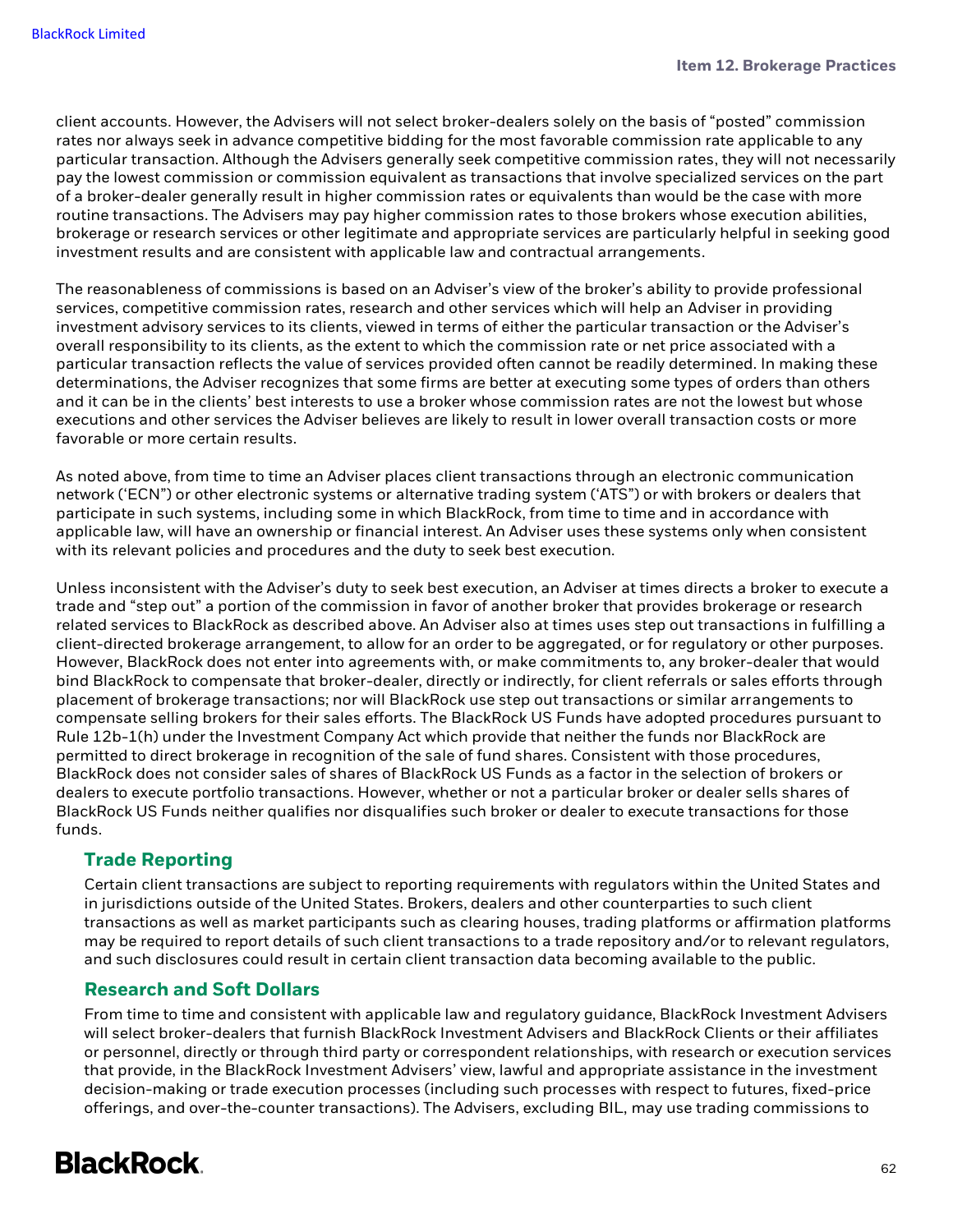acquire research or execution services from broker-dealers in addition to the execution of trades known as "soft dollar" arrangements. Under the European Union's Markets in Financial Instruments Directive, effective January 3, 2018, BIL has elected to pay for research from brokers-dealers and third-party research providers directly out of its own resources, rather than through soft dollar arrangements.

Subject to the duty to seek best execution, research or brokerage services obtained with client commissions or through soft dollar arrangements include, without limitation and to the extent permitted by applicable law and regulation: (i) research reports on companies, industries and securities; (ii) economic and financial data; (iii) financial publications; and (iv) quantitative analytical software. Services that can be acquired will be either proprietary (*i.e.,* created and provided by the broker-dealer) or third-party. In such soft dollar arrangements, an Adviser could pay, or be deemed to have paid, commission rates higher than it could have otherwise paid in order to obtain such research or brokerage services. Such higher commissions would be paid in accordance with Section 28(e) of the Exchange Act as interpreted by the SEC and its staff, which requires the Adviser to determine in good faith that the commissions paid are reasonable in relation to the value of the research or brokerage services received. Such Advisers believe that using commission dollars to obtain the type of research and brokerage services mentioned above help enhance their investment research and trading processes. Research products or brokerage services received by an Adviser might also be used for functions that are not research or brokerage related. Where a research product or brokerage service has a mixed use, the BlackRock Investment Adviser will make a reasonable allocation according to its use and will pay for the non-research and brokerage function in cash using its own funds. The receipt of such products and services and the determination of the appropriate allocation create a potential conflict.

While research or brokerage services obtained in this manner can be used in servicing any or all of a BlackRock Investment Adviser's client accounts, such products and services tend to disproportionately benefit one or more clients relative to others based on the amount of brokerage commissions paid, the nature of the research or brokerage products and services acquired and their relative use or value for particular accounts. For example, in some cases, the research or brokerage services that are paid through a client's commissions might not be used in managing that client's account. In addition, other BlackRock Clients could receive the benefit, including disproportionate benefits, of economies of scale or price discounts in connection with products and services provided as a result of transactions executed on behalf of a client account for which such products and services are also used. To the extent that a BlackRock Investment Adviser uses client commission dollars to obtain research or brokerage services, it will not have to pay for those products and services itself.

BlackRock Investment Advisers, excluding BIL, can also receive research or brokerage services that are bundled with trade execution, clearing, settlement, and/or other services provided by a particular broker-dealer. To the extent a BlackRock Investment Adviser receives research or brokerage services on this basis, many of the same potential conflicts related to receipt of these services through third-party arrangements exist. For example, the research effectively will be paid by client commissions that also will be used to pay for the execution, clearing, and settlement services provided by the broker-dealer and will not be paid by the BlackRock Investment Adviser from its own assets.

### **Access Fees Paid to, and Discounts Provided by, ECNs, Derivatives Clearing Firms and Other Trading Systems**

BlackRock also places orders for the purchase and sale of securities or other instructions for certain of its clients through electronic trading systems or ATSs, including ECNs, derivatives clearing firms, or with brokers or dealers that participate in such trading systems or platforms, consistent with its duty to seek best execution of client transactions. ECNs and derivatives clearing firms charge fees for their services, including access fees, transaction fees and/or clearing fees. Access fees may be paid by BlackRock even though incurred in connection with executing transactions on behalf of clients, while transaction fees and clearing fees generally will be charged to clients and may be included in the cost of the instrument purchased. In certain circumstances, ECNs and derivatives clearing firms offer volume discounts that will reduce the access fees typically paid by an investment adviser. BlackRock expects to qualify for these volume discounts, which have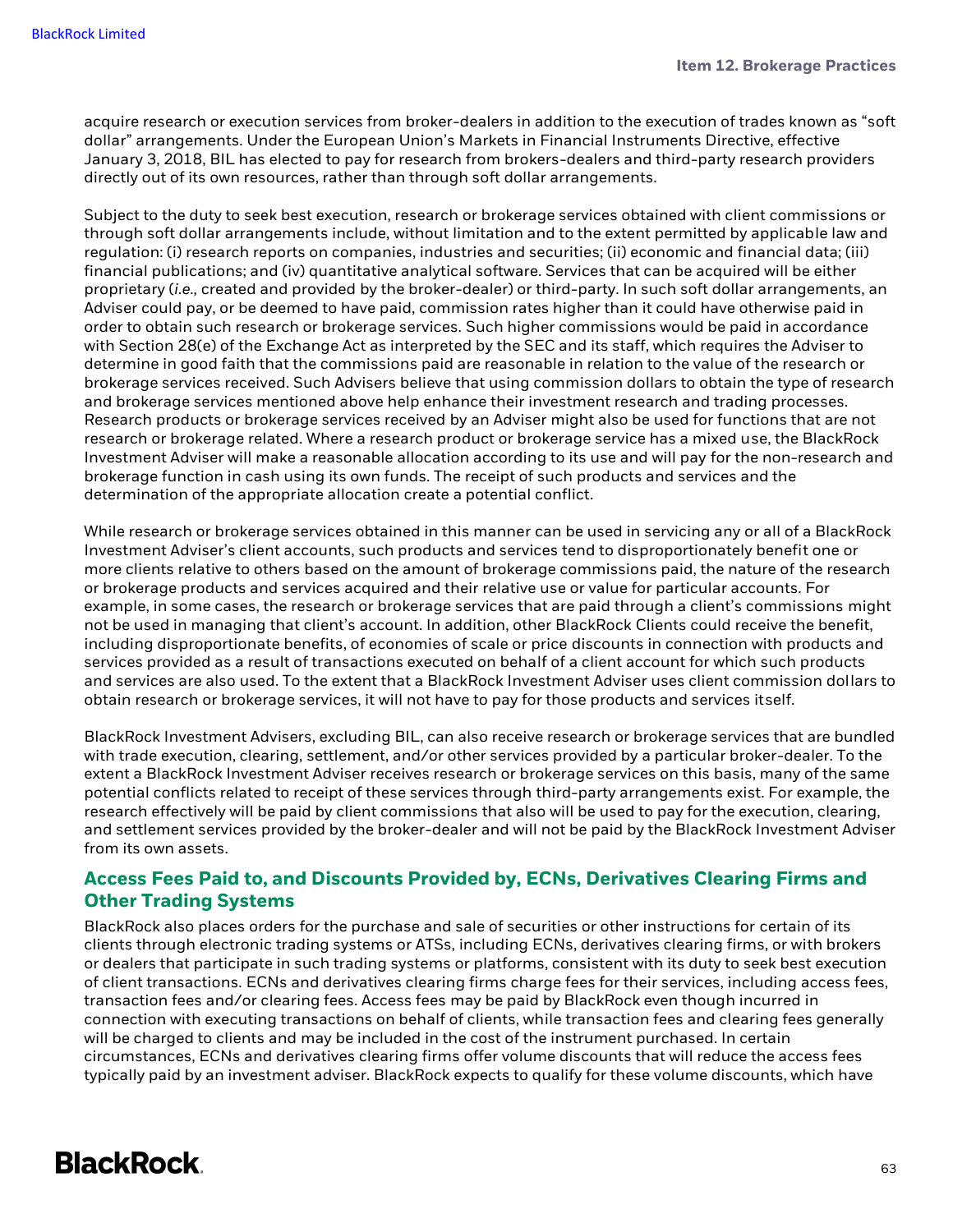the effect of reducing the access fees paid by BlackRock. Volume discounts achieved by BlackRock may also benefit or be applied to other BlackRock affiliates or their clients.

BlackRock also, from time to time and in accordance with applicable law, makes a nominal equity investment in or financial arrangement with a trading system or enter into consulting and/or advisory relationships with such electronic trading systems in order to assist in the design and development of such systems. In addition, certain BlackRock employees or employees of affiliates serve as board members or advisory members of ECNs, derivatives clearing firms, and/or other trading systems. Although BlackRock will not accept any payment, commission, rebate, or other compensation that is based on its use of a trading system on behalf of its advisory clients, BlackRock's use of these trading systems would result in some benefit to the trading system and therefore would, in turn, indirectly benefit BlackRock as an investor or party with a financial interest in the trading system.

### Competing or Complementary Investments and Trade Aggregation

In some circumstances, BlackRock Investment Advisers seek to buy or sell the same securities contemporaneously for multiple BlackRock Client accounts. Similarly, BlackRock Investment Advisers manage or advise accounts of BlackRock Clients that have investment objectives that are similar to those of other BlackRock Clients and/or seek to make investments in securities or other instruments in which BlackRock Clients invest. This will create potential conflicts and potential differences among different BlackRock Clients, particularly where there is limited availability or limited liquidity for those investments. BlackRock has developed policies and procedures that provide that it will seek to allocate investment opportunities and make purchase and sale decisions among all BlackRock Clients in a manner that it deems fair and equitable over time. Please see Item 11 ("Potential Conflicts Relating to Advisory Activities") of this Brochure for more information.

Although, in some instances, allocating orders among BlackRock Clients creates potential conflicts of interest because of the interests of members of the BlackRock Group or because BlackRock receives greater fees or compensation from certain BlackRock Clients, BlackRock Investment Advisers will not make allocation decisions based on such interests or greater fees or compensation. Notwithstanding the foregoing, and considering BlackRock's policy to treat all eligible BlackRock Clients fairly and equitably over time, any particular allocation decision among accounts can be more or less advantageous to any one BlackRock Client or group of BlackRock Clients and certain allocations, to the extent consistent with BlackRock's fiduciary obligations, deviate from a pro rata basis among BlackRock Clients in order to address legal, tax, regulatory, fiduciary, risk management, and other considerations. In any given circumstance, BlackRock also will consider client guidelines, the source of the investment opportunity, the nature of the mandate, the timing of a given fund or account's closing, contractual obligations, the respective committed capital of the relevant BlackRock Clients, legal or regulatory requirements, and other considerations, as applicable.

For example, BlackRock Investment Advisers allocate investment opportunities among client accounts based upon, the nature of the investment opportunity and an assessment of the appropriateness of that opportunity for a client's account, taking into consideration the various risk characteristics associated with the investment opportunity and the relative risk profiles of the client account ("allocation metrics"). The risks considered in determining the allocation metrics for a group of accounts include, without limitation; (i) the type of security being considered; (ii) the security-, issuer- and/or industry-specific risks; (iii) the actual or expected liquidity of the security; and (iv) current and expected concentrations and exposures. In certain cases, BlackRock Investment Advisers will determine that an investment opportunity or particular purchases or sales are appropriate for one or more BlackRock Clients or for the BlackRock Group, but not for other BlackRock Clients, or are appropriate for, or available to, BlackRock Clients but in different sizes, terms, or timing than is appropriate for other BlackRock Clients, or determine not to allocate to or purchase or sell for certain BlackRock Clients all investment transactions for which all BlackRock Clients may be eligible.

BlackRock Investment Advisers, in appropriate circumstances, will aggregate securities trades for a BlackRock Client with similar trades for other BlackRock Clients, but are not required to do so. In particular, a BlackRock Investment Adviser could determine not to aggregate transactions that relate to portfolio management decisions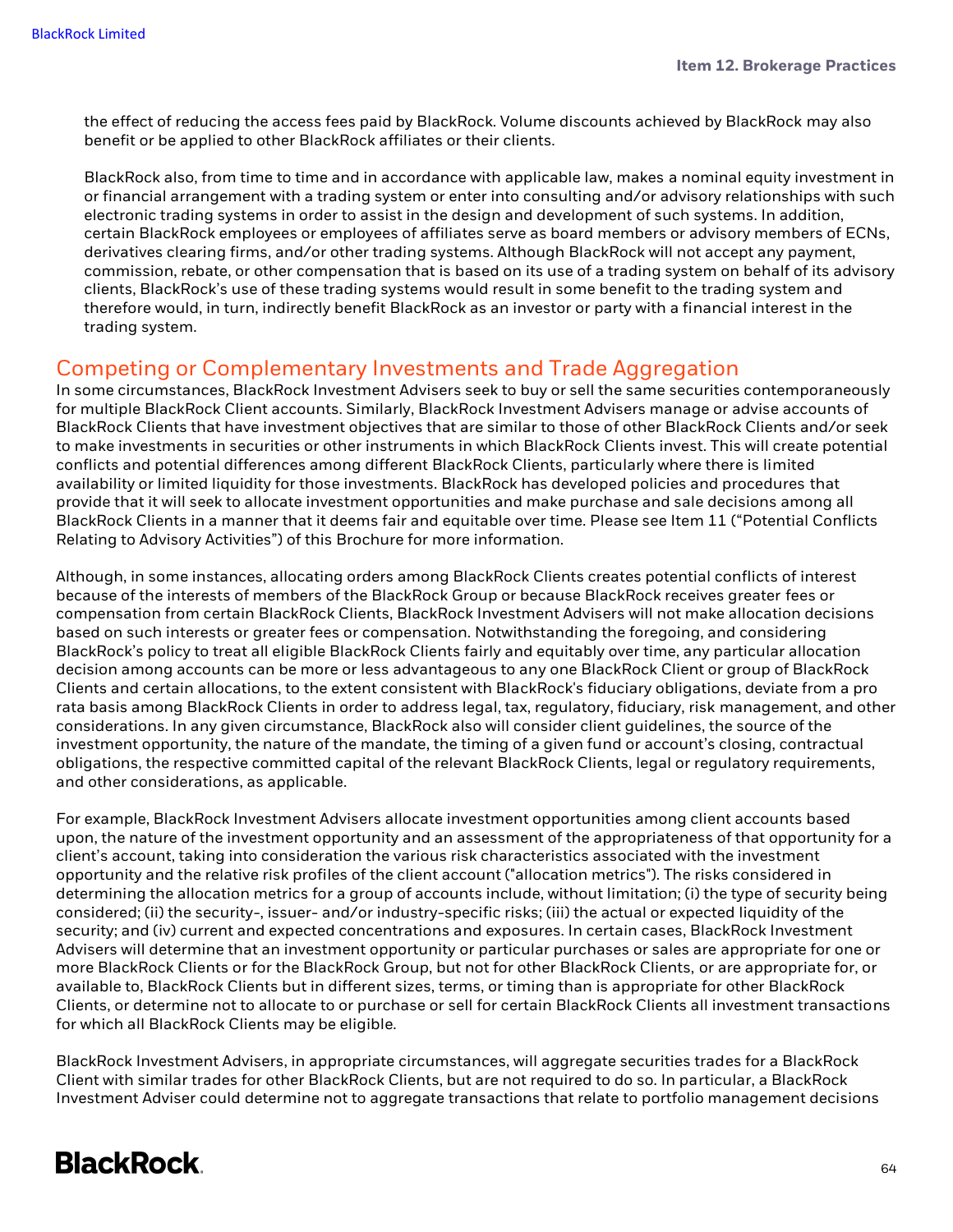that are made independently for different accounts or if it determines that aggregation is not practicable, not required or inconsistent with, client direction. When transactions are aggregated and it is not possible, due to prevailing trading activity or otherwise, to receive the same price or execution on the entire volume of securities purchased or sold, the various prices will be averaged, in which case all participating accounts generally will be charged or credited with the average price. In addition, under certain circumstances, BlackRock Clients will not be charged the same commission or commission equivalent rates in connection with a bunched or aggregated order. The effect of the aggregation therefore, on some occasions could either advantage or disadvantage a particular BlackRock Client.

From time to time, aggregation will not be possible because a security is thinly traded or otherwise not able to be aggregated and allocated among all client accounts seeking the investment opportunity or a BlackRock client will be limited in, or precluded from, participating in an aggregated trade as a result of that BlackRock client's specific brokerage arrangements, as discussed above. In these cases, the BlackRock Investment Advisers generally will choose to allocate on a non-pro rata basis such as through random or rotational allocations among eligible accounts in such a manner as to reasonably assure that BlackRock Clients are treated fairly and equitably over time. Also, BlackRock Clients can become subject to threshold limitations on aggregate and/or portfolio-level ownership interests in certain companies arising from statutory, regulatory or self-regulatory organization requirements, or company ownership restrictions (*e.g.,* poison pills or other restrictions in organizational documents). In these circumstances, the BlackRock client will be competing for investment opportunities with other BlackRock clients. Similarly, some BlackRock clients will be limited or restricted in their ability to participate in certain initial public offerings pursuant to FINRA rules. This will result in client accounts not being able to fully participate, or to participate at all, in such opportunities.

From time to time, the Lending Agents of securities lending transactions employ similar procedures with respect to aggregation. Each securities lending client of BlackRock participating in an aggregated loan will participate at the loan or rebate fee negotiated with the borrower for the entire loan. The Lending Agents' policy seeks to allocate loan opportunities in a manner that, over time, seeks to approximate the outcome of a pro rata allocation, taking into account which clients have been passed over for previous loan opportunities, which clients have the security available for loan (and the amount available for loan), each client's applicable legal, tax and credit restrictions, (if applicable) any restrictions imposed by the borrower, and constraints imposed by the client's custodian or subcustodian or the relevant securities market.

In the event that portfolio managers for SMA Program accounts and portfolio managers for institutional or investment company accounts submit trade orders for execution for the same securities at or about the same time, BlackRock will determine, based on trading volume, market conditions, and other appropriate factors, including the administrative overhead associated with effecting trades for SMA Program accounts, the order in which such transactions will be entered. Factors considered typically include relative size of the transactions, liquidity, and trading volume of the securities or other instruments involved, and the length of time needed to complete the respective transactions. Taking into account these factors, BlackRock will seek to make such decisions in a manner designed to achieve overall fair and equitable treatment of all clients over time. Once the order in which transactions will be effected for a particular group has been determined, BlackRock may complete transactions for one group before commencing transactions for the other. Trades directed by an SMA client or attributable to client inflows or outflows, may be submitted for execution separate from trades associated with the management of the investment strategy of a specific SMA Program. Thus, as discussed more below under "Directed Brokerage", trades may be effected on behalf of non-SMA Program accounts at a different time than the corresponding trades are effected on behalf of SMA Program accounts, and SMA Program account trades, as well as transactions for other directed brokerage clients, may "wait behind" block trades executed for BlackRock's non-SMA Program accounts (and trades for SMA Program accounts with significant client-imposed investment restrictions may trade after block trades executed for other SMA Program accounts without such restrictions). In such circumstances, these accounts may receive an execution price that varies from (and may be less favorable than) the price received by other accounts managed by BlackRock. In certain of such circumstances, the market price of those securities can rise or fall before an SMA Program or directed brokerage account trade is executed (and, in certain circumstances, as a direct result of other trades placed by, or on the advice of, BlackRock), causing SMA Program and directed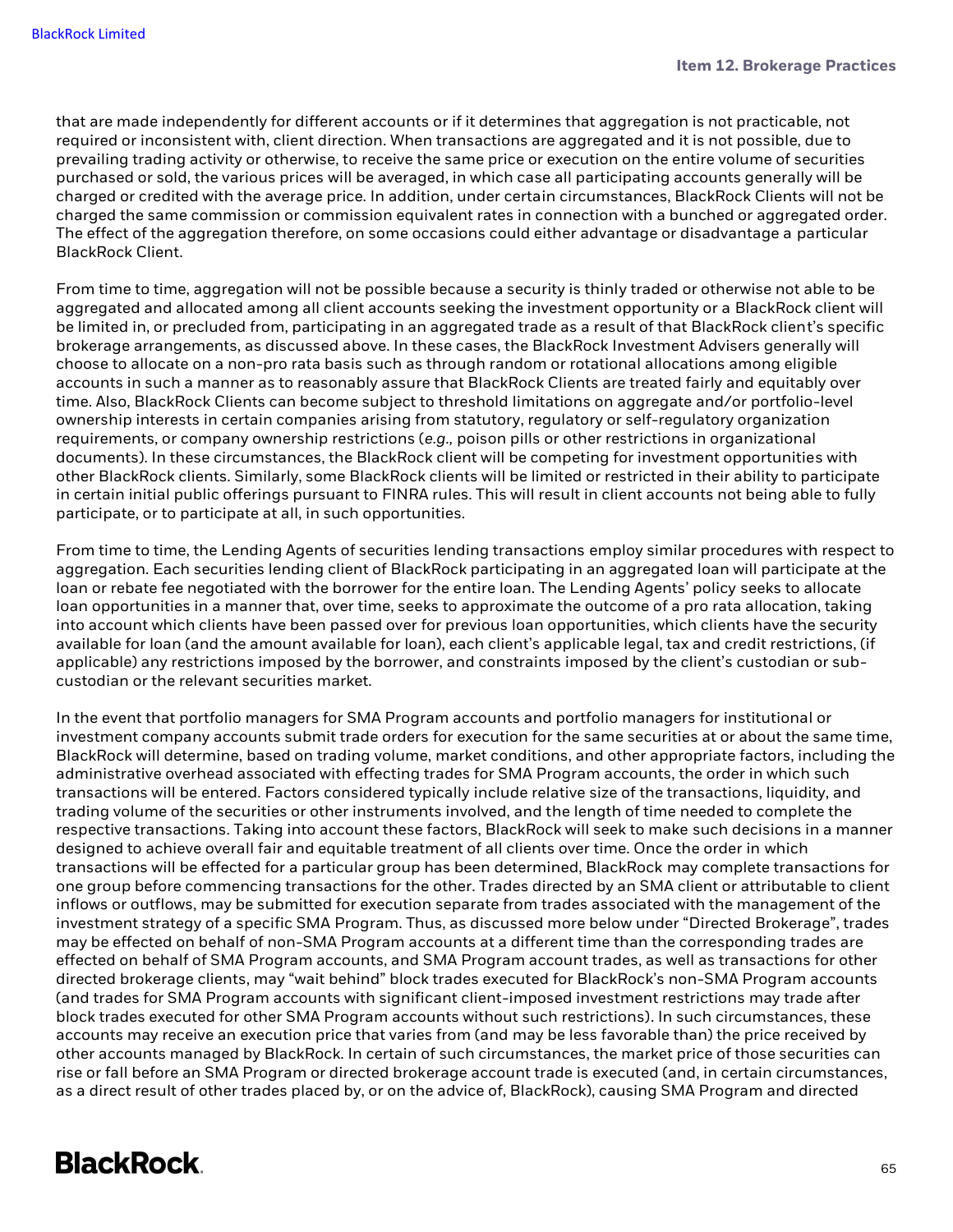brokerage clients to purchase the same securities at a higher price (or sell the same securities at a lower price) than BlackRock's other clients.

Given all of the foregoing factors, the amount, timing, structuring, or terms of an investment by BlackRock clients will differ from, and performance can be lower than, investments and performance of other BlackRock clients, including those which provide greater fees or other compensation (including performance-based fees) to BlackRock Investment Advisers or are accounts in which members of the BlackRock Group have an interest. The offering documents of certain funds and accounts may include additional information about the allocation of investment opportunities, trade aggregation, and conflicts of interest generally, and include information about the allocation procedures and processes directly applicable to that fund or account.

### Directed Brokerage

In certain circumstances, BlackRock accepts direction from clients or agrees to limitations with respect to BlackRock's brokerage discretion as to which brokers or dealers are to be used in effecting transactions for client accounts. Since wrap fees paid by Private Investors and Dual Contract SMA Program clients typically only include commissions on equity transactions executed by a particular broker-dealer (MLPF&S in the case of Private Investors, and the Sponsor in the case of a Dual Contract SMA Program), BlackRock generally requires such clients to direct BlackRock to execute equity transactions at such broker-dealer. Other SMA Program investment advisers may or may not require such direction from their clients.

Clients who direct BlackRock (or whose investment adviser or SMA Program Sponsor directs BlackRock) to use a particular broker or dealer (the "Designated Broker"), or otherwise limit BlackRock's brokerage discretion, should be aware that, this direction can limit BlackRock in obtaining volume discounts on aggregated orders, or in selecting brokers or dealers on the basis of best price and execution. In certain SMA Programs where BlackRock is not directed to use a particular broker-dealer, BlackRock has discretion to select broker-dealers to fulfill its duty to seek best execution for its clients' accounts. However, because brokerage commissions and other charges for equity transactions not effected through the Sponsor can be charged to the client, whereas the wrap fee generally covers the cost of brokerage commissions and other transaction fees on equity transactions effected through the Sponsor, it is likely that most, if not all, equity transactions for clients of such programs will be effected through the Sponsor. BlackRock generally does not monitor or evaluate the nature and quality of the services clients obtain from SMA Program Sponsors or Designated Brokers and it is possible that Sponsor or Designated Brokers provide less advantageous execution of transactions than if BlackRock selected another broker-dealer to execute the transactions. Furthermore, if the Sponsor or Designated Broker is not on BlackRock's approved list of brokers, the client could potentially be subject to additional counterparty credit and settlement risk. As a result, directed brokerage transactions can result in less favorable execution on some transactions than would be the case if BlackRock was free to choose the broker or dealer, potentially resulting in increased costs to the client.

Moreover, clients who direct brokerage can have execution of their orders delayed, since (as discussed above) in certain instances BlackRock will fill directed trades after block trading activity is completed for a particular security. Orders for SMA Program accounts, while generally aggregated with orders for other accounts within the same program that are employing the same investment strategy, typically are not aggregated with transactions for institutional or investment company accounts and can take more time to complete than those effected for institutional or investment company accounts. This is, among other things, because: (i) transactions for SMA Program accounts involve substantially greater numbers of accounts than transactions for institutional or investment company accounts and therefore require the use of specialized trading systems to determine the quantity of securities being purchased or sold by each account and which record and confirm each transaction at the individual account level; and (ii) equity transactions for accounts in an SMA Program typically are executed at one firm because either (a) BlackRock is directed to effect such transactions through a Designated Broker, or (b) the fees paid by clients to the program Sponsor typically only include commissions on equity transactions executed by the Designated Broker.

A client who participates in a wrap fee arrangement with an SMA Program Sponsor should consider that, depending on the level of the wrap fee charged by the Sponsor, the amount of portfolio activity in the client's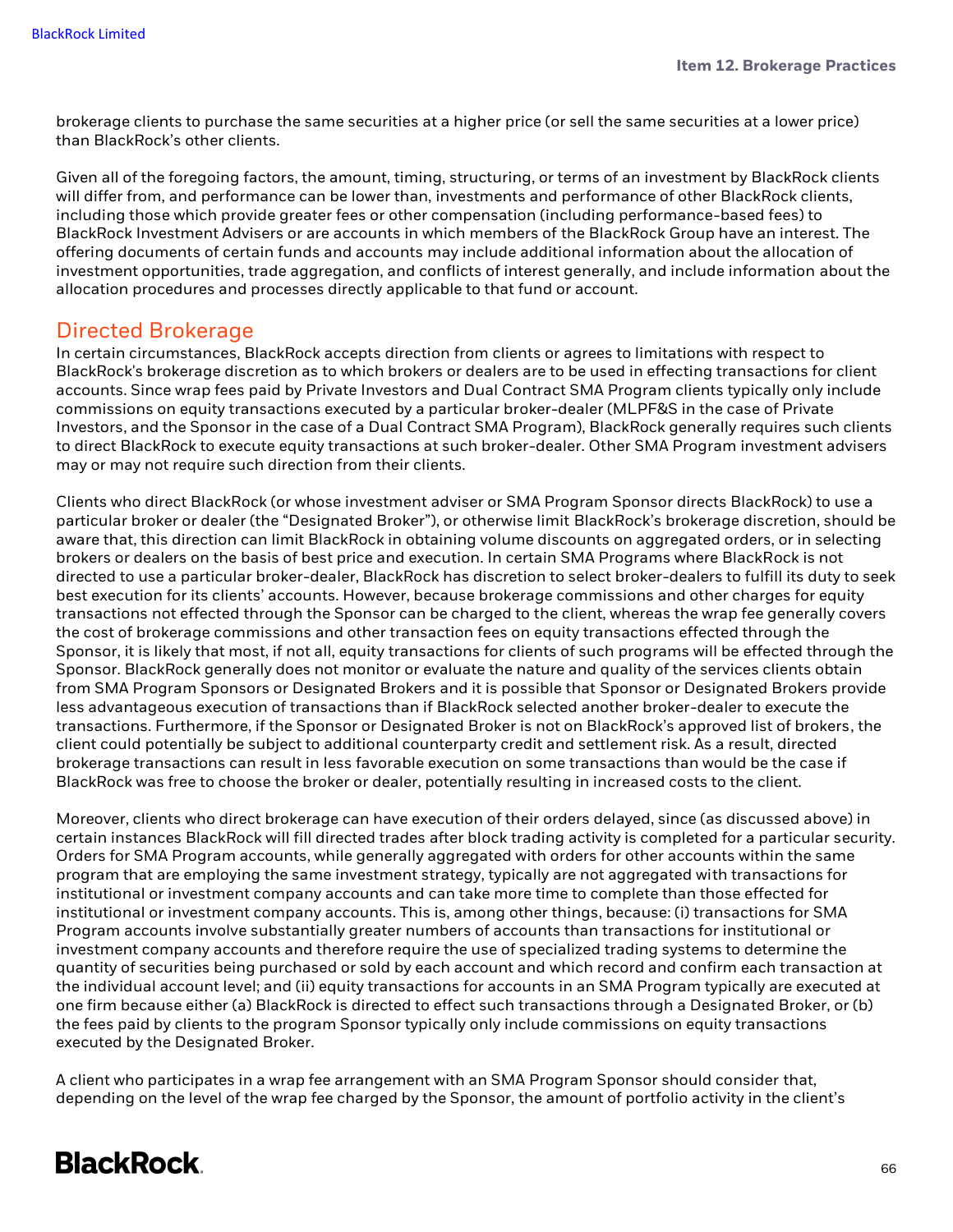account, the value of the custodial and other services which are provided under the arrangement, and other factors, the wrap fee may or may not exceed the aggregate cost of such services if they were provided separately.

Non-wrap fee paying SMA Program clients are solely responsible for their brokerage arrangements (including negotiating the commission rates payable by their accounts) and BlackRock will effect equity transactions through the client's Designated Broker at the commission rates or spreads agreed to by the client directly with the Designated Broker or at the Designated Broker's standard rate if no specific rate has been negotiated. Such rates may not be the lowest available rates and may not be as low as the rate BlackRock might have obtained if BlackRock had discretion to select the brokerage firm for the transaction.

### Non-Discretionary Accounts

If a client has retained a BlackRock Investment Adviser to manage an account on a non-discretionary basis ("Non-Discretionary Clients"), there is the potential for the Client to be disadvantaged because the BlackRock Investment Adviser generally must obtain the Non-Discretionary Client's approval prior to effecting investment transactions on their behalf (unless otherwise agreed to with the client). In some instances, Non-Discretionary Clients will not receive notification of proposed trades from the BlackRock Investment Adviser and/or will not provide consent to such trades until after BlackRock's discretionary accounts have finished trading. Therefore, Non-Discretionary Clients will not always benefit from aggregated or "bunched" orders, resulting in a delay in execution of orders, and resulting in their accounts receiving a price that potentially is less favorable than that obtained for discretionary accounts. In addition, in certain instances, Non-Discretionary Clients are precluded from participating in certain investment opportunities that are available to discretionary clients if BlackRock is unable to obtain the client's consent in a timely fashion. As a result of these and other factors, the performance of non-discretionary accounts can differ from (and be better or worse than) the performance of discretionary accounts following the same investment strategy.

### Model-Based SMA Programs

As noted above in Item 4 ("Advisory Business") under "Advisory Services – Model-Based SMA Programs," in certain SMA Programs BIM provides non-discretionary investment services (often in the form of model portfolios) to a Sponsor or an OPM, who utilizes such model portfolios in connection with its management of program client accounts. The model portfolios provided to a Sponsor or OPM can, in some circumstances, reflect recommendations being made by BIM contemporaneously to, or investment advisory decisions made contemporaneously for, similarly situated discretionary clients of BIM. As a result, BIM may have already commenced trading before the Sponsor or OPM has received or had the opportunity to evaluate or act on BIM's model portfolios. In this circumstance, trades ultimately placed by the Sponsor or OPM for its clients may be subject to price movements, particularly with large orders or where the securities are thinly traded, that may result in the OPM's clients receiving prices that are less favorable than the prices obtained by BIM for its client accounts. On the other hand, the OPM may initiate trading based on BIM's model portfolios before or at the same time BIM is also trading for its own client accounts. Particularly with large orders or where the securities are thinly traded, this could result in BIM's clients receiving prices that are less favorable than prices that might otherwise have been obtained absent the Sponsor's or OPM's trading activity. BIM takes reasonable steps to attempt to minimize the market impact of the recommendations provided to the Sponsor or OPM on accounts for which BIM exercises investment discretion. However, because BIM does not control the Sponsor's or OPM's execution of transactions for the Sponsor's or OPM's client accounts, BIM cannot affect the market impact of such transactions to the same extent that it is able to for its discretionary client accounts.

### Research and Digital Services

As noted above in Item 4 ("Advisory Business") under "Advisory Services - Research and Digital Services," in respect of certain Research and Digital Services, BFM and BFA provide impersonal non-discretionary investment services to Research and Digital Services Recipients who, in the case of BFA's Research and Digital Services, may utilize such services in connection with their provision of investment services to their clients. In some circumstances, such Research and Digital Services include tool output and analysis being provided by BFA or BFM contemporaneously with, or investment advisory decisions made for, investment vehicles over which BFA or BFM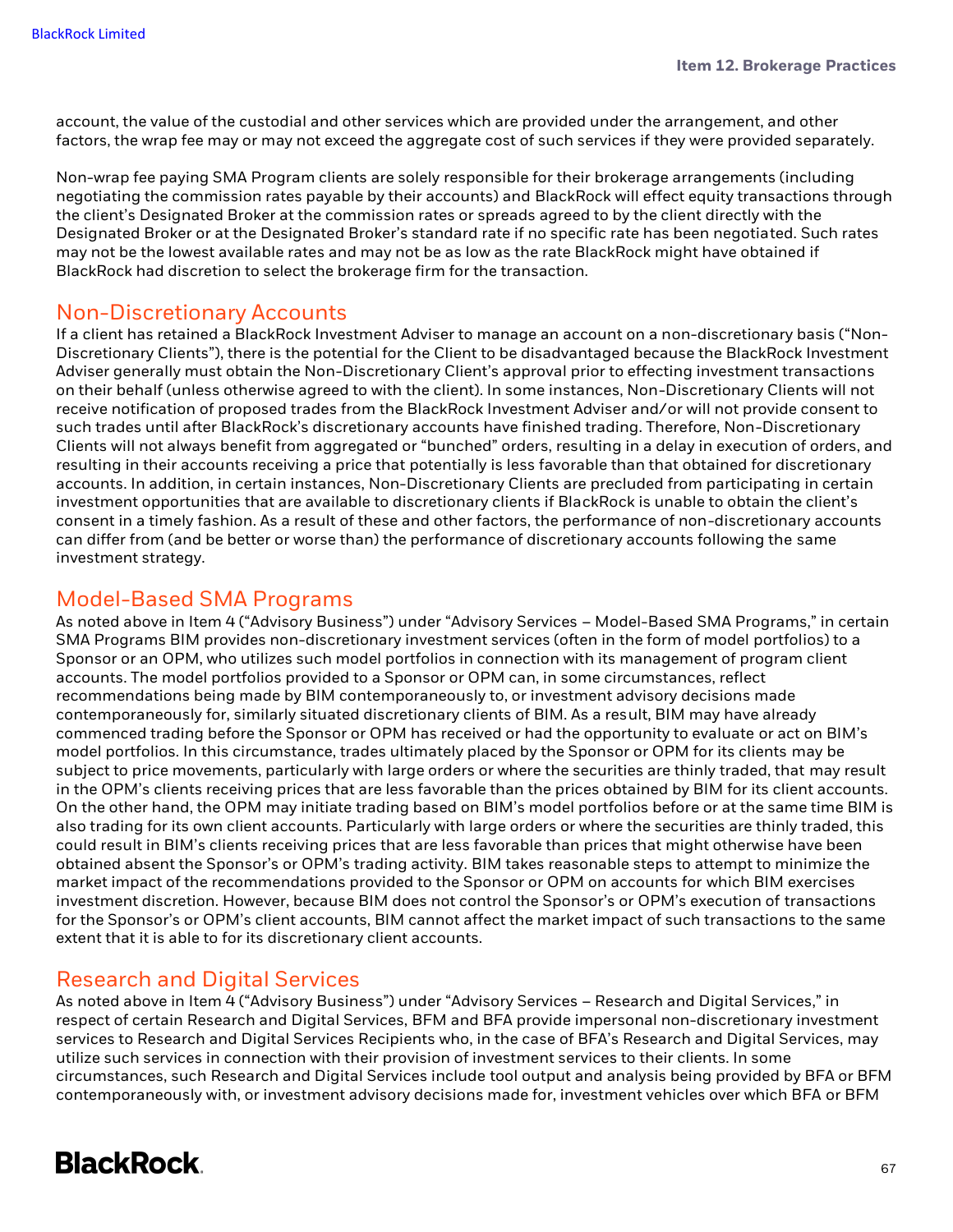have discretionary authority. As a result, BFA or BFM may have already commenced trading before the Research and Digital Services Recipient has received or had the opportunity to evaluate or act on the information. In this circumstance, trades ultimately placed by the Research and Digital Services Recipient may be subject to price movements, particularly with large orders or where the securities are thinly traded, that may result in the Research and Digital Services Recipient's clients receiving prices that are less favorable than the prices obtained by BFA or BFM for its discretionary accounts. On the other hand, the Research and Digital Services Recipient may initiate trading based on tool output and analysis received from BFA or BFM before or at the same time BFA or BFM is also trading for its own discretionary accounts. Particularly with large orders or where the securities are thinly traded, this could result in investment vehicles over which BFA has discretionary authority receiving prices that are less favorable than prices that might otherwise have been obtained absent the Research and Digital Services Recipient's trading activity.

A BlackRock Investment Adviser may also provide due diligence support to BlackRock Clients on a nondiscretionary basis for investment opportunities brought by such BlackRock Client to the BlackRock Investment Adviser. Typically, the investments for which due diligence support is provided will not be available for allocation to other BlackRock Clients.

### Portfolio Trading Upon Receipt of Notice of Contribution or Withdrawal

Unless otherwise agreed with a separate account client, following the initial funding of the client's account, upon receipt of a notice or instruction regarding a contribution or withdrawal of assets the client intends to make to or from the account, BlackRock Investment Advisers can place trade orders in reliance on the notice or instruction and, in the case of a contribution of assets (a "Contribution Notice"), before confirming with the custodian that the account has received the assets. Such clients should ensure that they contribute the assets specified in a Contribution Notice to their accounts by the date specified in the Contribution Notice.

### Changes to BlackRock's Brokerage Arrangements

A BlackRock Investment Adviser may choose, from time to time, to alter or not to engage in the above described arrangements to varying degrees, without notice to BlackRock Clients, to the extent permitted by applicable law and the applicable client agreement.

## **Item 13. Review of Accounts**

BlackRock periodically reviews client accounts and provides reports to clients regarding their accounts. The nature and frequency of these reviews, as well as the frequency and content of these reports, is discussed in more detail below.

### Nature and Frequency of Client Account Review

Depending on the nature of an institutional client's portfolio, the client's own monitoring capabilities, the type of advice and the arrangements made with the client, BlackRock's frequency of client account reviews ranges from daily to quarterly. The level of review can encompass the client's portfolio, a section of the portfolio, or a specific transaction or investment. Additional reviews can be triggered by changes in the investment objectives or guidelines of a particular client or specific arrangements with particular clients. The frequency, depth, and nature of reviews are often determined by negotiation with individual clients pursuant to the terms of each client's written IMA or by the mandate selected by the client and the particular needs of each client. Reviews typically are conducted by portfolio management and account management personnel. BlackRock holds periodic staff meetings to determine the timing, level and focus of specific client reviews and to review the appropriateness of the review already completed.

Private Investors and other SMA Program accounts (and related Model Guidelines and target portfolios) are reviewed on an ongoing basis by BlackRock. Reviews are conducted with the help of computer support systems on an account-by-account basis and on security-holdings and performance-exception basis. Reviews are conducted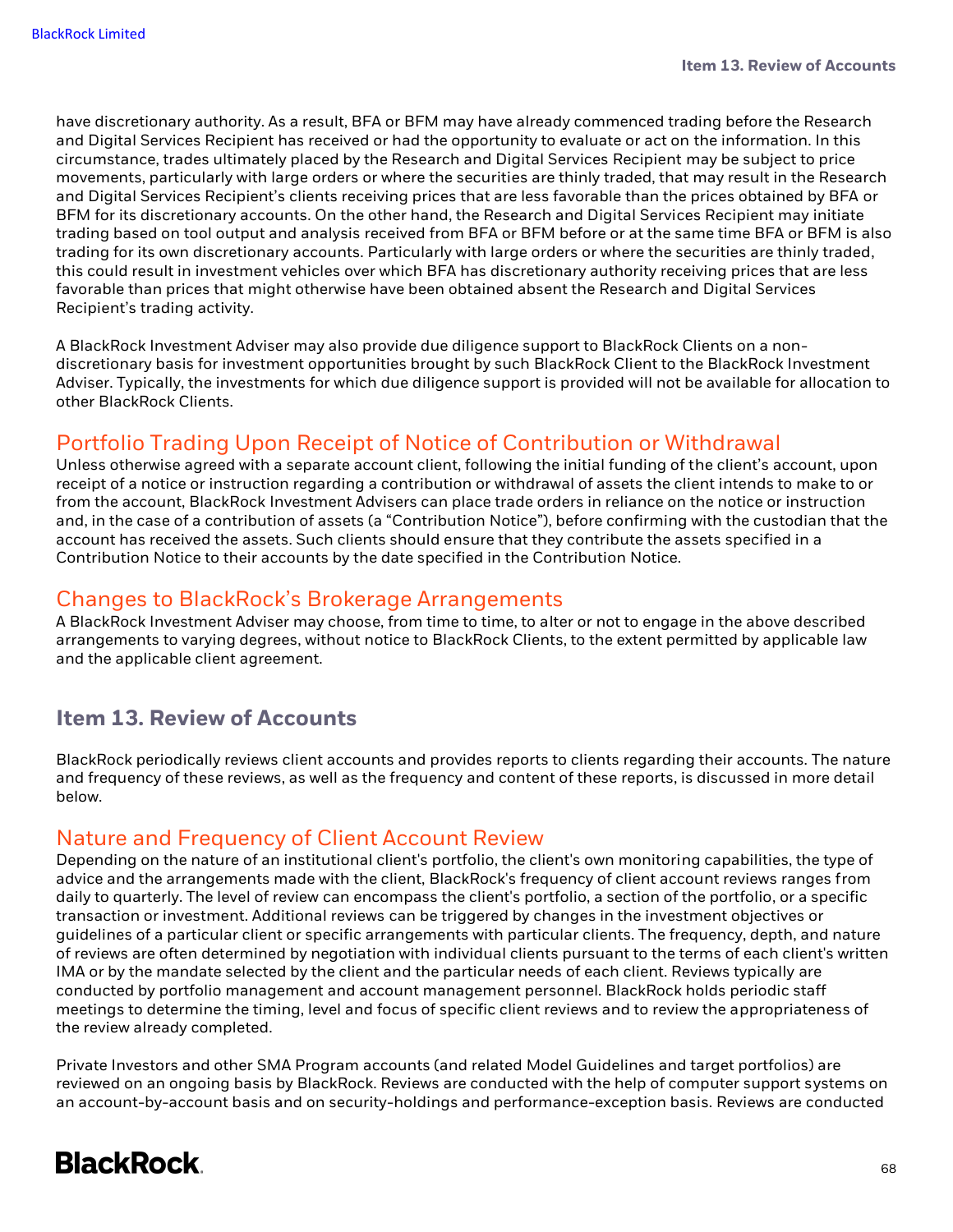to determine if an account's holdings are consistent with the client's selected investment strategy and restrictions imposed by the client. In addition to the assigned portfolio management team, certain representatives of BlackRock's risk management groups periodically spot check accounts and target portfolios to review performance and relevant investment guidelines.

### Frequency and Content of Client Account Reports

The frequency and content of reports for institutional clients vary according to the particular needs of each client and the agreement between the client and Adviser. Such reports generally contain information with respect to portfolio holdings, transactions, and performance. Reporting for SMA Program clients varies according to the service or program in which the client is enrolled. Private Investors clients typically receive a quarterly account performance report. Clients in SMA Programs sponsored by other firms should contact the Sponsors for information regarding reports provided to their program clients.

### **Item 14. Client Referrals and Other Compensation**

### Payments to BlackRock by a Non-Client in Connection With Advice Provided to a Client

Certain retirement and/or pension plan Sponsors will pay management fees in connection with advice provided by BlackRock to such plan directly to BlackRock instead of having the management fee deducted from the retirement or pension plan assets.

### Solicitation, Introduction or Placement Arrangements

With respect to client solicitation arrangements, the Advisers Act requires that, among other things, compensation to a solicitor be made pursuant to a written agreement and, for third-party solicitor arrangements, that the solicitor provide to each person solicited for BlackRock's or a third party firm's advisory services, a written disclosure statement (the "Solicitor's Disclosure Statement") and this Brochure (or alternate brochure required or permitted to be provided, such as the Private Investors Brochure, or the third party advisor's brochure). The Solicitor's Disclosure Statement contains important information with respect to, among other things, the material terms of the compensation arrangement between the solicitor and the advisor, the nature of the relationship, including any affiliation between the solicitor and the advisor, whether the client bears any costs with respect to the solicitation and whether the fees paid by such a client may differ from fees paid by other similarly situated clients who are not so introduced, as a result of the solicitation, and these Solicitor's Disclosure Statements should be reviewed carefully by prospective clients.

### **Private Fund Placements/Introductions**

From time to time, BlackRock compensates certain affiliated and unaffiliated persons or entities for client referrals or introductions to BlackRock or placements of interests in Private Funds, in compliance with applicable law, including circumstances where, in connection with discrete advisory transactions, BlackRock or an affiliate will pay or split a portion of the fees with an unaffiliated third party for assisting in obtaining a specific client. The material terms of such arrangements will be disclosed to relevant clients or investors. BlackRock informs each Private Fund Investor that is the subject of such placement services that the thirdparty placement agent will be compensated by the Investor, the Private Fund or BlackRock, as the case may be. The name of the third party providing the services also is disclosed to each relevant Private Fund Investor, along with the nature of any affiliation between the third party and BlackRock. From time to time, investors also will be introduced to a Private Fund by the Private Fund's prime broker. Because an increase in the size of a Private Fund would likely result in additional compensation to the prime broker, the prime broker receives a benefit from such introductions.

### **Solicitations by BlackRock**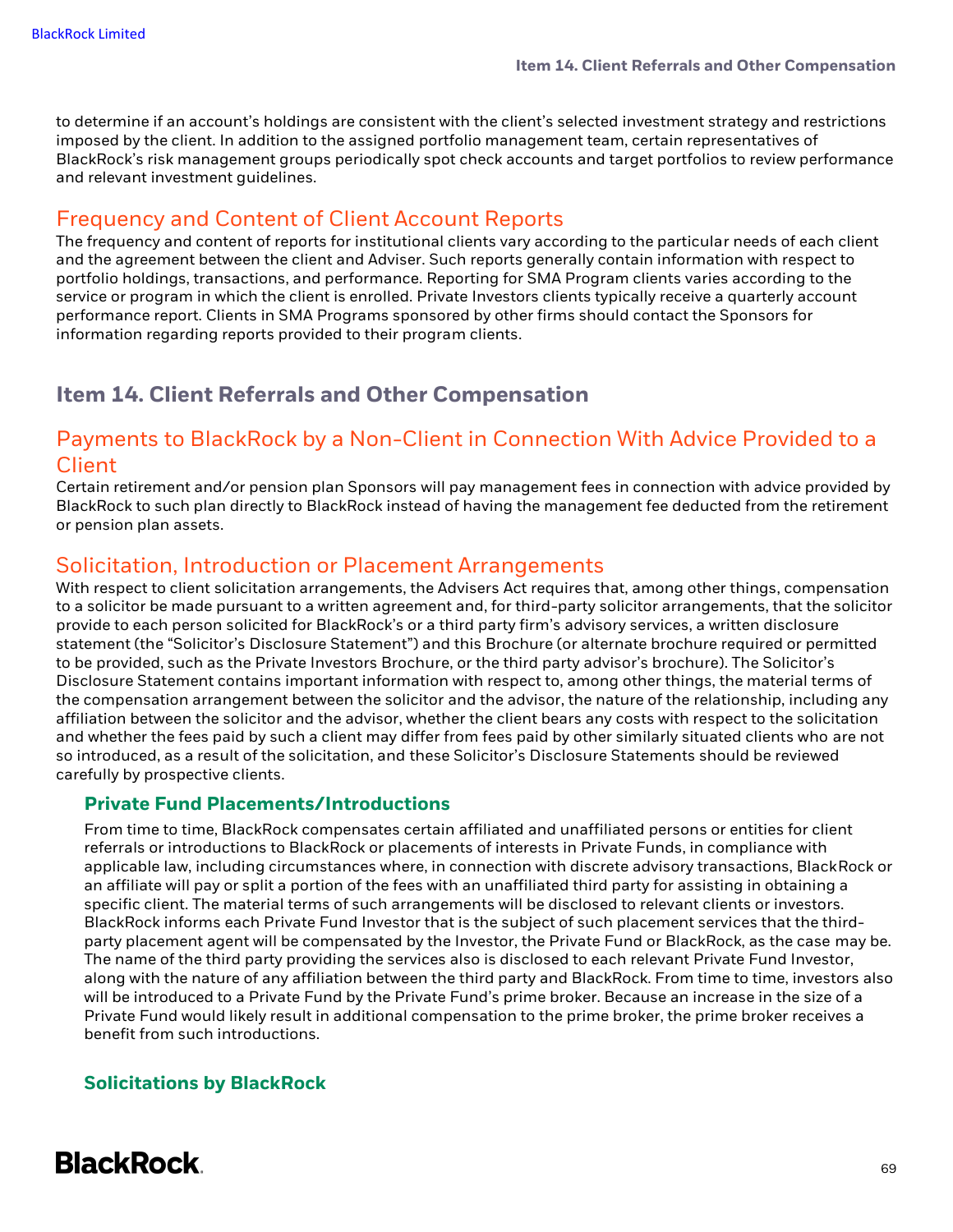BlackRock participates in solicitation arrangements through which we receive compensation in the form of solicitation fees for referring certain clients and prospects to third party firms that will provide investment advisory services to such clients and prospects. The compensation BlackRock receives is typically a portion of the gross revenue of the third party advisor and may vary depending on the type of agreement or nature of the services provided. A description of such compensation and other relevant information, including certain conflicts of interest pertaining to the solicitation arrangement is contained in BlackRock's Solicitor's Disclosure Statement.

#### **Solicitations by Third Parties or Their Employees**

Third party advisors, primarily MLPF&S Financial Advisors, and/or other employees of third party firms typically receive compensation from BlackRock in the form of solicitation fees for referring SMA clients and other clients to BlackRock. A description of such compensation and other relevant information pertaining to the solicitation arrangement is contained in the third party advisor's Solicitor's Disclosure Statement. Third party advisory firms and/or their employees also may receive compensation from the third party advisory firm's broker-dealer affiliates based on the commissions paid by BlackRock's SMA clients (depending on their individual fee selection) in connection with equity security transactions executed by the third party advisor's broker-dealer affiliate (such as MLPF&S). Such clients may have materially different commission rate schedules with the third party advisor's broker-dealer, even though their SMA accounts may be following the same investment strategy and/or may have substantially similar trading patterns. Therefore, SMA clients who pay commissions on trades should contact their third party advisor or sales representative to discuss and/or negotiate the commission rates payable by their accounts. The amount of compensation paid to third party broker-dealer employees whose clients retain BlackRock to manage their assets and pay a wrap fee may be more than what the employees would receive if the clients had paid separately for advisory, brokerage and other services. Therefore, third party advisor employees may have a financial incentive to recommend certain services or programs over other services or programs.

#### **Placement Arrangements**

Certain BlackRock affiliates, such as BRIL in the U.S., serve as the appointed distributor to many of the iShares/BlackRock ETFs. In this capacity, the BlackRock affiliates contract with authorized participants (also called participating dealers in some jurisdictions) to facilitate the creation and redemption of the iShares/BlackRock ETFs. In the U.S., these activities may be deemed participation in a distribution of the iShares/BlackRock ETFs for statutory purposes.

#### **Promotional and Educational Cost Reimbursements**

From time to time and consistent with BlackRock policy and applicable regulation, BlackRock also pays for, or reimburses broker-dealers to cover, various costs arising from, or activities that may result in, the sale of advisory products or services, including: (i) client and prospective client meetings and entertainment; (ii) sales and marketing materials; (iii) educational and training meetings or entertainment activities with the registered representatives of such broker-dealers and other personnel from entities that distribute BlackRock's products and/or services; and (iv) charitable donations in connection with events involving personnel or clients of entities that distribute BlackRock's products and/or services.

### **Item 15. Custody**

BlackRock may be deemed to have custody of its clients' assets including, without limitation, because certain clients authorize BlackRock to receive its advisory fees out of the assets in such clients' accounts by sending invoices to the respective custodians of those accounts. BlackRock may also be deemed to have limited custody of its client's assets where BlackRock has authority to disburse client funds to a third party on the client's behalf, pursuant to a standing letter of instruction. Such clients generally will receive account statements directly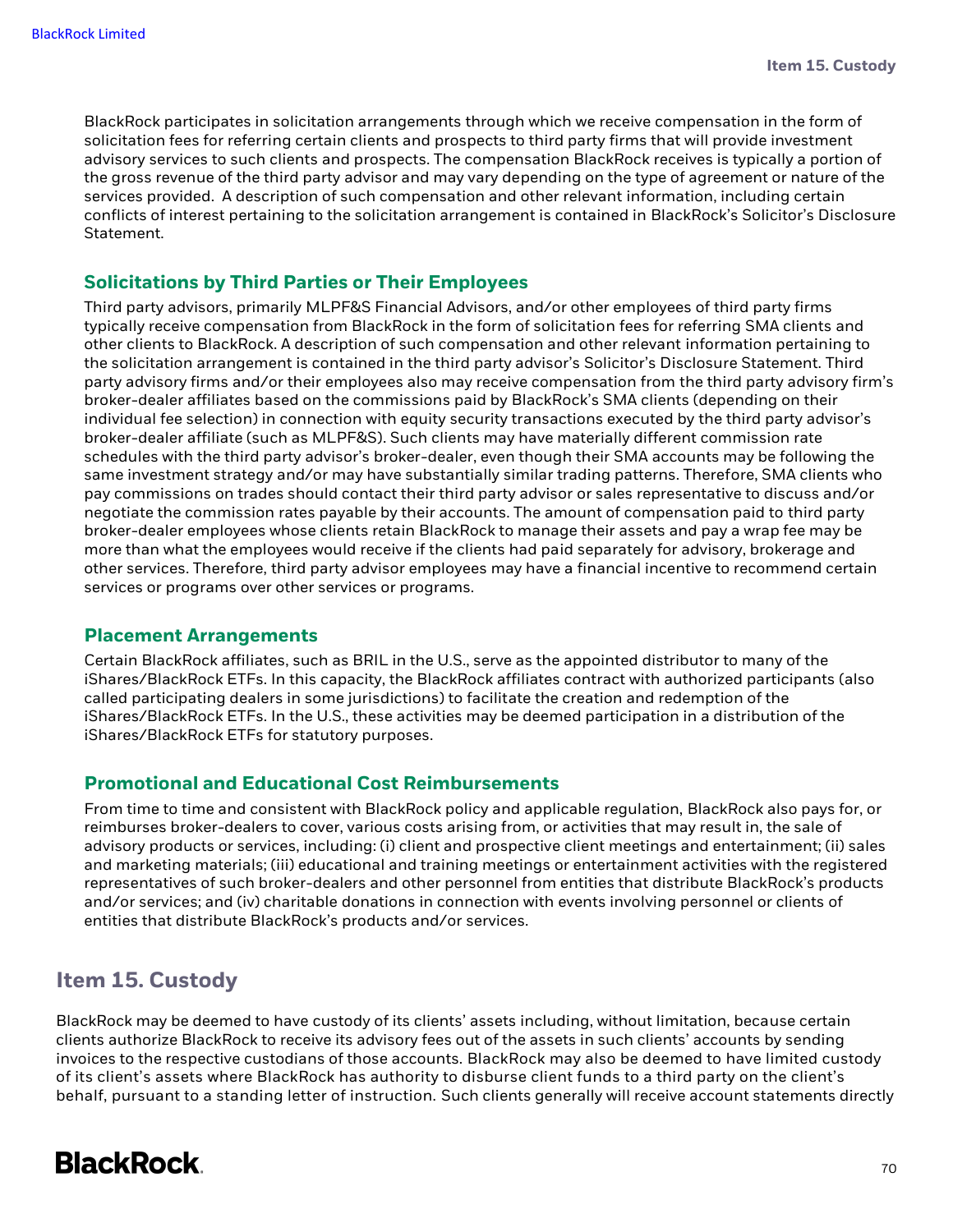from their third-party custodians for the accounts and should carefully review these statements. Such clients should contact BlackRock immediately if they do not receive account statements from their custodian on at least a quarterly basis. As noted in Item 13 ("Review of Accounts") of this Brochure, the frequency and content of reports provided by BlackRock to clients vary according to the particular needs of each client and the agreement between the client and the Adviser. Clients should compare any reports provided by BlackRock with the account statements received from the custodian, without limitation, advisory fee deductions and transfers to a third party pursuant to a standing letter of instruction. If clients discover any discrepancy between the account statement provided by BlackRock and the account statement provided by the custodian, then they should contact BlackRock immediately.

BlackRock also could be deemed to have custody of certain Private Funds advised by an Adviser for which it or an affiliate serves as managing member or general partner. In addition, BlackRock may be deemed to have custody of certain special purpose vehicles for which an Adviser or an affiliate serves as managing member or general partner (or similar role) and through which certain clients (including Private Funds and separate account clients) make one or more investments. Investors in such Private Funds or special purpose vehicles generally will receive the vehicle's annual audited financial statements. Such Investors should review these statements carefully. If investors in the Private Funds or special purpose vehicles do not receive audited financial statements in a timely manner (120 days for most Private Funds and special purpose vehicles and 180 days for Private Funds that are Funds of Funds), then they should contact BlackRock immediately.

To the extent that a Private Fund or special purpose vehicle for which BlackRock is deemed to have custody does not provide Investors with its annual financial statements as described above, such Investors will instead receive quarterly account statements from the qualified custodian of such Private Fund or special purpose vehicle and should contact BlackRock immediately if they fail to receive such account statements.

### **Item 16. Investment Discretion**

As a general rule, each Adviser receives discretionary (or non-discretionary) investment authority from its clients at the outset of an advisory relationship. Depending on the terms of the applicable IMA, the Adviser's authority could include the ability to select brokers and dealers through which to execute transactions on behalf of its clients, and to negotiate the commission rates, if any, at which transactions are effected. In making decisions as to which securities are to be bought or sold and the amounts thereof, each Adviser is guided by the mandate selected by the client and any client-imposed guidelines or restrictions. Unless the Adviser and the client have entered into a nondiscretionary arrangement, the Adviser generally is not required to provide notice to, consult with, or seek the consent of its clients prior to engaging in transactions. Please see Item 12 ("Brokerage Practices") of this Brochure for more information.

## **Item 17. Voting Client Securities**

US Registered Funds and certain Private Funds managed by BlackRock have delegated the authority to vote proxies to BlackRock. From time to time, institutional, SMA Program, and other clients will give BlackRock or its designee the authority to vote proxies relating to securities held in their accounts by granting such authority in IMAs. Consistent with applicable rules under the Advisers Act, BlackRock has adopted and implemented written proxy voting policies and procedures ("Proxy Voting Guidelines") that are reasonably designed: (i) to vote proxies, consistent with its fiduciary obligations, in the best interests of clients; and (ii) to prevent conflicts of interest from influencing proxy voting decisions made on behalf of clients. Nevertheless, when votes are cast in accordance with the Proxy Voting Guidelines and in a manner that BlackRock believes to be consistent with its fiduciary obligations, actual proxy voting decisions made on behalf of one client can have the effect of favoring or harming the interests of other clients, BlackRock, or its affiliates.

BlackRock provides proxy voting services as part of its investment management service to client accounts and does not separately charge a fee for this service. This function is executed by a team of dedicated BlackRock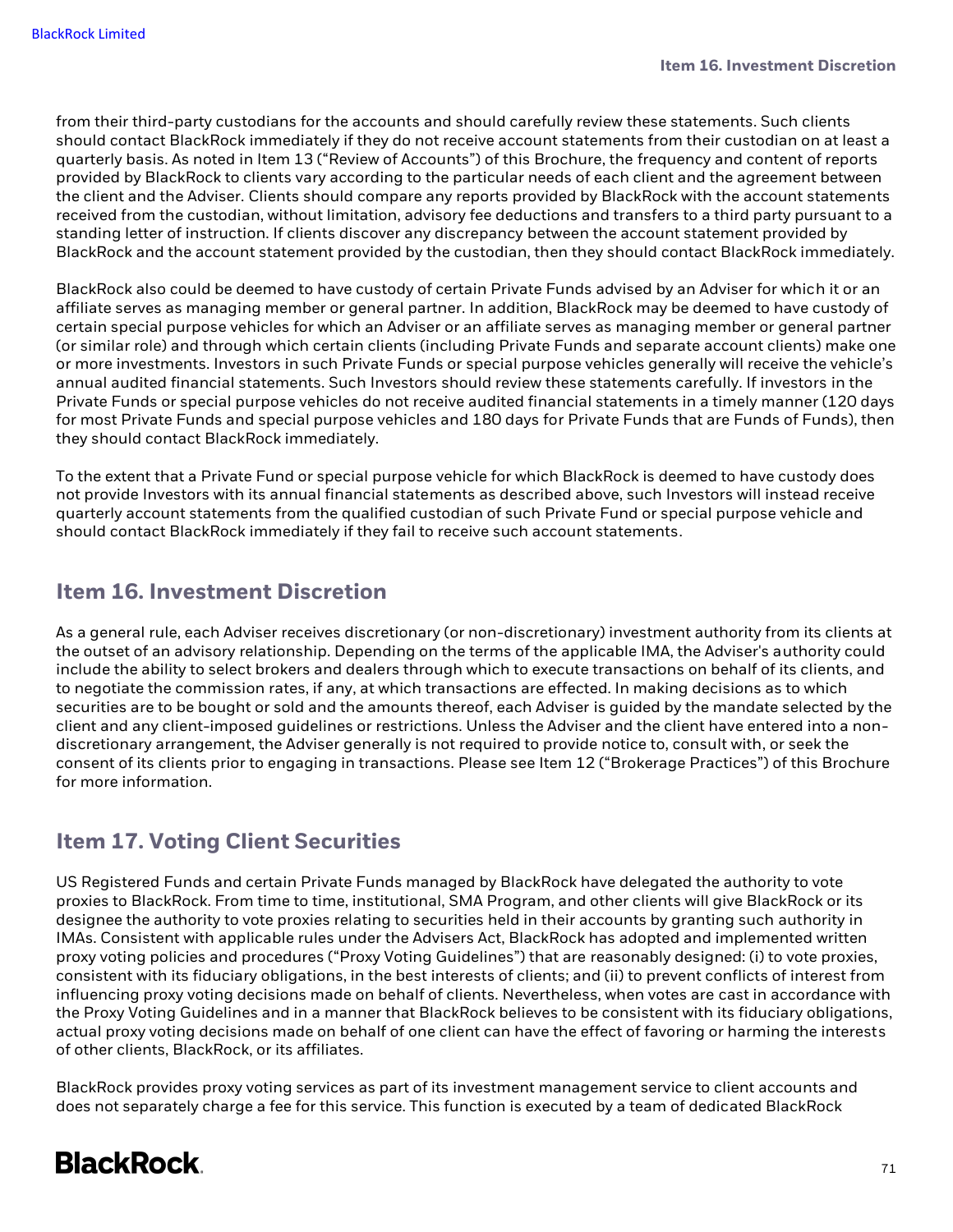employees without sales responsibilities (the "Investment Stewardship Group"), which is considered an investment function. BlackRock maintains oversight committees ("Stewardship Advisory Committees") comprising senior BlackRock investment professionals for the following regions: Americas; Europe; Middle East and Africa; Asia Pacific; and Global. The Stewardship Advisory Committees review and approve amendments to BlackRock's Proxy Voting Guidelines and grant authority to the Global Head of Investment Stewardship ("Global Head"), a dedicated BlackRock employee without sales responsibilities, to vote in accordance with the Proxy Voting Guidelines. The Global Head leads the Investment Stewardship Group to carry out engagement, voting, and vote operations in a manner consistent with the relevant Stewardship Advisory Committee's mandate. In conjunction with portfolio managers, the Investment Stewardship Group engages companies in discussions of significant governance issues, conducts research on corporate governance issues and participates in industry discussions to keep abreast of the field of corporate governance.

The Investment Stewardship Group, or vendors overseen by the Investment Stewardship Group, also monitor upcoming proxy votes, execute proxy votes and maintain records of votes cast. The Investment Stewardship Group has adopted policies and procedures to provide ongoing oversight of any vendors used to vote proxies in the best interest of clients. An outside vendor is used by the Investment Stewardship Group for record keeping and vote execution, sometimes including pre-population of ballots or automated voting using BlackRock's Proxy Voting Guidelines. These services are used to assist our Investment Stewardship Group in making vote recommendations for a subset of our positions (i) on routine management proposals that are clearly addressed by our Proxy Voting Guidelines and (ii) for issuers where BlackRock holds a small position. Meetings with proposals related to capital allocations, or for issuers identified as facing material governance or sustainability risks including climate risk, are systematically excluded from automated voting and are voted manually by the Investment Stewardship Group. Vendor recommendations based on the BlackRock Proxy Voting Guidelines can be overridden at any time prior to the vote deadline, and are regularly reviewed by the Investment Stewardship Group. Both BlackRock and its vendor actively monitor securities filings, research reports, issuer announcements and direct communications from issuers to ensure awareness of supplemental disclosures and proxy materials that may require modification of votes. BlackRock's vendor's performance is reviewed on a periodic basis.

The Investment Stewardship Group will refer complicated or particularly controversial matters or discussions to the appropriate investors and/or regional Stewardship Advisory Committees for their review, discussion, and guidance prior to making a voting decision. BlackRock's Equity Policy Oversight Committee oversees certain aspects of the Investment Stewardship Global Oversight Committee and the Investment Stewardship Group's activities.

BlackRock votes (or outsources, transfers or refrains from voting) proxies for each client for which it has voting authority based on BlackRock's evaluation of the best long-term economic interests of shareholders, in the exercise of its independent business judgment, and without regard to the relationship of the issuer of the proxy (or any dissident shareholder) to the client, the client's affiliates (if any), BlackRock, or BlackRock's affiliates.

When exercising voting rights, BlackRock will normally vote on specific proxy issues in accordance with the Proxy Voting Guidelines for the relevant market. The Proxy Voting Guidelines are reviewed regularly and are amended consistent with changes in the local market practice, as developments in corporate governance occur, or as otherwise deemed advisable by BlackRock's Stewardship Advisory Committees. From time to time, the Stewardship Advisory Committees, in the exercise of their business judgment, will conclude that the Proxy Voting Guidelines do not cover the specific matter upon which a proxy vote is requested or that an exception to the Proxy Voting Guidelines would be in the best long-term economic interests of BlackRock's Clients.

In certain markets, proxy voting involves logistical issues which can affect BlackRock's ability to vote such proxies, as well as the desirability of voting such proxies. These issues include but are not limited to: (i) untimely notice of, shareholder meetings; (ii) restrictions on a foreigner's ability to exercise votes; (iii) requirements to vote proxies in person; (iv) "share blocking" (requirements that investors who exercise their voting rights surrender the right to dispose of their holdings for some specified period in proximity to the shareholder meeting); (v) potential difficulties in translating the proxy; (vi) requirements to provide local agents with unrestricted powers of attorney to facilitate voting instructions; and (vii) regulatory or contractual threshold constraints.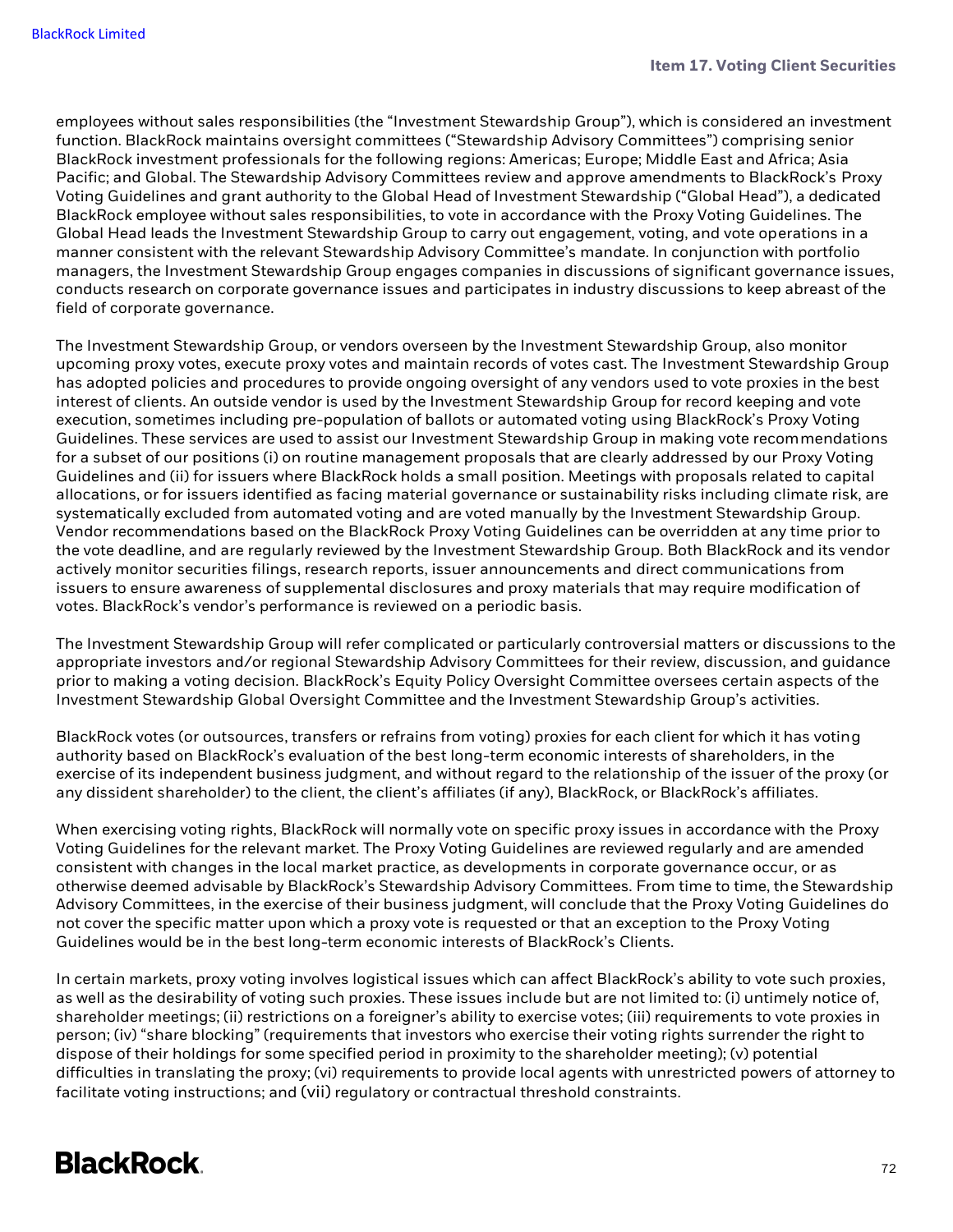As a consequence, BlackRock votes proxies only on a "best-efforts" basis. In addition, the Stewardship Advisory Committees will in some circumstances determine that it is in the best interests of BlackRock Clients not to vote proxies if the committee determines that the costs (including but not limited to opportunity costs associated with share blocking constraints) associated with exercising a vote are expected to outweigh the benefit the client will derive by voting on the issuer's proposal.

Portfolio managers retain full discretion to vote the shares in the accounts they manage based on their analysis of the economic impact of a particular ballot item. Portfolio managers from time to time legitimately will reach differing but equally valid views, for their funds and the client assets in those funds, on how best to maximize economic value in respect of a particular investment. In certain circumstances, the portfolio manager of an account, in consultation with the Investment Stewardship Group, will determine that the specific circumstances of an account require that account's proxies be voted differently due to such account's investment objective or other factors that differentiate it from other accounts. However, because BlackRock Clients are mostly long-term investors with long-term investment goals, ballots are frequently cast in a uniform manner for all BlackRock Clients.

BlackRock maintains policies and procedures that are designed to prevent undue influence on BlackRock's proxy voting activity that stems from any relationship between the issuer of a proxy (or any dissident shareholder) and BlackRock, BlackRock's affiliates, a fund or a fund's affiliates. BlackRock manages most conflicts through the structural separation of the Investment Stewardship Group from employees with sales responsibilities. In certain instances, BlackRock will determine to engage an independent fiduciary to vote proxies as a further safeguard to avoid potential conflicts of interest or as otherwise required by applicable law. The independent fiduciary either will vote such proxies, or provide BlackRock with instructions as to how to vote such proxies. In the latter case, BlackRock votes the proxy in accordance with the independent fiduciary's determination. Use of an independent fiduciary has been adopted for voting the proxies related to any company that is affiliated with BlackRock, or other situations that could give rise to a potential conflict of interest.

With respect to fixed income securities or the securities of privately held issuers, proxy voting decisions generally will be made by the portfolio manager of an account or private fund and/or the Investment Stewardship Group based on their assessment of the particular transactions or other matters at issue.

Certain business units of BlackRock, Inc. maintain proxy voting policies and procedures that are applicable to their specific business units and are separate from the proxy voting policies and procedures applicable to other BlackRock business units and the Investment Stewardship Group. A summary of these policies and procedures are available to clients of those business units upon request.

Clients that have not granted BlackRock voting authority over securities held in their accounts will receive their proxies in accordance with the arrangements they have made with their service providers. BlackRock generally does not provide proxy voting recommendations to clients who have not granted BlackRock voting authority over their securities.

With regard to the relationship between securities lending and proxy voting, BlackRock's approach is driven by its clients' economic interests. The evaluation of the economic desirability of voting proxies for securities that are on loan involves balancing the likely economic significance of voting those securities against the revenue-producing value of the loan. Based on BlackRock's evaluation of this relationship, we believe that generally the likely value of casting most votes is less than the securities lending income, either because the votes will not have significant economic consequences or because the outcome of the vote would not be affected by the Adviser recalling loaned securities in order to ensure they are voted. In certain instances, however, BlackRock in its discretion will determine that the value of voting outweighs the cost of recalling shares, and thus recall shares to vote in that instance.

BlackRock will provide clients, upon request, a copy of the Proxy Voting Guidelines, which is also available at: [http://www.blackrock.com/corporate/en-us/about-us/investment-stewardship/voting-guidelines-reports](http://www.blackrock.com/corporate/en-us/about-us/investment-stewardship/voting-guidelines-reports-position-papers)[position-papers](http://www.blackrock.com/corporate/en-us/about-us/investment-stewardship/voting-guidelines-reports-position-papers) - ("Global Corporate Governance Guidelines & Engagement Principles"). BlackRock also will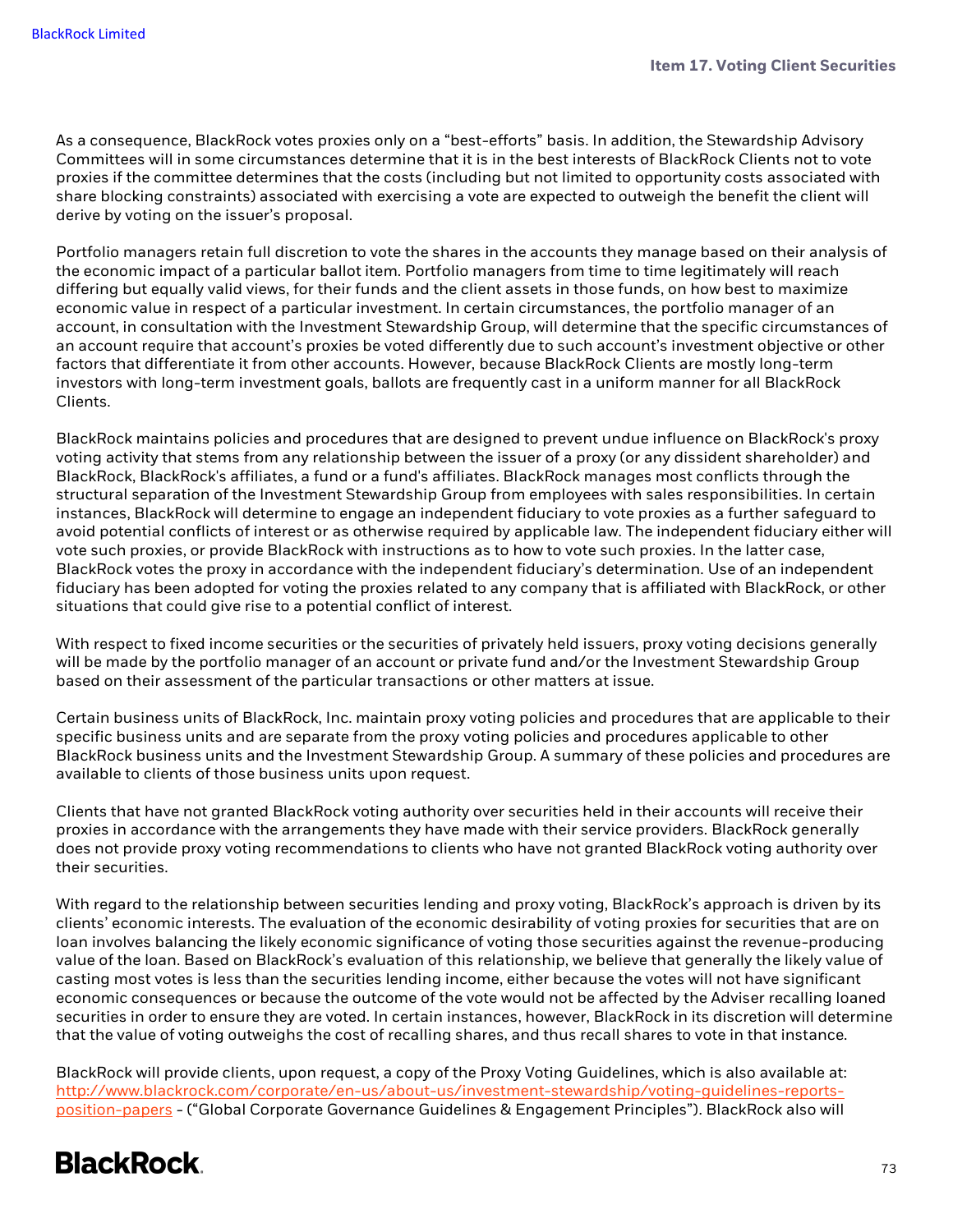provide clients, upon request with information regarding how BlackRock voted their proxies. Except with respect to U.S. Private Funds and Sub-Advised Funds where disclosure is mandated by SEC rules, BlackRock will not disclose how it voted for a client to third parties, unless specifically requested, in writing, by the client. However, where BlackRock serves as a sub-adviser to another adviser to a client, BlackRock will be deemed to be authorized to provide proxy voting records with respect to such accounts to that adviser. In addition, information on how BlackRock voted proxies for certain BlackRock US Funds can be found at:

<https://www.blackrock.com/corporate/about-us/investment-stewardship#engagement-and-voting-history> - (Annual Stewardship Reports").

### **Item 18. Financial Information**

Not Applicable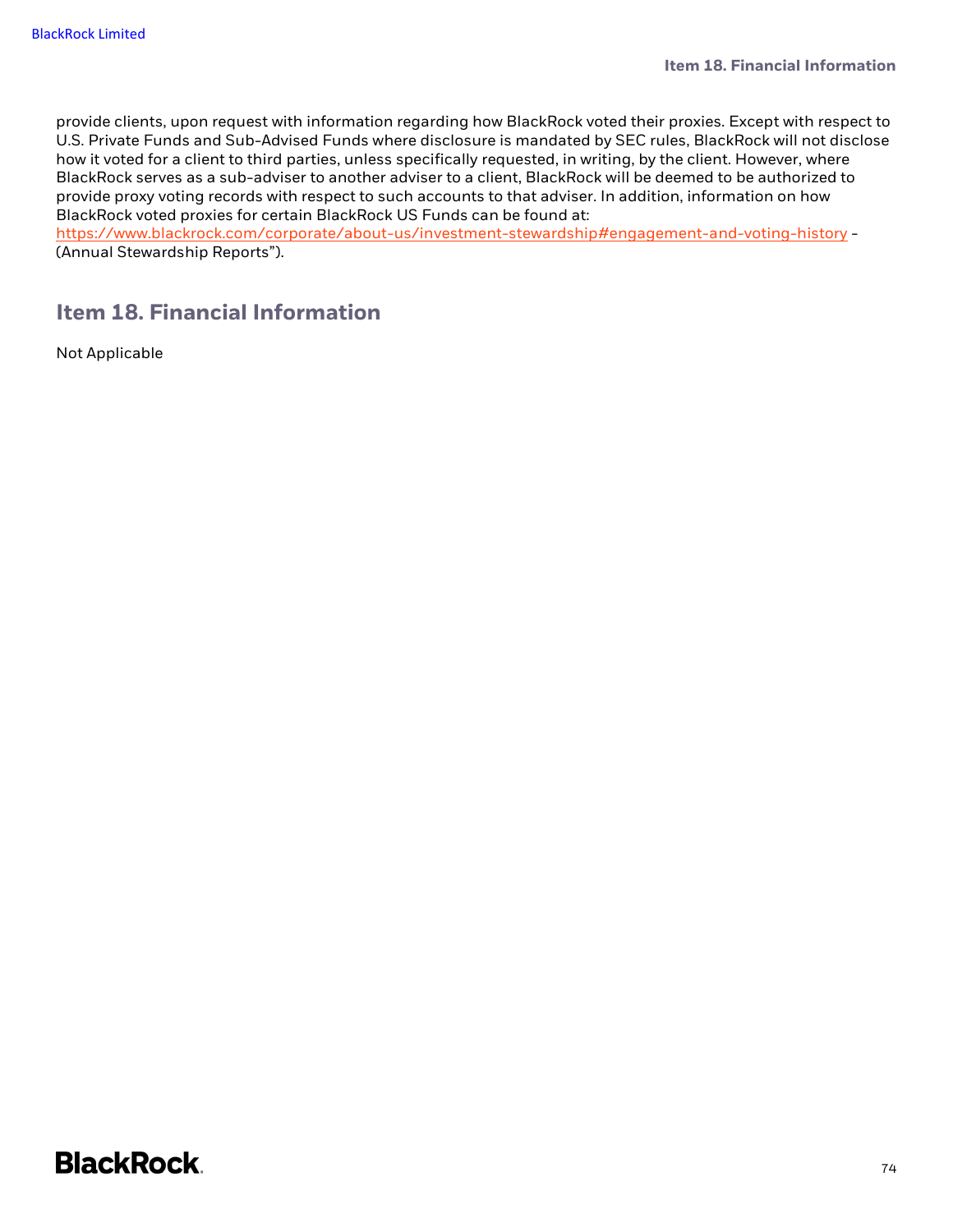### **GLOSSARY**

**3(c)(1) Funds** – Private Funds that are offered to U.S. Persons and are excepted from the definition of an investment company pursuant to Section 3(c)(1) of the Investment Company Act

**3(c)(7) Funds** – Private Funds that are offered to U.S. Persons and are excepted from the definition of an investment company pursuant to Section 3(c)(7) of the Investment Company Act

**Advisers** – Wholly-owned direct and indirect subsidiaries of BlackRock, Inc., registered as investment advisers with the SEC (Listed on Page 1 of this Brochure).

**Advisers Act** – Investment Advisers Act of 1940, as amended

**Affiliated Accounts** – Portfolios managed by BlackRock Investment Advisers

**Affiliated Funds** – "US Registered Funds" or other pooled investment vehicles (including Private Funds) for which BlackRock Investment Advisers serve as investment adviser or sub-adviser

- **ATS** Alternative Trading System
- **BAL** BlackRock Advisors, LLC
- **BALUK** BlackRock Advisors (UK) Limited
- **BAMNAL** BlackRock Asset Management North Asia Limited
- **BAMS** BlackRock Asset Management Schweiz AG
- **BCM** BlackRock Capital Management, Inc.
- **BES** BlackRock Execution Services
- **BFA** BlackRock Fund Advisors
- **BFM** BlackRock Financial Management, Inc.
- **BIL** BlackRock International Limited
- **BIM** BlackRock Investment Management, LLC
- **BIS** BlackRock Index Services, LLC
- **BIS Index** Index developed by BlackRock Index Services, LLC
- **BlackRock**  BlackRock, Inc. together with its subsidiaries
- **BlackRock Australia** BlackRock Investment Management (Australia) Limited
- **BlackRock Clients** Investment management clients of BlackRock, Inc. and its subsidiaries
- **BlackRock Group** Collectively, BlackRock and its directors, managers, members, officers, and employees
- **BlackRock Investment Advisers** The various investment advisory and trust company subsidiaries of BlackRock, Inc.
- **BlackRock Japan** BlackRock Japan Co., Ltd.

**BlackRock US Funds** – the BlackRock Multi-Asset Complex (consisting of various open-end mutual funds, including variable insurance funds and money market funds serving the institutional and retail market, and an ETF), the BlackRock Fixed-Income Complex (consisting of publicly traded closed-end investment companies and various open-end investment companies, including variable insurance funds) and the US iShares ETF Complex (consisting of ETFs)

- **BRIL** BlackRock Investments, LLC
- **BRS** BlackRock Solutions®
- **BSL** BlackRock (Singapore) Limited
- **BTC** BlackRock Institutional Trust Company, N.A.
- **CEA** Commodity Exchange Act
- **CFTC** U.S. Commodities Futures Trading Commission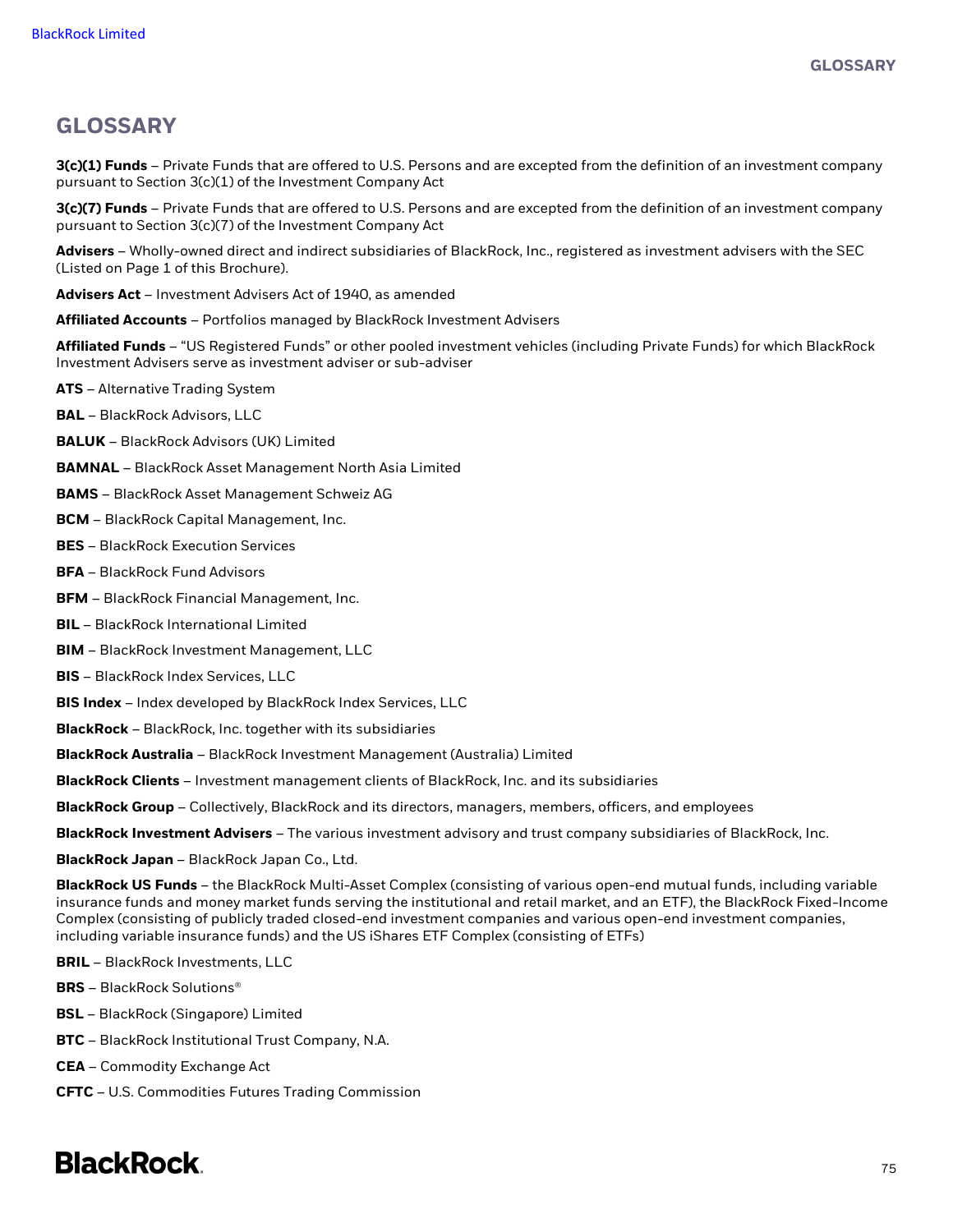**CMG** – BlackRock's Cash Management Group

**Code** – Collectively, BlackRock Global Personal Trading Policy and BlackRock's Code of Business Conduct and Ethics

**Contribution Notice** – Notice or instruction from a client to a BlackRock Investment Adviser regarding a contribution of assets to a separate account**Dodd-Frank** – Dodd-Frank Wall Street Reform and Consumer Protection Act

**DOL** – U.S. Department of Labor

**Designated Broker** – A particular broker or dealer BlackRock has been directed to use by a client, the client's investment adviser or SMA Program Sponsor

**ECN** – Electronic Communication Network

**eFront** – eFront Holding SAS

**ERISA** – Employee Retirement Income Security Act of 1974, as amended

**ETFs** – Exchange-traded funds

**Exchange Act** – The Securities Exchange Act of 1934, as amended

**Fair Value Assets** – Assets for which are valued by BlackRock in accordance with BlackRock's valuation procedures or, when held in a BlackRock-sponsored registered investment company, in accordance with valuation procedures approved by the investment company's board of directors.

**FINRA** – The Financial Industry Regulatory Authority

**FMA** – BlackRock's Financial Markets Advisory Group

**Foreign iShares ETFs** – BlackRock's exchange-traded funds domiciled outside of the U.S. that are managed by a BlackRock Investment Adviser domiciled outside of the U.S.

**Funds of Funds** – Funds that invest primarily in other affiliated or unaffiliated investment vehicles

**GVMC** – BlackRock's Global Valuation Methodologies Committee

**IMA** – Investment Management Agreement

**Index Portfolio** – A portfolio whose investment objective is to achieve investment results, before fees and expenses that correspond generally to the total return performance of a particular index

**Investment Company Act** – The Investment Company Act of 1940, as amended

**Investment Consultants** – Pension or other institutional investment consultants or outsourced chief investment officers

**Investment Group** – BlackRock's Investment Group

**Investor** – A particular investor in a Private Fund

**iShares/BlackRock ETFs** – U.S. and non-U.S. exchange-traded funds managed by a BlackRock Investment Adviser

**Lending Agents** – BIM, BTC and BALUK, each subsidiaries of BlackRock, Inc. that act as securities lending agents

**Management Fee-Waived Mutual Funds** – Certain US Registered Funds that do not charge management fees (or their fees are waived or reimbursed by the Adviser managing the US Registered Fund), and/or are only eligible for investment by (i) separate accounts managed by a BlackRock Investment Adviser, (ii) collective trust funds managed by BTC and (iii) other BlackRock US Registered Funds.

**MLPF&S** – Merrill Lynch, Pierce, Fenner & Smith Incorporated

**MASS -** Multi-Asset Strategies & Solutions

**NFA** – National Futures Association

**Non-PI SMA Programs** – SMA Programs not sponsored by BlackRock

**NYSE** – New York Stock Exchange

**OM** – Offering Memorandum

**OPM** – Overlay portfolio manager

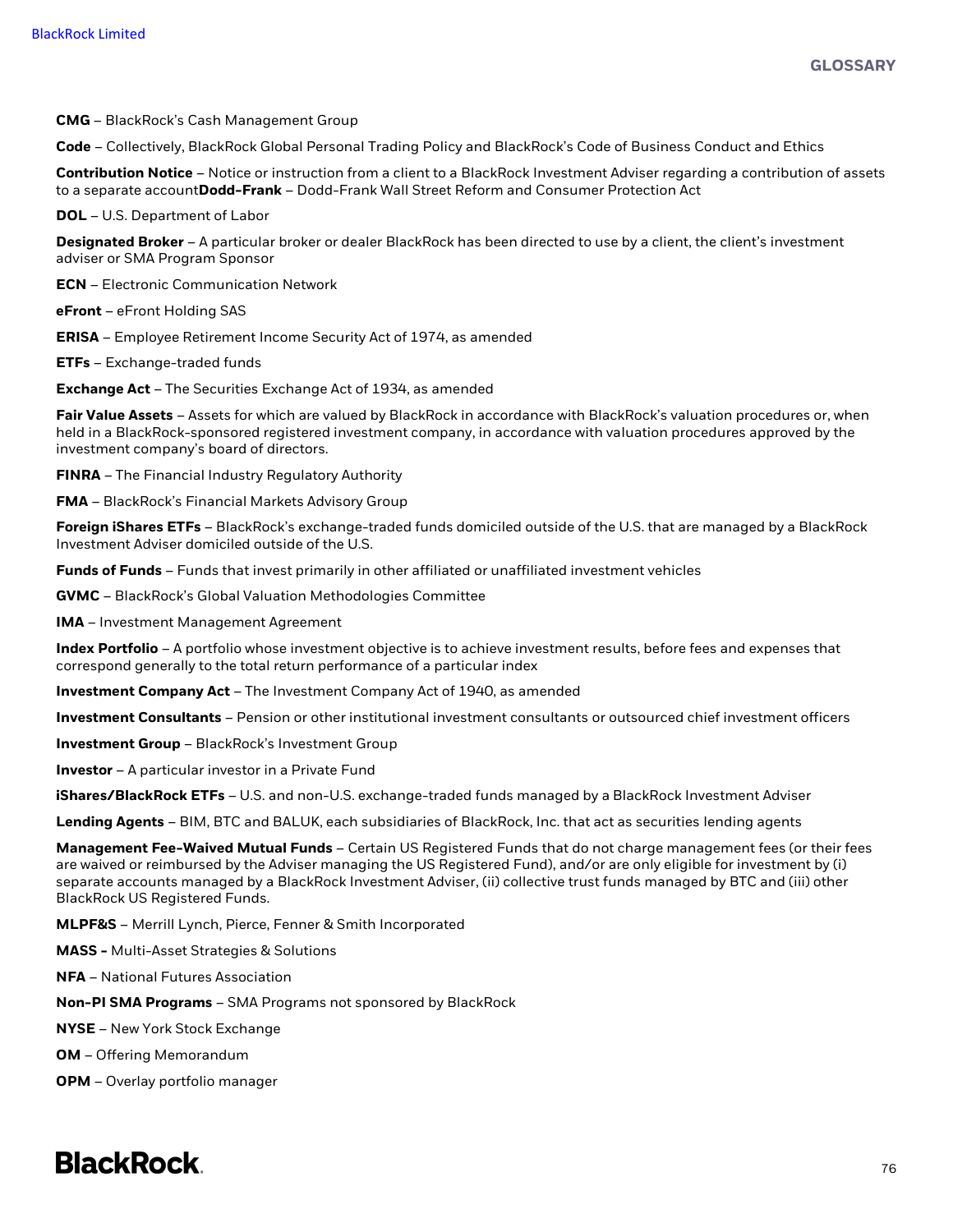**Operating Events** –Trade errors and other operational mistakes made in connection with an Adviser's management of funds and client accounts

**PAC** – Political Action Committee

**Private Investors Brochure** – Disclosure document which BlackRock Investment Management, LLC makes available to current and prospective Private Investors clients.

**Proxy Voting Guidelines** – The written proxy voting policies and procedures adopted and implemented by BlackRock

**Plans** – Plans under Rule 12b-1 under the Investment Company Act

**Private Fund** – Unregistered investment vehicles excepted from the definition of an "investment company" under the Investment Company Act.

**Private Investors** – The Private Investors Service, a SMA program sponsored by BIM

**Rating Agency** – Credit rating agencies, including nationally recognized statistical rating organizations

**Research and Digital Services** – Impersonal, non-discretionary portfolio research services and digital tools and analysis

**Research and Digital Services Recipients** – Includes (i) financial advisers and other representatives of a registered investment adviser or broker-dealer to whom BFA provides Research and Digital Services; and (ii) institutional investors and/or fiduciaries acting on behalf of institutional investors to whom BFM provides Research and Digital Services

**RQA** – BlackRock's Risk & Quantitative Analysis Group

**Rules** – Collectively, Rule 17j-1 under the Investment Company Act and Rule 204A-1 under the Advisers Act

**SEC** – U.S. Securities and Exchange Commission

**Securities Act** – The Securities Act of 1933, as amended

**Service Clients** – Various clients for which the BlackRock Group provides a variety of services and advice

#### **SMA – Separately managed account**

**SMA Program** – Separately managed account or wrap fee program

**Standard Fee Option** – A fee arrangement for clients of Private Investors, under which clients pay brokerage commissions associated with trades executed on their behalf in addition to the Private Investors fee

**Sub-Advised Funds** – Third-party funds registered under the Investment Company Act and sub-advised by an Adviser

**SVOF/MM** – SVOF/MM, LLC.

**Systems** – Trading, portfolio management, operations and/or information systems which BlackRock or its affiliates own or have an ownership interest.

**TCP** – Tennebaum Capital Partners, LLC.

**Third-Party Fees** – The commitment fees, break-up fees, directors' fees, consulting fees, transaction fees, advisory fees, closing fees and other similar fees from a portfolio investment of a Private Funds or separate account, respectively, as well as placement or other similar fees payable to a broker that an Adviser or one of its employees or affiliates receives at times

**TRIM** – BlackRock's Transition Management

**Underlying Index** – A particular index that a portfolio's investment objective is to obtain investment results, before fees and expenses, which correspond generally to the price and yield performance of the index.

**U.S.** – United States

**U.S. Persons** – Persons as defined under Regulation S of the Securities Act of 1933

**US iShares ETF Complex** – BlackRock's iShares exchange-traded registered investment companies advised by BFA that are listed for trading on the secondary market.

**US iShares ETFs** – BlackRock's iShares ETF exchange-traded registered investment companies which are part of the US iShares ETF Complex

**US Registered Funds** – BlackRock's proprietary funds registered under the Investment Company Act, together with the "Sub-Advised Funds"